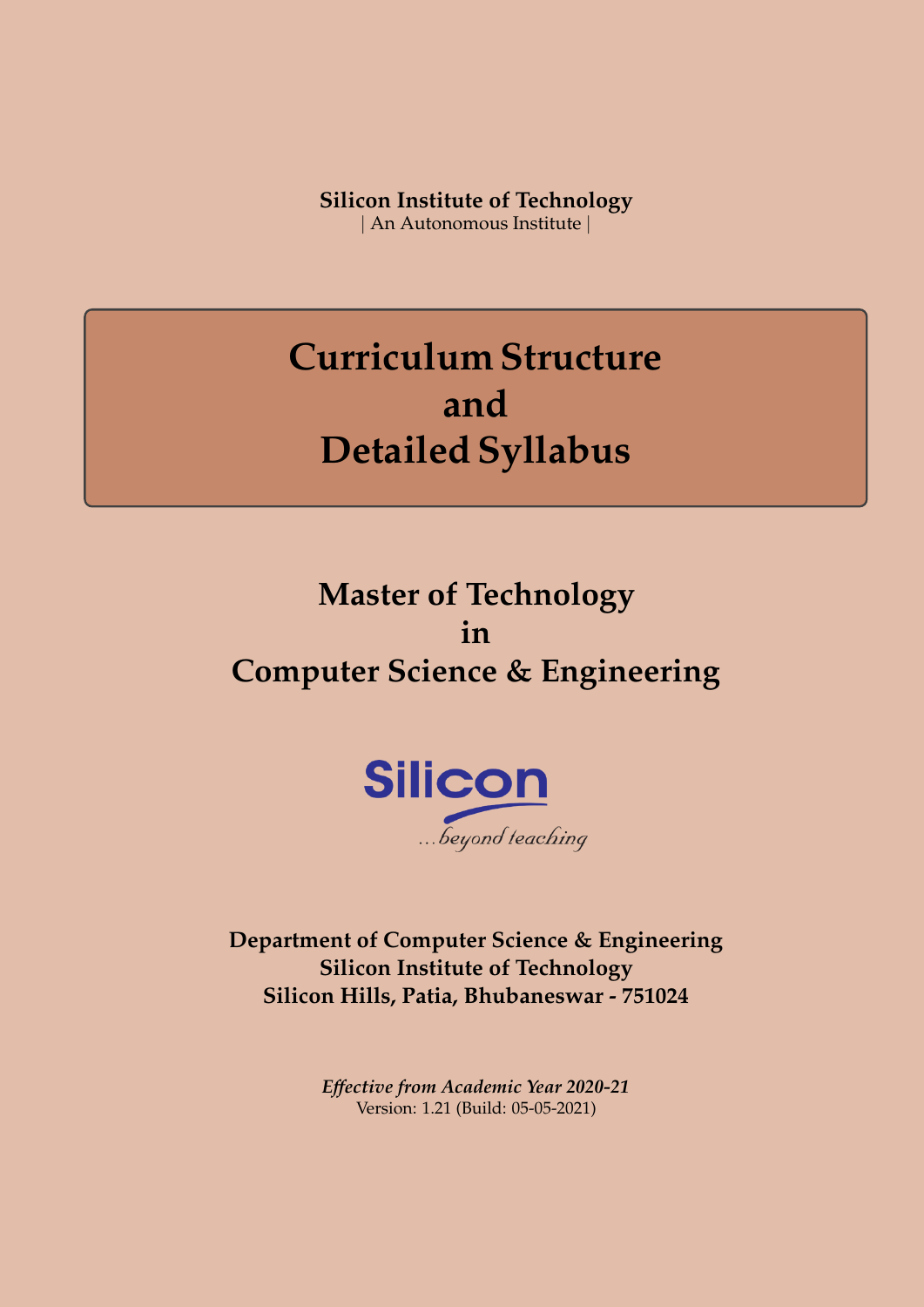## **Approval History**

| ACM#   | Date       | <b>Resolutions</b>                                                                                                                         |
|--------|------------|--------------------------------------------------------------------------------------------------------------------------------------------|
| $AC-1$ | 14/08/2018 | The curriculum & detailed syllabus of 1st Year, as proposed by the Board<br>of Studies, is provisionally approved by the Academic Council. |
| $AC-2$ | 11/05/2019 | The curriculum & detailed syllabus up to 2nd Year, as proposed by the<br>Board of Studies, is approved by the Academic Council.            |
| $AC-4$ | 18/08/2020 | The amendments to the curriculum, as proposed by the Board of Studies,<br>are approved by the Academic Council.                            |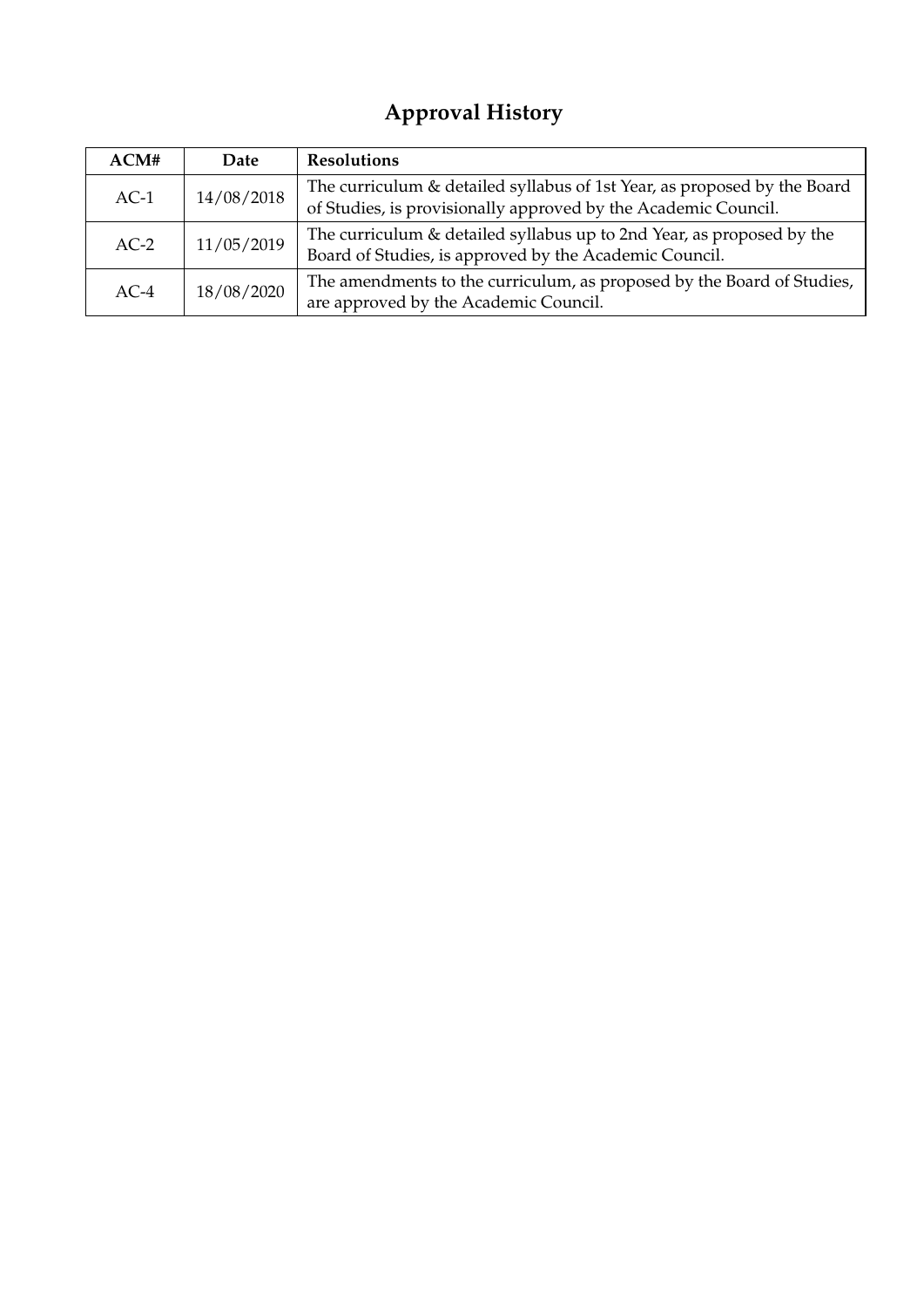## **Program Outcomes**

Program Outcomes (POs) form a set of individually assessable outcomes that are the components indicative of the post-graduate's potential to acquire competence to practice at the appropriate level. The following POs have been defined for the M.Tech programmes in line with NBA, so that the outcomes can be assessed in a similar manner to UG Engineering programmes:

- PO1. Develop an understanding of the theoretical foundations and the limits of computing.
- PO2. Apply existing models, techniques, algorithms, data structures, etc. for efficiently solving problems.
- PO3. Design, develop and evaluate new computer based systems for novel applications which meet the desired needs of industry and society.
- PO4. Develop understanding and insight of advanced computing techniques and use of advanced tools.
- PO5. Explore ideas and undertake original research at the cutting edge of computer science and its related areas.
- PO6. Function effectively as an individual or as a part of a multi-disciplinary team to accomplish defined goals.
- PO7. Understand the impact of IT related solutions in an economic, social and environment context.
- PO8. Understand intellectual property rights and overall professional & ethical responsibility.
- PO9. Communicate effectively in a technically sound manner with a wide range of audience.
- PO10. Continue to learn independently and engage in life-long learning.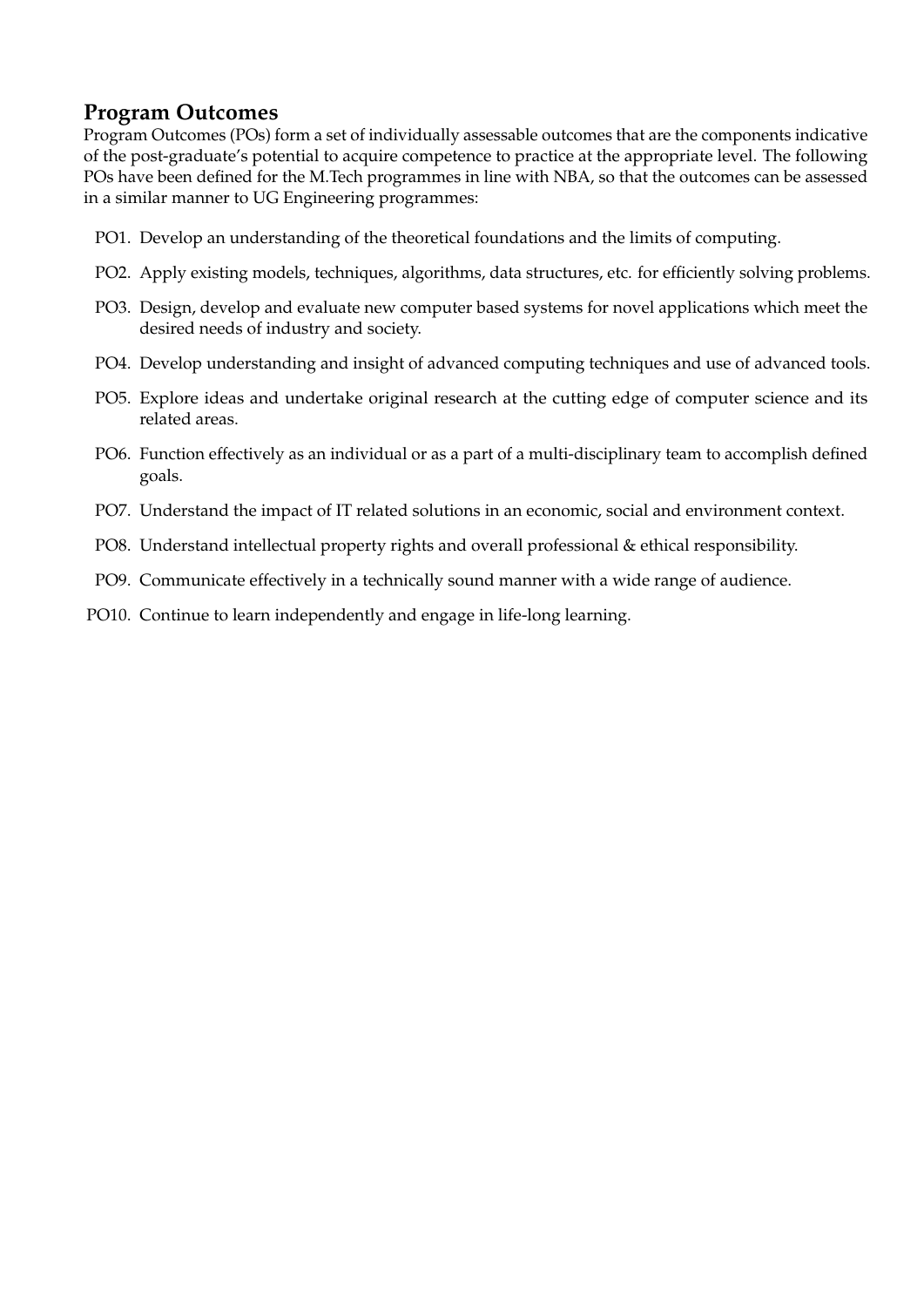## **Program Educational Objectives (PEOs)**

- PEO1. Exhibit analytical & problem solving skills to develop efficient algorithms and effective computational systems & solutions under realistic constraints for betterment of society, mankind, and environment.
- PEO2. Adapt to technological advancements and acquire skills to engage in professional practice in industry or academics, individually or in a well coordinated team with integrity and ethics.
- PEO3. Conduct independent research in specialized domains of Computer Science & Engineering and pursue higher studies with life-long learning.

## **Program Specific Outcomes (PSOs)**

- PSO1. Analyze, solve, and create algorithms for computational problems and develop efficient solutions.
- PSO2. Apply principles & practices of Computer Science for finding solutions to real life problems.
- PSO3. Engage as a computer science professional in industry, higher studies, research & development, academics, or entrepreneurship.

## **Course Types & Definitions**

| L          | Lecture                                             |
|------------|-----------------------------------------------------|
| T          | Tutorial                                            |
| P          | Practical / Sessional                               |
| <b>WCH</b> | <b>Weekly Contact Hours</b>                         |
| <b>BS</b>  | <b>Basic Sciences</b>                               |
| <b>HS</b>  | Humanities & Social Sciences (including Management) |
| ES         | <b>Engineering Sciences</b>                         |
| PC         | <b>Professional Core</b>                            |
| PE         | Professional Elective                               |
| <b>OE</b>  | Open Elective                                       |
| MC         | <b>Mandatory Course</b>                             |
| CC         | <b>Compulsory Course</b>                            |
| AC         | <b>Audit Course</b>                                 |
| PI         | Project Work                                        |
| <b>VV</b>  | Viva Voce                                           |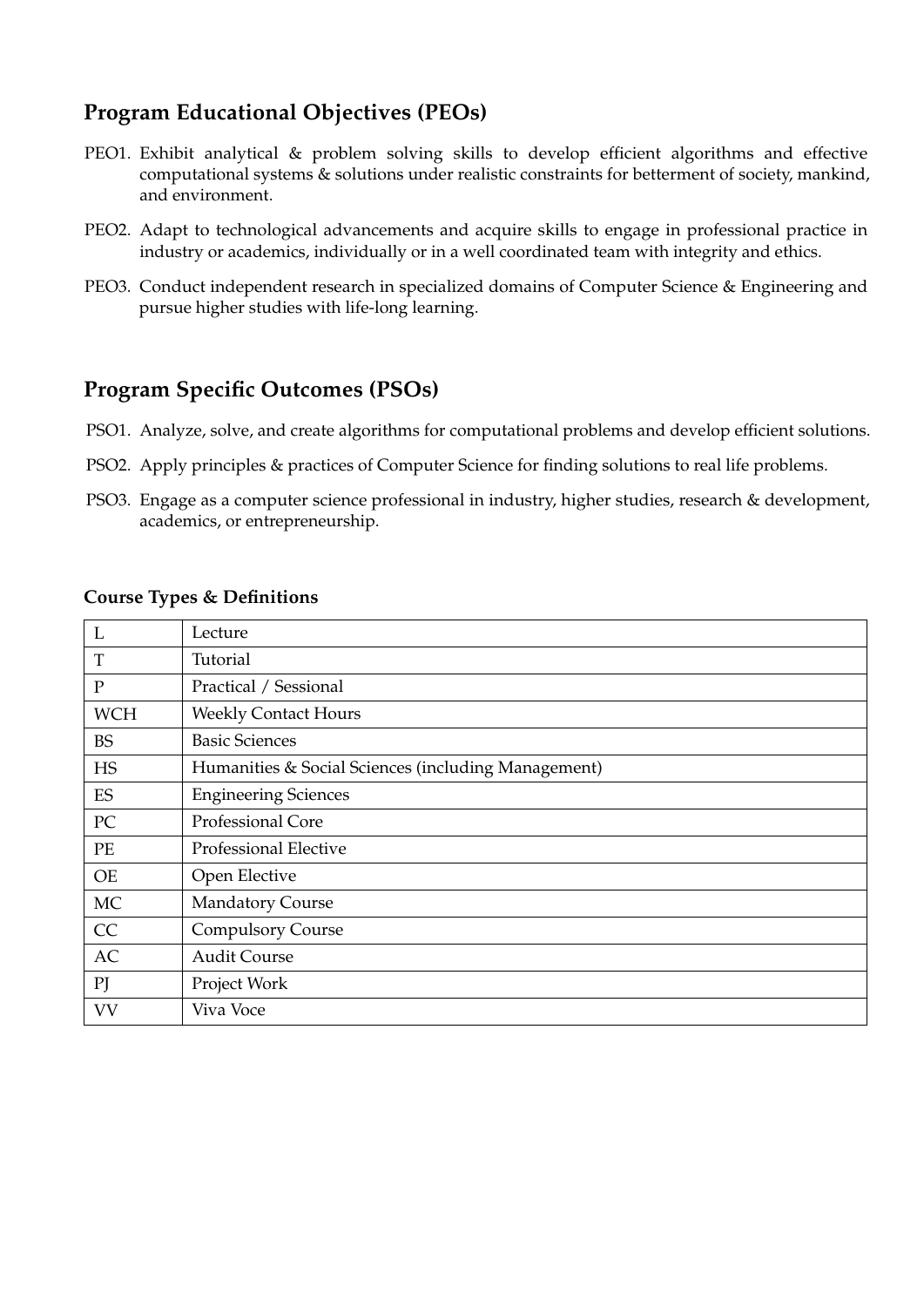## <span id="page-4-0"></span>**Contents**

| $\mathbf I$ | 1st Year M. Tech. (CSE)                                                                                                                                                                                                        | $\mathbf{1}$   |
|-------------|--------------------------------------------------------------------------------------------------------------------------------------------------------------------------------------------------------------------------------|----------------|
|             | Curriculum Structure (and a state of the contract of the contract of the contract of the current of the current of the current of the current of the current of the current of the current of the current of the current of th | $\overline{2}$ |
|             |                                                                                                                                                                                                                                | $\overline{2}$ |
|             |                                                                                                                                                                                                                                | 3              |
|             |                                                                                                                                                                                                                                | $\overline{4}$ |
|             |                                                                                                                                                                                                                                | $\overline{4}$ |
|             |                                                                                                                                                                                                                                | $\overline{4}$ |
|             |                                                                                                                                                                                                                                | 6              |
|             |                                                                                                                                                                                                                                | 8              |
|             |                                                                                                                                                                                                                                | 11             |
|             |                                                                                                                                                                                                                                | 13             |
|             |                                                                                                                                                                                                                                | 15             |
|             |                                                                                                                                                                                                                                | 18             |
|             |                                                                                                                                                                                                                                | 20             |
|             |                                                                                                                                                                                                                                | 22             |
|             |                                                                                                                                                                                                                                | 24             |
|             |                                                                                                                                                                                                                                | 26             |
|             |                                                                                                                                                                                                                                | 26             |
|             |                                                                                                                                                                                                                                | 28             |
|             |                                                                                                                                                                                                                                | 30             |
|             |                                                                                                                                                                                                                                | 32             |
|             |                                                                                                                                                                                                                                | 34             |
|             |                                                                                                                                                                                                                                | 36             |
|             |                                                                                                                                                                                                                                | 38             |
|             |                                                                                                                                                                                                                                | 39             |
|             |                                                                                                                                                                                                                                | 39             |
|             |                                                                                                                                                                                                                                | 40             |
|             |                                                                                                                                                                                                                                | 42             |
|             |                                                                                                                                                                                                                                | 44             |
|             |                                                                                                                                                                                                                                | 46             |
|             |                                                                                                                                                                                                                                | 49             |
|             |                                                                                                                                                                                                                                | 51             |
|             |                                                                                                                                                                                                                                | 53             |
|             |                                                                                                                                                                                                                                | 55             |
|             |                                                                                                                                                                                                                                | 57             |
|             |                                                                                                                                                                                                                                |                |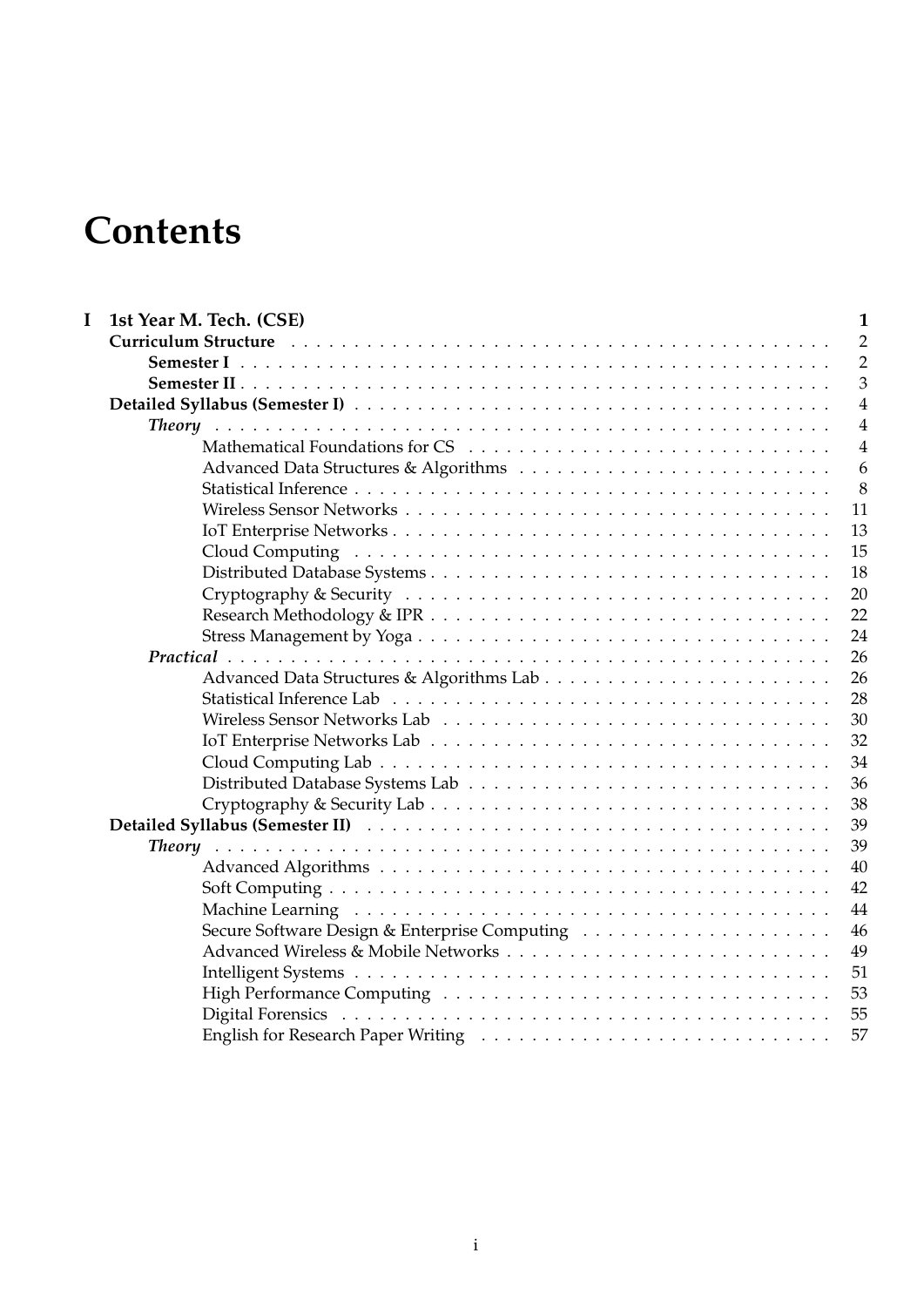|   |                         | 58 |
|---|-------------------------|----|
|   |                         | 59 |
|   |                         | 61 |
|   |                         | 63 |
|   |                         | 65 |
|   |                         | 67 |
|   |                         | 69 |
|   |                         | 71 |
|   |                         |    |
| Н | 2nd Year M. Tech. (CSE) | 73 |
|   |                         | 74 |
|   |                         | 74 |
|   |                         | 75 |
|   |                         | 76 |
|   |                         | 76 |
|   |                         | 76 |
|   |                         | 78 |
|   |                         | 80 |
|   |                         | 82 |
|   |                         | 84 |
|   |                         | 86 |
|   |                         | 88 |
|   |                         | 90 |
|   |                         | 92 |
|   |                         | 94 |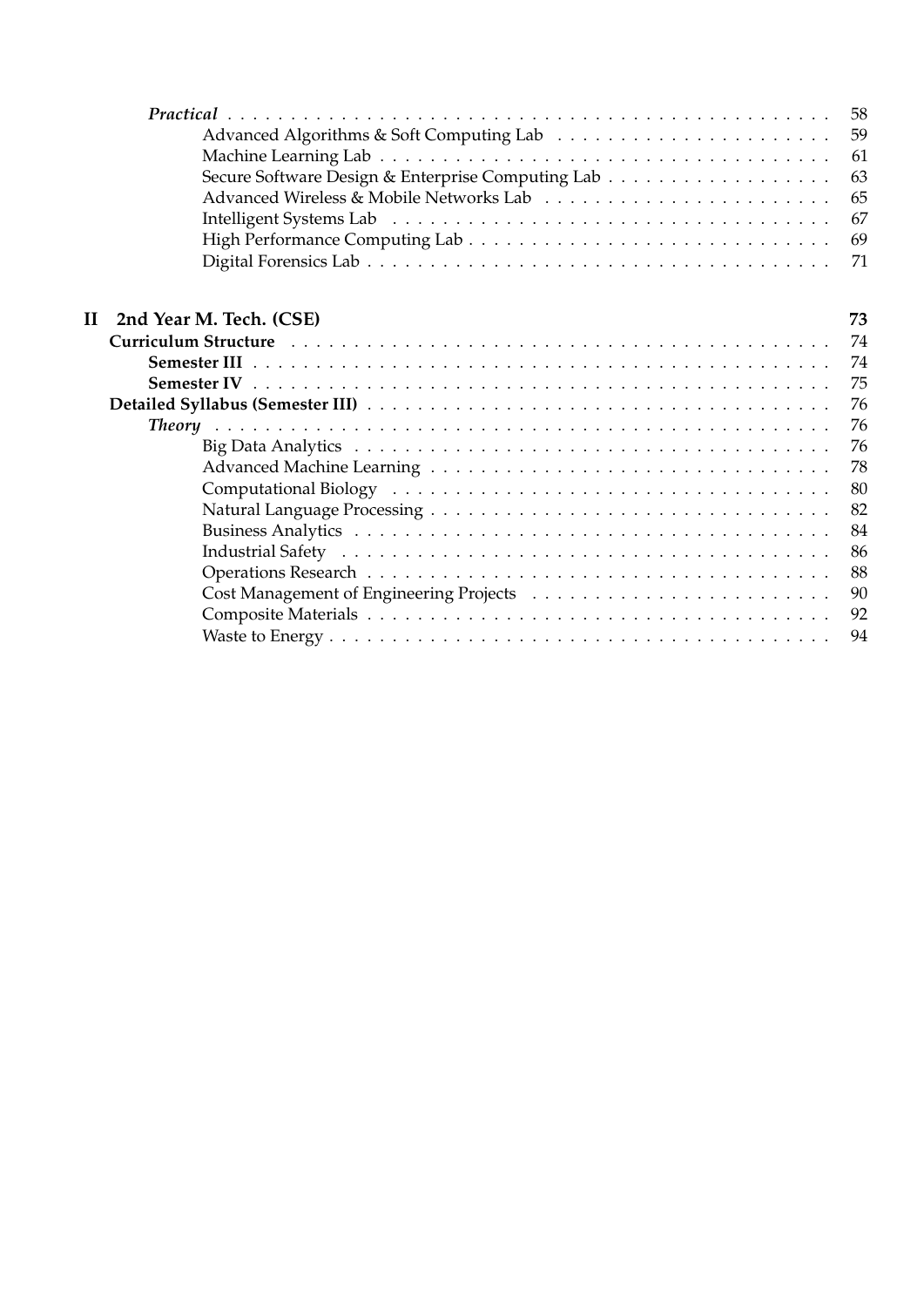# **Part I**

# <span id="page-6-0"></span>**1st Year M. Tech. (CSE)**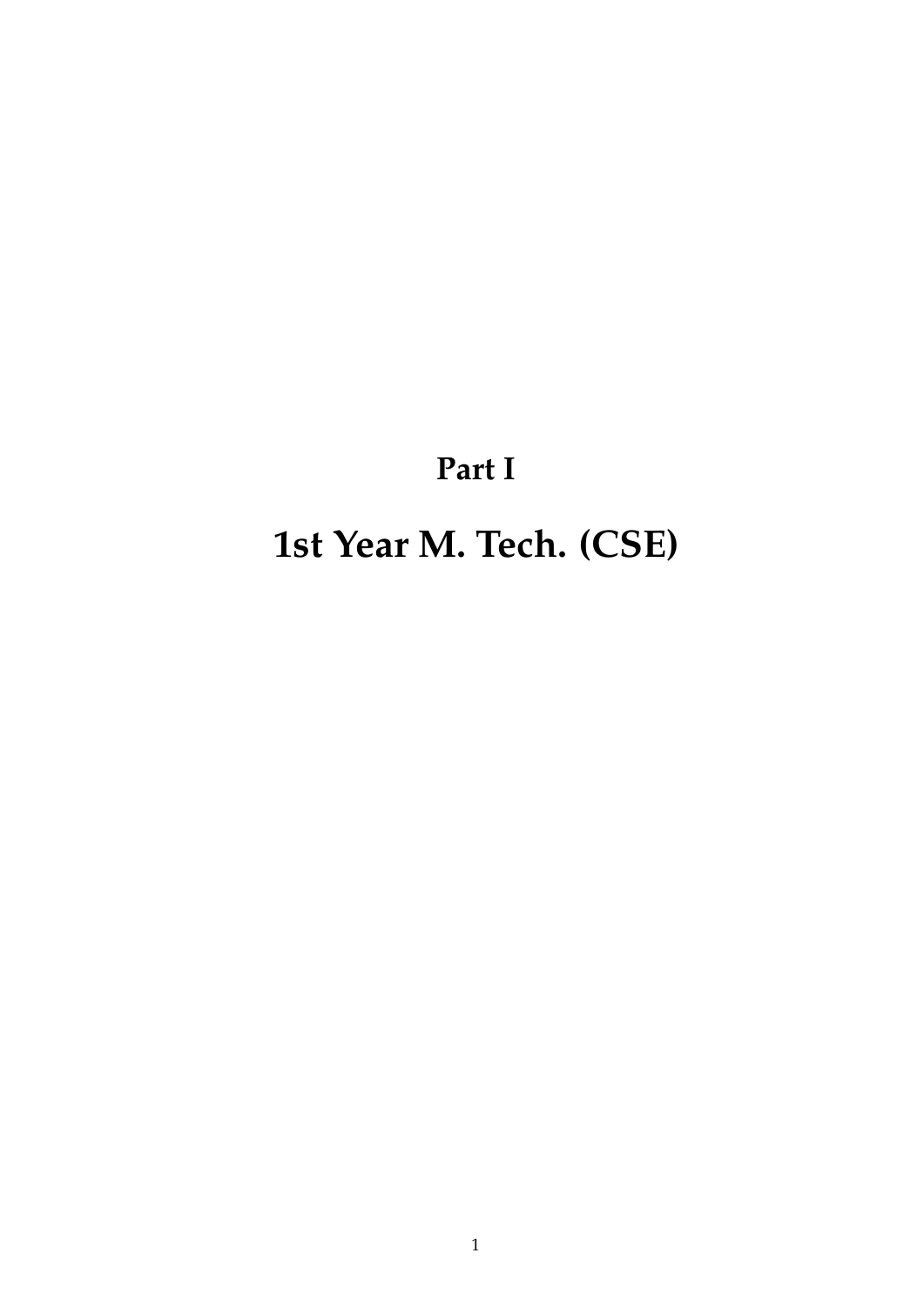## **Curriculum Structure**

<span id="page-7-1"></span><span id="page-7-0"></span>

|             | Semester I       |                                           |                                             |              |                |                |          |                |
|-------------|------------------|-------------------------------------------|---------------------------------------------|--------------|----------------|----------------|----------|----------------|
| <b>Type</b> | Code             | <b>Course Title</b>                       | <b>WCH</b><br>Credits<br>$L-T-P$<br>$L-T-P$ |              |                |                |          |                |
|             |                  | <b>THEORY</b>                             |                                             |              |                |                |          |                |
| PC          | 18MS1T01         | Mathematical Foundations for CS           | 3                                           | $\theta$     | $\Omega$       | 3              | $\theta$ | $\Omega$       |
| PC          | 18MS1T02         | Advanced Data Structures & Algorithms     | 3                                           | $\Omega$     | $\Omega$       | 3              | $\Omega$ | $\Omega$       |
| PE          | 18MS2T**         | Professional Elective-I                   | 3                                           | $\Omega$     | $\Omega$       | 3              | $\theta$ | $\Omega$       |
| PE          | 18MS2T**         | Professional Elective-II                  | 3                                           | $\Omega$     | $\Omega$       | 3              | $\Omega$ | $\Omega$       |
| CC          | 18MS1T05         | Research Methodology & IPR                | 2                                           | $\Omega$     | $\Omega$       | $\overline{2}$ | $\Omega$ | $\Omega$       |
| AC          | 18MS8T06         | Stress Management by Yoga                 | 2                                           | $\theta$     | $\theta$       | $\theta$       | $\theta$ | $\Omega$       |
|             | <b>PRACTICAL</b> |                                           |                                             |              |                |                |          |                |
| PC          | 18MS1L01         | Advanced Data Structures & Algorithms Lab | $\theta$                                    | $\theta$     | 4              | $\theta$       | $\theta$ | $\overline{2}$ |
| PE          | $18MS2L**$       | Professional Elective-I Lab               | $\theta$                                    | $\Omega$     | 2              | $\Omega$       | $\Omega$ | 1              |
| PE          | 18MS2L**         | Professional Elective-II Lab              | $\theta$                                    | $\Omega$     | $\overline{2}$ | $\theta$       | $\theta$ | 1              |
|             |                  | <b>SUB-TOTAL</b>                          | 16                                          | $\mathbf{0}$ | 8              | 14             | $\bf{0}$ | 4              |
|             |                  | <b>TOTAL</b>                              |                                             | 24           |                |                | 18       |                |

## **List of Electives**

| Code (T)                        | <b>Elective # and Subjects</b>  | Code (L)                              | Labs of Elective Subjects        |  |  |  |
|---------------------------------|---------------------------------|---------------------------------------|----------------------------------|--|--|--|
| <b>Professional Elective-I</b>  |                                 |                                       | Professional Elective-I Lab      |  |  |  |
| 18MS2T07                        | <b>Statistical Inference</b>    | Statistical Inference Lab<br>18MS2L07 |                                  |  |  |  |
| 18MS2T04                        | <b>Wireless Sensor Networks</b> | 18MS2L04                              | Wireless Sensor Networks Lab     |  |  |  |
| 18MS2T17                        | <b>IoT Enterprise Networks</b>  | 18MS2L17                              | IoT Enterprise Networks Lab      |  |  |  |
| <b>Professional Elective-II</b> |                                 |                                       | Professional Elective-II Lab     |  |  |  |
| 18MS2T08                        | Cloud Computing                 | 18MS2L08                              | Cloud Computing Lab              |  |  |  |
| 18MS2T09                        | Distributed Database Systems    | 18MS2L09                              | Distributed Database Systems Lab |  |  |  |
| 18MS2T10                        | Cryptography & Security         | 18MS2L10                              | Cryptography & Security Lab      |  |  |  |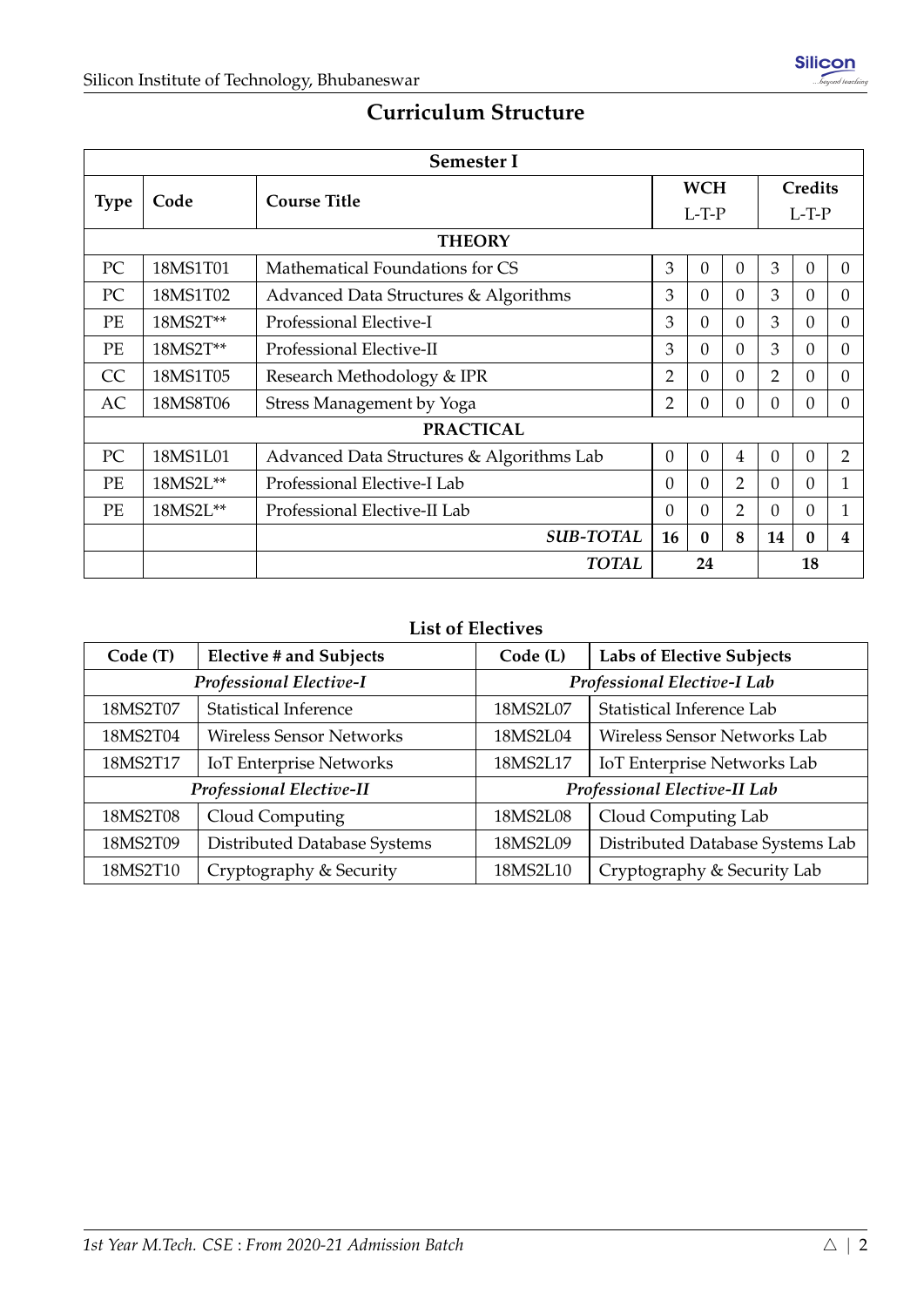<span id="page-8-0"></span>

|             | <b>Semester II</b> |                                                                                     |            |          |                |                |          |                |
|-------------|--------------------|-------------------------------------------------------------------------------------|------------|----------|----------------|----------------|----------|----------------|
|             | Code               | <b>Course Title</b>                                                                 | <b>WCH</b> |          |                | <b>Credits</b> |          |                |
| <b>Type</b> |                    |                                                                                     |            | $L-T-P$  |                | $L-T-P$        |          |                |
|             |                    | <b>THEORY</b>                                                                       |            |          |                |                |          |                |
| PC          | 18MS1T07           | <b>Advanced Algorithms</b>                                                          | 3          | $\theta$ | $\theta$       | 3              | $\theta$ | $\theta$       |
| PC          | 18MS1T08           | Soft Computing                                                                      | 3          | $\Omega$ | $\Omega$       | 3              | $\theta$ | $\Omega$       |
| PE          | 18MS2T**           | Professional Elective-III                                                           | 3          | $\Omega$ | $\Omega$       | 3              | $\theta$ | $\Omega$       |
| PE          | 18MS2T**           | Professional Elective-IV                                                            | 3          | $\theta$ | $\Omega$       | 3              | $\theta$ | $\overline{0}$ |
| AC          | 18MS8T11           | $\overline{2}$<br><b>English for Research Paper Writing</b><br>$\theta$<br>$\Omega$ |            | $\theta$ | $\theta$       | $\Omega$       |          |                |
|             |                    | <b>PRACTICAL</b>                                                                    |            |          |                |                |          |                |
| PC          | 18MS1L03           | Advanced Algorithms & Soft Computing Lab                                            | $\theta$   | $\Omega$ | 4              | $\theta$       | $\theta$ | $\overline{2}$ |
| PE          | 18MS2L**           | Professional Elective-III Lab                                                       | $\theta$   | $\Omega$ | $\overline{2}$ | $\theta$       | $\theta$ | 1              |
| <b>PE</b>   | 18MS2L**           | Professional Elective-IV Lab                                                        | $\theta$   | $\Omega$ | $\overline{2}$ | $\theta$       | $\theta$ | 1              |
| PI          | 18MS6L05           | Mini Project & Seminar                                                              | $\theta$   | $\Omega$ | 4              | $\theta$       | 0        | $\overline{2}$ |
|             |                    | <b>SUB-TOTAL</b>                                                                    | 14         | $\bf{0}$ | 12             | 12             | $\bf{0}$ | 6              |
|             |                    | <b>TOTAL</b>                                                                        | 26         |          |                | 18             |          |                |

## **List of Electives**

| Code (T)                                      | <b>Elective # and Subjects</b>                          | Code (L) | <b>Labs of Elective Subjects</b>                            |  |
|-----------------------------------------------|---------------------------------------------------------|----------|-------------------------------------------------------------|--|
|                                               | <b>Professional Elective-III</b>                        |          | Professional Elective-III Lab                               |  |
| Machine Learning<br>18MS2T03                  |                                                         | 18MS2L03 | Machine Learning Lab                                        |  |
| 18MS2T14                                      | Secure Software Design &<br><b>Enterprise Computing</b> | 18MS2L14 | Secure Software Design &<br><b>Enterprise Computing Lab</b> |  |
| 18MS2T15                                      | Advanced Wireless & Mobile<br><b>Networks</b>           | 18MS2L15 | Advanced Wireless & Mobile<br>Networks Lab                  |  |
| <b>Professional Elective-IV</b>               |                                                         |          | Professional Elective-IV Lab                                |  |
| 18MS2T05                                      | <b>Intelligent Systems</b>                              | 18MS2L05 | <b>Intelligent Systems Lab</b>                              |  |
| <b>High Performance Computing</b><br>18MS2T18 |                                                         | 18MS2L18 | High Performance Computing Lab                              |  |
| 18MS2T19                                      | Digital Forensics                                       | 18MS2L19 | Digital Forensics Lab                                       |  |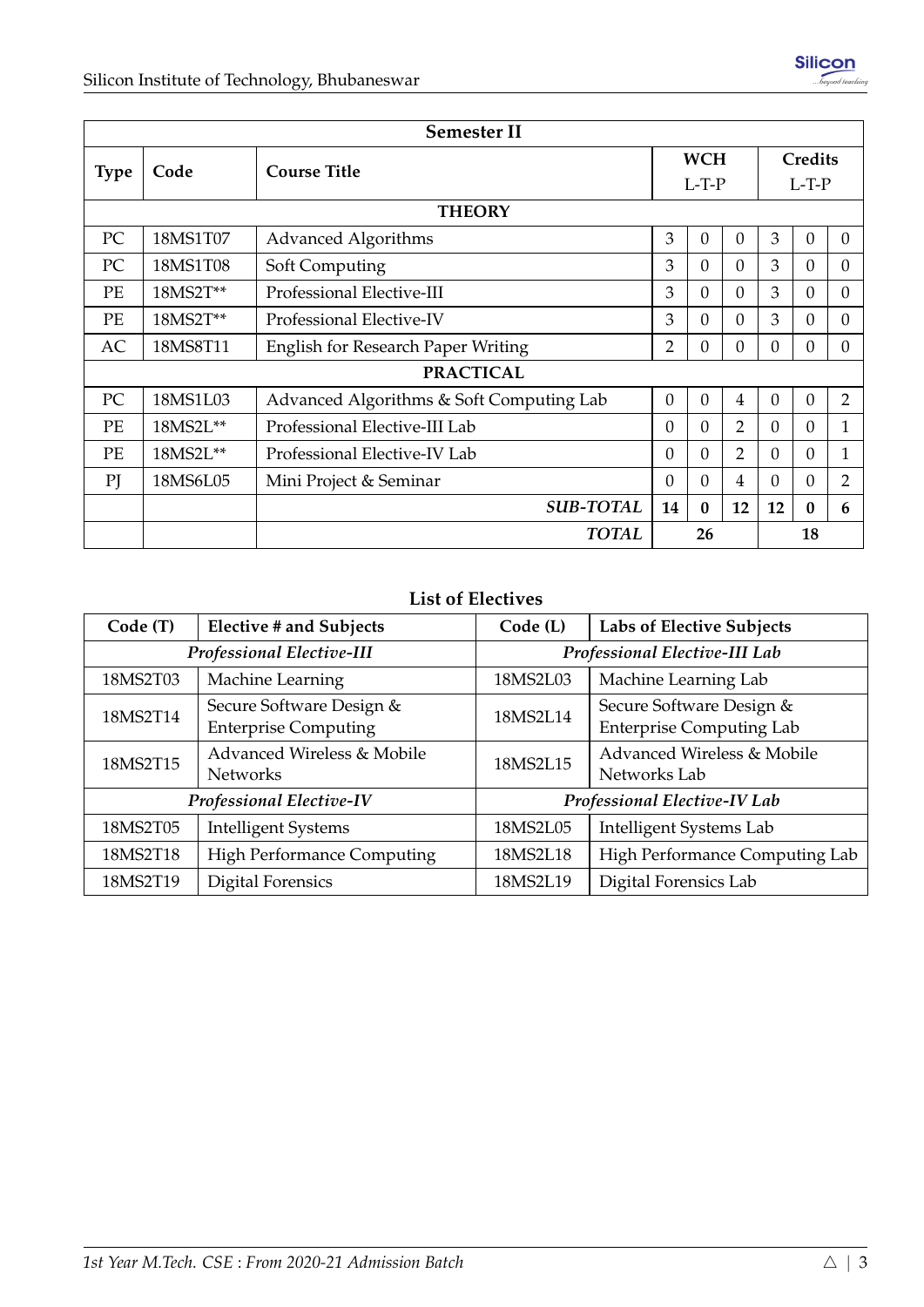<span id="page-9-0"></span>

| Type                   | Code     |                                                                                                                                                                                                                               | $L-TP$ | Credits | <b>Marks</b> |  |  |
|------------------------|----------|-------------------------------------------------------------------------------------------------------------------------------------------------------------------------------------------------------------------------------|--------|---------|--------------|--|--|
| PC                     | 18MS1T01 | <b>Mathematical Foundations for CS</b>                                                                                                                                                                                        |        | 3       | 100          |  |  |
|                        |          |                                                                                                                                                                                                                               |        |         |              |  |  |
| Objectives             |          | The objective of this course is to impart knowledge to the students in Linear<br>Algebra, Probability theory and Graph theory to build the necessary mathematical<br>foundation required for other Computer Science subjects. |        |         |              |  |  |
| <b>Pre-Requisites</b>  |          | Knowledge of set theory and matrix algebra is required.                                                                                                                                                                       |        |         |              |  |  |
| <b>Teaching Scheme</b> |          | Regular classroom lectures with use of ICT as and when required, sessions are                                                                                                                                                 |        |         |              |  |  |

planned to be interactive with focus on problem solving activities.

| <b>Teacher's Assessment</b><br><b>Written Assessment</b> |                  |               |          | <b>Total</b> |     |  |  |
|----------------------------------------------------------|------------------|---------------|----------|--------------|-----|--|--|
| Quiz                                                     | Surprise Test(s) | Assignment(s) | Mid-Term | End-Term     |     |  |  |
| 05                                                       |                  | 05            | 25       | 60           | 100 |  |  |

## **Detailed Syllabus**

| Module-# | <b>Topics</b>                                                                                                                                                                                                            | <b>Hours</b> |
|----------|--------------------------------------------------------------------------------------------------------------------------------------------------------------------------------------------------------------------------|--------------|
| Module-1 | Vector Spaces, subspaces, linear independence, basis, dimension,<br>linear transformation, perpendicular vectors and orthogonal subspaces,<br>innerproduct and projection, least square approximation, orthogonal basis. | 10 Hours     |
| Module-2 | Eigen vectors and Eigen values, Hermitian, skew Hermitian and unitary<br>matrices, digitalization of a matrix.                                                                                                           | 6 Hours      |
| Module-3 | Positive definite matrices, singular value decomposition and pseudo inverse<br>of a matrix.                                                                                                                              | 6 Hours      |
| Module-4 | Basics of Graphs (vertex, degree, paths, cycles, Euler and Hamiltonian<br>Circuits), Trees, spanning trees, Matching, Maximum matching, Min-Max<br>Theorems.                                                             | 12 Hours     |
| Module-5 | Independent sets and covers; cuts and maximum flow, planarity and<br>coloring.                                                                                                                                           | 8 Hours      |
|          | <b>Total</b>                                                                                                                                                                                                             | 42 Hours     |

#### **Text Books**:

- T1. G. Strang, *Linear Algebra and Applications*, 4th Edition, Wellesley Cambridge Press, 2005.
- T2. D. B. West, *Introduction to Graph Theory*, 2nd Edition, Pearson Education, 2001.

## **Reference Books**:

- R1. B. N. Datta, *Numerical Linear Algebra and Applications*, 2nd Edition, PHI Learning, 2010.
- R2. J. W. Demmel, *Applied Numerical Linear Algebra*, 1st Edition, University Press, 2017.
- R3. G. Chartrand and P. Zahang, *Introduction to Graph Theory*, McGraw-Hill Education, 2017.

## **Online Resources**:

- 1. <https://www.khanacademy.org/math/linear-algebra>
- 2. [http://discrete.openmathbooks.org/dmoi2/ch](http://discrete.openmathbooks.org/dmoi2/ch_graphtheory.html) graphtheory.html

P.T.O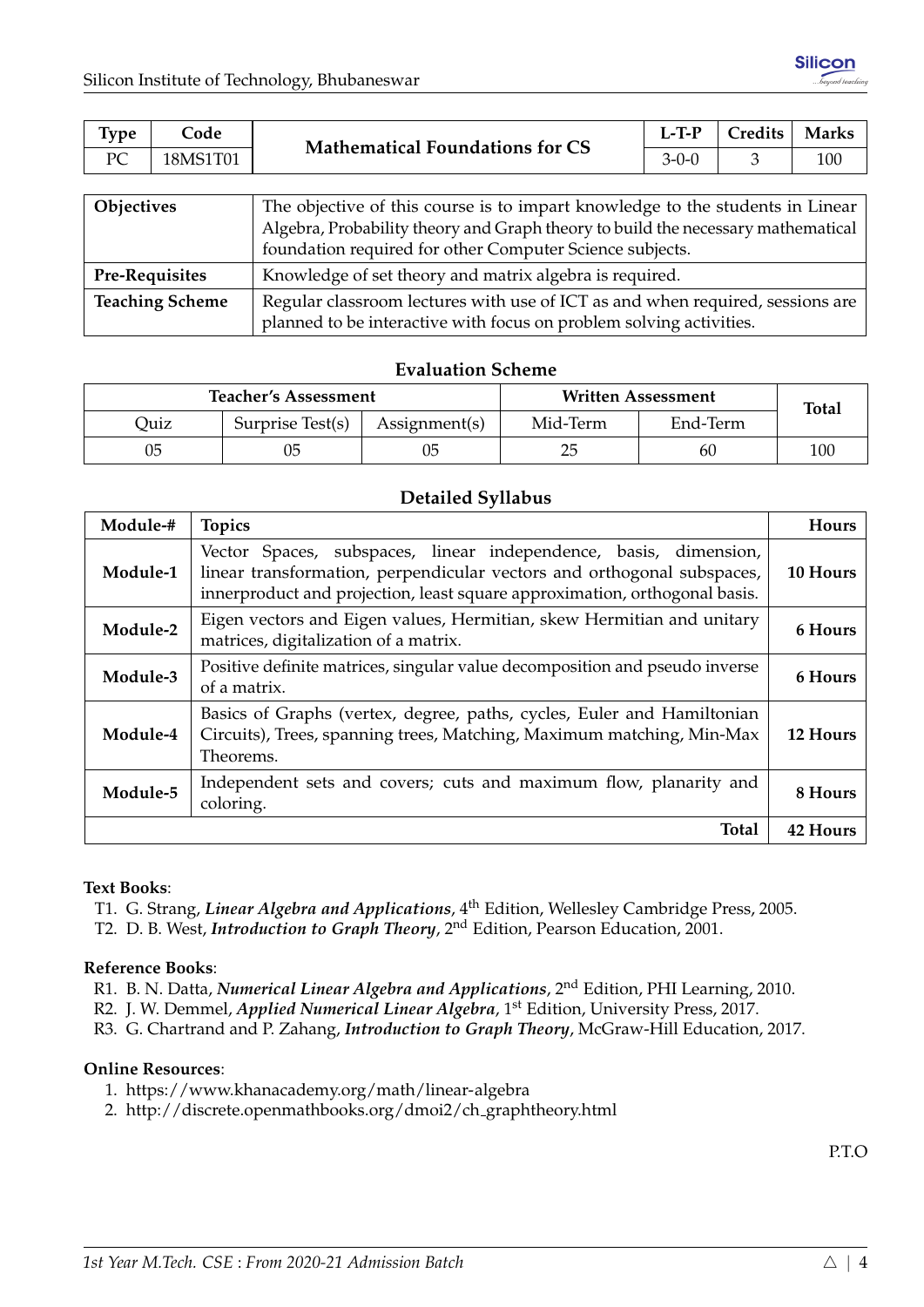| CO <sub>1</sub> | Understand projection in a linear space and to apply the concepts to different approximation<br>problems.          |
|-----------------|--------------------------------------------------------------------------------------------------------------------|
| CO <sub>2</sub> | Obtain the singular value decomposition of a matrix and apply the same to obtain the<br>minimum distance solution. |
| CO <sub>3</sub> | Apply singular value decomposition to obtain the pseudo inverse of a matrix.                                       |
| CO <sub>4</sub> | Understand the concepts of matching & cover in graphs used for optimization problems.                              |
| CO <sub>5</sub> | Optimize network flow using graph theory models.                                                                   |

## **Course Outcomes**: *At the end of this course, the students will be able to:*

## **Program Outcomes Relevant to the Course**:

| PO <sub>1</sub> | Develop an understanding of the theoretical foundations and the limits of computing.                                                    |
|-----------------|-----------------------------------------------------------------------------------------------------------------------------------------|
| PO <sub>2</sub> | Apply existing models, techniques, algorithms, data structures, etc. for efficiently solving<br>problems.                               |
| PO <sub>3</sub> | Design, develop and evaluate new computer based systems for novel applications which meet<br>the desired needs of industry and society. |
| PO <sub>5</sub> | Explore ideas and undertake original research at the cutting edge of computer science and its<br>related areas.                         |
| PO10            | Continue to learn independently and engage in life-long learning.                                                                       |

|                 | PO <sub>1</sub> | PO <sub>2</sub> | PO <sub>3</sub> | PO <sub>4</sub> | PO <sub>5</sub> | PO <sub>6</sub> | PO <sub>7</sub> | PO <sub>8</sub> | PO <sub>9</sub> | $PO10$   PSO1 | PSO2   PSO3 |
|-----------------|-----------------|-----------------|-----------------|-----------------|-----------------|-----------------|-----------------|-----------------|-----------------|---------------|-------------|
| CO <sub>1</sub> | റ               |                 |                 |                 |                 |                 |                 |                 |                 |               |             |
| CO <sub>2</sub> |                 |                 |                 |                 |                 |                 |                 |                 |                 |               |             |
| CO <sub>3</sub> | ∍               |                 |                 |                 |                 |                 |                 |                 |                 |               |             |
| CO <sub>4</sub> |                 |                 |                 |                 |                 |                 |                 |                 |                 |               |             |
| CO5             |                 |                 |                 |                 |                 |                 |                 |                 |                 |               |             |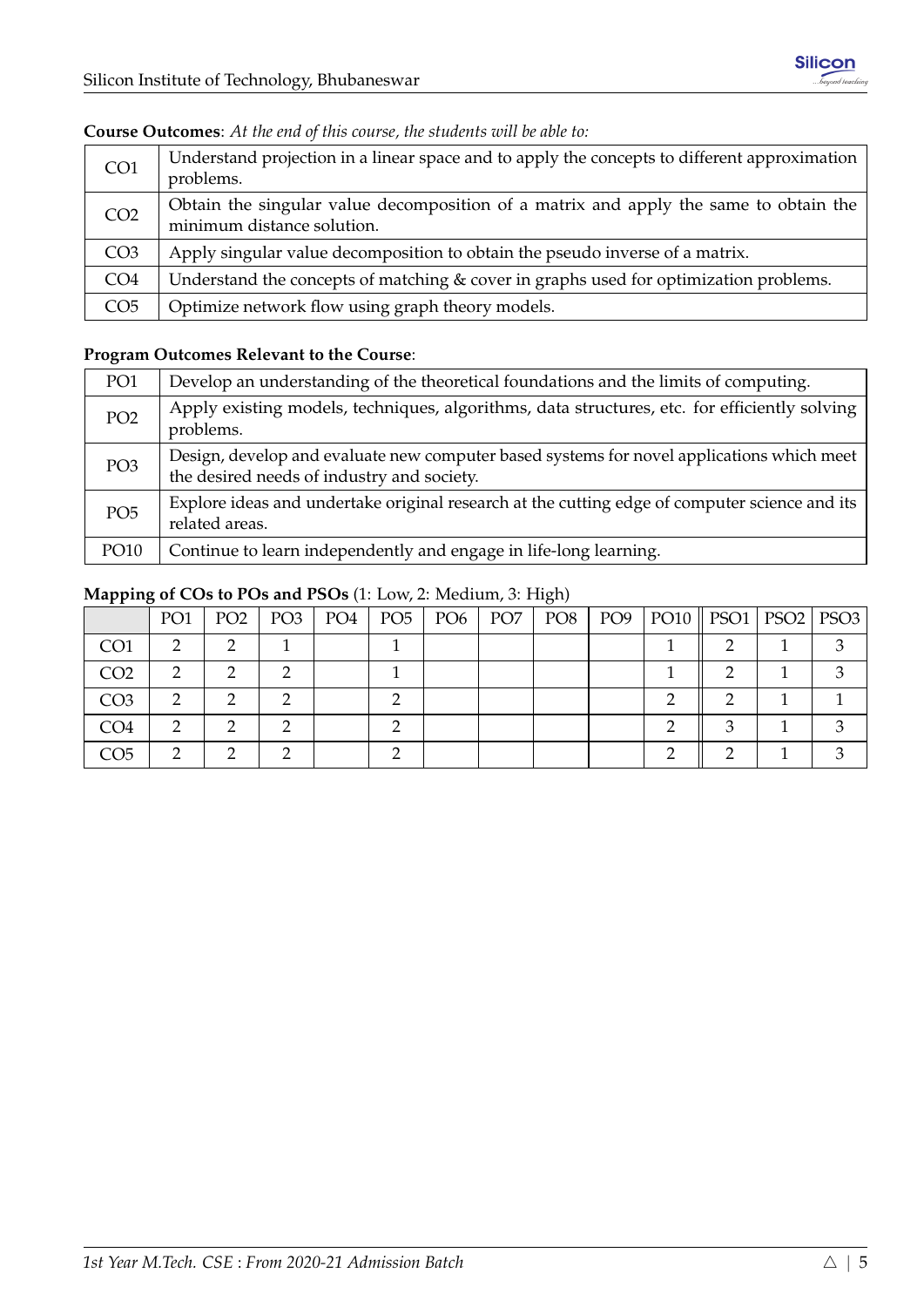<span id="page-11-0"></span>

| Type                   | Code     | <b>Advanced Data Structures &amp; Algorithms</b>                                                                                                                                                                                                                                                                                | $L-TP$      | Credits | <b>Marks</b> |  |  |
|------------------------|----------|---------------------------------------------------------------------------------------------------------------------------------------------------------------------------------------------------------------------------------------------------------------------------------------------------------------------------------|-------------|---------|--------------|--|--|
| PC                     | 18MS1T02 |                                                                                                                                                                                                                                                                                                                                 | $3 - 0 - 0$ | 3       | 100          |  |  |
|                        |          |                                                                                                                                                                                                                                                                                                                                 |             |         |              |  |  |
| Objectives             |          | The objective of this course is to familiarize students with advanced paradigms<br>and data structure used to solve algorithmic problems. Students should also<br>understand the necessary mathematical abstraction to solve problems. They<br>should be able to come up with analysis of efficiency and proofs of correctness. |             |         |              |  |  |
| <b>Pre-Requisites</b>  |          | Knowledge of UG level course in Data Structures and Algorithms are required.                                                                                                                                                                                                                                                    |             |         |              |  |  |
| <b>Teaching Scheme</b> |          | Regular classroom lectures with use of ICT as and when required, sessions are<br>planned to be interactive with focus on problem solving activities.                                                                                                                                                                            |             |         |              |  |  |

|      | <b>Teacher's Assessment</b> |                        | <b>Written Assessment</b> | <b>Total</b> |     |
|------|-----------------------------|------------------------|---------------------------|--------------|-----|
| Ouiz | Surprise Test(s)            | $\text{Assignment}(s)$ | Mid-Term                  |              |     |
| 05   | 05                          |                        | 25                        | 60           | 100 |

## **Detailed Syllabus**

| Module-# | <b>Topics</b>                                                                                                                                                                                                                                                                                                     | Hours           |
|----------|-------------------------------------------------------------------------------------------------------------------------------------------------------------------------------------------------------------------------------------------------------------------------------------------------------------------|-----------------|
| Module-1 | Dictionaries: Definition, Dictionary Abstract Data Type, Implementation<br>of Dictionaries. Hashing: Review of Hashing, Hash Function, Collision<br>Resolution Techniques in Hashing, Separate Chaining, Open Addressing,<br>Linear Probing, Quadratic Probing, Double Hashing, Rehashing, Extendible<br>Hashing. | 9 Hours         |
| Module-2 | Skip Lists: Need for Randomizing Data Structures and Algorithms, Search<br>and Update Operations on Skip Lists, Probabilistic Analysis of Skip Lists,<br>Deterministic Skip Lists. Trees: Binary Search Trees, AVL Trees, Red Black<br>Trees, 2-3 Trees, B-Trees, Splay Trees.                                    | 9 Hours         |
| Module-3 | Sorting: Lower Bound for sorting, Shellsort, Indirect Sorting, Count Sort,<br>Bucket Sort and Radix Sort, External Sorting.                                                                                                                                                                                       | 8 Hours         |
| Module-4 | Text Processing: String Operations, Brute-Force Pattern Matching,<br>Boyer-Moore Algorithm, Knuth-Morris-Pratt Algorithm, Standard Tries,<br>Compressed Tries, Suffix Tries, Ukkonen's Algorithm for suffix tree<br>construction, applications of Suffix Tree.                                                    | 9 Hours         |
| Module-5 | Computational Geometry: One Dimensional Range Searching, Two<br>Dimensional Range Searching, Constructing a Priority Search Tree, Searching<br>a Priority Search Tree, Priority Range Trees, Quadtrees, k-D Trees.                                                                                                | 9 Hours         |
|          | <b>Total</b>                                                                                                                                                                                                                                                                                                      | <b>44 Hours</b> |

## **Text Books**:

- T1. M. A. Weiss, *Data Structures and Algorithm Analysis in C++*, 3rd Edition, Pearson, 2007.
- T2. M. T. Goodrich and R. Tamassia, *Algorithm Design and Applications*, 1st Edition, John Wiley, 2014.

## **Reference Books**:

- R1. T. H. Cormen, C. E. Leiserson, R. L. Rivest, and C. Stein, *Introduction to Algorithms*, 3rd Edition, Prentice Hall India, 2010.
- R2. J. Kleinberg and E. Tardos, *Algorithm Design*, 1st Edition, Pearson, 2014.
- R3. D. Gusfield, *Algorithms on Strings, Trees, and Sequences*, 1st Edition, Kindle, 2005.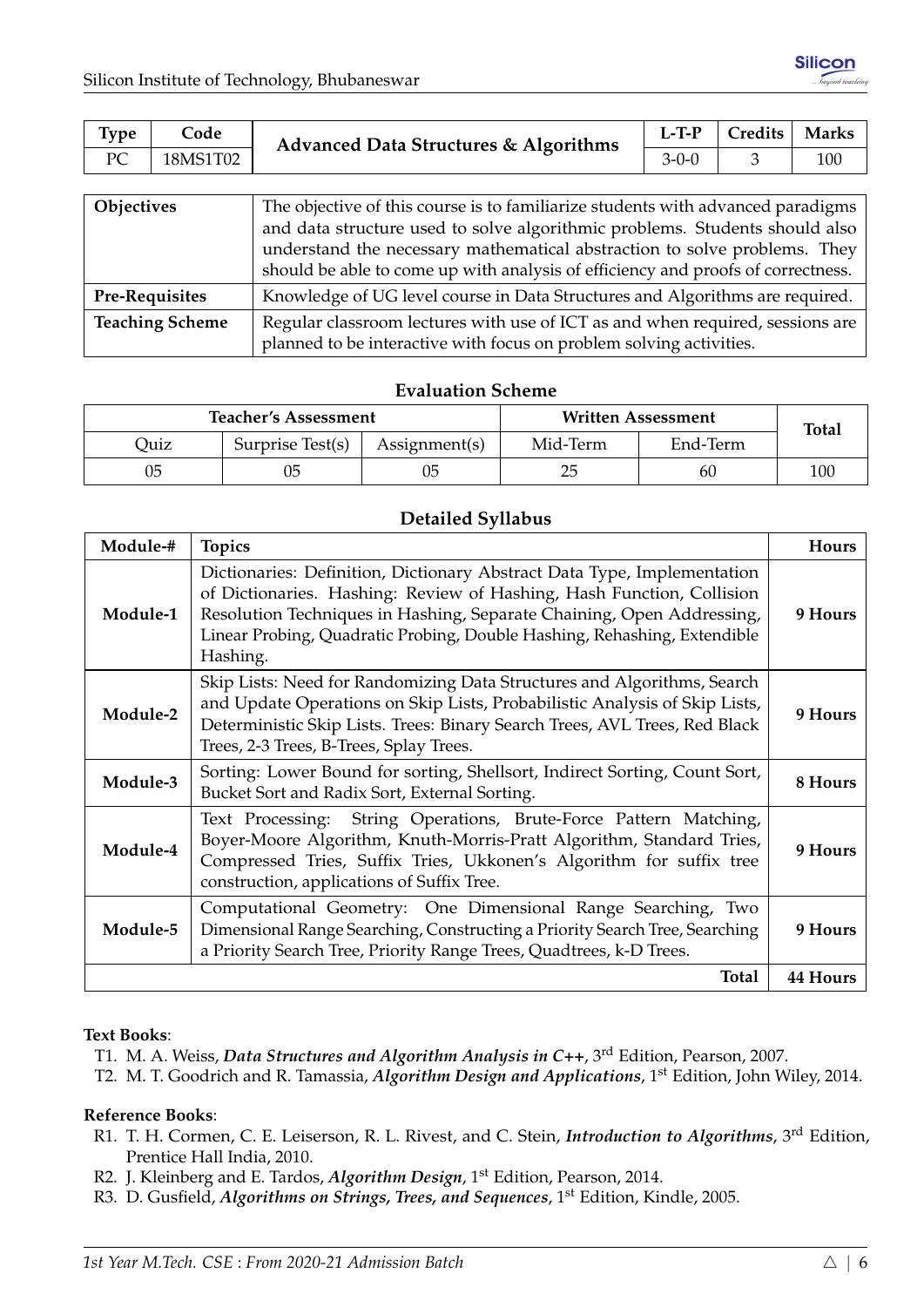## **Online Resources**:

- 1. [https://www.tutorialspoint.com/data](https://www.tutorialspoint.com/data_structures_algorithms/index.htm) structures algorithms/index.htm
- 2. <https://www.geeksforgeeks.org/category/advanced-data-structure>

**Course Outcomes**: *At the end of this course, the students will be able to:*

| CO <sub>1</sub> | Understand the implementation of dictionaries and apply various hashing techniques in real<br>life applications.                   |
|-----------------|------------------------------------------------------------------------------------------------------------------------------------|
| CO <sub>2</sub> | Analyse and compare various operations of Skip Lists, Red-Black Trees, B-trees and Splay<br>trees.                                 |
| CO <sub>3</sub> | Compare various comparison and non-comparison based sorting techniques.                                                            |
| CO <sub>4</sub> | Apply text processing data structures and algorithms in real life applications and compare<br>various pattern matching algorithms. |
| CO <sub>5</sub> | Identify suitable data structures and develop algorithms for computational geometry<br>problems.                                   |

## **Program Outcomes Relevant to the Course**:

| PO1             | Develop an understanding of the theoretical foundations and the limits of computing.                                                    |
|-----------------|-----------------------------------------------------------------------------------------------------------------------------------------|
| PO <sub>2</sub> | Apply existing models, techniques, algorithms, data structures, etc. for efficiently solving<br>problems.                               |
| PO <sub>3</sub> | Design, develop and evaluate new computer based systems for novel applications which meet<br>the desired needs of industry and society. |
| PO <sub>4</sub> | Develop understanding and insight of advanced computing techniques and use of advanced<br>tools.                                        |
| PO <sub>5</sub> | Explore ideas and undertake original research at the cutting edge of computer science and its<br>related areas.                         |
| PO10            | Continue to learn independently and engage in life-long learning.                                                                       |

## PO1 | PO2 | PO3 | PO4 | PO5 | PO6 | PO7 | PO8 | PO9 | PO10 || PSO1 | PSO2 | PSO3  $\text{CO1}$  3 3 3 2 1 2 1 2 1 1 1 3 3 3  $CO2$  | 3 | 2 | 2 | 1 | 1 | | | | | | | | | 1 || 3 | 2 | 3  $\text{CO3}$  | 3 | 2 | 2 | 1 | 1 | | | | | | | | | 1 || 3 | 1 | 2  $\text{CO4}$  | 3 | 3 | 2 | 1 | 1 | | | | | | | | | | 1 || 3 | 2 | 2  $\text{CO5}$  | 3 | 2 | 2 | 1 | 3 | 1 | | | | | | | | | 3 | 3 | 2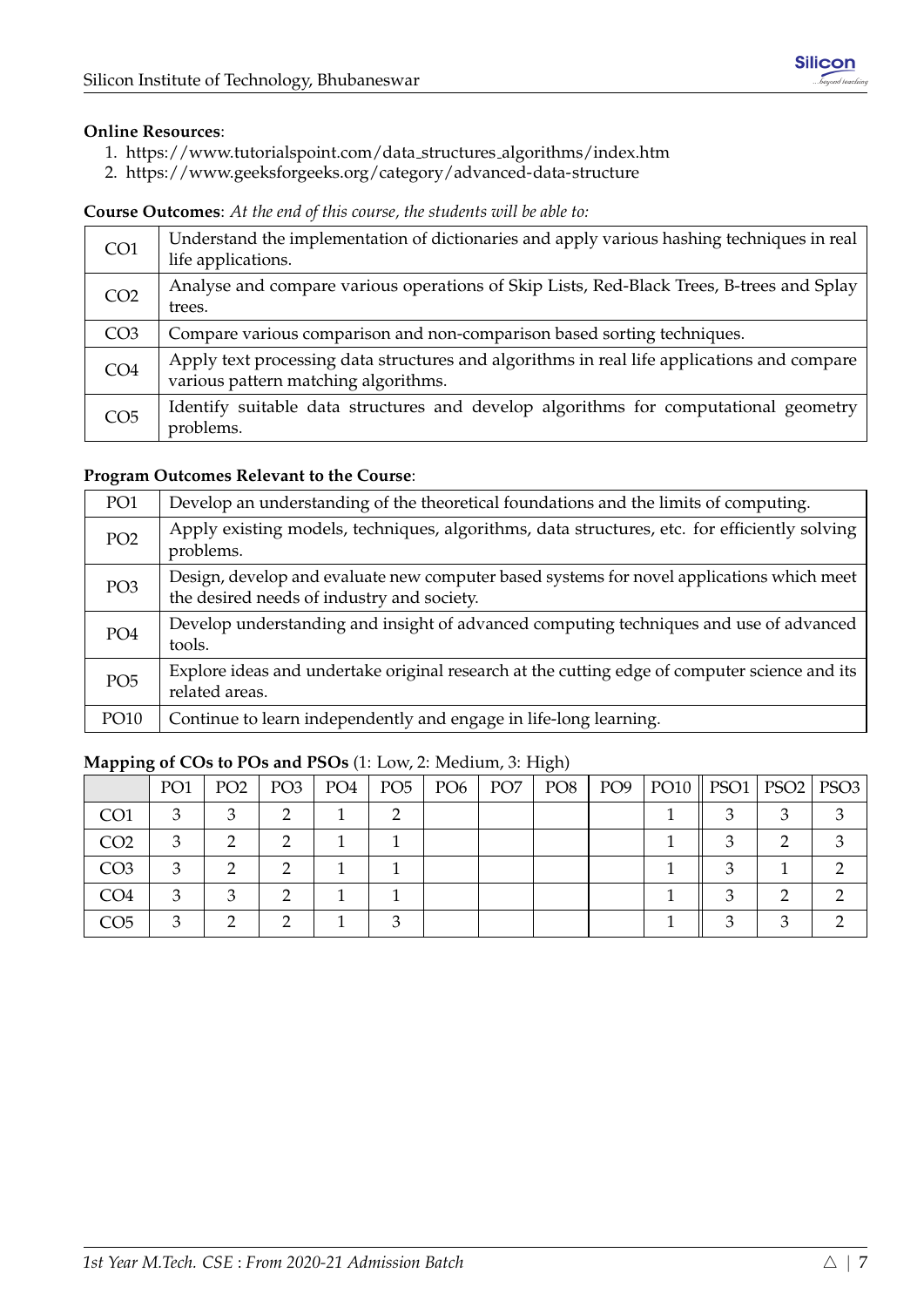<span id="page-13-0"></span>

| <b>Type</b> | $\mathsf{Code}$ | <b>Statistical Inference</b> | $L-T-P$ | Credits | <b>Marks</b> |
|-------------|-----------------|------------------------------|---------|---------|--------------|
| PE          | 18MS2T07        |                              | $3-0-0$ |         | 100          |
|             |                 |                              |         |         |              |

| Objectives             | The objective of this course is to learn statistical techniques to analyse samples of<br>data from a population and infer meaningful information out of that. |
|------------------------|---------------------------------------------------------------------------------------------------------------------------------------------------------------|
| <b>Pre-Requisites</b>  | Knowledge of probability, basic statistics, and optimization are required.                                                                                    |
| <b>Teaching Scheme</b> | Regular classroom lectures with use of ICT as and when required, sessions are<br>planned to be interactive with focus on problem solving activities.          |

|      | <b>Teacher's Assessment</b>                   |  | <b>Written Assessment</b> | <b>Total</b> |     |
|------|-----------------------------------------------|--|---------------------------|--------------|-----|
| Quiz | Surprise Test(s)<br>Mid-Term<br>Assignment(s) |  |                           |              |     |
| 05   |                                               |  | 25                        | 60           | 100 |

## **Detailed Syllabus**

| Module-# | <b>Topics</b>                                                                                                                                                                                                                                                                                                                                                                                                                                                                                                                                                                                                                                                                                                                                   | Hours    |
|----------|-------------------------------------------------------------------------------------------------------------------------------------------------------------------------------------------------------------------------------------------------------------------------------------------------------------------------------------------------------------------------------------------------------------------------------------------------------------------------------------------------------------------------------------------------------------------------------------------------------------------------------------------------------------------------------------------------------------------------------------------------|----------|
| Module-1 | Normal Distribution and Distributions Derived from it: Normal distribution,<br>multidimensional normal distribution, $\chi^2$ , t, and F distribution, The sample<br>Mean and the Sample Variance, Survey Sampling: Population parameters,<br>Sample random Sampling - The Expectation and variance of the Sample<br>Mean, Estimation of the Population Variance, The Normal Approximation<br>to the Sampling Distribution of $\bar{x}$ , Estimation of a Ratio.                                                                                                                                                                                                                                                                                | 9 Hours  |
| Module-2 | Estimation of Parameters and Fitting of Probability Distributions: Fitting the<br>Poisson Distribution to Emissions of Alpha Particles, Parameter Estimation,<br>The Method of Moments, The Method of Maximum Likelihood, Maximum<br>Likelihood Estimates of Multinomial Cell Probabilities, Large sample theory<br>for maximum likelihood estimates, Confidence intervals from Maximum<br>likelihood estimates, The Bayesian Approach to Parameter Estimation -<br>Further Remarks on priors, Large Sample Normal Approximation to the<br>Posterior, computational Aspects, Efficiency and the Camer-Rao Lower<br>Bound- An Example- The Negative Bionomial Distribution, Sufficiency - A<br>factorization Theorem, The Rao-Blackwell Theorem. | 10 Hours |
| Module-3 | Testing Hypotheses and Assessing goodness of Fit: Introduction,<br>The Neyman-Person Paradigm- Specification of the Significance Level<br>and the concept of a p-value, The Null Hypothesis, Uniformly Most<br>Powerful Tests, The Duality of Confidence Intervals and Hypothesis Tests,<br>Generalized Likelihood Ratio Test, Likelihood Ratio tests for the Multinomial<br>Distribution, Probability Plots, Tests for Normality. Summarizing Data<br>: Comparison of Location Estimates, Estimating Variability of Location<br>Estimates by the Bootstrap, Measures of Dispersion, Boxplots, Exploring<br>Relationship with Scatterplots.                                                                                                     | 9 Hours  |

*Cont'd. . .*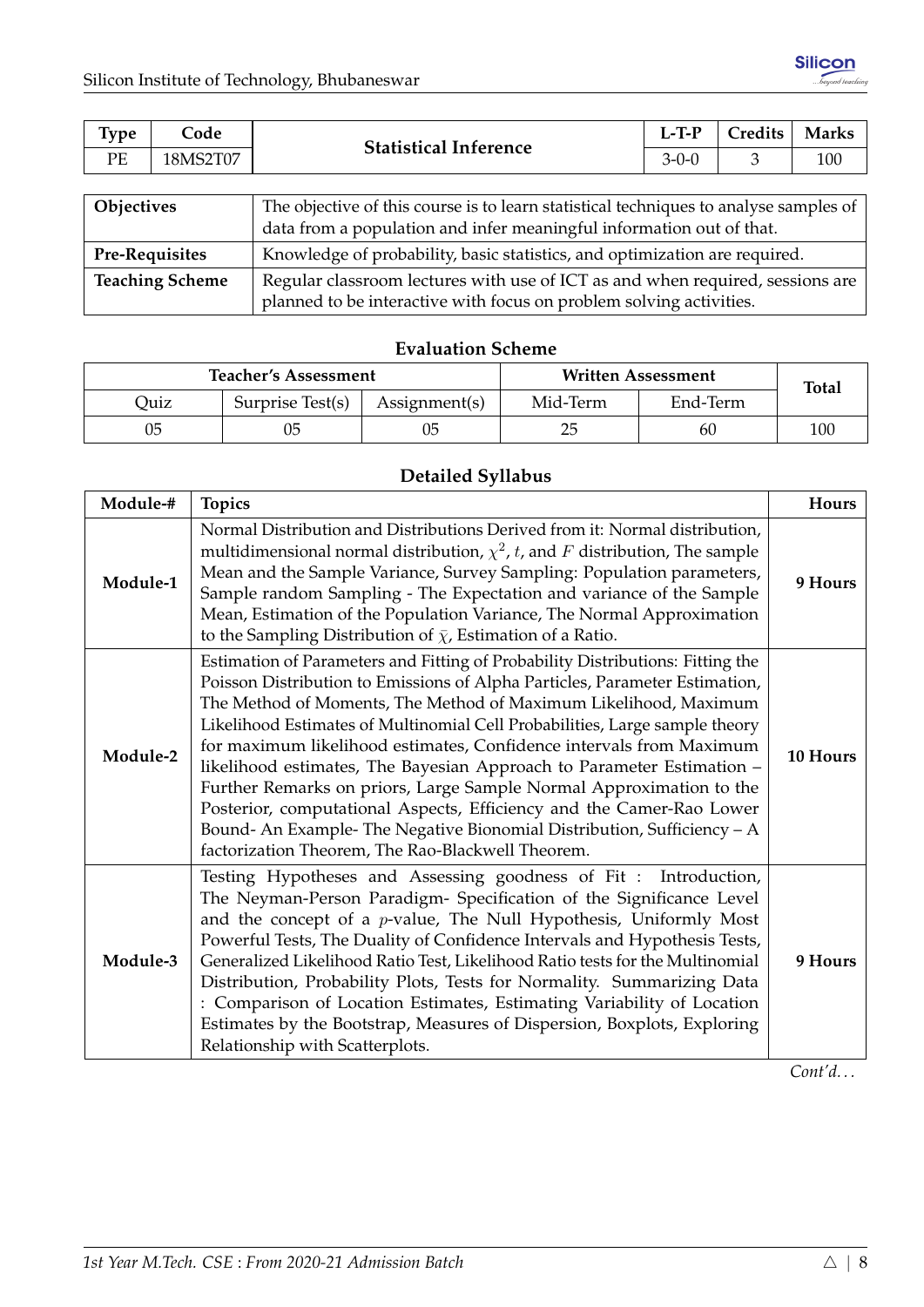| Module-# | <b>Topics</b>                                                                                                                                                                                                                                                                                                                                                                                                                                                                                                                                                                                                                                                                                                                                                                                                                                                                                                                                                                                                   | Hours           |
|----------|-----------------------------------------------------------------------------------------------------------------------------------------------------------------------------------------------------------------------------------------------------------------------------------------------------------------------------------------------------------------------------------------------------------------------------------------------------------------------------------------------------------------------------------------------------------------------------------------------------------------------------------------------------------------------------------------------------------------------------------------------------------------------------------------------------------------------------------------------------------------------------------------------------------------------------------------------------------------------------------------------------------------|-----------------|
| Module-4 | Comparing Two Samples : Introduction, comparing two independent<br>samples - Methods Based on the Normal Distribution, Power, A<br>Nonparametric Method-the Mann Whitney Test, Bayesian Approach,<br>Comparing Paired Samples, Methods Based on the Normal Distribution,<br>A Nonparametric Method-The Signed Rank Test, An Example-Measuring<br>Mercury Levels in Fish, Experimental Design - Mammary Artery Ligation,<br>The Placebo Effect, The Lanarkshire Milk Experiment, The Portacaval<br>Shunt, FD & C Red No. 40, Further Remarks on Randomization,<br>Observational Studies, Confounding and Bias in Graduate Admission,<br>Fishing Expeditions. The Analysis of Variance: Introduction, The One-<br>Way Layout- Normal Theory: the F Test, The Problem of Multiple<br>Comparisons, a Nonparametric Method-The Kruskal Wallis Test, The Two-<br>Way Layout- Additive Parameterization, Normal theory for the Two-Way<br>Layout, Randomized Block Designs, A Nonparametric Method-Friedman's<br>Test. | 10 Hours        |
| Module-5 | The Analysis of Categorical Data: Introduction, Fisher's Exact Test, The<br>Chi-square Test of Homogeneity, The Chi-square Test of Independence,<br>Matched Pairs Designs, Odds Ratios, Linear Least Square: Introduction,<br>Simple Linear Regression – Statistical Properties of the Estimated Slope and<br>Intercept, Accessing the Fit, Correlation and Regression.                                                                                                                                                                                                                                                                                                                                                                                                                                                                                                                                                                                                                                         | 7 Hours         |
|          | Total                                                                                                                                                                                                                                                                                                                                                                                                                                                                                                                                                                                                                                                                                                                                                                                                                                                                                                                                                                                                           | <b>45 Hours</b> |

## **Text Books**:

T1. J. A. Rice, *Mathematical Statistics and Data Analytics*, 3rd Edition, Thomson, 2006.

## **Reference Books**:

R1. L. Wasserman, *All of Statistics*, 1st Edition, Springer, 2004.

## **Online Resources**:

1. [https://www.coursera.org/learn/statistical-inference:](https://www.coursera.org/learn/statistical-inference) Statistical inference course by Brian Caffo, PhD, Professor, Biostatistics, Johns Hopkins University.

## **Course Outcomes**: *At the end of this course, the students will be able to:*

| CO <sub>1</sub> | Use the normal distribution and distributions derived from it.                                                                                |
|-----------------|-----------------------------------------------------------------------------------------------------------------------------------------------|
| CO <sub>2</sub> | Estimate the parameters of probability distributions using maximum likelihood and Bayesian<br>approach.                                       |
| CO <sub>3</sub> | Develop understanding of Testing Hypotheses and use it for examining the validity of<br>inferences obtained from computational models.        |
| CO <sub>4</sub> | Develop understanding of Comparing of Two Samples and analysis of variance and use them<br>for computing the performance of different models. |
| CO <sub>5</sub> | Analyze categorical data and linear regression along with statistical signification of the<br>coefficient in the regression equation.         |

## **Program Outcomes Relevant to the Course**:

| PO <sub>1</sub> | Develop an understanding of the theoretical foundations and the limits of computing.                      |
|-----------------|-----------------------------------------------------------------------------------------------------------|
| PO <sub>2</sub> | Apply existing models, techniques, algorithms, data structures, etc. for efficiently solving<br>problems. |

*Cont'd. . .*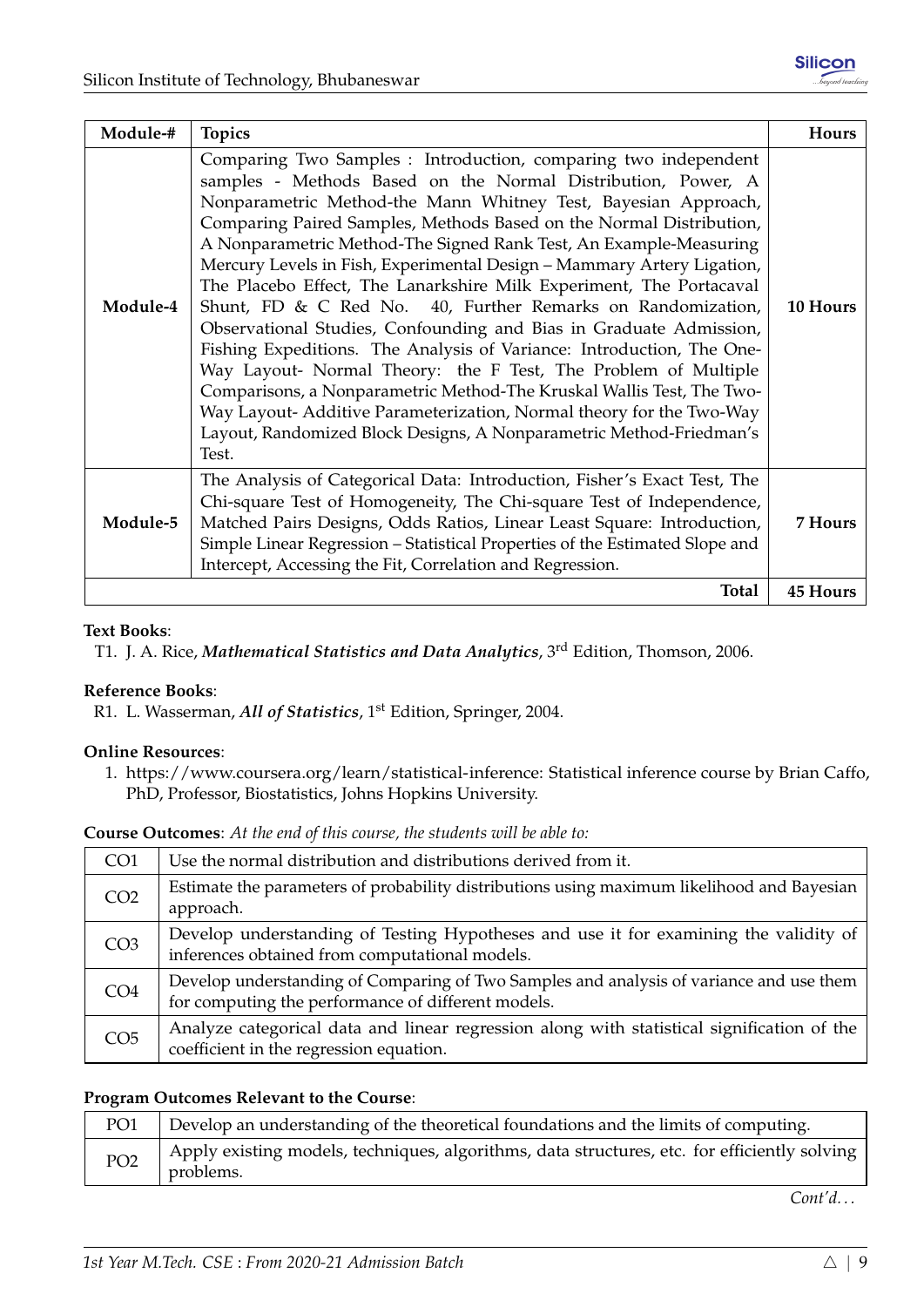| PO <sub>3</sub> | Design, develop and evaluate new computer based systems for novel applications which meet<br>the desired needs of industry and society. |
|-----------------|-----------------------------------------------------------------------------------------------------------------------------------------|
| PO <sub>4</sub> | Develop understanding and insight of advanced computing techniques and use of advanced<br>tools.                                        |
| PO <sub>5</sub> | Explore ideas and undertake original research at the cutting edge of computer science and its<br>related areas.                         |
| PO10            | Continue to learn independently and engage in life-long learning.                                                                       |

| .               |                 |                 |                 |                 |                 |                 |                 | $\sim$ $\sim$   |                 |               |   |           |
|-----------------|-----------------|-----------------|-----------------|-----------------|-----------------|-----------------|-----------------|-----------------|-----------------|---------------|---|-----------|
|                 | PO <sub>1</sub> | PO <sub>2</sub> | PO <sub>3</sub> | PO <sub>4</sub> | PO <sub>5</sub> | PO <sub>6</sub> | PO <sub>7</sub> | PO <sub>8</sub> | PO <sub>9</sub> | $PO10$   PSO1 |   | PSO2 PSO3 |
| CO <sub>1</sub> | З               |                 |                 |                 |                 |                 |                 |                 |                 |               |   |           |
| CO <sub>2</sub> | 3               |                 |                 |                 |                 |                 |                 |                 |                 |               |   |           |
| CO <sub>3</sub> | З               |                 |                 |                 |                 |                 |                 |                 |                 |               |   |           |
| CO <sub>4</sub> | 3               |                 |                 |                 |                 |                 |                 |                 |                 |               | ◠ |           |
| CO5             | З               |                 |                 |                 |                 |                 |                 |                 |                 |               | ◠ |           |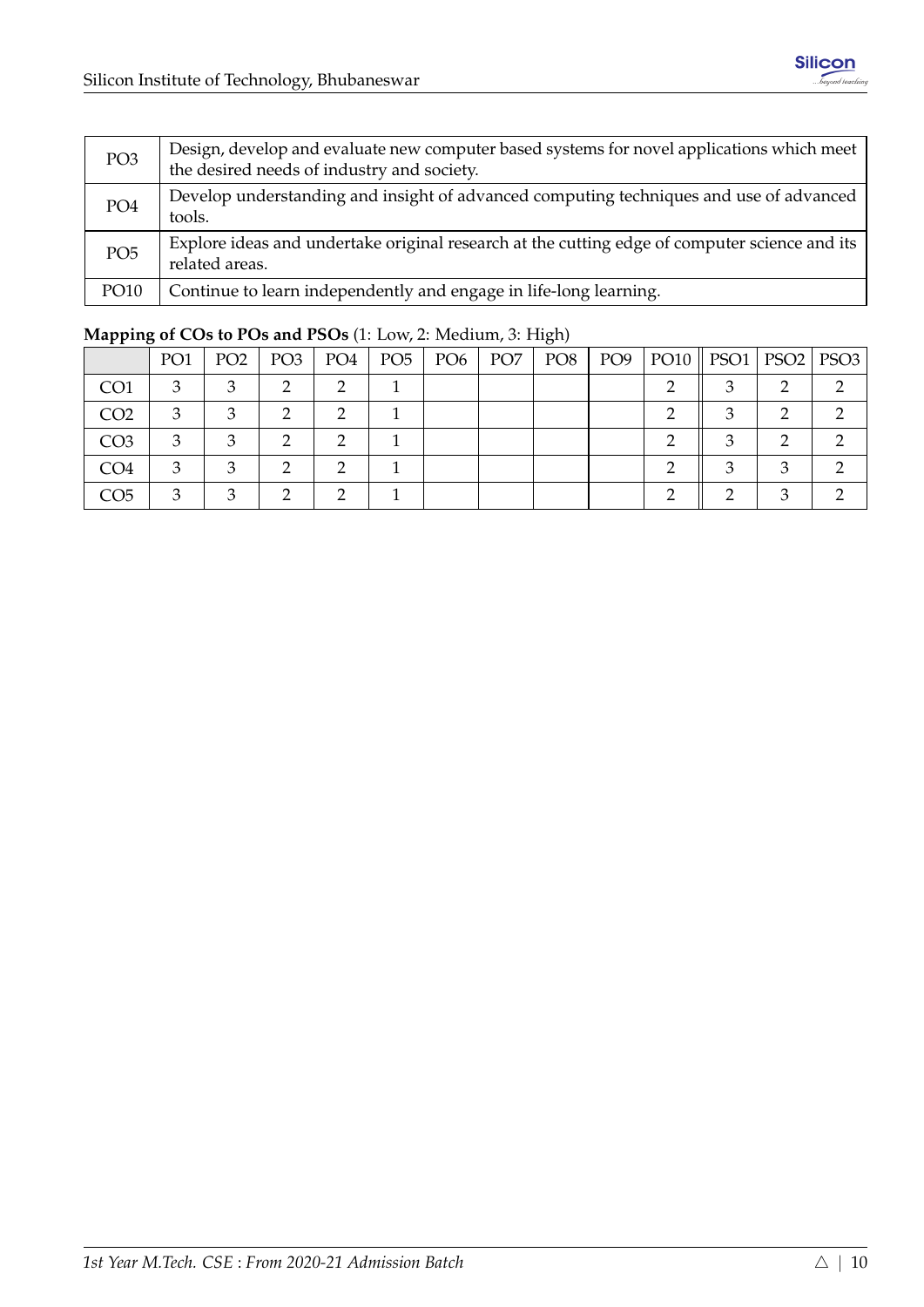<span id="page-16-0"></span>

| Type              | Code     |                                                                                                                                                                                                                          | $L-TP$      | Credits | <b>Marks</b> |  |  |  |
|-------------------|----------|--------------------------------------------------------------------------------------------------------------------------------------------------------------------------------------------------------------------------|-------------|---------|--------------|--|--|--|
| PE                | 18MS2T04 | <b>Wireless Sensor Networks</b>                                                                                                                                                                                          | $3 - 0 - 0$ | 3       | 100          |  |  |  |
|                   |          |                                                                                                                                                                                                                          |             |         |              |  |  |  |
| <b>Objectives</b> |          | The objective of this course is to offer an overview of the unique design challenges<br>presented by wireless sensor networks, and a practical introduction to wireless<br>sensor network programming at various levels. |             |         |              |  |  |  |
| Pre-Requisites    |          | Knowledge of computer networks and wireless communication are required.                                                                                                                                                  |             |         |              |  |  |  |

**Teaching Scheme** Regular classroom lectures with use of ICT as and when required, sessions are planned to be interactive with focus on problem solving activities.

## **Evaluation Scheme**

|      | <b>Teacher's Assessment</b> |               | <b>Written Assessment</b> | <b>Total</b> |     |
|------|-----------------------------|---------------|---------------------------|--------------|-----|
| Ouiz | Surprise Test(s)            | Assignment(s) | Mid-Term                  | End-Term     |     |
| 05   |                             |               | 25                        | 60           | 100 |

## **Detailed Syllabus**

| Module-# | <b>Topics</b>                                                                                                                                                                                                                                                                                                                                                                                 | <b>Hours</b>    |
|----------|-----------------------------------------------------------------------------------------------------------------------------------------------------------------------------------------------------------------------------------------------------------------------------------------------------------------------------------------------------------------------------------------------|-----------------|
| Module-1 | Introduction and overview of wireless sensor networks, basic overview of<br>the technology, applications and motivation of wireless sensor networks;<br>Taxonomy of wireless sensor network technology, traditional layered stack,<br>cross-layer designs, sensor network architecture.                                                                                                       | 8 Hours         |
| Module-2 | Sensor node technology: Hardware and software, wireless network trends,<br>wireless transmission technology and systems, radio technology primer,<br>available wireless technologies; Medium Access Control protocols for WSNs:<br>Fundamentals of MAC Protocols, Sensor-MAC, Case study, IEEE 802.15.4<br>LR-WPANs Standard, Case study, MAC protocols analysis using Markov<br>Chain.       | 10 Hours        |
| Module-3 | Routing protocols for wireless sensor networks, data dissemination and<br>gathering, routing challenges and design issues in wireless sensor networks,<br>routing strategies in wireless sensor networks, transport control protocols<br>for wireless sensor networks, transport protocol design Issues, Resource<br>aware routing, data-centric, geographic routing, opportunistic routing.  | 10 Hours        |
| Module-4 | Wireless sensor networks middleware: Principles, middleware architecture,<br>existing middleware, network management for wireless sensor networks,<br>network management requirements, traditional network management<br>models, network management design issues, Security issues of wireless<br>sensor networks, possible attacks, countermeasures, Static and dynamic key<br>distribution. | 8 Hours         |
| Module-5 | Operating systems for WSN: Operating system design issues, examples of<br>operating systems, TinyOS, Mate, MagnetOS, MANTIS, OSPM,EYES OS,<br>SenOS, EMERALDS, PicOS.                                                                                                                                                                                                                         | 8 Hours         |
|          | <b>Total</b>                                                                                                                                                                                                                                                                                                                                                                                  | <b>44 Hours</b> |

## **Text Books**:

- T1. W. Dargie and C. Poellabauer, *Fundamentals of Wireless Sensor Networks: Theory and Practice*, 1st Edition, Wiley, 2010.
- T2. K. Sohraby, D. Minoli, and T. Znati, *Wireless Sensor Networks: Technology, Protocols, and Applications*, 1st Edition, Wiley Interscience, 2007.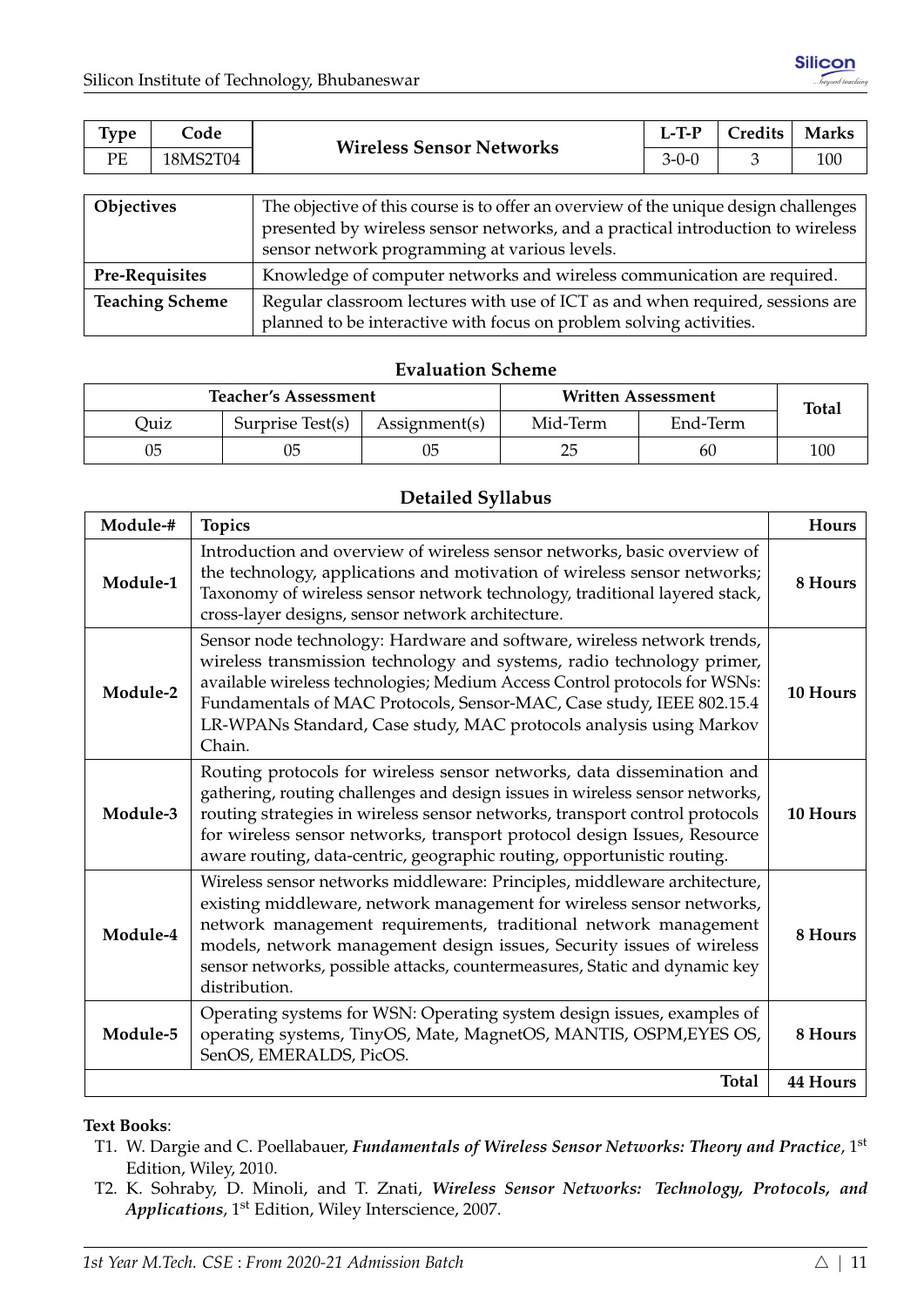## **Reference Books**:

- R1. T. Hara, V. I. Zadorozhny, and E. Buchmann, *Wireless Sensor Network: Technologies for the Information Explosion Era*, 1<sup>st</sup> Edition, Springer, 2010.
- R2. B. Krishnamachari, *Networking Wireless Sensors*, 1st Edition, Cambridge University Press, 2005.

## **Online Resources**:

- 1. [http://nptel.ac.in/courses/114106035/37:](http://nptel.ac.in/courses/114106035/37) Introduction to wireless sensor networks
- 2. http://www.csd.uoc.gr/∼[hy539/lectures/20140408](http://www.csd.uoc.gr/~hy539/lectures/20140408_hy439_sensor_nets_part1.pdf) hy439 sensor nets part1.pdf: Introduction to wireless sensor networks, networking aspects
- 3. [https://onlinelibrary.wiley.com/doi/book/10.1002/0470095121:](https://onlinelibrary.wiley.com/doi/book/10.1002/0470095121) Protocols and Architectures for Wireless Sensor Networks

#### **Course Outcomes**: *At the end of this course, the students will be able to:*

| CO <sub>1</sub> | Explore the different types of wireless networks with architecture and its supporting protocols.                                                          |
|-----------------|-----------------------------------------------------------------------------------------------------------------------------------------------------------|
| CO <sub>2</sub> | Investigate the hardware, software for wireless sensor network and MAC layer protocols to<br>address media accessing.                                     |
| CO <sub>3</sub> | Analyze the Network & Transport layer protocols to address issues like addressing, route<br>optimization, handover, and reliability in wireless networks. |
| CO <sub>4</sub> | Identify challenges and latest research results in wireless sensor networks in relation to<br>industrial and societal aspects.                            |
| CO <sub>5</sub> | Classify Operating systems for wireless sensor networks and design.                                                                                       |

#### **Program Outcomes Relevant to the Course**:

| PO1             | Develop an understanding of the theoretical foundations and the limits of computing.                                                    |
|-----------------|-----------------------------------------------------------------------------------------------------------------------------------------|
| PO <sub>2</sub> | Apply existing models, techniques, algorithms, data structures, etc. for efficiently solving<br>problems.                               |
| PO <sub>3</sub> | Design, develop and evaluate new computer based systems for novel applications which meet<br>the desired needs of industry and society. |
| PO <sub>4</sub> | Develop understanding and insight of advanced computing techniques and use of advanced<br>tools.                                        |
| PO <sub>7</sub> | Understand the impact of IT related solutions in an economic, social and environment context.                                           |
| PO10            | Continue to learn independently and engage in life-long learning.                                                                       |

| .               |                 |                 |                 |     |                 |                 |                 | $\cup$ , |     |                            |  |
|-----------------|-----------------|-----------------|-----------------|-----|-----------------|-----------------|-----------------|----------|-----|----------------------------|--|
|                 | PO <sub>1</sub> | PO <sub>2</sub> | PO <sub>3</sub> | PO4 | PO <sub>5</sub> | PO <sub>6</sub> | PO <sub>7</sub> | PO8      | PO9 | PO10    PSO1   PSO2   PSO3 |  |
| CO <sub>1</sub> |                 |                 |                 |     |                 |                 |                 |          |     |                            |  |
| CO <sub>2</sub> |                 | ◠               |                 |     |                 |                 |                 |          |     |                            |  |
| CO <sub>3</sub> |                 |                 |                 |     |                 |                 |                 |          |     |                            |  |
| CO4             |                 |                 |                 |     |                 |                 |                 |          |     |                            |  |
| CO5             |                 |                 |                 |     |                 |                 |                 |          |     |                            |  |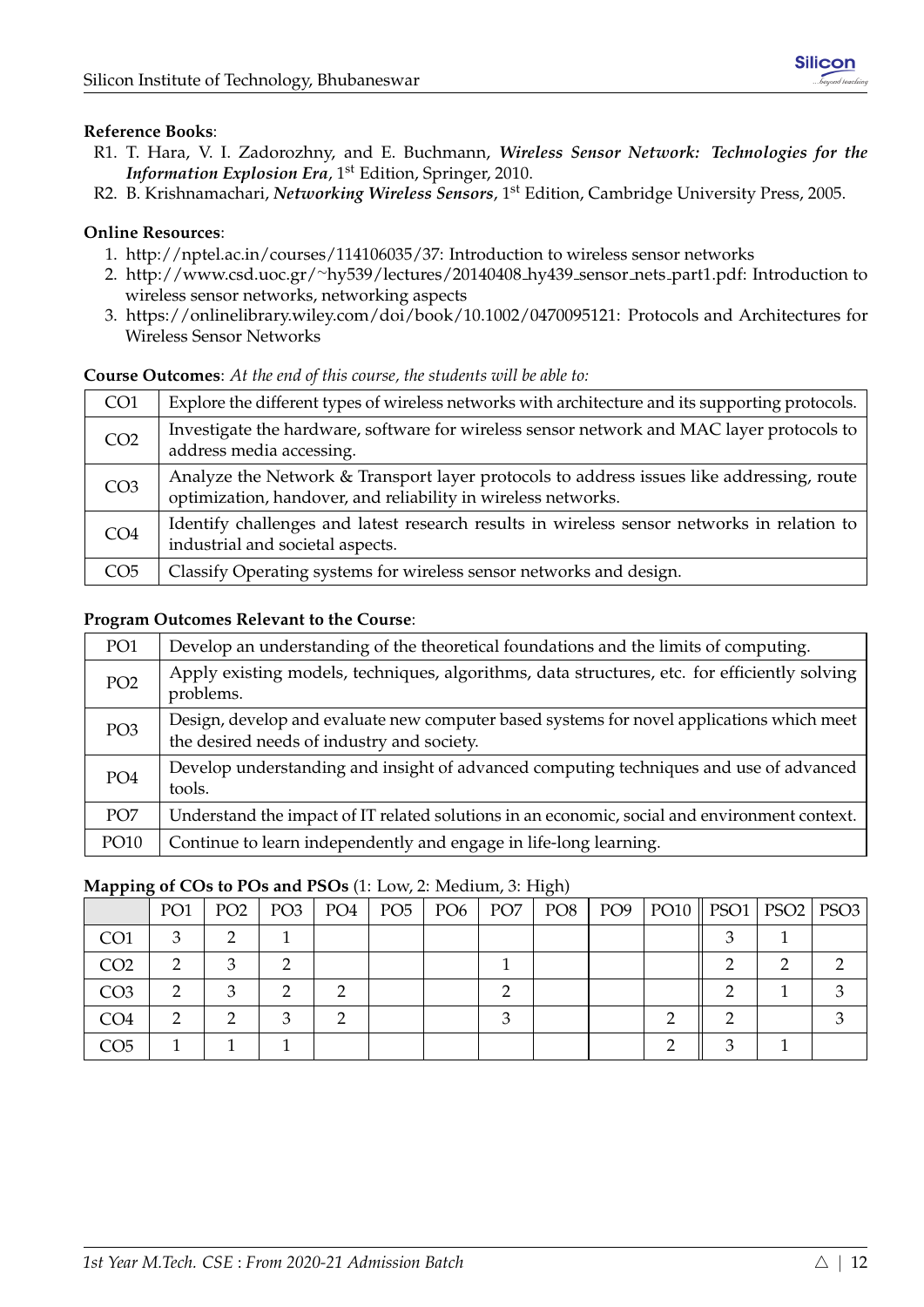<span id="page-18-0"></span>

| $\tau_{\rm vpe}$ | Code        | <b>IoT Enterprise Networks</b> | $L-T-P$ | Credits | <b>Marks</b> |
|------------------|-------------|--------------------------------|---------|---------|--------------|
| РF               | <b>8MS2</b> |                                | 3-0-0   |         | 100          |

| <b>Objectives</b>      | The objectives of this course are to learn the latest microcontrollers with<br>application development, envisage product ideas for the future of various devices<br>connected to the Internet, analyze data from various sources in real-time and take<br>necessary actions in an intelligent fashion. |
|------------------------|--------------------------------------------------------------------------------------------------------------------------------------------------------------------------------------------------------------------------------------------------------------------------------------------------------|
| <b>Pre-Requisites</b>  | Basic knowledge of computer networks, sensor networks, micro-processor and<br>micro-conrollers are required.                                                                                                                                                                                           |
| <b>Teaching Scheme</b> | Regular classroom lectures with use of ICT as and when required, sessions are<br>planned to be interactive with focus on designing for IoT & real-life applications.                                                                                                                                   |

|      | <b>Teacher's Assessment</b> |               | Written Assessment | <b>Total</b> |     |
|------|-----------------------------|---------------|--------------------|--------------|-----|
| Ouiz | Surprise Test(s)            | Assignment(s) | Mid-Term           | End-Term     |     |
| 05   |                             |               | 25                 | 60           | 100 |

## **Detailed Syllabus**

| Module-# | <b>Topics</b>                                                                                                                                                                                                                                                                                                                                                                                                            | <b>Hours</b> |
|----------|--------------------------------------------------------------------------------------------------------------------------------------------------------------------------------------------------------------------------------------------------------------------------------------------------------------------------------------------------------------------------------------------------------------------------|--------------|
| Module-1 | Overview of IoT: Definition, evolution, IoT architectures- SOA-based<br>architecture, API-oriented architecture, IoT data management and analytics,<br>communication protocols, IoT applications, security aspects.                                                                                                                                                                                                      | 9 Hours      |
| Module-2 | Physical Design of IoT: Things in IoT, IoT protocols, logical design of<br>IoT- functional blocks, communication models, communication APIs,<br>enabling technologies- wireless sensor networks, communication protocols,<br>embedded systems, IoT levels & deployment templates.                                                                                                                                        | 8 Hours      |
| Module-3 | Resource Management in IoT: Clustering, Synchronisation and Software<br>Agents, data synchronisation, clustering for scalability, clustering principles<br>in IoT architecture, software agents for object representation, data<br>synchronization; Autonomy and Agility in Collaborative Production<br>Environments: Fundamental concepts of agility and autonomy, enabling<br>autonomy and agility by IoT.             | 9 Hours      |
| Module-4 | Web of Things: Web of Things vs. Internet of Things- architecture<br>standardization for WoT platform, middleware for WoT, WoT portals and<br>business intelligence; Cloud of Things: Grid/SOA and cloud computing-<br>cloud standards, Cloud of Things architecture; Development of schemes for<br>the applications of IoT in real-time scenarios; design of business intelligence<br>and information security for WoT. | 9 Hours      |
| Module-5 | Case Studies: Applied Internet of Things, Internet of vehicles and<br>applications, cloud based smart facilities management with various case<br>studies.                                                                                                                                                                                                                                                                | 8 Hours      |
|          | <b>Total</b>                                                                                                                                                                                                                                                                                                                                                                                                             | 43 Hours     |

#### **Text Books**:

- T1. R. Buyya and A. V. Dastjerdi, *Internet of Things Principle and Paradigms*, Elsevier, 2016.
- T2. A. Bahga and V. Audisetti, *Internet of Things A Hands on Approach*, University Press, 2014.
- T3. D. Uckelmann, M. Harrison, and F. Michahelles, *Architecting the Internet of Things*, Springer, 2014.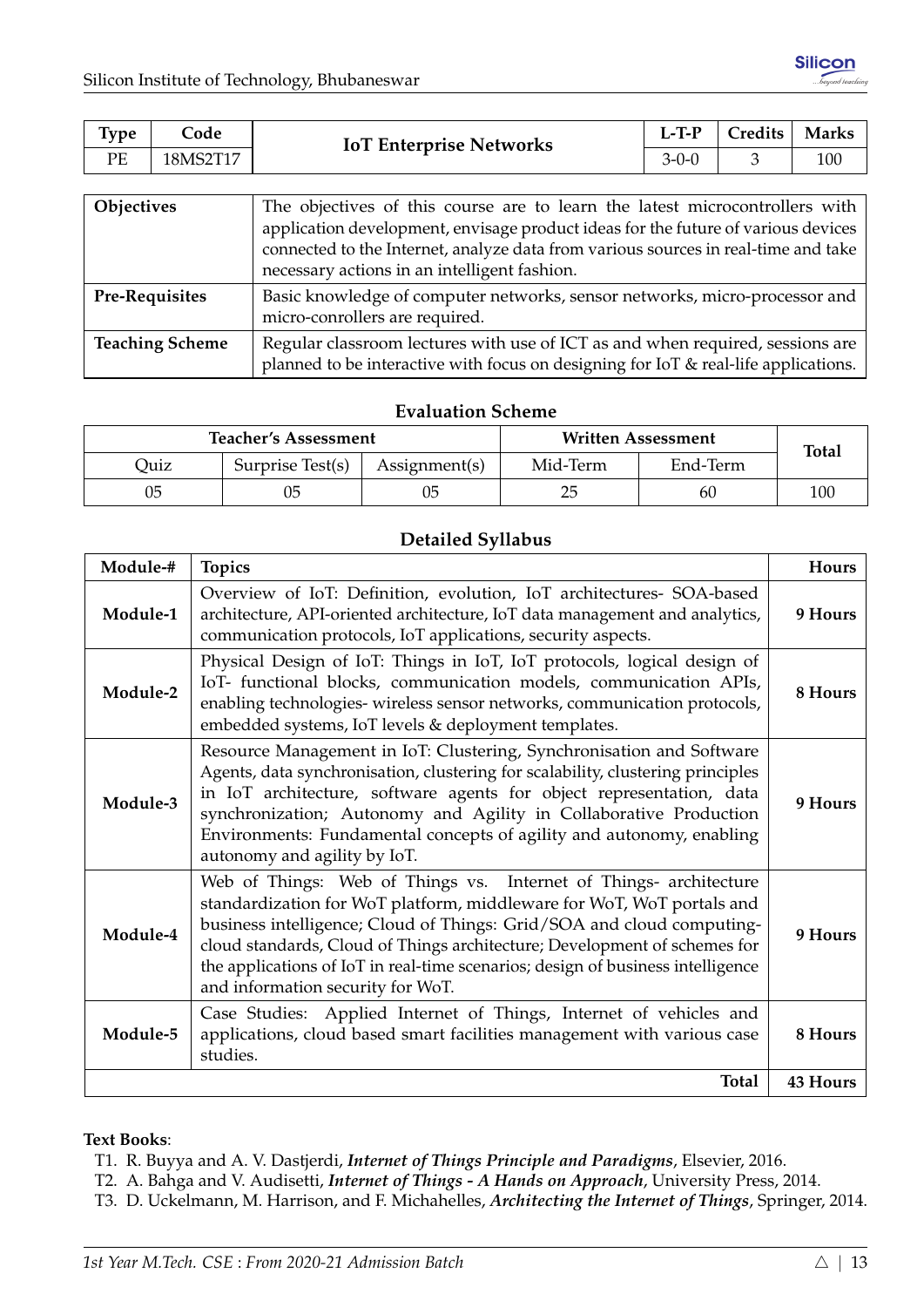## **Reference Books**:

- R1. J. Holler, V. Tsiatsis, C. Mulligan, S. Karnouskos, S. Avesand, and D. Boyle, *From Machine-to-Machine to the Internet of Things*, 1<sup>st</sup> Edition, Elsevier, 2014.
- R2. F. DaCoasta, *Rethinking the Internet of Things: A Scalable Approach to Connecting Everyone*, Apress, 2013.

## **Online Resources**:

- 1. [https://iot-analytics.com/:](https://iot-analytics.com/) Online repository for IoT analytics topics.
- 2. [http://www.steves-internet-guide.com/internet-of-things/:](http://www.steves-internet-guide.com/internet-of-things/) IoT fundamentals for beginners.
- 3. [https://www.ibm.com/internet-of-things:](https://www.ibm.com/internet-of-things) IBM Watson IoT platform

## **Course Outcomes**: *At the end of this course, the students will be able to:*

| CO <sub>1</sub> | Understand the vision of IoT from a global context.                                   |
|-----------------|---------------------------------------------------------------------------------------|
| CO <sub>2</sub> | Determine the Market perspective of IoT.                                              |
| CO <sub>3</sub> | Develop systems using the devices, gateways with data management for IoT.             |
| CO <sub>4</sub> | Gain insight to and build systems using state of the art architectures for IoT.       |
| CO <sub>5</sub> | Apply IoT in industrial and commercial automation with real-world design constraints. |

## **Program Outcomes Relevant to the Course**:

| PO <sub>3</sub> | Design, develop and evaluate new computer based systems for novel applications which meet<br>the desired needs of industry and society. |
|-----------------|-----------------------------------------------------------------------------------------------------------------------------------------|
| PO <sub>4</sub> | Develop understanding and insight of advanced computing techniques and use of advanced<br>tools.                                        |
| PO <sub>5</sub> | Explore ideas and undertake original research at the cutting edge of computer science and its<br>related areas.                         |
| PO10            | Continue to learn independently and engage in life-long learning.                                                                       |

|                 | PO <sub>1</sub> | PO <sub>2</sub> | PO3 | PO4 | $PO5$   $PO6$ | PO7 | PO8 | PO9 $ $ | PO10    PSO1   PSO2   PSO3 |  |
|-----------------|-----------------|-----------------|-----|-----|---------------|-----|-----|---------|----------------------------|--|
| CO <sub>1</sub> |                 |                 |     |     |               |     |     |         |                            |  |
| CO2             |                 |                 |     |     |               |     |     |         |                            |  |
| CO <sub>3</sub> |                 |                 |     |     |               |     |     |         |                            |  |
| CO4             |                 |                 |     |     |               |     |     |         |                            |  |
| CO5             |                 |                 |     |     |               |     |     |         |                            |  |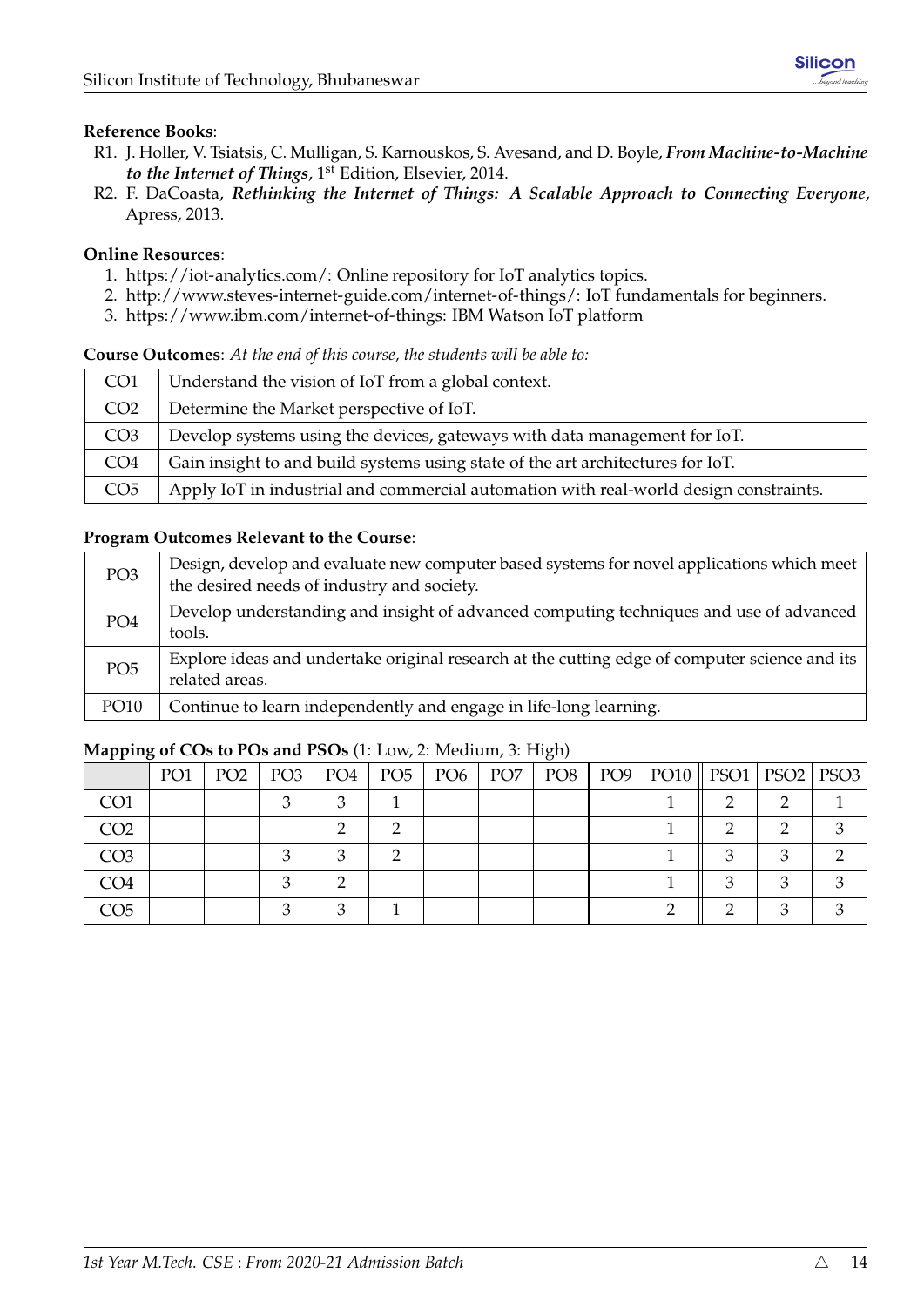<span id="page-20-0"></span>

| Type | .'ode    | <b>Cloud Computing</b> | $L-TP$ | Credits | <b>Marks</b> |
|------|----------|------------------------|--------|---------|--------------|
| PE   | 18MS2T08 |                        | 3-U-V  |         | 100          |

| Objectives             | The objective of this course is to introduce the students to fundamental concepts |  |  |  |  |  |  |  |  |
|------------------------|-----------------------------------------------------------------------------------|--|--|--|--|--|--|--|--|
|                        | of cloud computing, its architecture, different models, privacy and security      |  |  |  |  |  |  |  |  |
|                        | provisioning issues and methods, auditing and performance analysis of different   |  |  |  |  |  |  |  |  |
|                        | application specific models deployed in a cloud.                                  |  |  |  |  |  |  |  |  |
| <b>Pre-Requisites</b>  | Knowledge of computer networks, client-server concepts, and server side           |  |  |  |  |  |  |  |  |
|                        | programming are required.                                                         |  |  |  |  |  |  |  |  |
| <b>Teaching Scheme</b> | Regular classroom lectures with use of ICT as and when required, sessions are     |  |  |  |  |  |  |  |  |
|                        | planned to be interactive with focus on problem solving activities.               |  |  |  |  |  |  |  |  |

|      | <b>Teacher's Assessment</b> |               | <b>Written Assessment</b> | <b>Total</b> |     |
|------|-----------------------------|---------------|---------------------------|--------------|-----|
| Duiz | Surprise Test(s)            | Assignment(s) | Mid-Term                  | End-Term     |     |
| 05   |                             |               | 25                        | 60           | 100 |

## **Detailed Syllabus**

| Module-# | <b>Topics</b>                                                                                                                                                                                                                                                                                                                                                                                                                                        | Hours           |
|----------|------------------------------------------------------------------------------------------------------------------------------------------------------------------------------------------------------------------------------------------------------------------------------------------------------------------------------------------------------------------------------------------------------------------------------------------------------|-----------------|
| Module-1 | Overview of Computing Paradigm: P2P, Grid, Cluster, Distributed, Utility,<br>and Cloud Computing; Evolution of computing, adopting cloud computing<br>in business; Introduction to cloud computing: NIST Model, properties,<br>characteristics, benefits, role of open standards.                                                                                                                                                                    | 9 Hours         |
| Module-2 | Cloud Computing Architecture: The cloud computing stack (Client/Server,<br>Protocols, Web services), Service Models (XaaS): IaaS, PaaS, SaaS;<br>Deployment Models: Public, Private, Hybrid, Community; Platform as<br>a Service: Overview of PaaS, Service Oriented Architecture (SOA); cloud<br>platform and management, computation and storage; Case Study: Google<br>App Engine, Microsoft Azure, SalesForce.com - platform and use for public. | 9 Hours         |
| Module-3 | Infrastructure as a Service: IaaS definition, Introduction to Virtualization,<br>Hypervisors, Machine Image, Virtual Machine; Resource Virtualization of<br>server, storage, network; Case Study: Amazon EC2- Renting, EC2 Compute<br>Unit, platforms and storage, pricing, Customer Service Provisioning;<br>Eucalyptus.                                                                                                                            | 9 Hours         |
| Module-4 | Software as a Service: Introduction to SaaS, Web services, Web 2.0, Web<br>OS, Case Study on SaaS; Service Management: Service Level Agreements,<br>Billing & Accounting, Comparing Scaling Hardware-Traditional vs. Cloud,<br>Economics of Scaling, Managing Data-Database & Data Stores in Cloud,<br>large scale data processing.                                                                                                                  | 9 Hours         |
| Module-5 | Cloud Security: Infrastructure Security, Network level, Host level,<br>Application Level, Data Security, Identity and Access Management, Access<br>Control, Trust, Reputation, Risk; Authentication: Client access in Cloud,<br>Cloud contracting model, commercial and business considerations, Service<br>level maintenance in Infrastructure, Network, Host and Application; Case<br>Study: Eucalyptus, Microsoft Azure, Amazon EC2.              | 9 Hours         |
|          | <b>Total</b>                                                                                                                                                                                                                                                                                                                                                                                                                                         | <b>44 Hours</b> |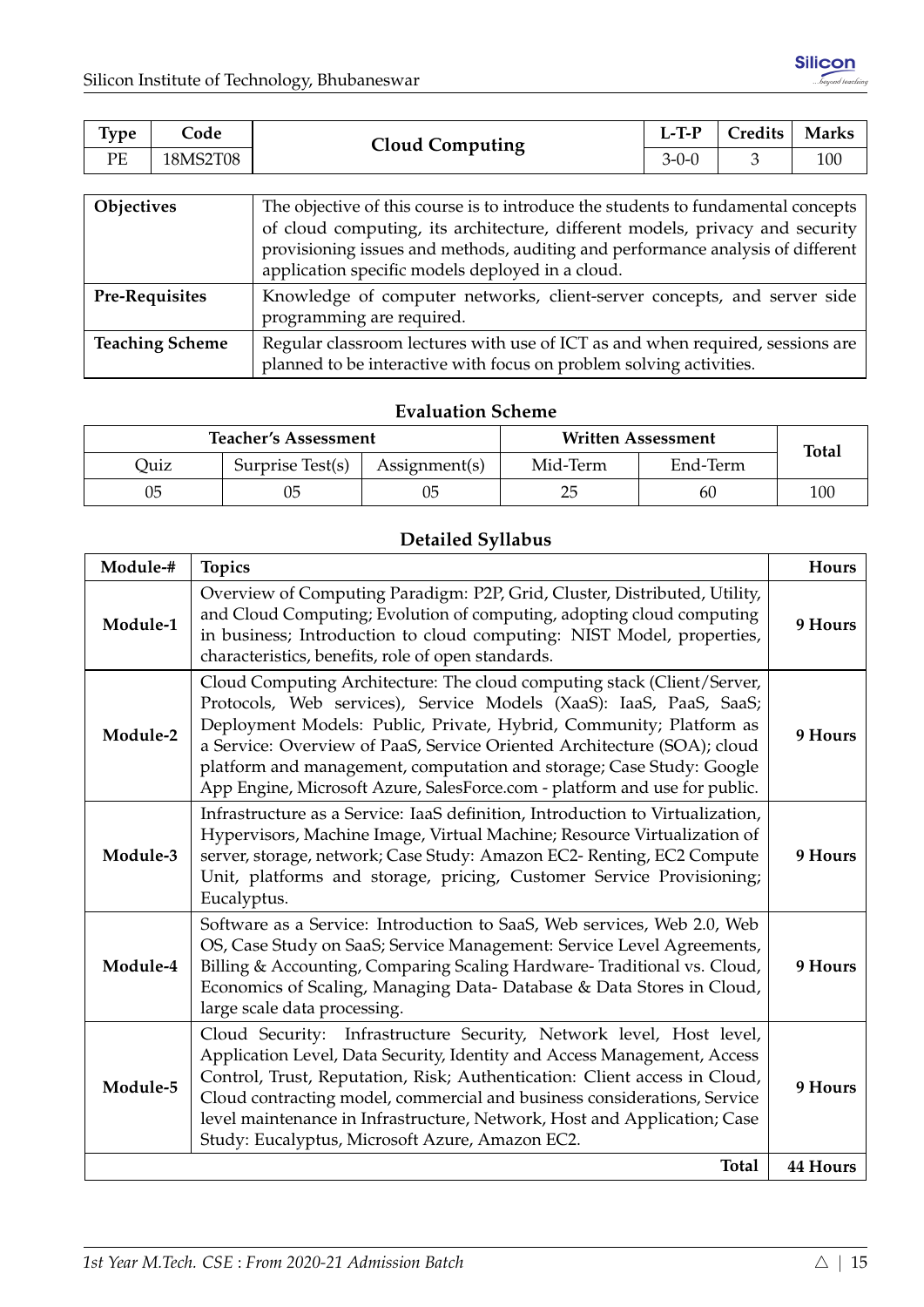## **Text Books**:

- T1. R. Buyya, J. Broberg, and A. Goscinski, *Cloud Computing: Principles and Paradigms*, 2nd Edition, Wiley, 2011.
- T2. G. Shroff, *Enterprise Cloud Computing Technology, Architecture, Applications*, University Press, 2010.
- T3. R. L. Krutz and R. D. Vines, *Cloud Security: A Comprehensive Guide to Secure Cloud Computing*, Wiley-India, 2010.

## **Reference Books**:

- R1. B. Sosinsky, *Cloud Computing Bible*, Wiley-India, 2010.
- R2. N. Antonopoulos and J. Gilam, *Cloud Computing: Principles, Systems and Applications*, Springer, 2012.
- R3. T. Mather, S. Kumaraswamy, and S. Latif, *Cloud Security and Privacy: An Enterprise Perspective on Risks and Compliance*, 1st Edition, O'Reilly Media, 2009.
- R4. A. T. Velte, T. J. Velte, and R. Elsenpeter, *Cloud Computing: A Practical Approach*, Tata McGraw-Hill, 2010.

## **Online Resources**:

- 1. [https://onlinecourses.nptel.ac.in/noc17](https://onlinecourses.nptel.ac.in/noc17_cs23/preview) cs23/preview: by Prof. S. K. Ghosh, IIT Kharagpur.
- 2. [https://www.coursera.org/learn/cloud-computing:](https://www.coursera.org/learn/cloud-computing) Prof. I. Gupta, Dept. of CS, University of Illinois at Urbana-Champaign.
- 3. [http://web.mit.edu/6.897/www/readings.html:](http://web.mit.edu/6.897/www/readings.html) by Prof. H. Balakrishnan, MIT.

## **Course Outcomes**: *At the end of this course, the students will be able to:*

| CO <sub>1</sub> | Learn different types of computing paradigms, differentiate between them, acquire knowledge<br>on cloud standards and their various application areas.                                                                                     |
|-----------------|--------------------------------------------------------------------------------------------------------------------------------------------------------------------------------------------------------------------------------------------|
| CO <sub>2</sub> | Visualise cloud computing architecture, service models, deployment models, service platforms<br>with respect to computation and storage.                                                                                                   |
| CO <sub>3</sub> | Get an insight about virtualization of machine, resources, servers, storage, Network, with a<br>case study of Amazon EC2, pricing model, service provisioning.                                                                             |
| CO <sub>4</sub> | Acquire knowledge on Software as a Service, service level agreement, how to manage data,<br>large scale processing in cloud environment.                                                                                                   |
| CO <sub>5</sub> | Understand infrastructure, network, host, application, data, identity level security in cloud<br>computing security models and commercial & business reliability models from different case<br>studies of popular cloud service providers. |

## **Program Outcomes Relevant to the Course**:

| PO <sub>1</sub> | Develop an understanding of the theoretical foundations and the limits of computing.                                                    |
|-----------------|-----------------------------------------------------------------------------------------------------------------------------------------|
| PO <sub>2</sub> | Apply existing models, techniques, algorithms, data structures, etc. for efficiently solving<br>problems.                               |
| PO <sub>3</sub> | Design, develop and evaluate new computer based systems for novel applications which meet<br>the desired needs of industry and society. |
| PO <sub>4</sub> | Develop understanding and insight of advanced computing techniques and use of advanced<br>tools.                                        |
| PO <sub>7</sub> | Understand the impact of IT related solutions in an economic, social and environment context.                                           |
| PO <sub>8</sub> | Understand intellectual property rights and overall professional & ethical responsibility.                                              |
| PO10            | Continue to learn independently and engage in life-long learning.                                                                       |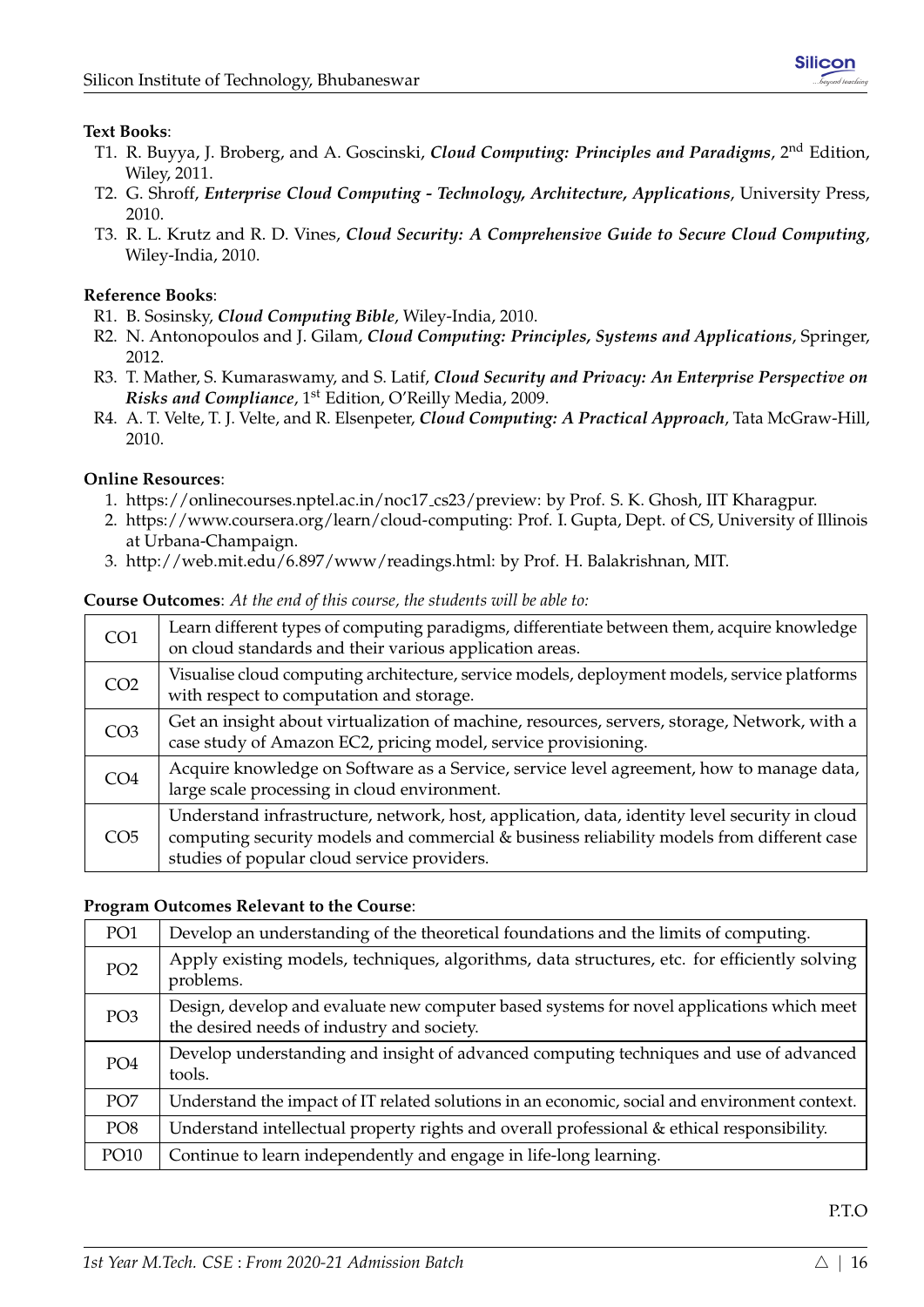| .   |                 |                 |                 |     |               |                 | $\sim$ $\sim$   |     |                            |  |
|-----|-----------------|-----------------|-----------------|-----|---------------|-----------------|-----------------|-----|----------------------------|--|
|     | PO <sub>1</sub> | PO <sub>2</sub> | PO <sub>3</sub> | PO4 | $PO5$   $PO6$ | PO <sub>7</sub> | PO <sub>8</sub> | PO9 | PO10    PSO1   PSO2   PSO3 |  |
| CO1 |                 |                 |                 |     |               |                 |                 |     |                            |  |
| CO2 |                 |                 |                 |     |               |                 |                 |     |                            |  |
| CO3 |                 |                 |                 |     |               |                 |                 |     |                            |  |
| CO4 |                 |                 |                 |     |               |                 |                 |     |                            |  |
| CO5 |                 |                 |                 |     |               |                 |                 |     |                            |  |

**Mapping of COs to POs and PSOs** (1: Low, 2: Medium, 3: High)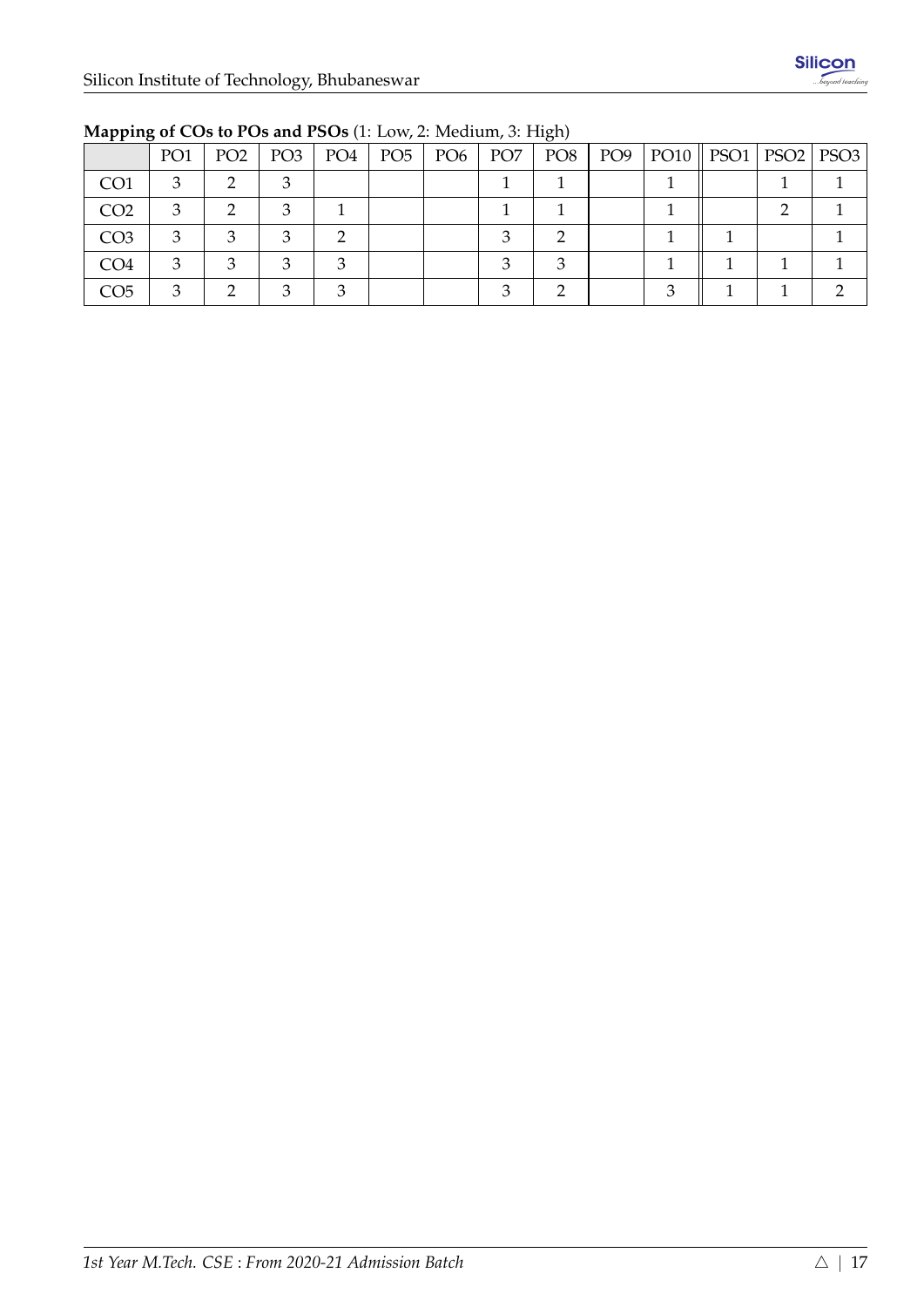<span id="page-23-0"></span>

| Type                   | Code     | <b>Distributed Database Systems</b>                                                                                                                                                                                              | $L-T-P$ | Credits | <b>Marks</b> |  |  |
|------------------------|----------|----------------------------------------------------------------------------------------------------------------------------------------------------------------------------------------------------------------------------------|---------|---------|--------------|--|--|
| PE                     | 18MS2T09 |                                                                                                                                                                                                                                  |         | 3       | 100          |  |  |
|                        |          |                                                                                                                                                                                                                                  |         |         |              |  |  |
| Objectives             |          | The objective of this course is to introduce the fundamental concepts and issues of<br>managing large volume of shared data in a parallel and distributed environment,<br>and to provide insight into related research problems. |         |         |              |  |  |
| <b>Pre-Requisites</b>  |          | Knowledge of database management systems is required.                                                                                                                                                                            |         |         |              |  |  |
| <b>Teaching Scheme</b> |          | Regular classroom lectures with use of ICT as and when required, sessions are                                                                                                                                                    |         |         |              |  |  |

planned to be interactive with focus on problem solving activities.

|      | <b>Teacher's Assessment</b>       |  | <b>Written Assessment</b> | <b>Total</b> |     |
|------|-----------------------------------|--|---------------------------|--------------|-----|
| Quiz | Surprise Test(s)<br>Assignment(s) |  |                           | End-Term     |     |
| 05   |                                   |  | 25                        | 60           | 100 |

## **Detailed Syllabus**

| Module-# | <b>Topics</b>                                                                                                                                                                                                                                                                                                                                                                                                                                                                       | <b>Hours</b>    |
|----------|-------------------------------------------------------------------------------------------------------------------------------------------------------------------------------------------------------------------------------------------------------------------------------------------------------------------------------------------------------------------------------------------------------------------------------------------------------------------------------------|-----------------|
| Module-1 | Distributed data processing, What is a DDBS, Advantages and<br>disadvantages, Problem areas, Overview of database and computer network<br>concepts, DDBMS Architecture, Transparencies in a DDBMS; Global<br>directory issues.                                                                                                                                                                                                                                                      | 8 Hours         |
| Module-2 | Distributed Database Design: Alternative design strategies, distributed<br>design issues, fragmentation, data allocation; Semantics Data Control: View<br>management, Data security, Semantic Integrity Control; Query Processing<br>Issues: Objectives of query processing, characterization of query processors,<br>layers of query processing, query decomposition, localization of distributed<br>data.                                                                         | 10 Hours        |
| Module-3 | Distributed Query Optimization: Factors governing query optimization,<br>centralized query optimization, ordering of fragment queries, distributed<br>query optimization algorithms; Transaction Management: Concept & goals,<br>characteristics of transactions, taxonomy of transaction models; Concurrency<br>Control: Concurrency control in centralized database systems, concurrency<br>control in DDBSs, distributed concurrency control algorithms, deadlock<br>management. | 10 Hours        |
| Module-4 | Reliability: Reliability issues in DDBSs, types of failures, reliability<br>techniques, commit protocols, recovery protocols.                                                                                                                                                                                                                                                                                                                                                       | 8 Hours         |
| Module-5 | Parallel Database Systems: Parallel architectures, parallel query processing<br>and optimization, load balancing; Advanced Topics: Mobile databases,<br>distributed object management, multi-databases.                                                                                                                                                                                                                                                                             | 9 Hours         |
|          | <b>Total</b>                                                                                                                                                                                                                                                                                                                                                                                                                                                                        | <b>45 Hours</b> |

## **Text Books**:

T1. S. Ceri and G. Pelagatti, *Distributed Databases: Principles and Systems*, 2nd Edition, McGraw-Hill Computer Science Series, 2008.

## **Reference Books**:

- R1. M. T. Ozsu and P. Valduriez, *Principles of Distributed Database Systems*, Prentice-Hall, 1991.
- R2. D. Bell and J. Grimson, *Distributed Database Systems*, Addison-Wesley, 1992.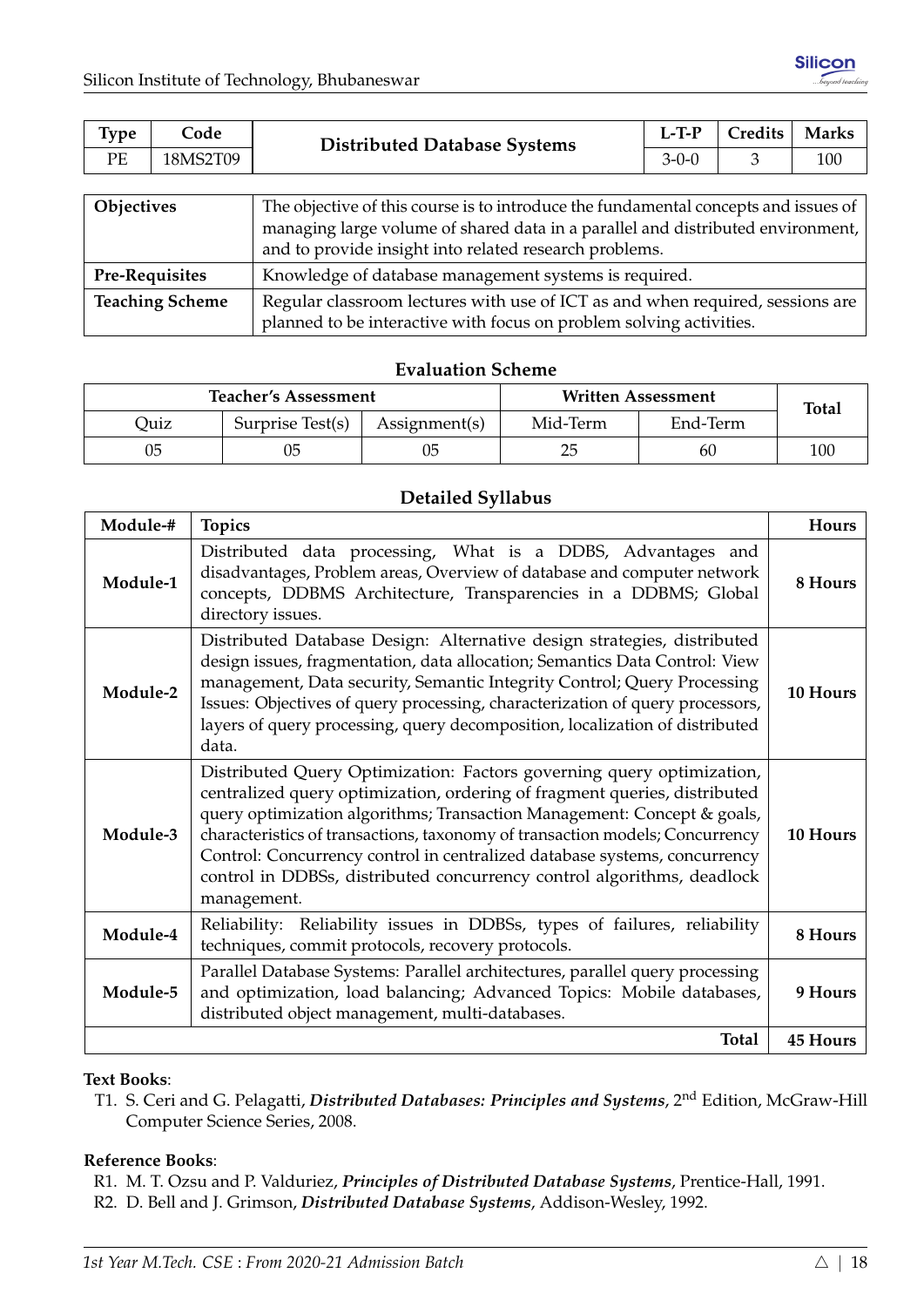## **Online Resources**:

- 1. [https://www.tutorialspoint.com/distributed](https://www.tutorialspoint.com/distributed_dbms) dbms
- 2. <https://www.tutorialride.com/distributed-databases/distributed-databases-tutorial.htm>

**Course Outcomes**: *At the end of this course, the students will be able to:*

| CO <sub>1</sub> | Understand distributed database management system and its components.                                    |
|-----------------|----------------------------------------------------------------------------------------------------------|
| CO <sub>2</sub> | Analyze how database implementation is affected by different levels of data and process<br>distribution. |
| CO <sub>3</sub> | Apply transaction management principles in a distributed environment.                                    |
| CO <sub>4</sub> | Understand the importance of reliability and recovery from failures.                                     |
| CO <sub>5</sub> | Identify the effect of distributed database environment on database design.                              |

## **Program Outcomes Relevant to the Course**:

| PO <sub>1</sub> | Develop an understanding of the theoretical foundations and the limits of computing.                                                    |
|-----------------|-----------------------------------------------------------------------------------------------------------------------------------------|
| PO <sub>2</sub> | Apply existing models, techniques, algorithms, data structures, etc. for efficiently solving<br>problems.                               |
| PO <sub>3</sub> | Design, develop and evaluate new computer based systems for novel applications which meet<br>the desired needs of industry and society. |
| PO <sub>4</sub> | Develop understanding and insight of advanced computing techniques and use of advanced<br>tools.                                        |
| PO <sub>5</sub> | Explore ideas and undertake original research at the cutting edge of computer science and its<br>related areas.                         |
| PO10            | Continue to learn independently and engage in life-long learning.                                                                       |

|                 | PO <sub>1</sub> | PO <sub>2</sub> | PO3 | PO4 | PO5 | PO6 | PO <sub>7</sub> | PO8 | PO9 | PO10    PSO1   PSO2   PSO3 |  |
|-----------------|-----------------|-----------------|-----|-----|-----|-----|-----------------|-----|-----|----------------------------|--|
| CO <sub>1</sub> | 2               |                 |     |     |     |     |                 |     |     |                            |  |
| CO <sub>2</sub> |                 |                 |     |     |     |     |                 |     |     |                            |  |
| CO <sub>3</sub> | റ               |                 |     | ◠   |     |     |                 |     |     |                            |  |
| CO <sub>4</sub> |                 |                 |     |     |     |     |                 |     |     |                            |  |
| CO <sub>5</sub> |                 |                 |     |     |     |     |                 |     |     |                            |  |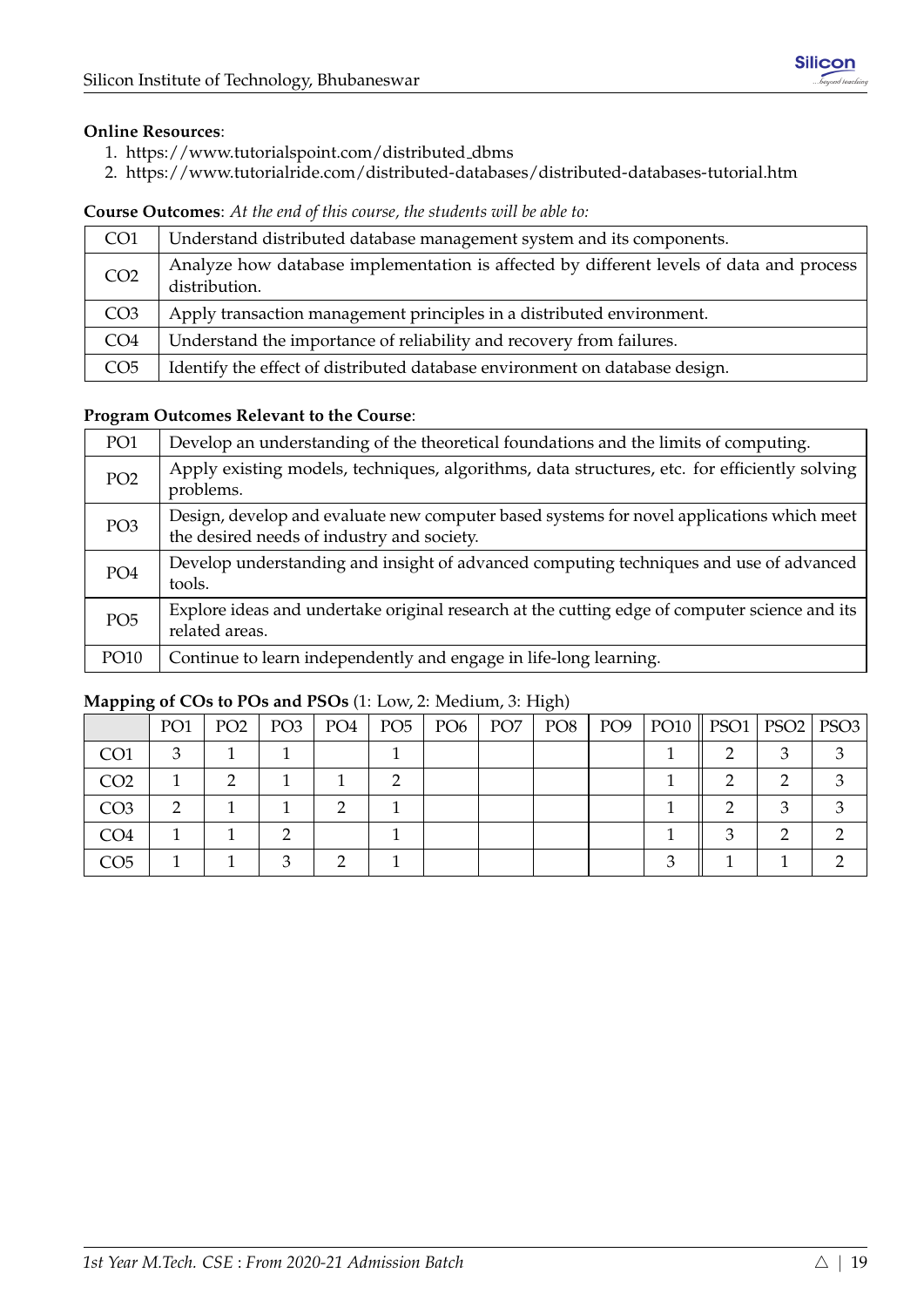<span id="page-25-0"></span>

| Type                  | Code     | Cryptography & Security                                                                                                                                                                                         | $L-TP$  | Credits | <b>Marks</b> |  |  |
|-----------------------|----------|-----------------------------------------------------------------------------------------------------------------------------------------------------------------------------------------------------------------|---------|---------|--------------|--|--|
| PE                    | 18MS2T10 |                                                                                                                                                                                                                 | $3-0-0$ | 3       | 100          |  |  |
|                       |          |                                                                                                                                                                                                                 |         |         |              |  |  |
| Objectives            |          | The objective of this course is to introduce the concept of security, types of attacks,<br>encryption and authentication techniques and their application to OS security,<br>Network Security and Web security. |         |         |              |  |  |
| <b>Pre-Requisites</b> |          | Knowledge of linear algebra, algorithms, programming, databases, computer<br>networks, and general web technologies are required.                                                                               |         |         |              |  |  |

|                 | retworks, and general web technologies are required.                          |
|-----------------|-------------------------------------------------------------------------------|
| Teaching Scheme | Regular classroom lectures with use of ICT as and when required, sessions are |
|                 | planned to be interactive with focus on problem solving activities.           |

|      | <b>Teacher's Assessment</b>                               |    | Written Assessment | <b>Total</b> |     |
|------|-----------------------------------------------------------|----|--------------------|--------------|-----|
| Quiz | Surprise Test(s)<br>Mid-Term<br>End-Term<br>Assignment(s) |    |                    |              |     |
| 05   | 05                                                        | 05 | 25                 | 60           | 100 |

## **Detailed Syllabus**

| Module-# | <b>Topics</b>                                                                                                                                                                                                                                                                                                                 | Hours           |
|----------|-------------------------------------------------------------------------------------------------------------------------------------------------------------------------------------------------------------------------------------------------------------------------------------------------------------------------------|-----------------|
| Module-1 | Introduction to Security: Need for security, Security approaches, Principles<br>of Security, Types of attacks; Encryption Techniques: Plaintext, Cipher text,<br>Substitution & Transposition Techniques, Encryption & Decryption, Key<br>range & Size.                                                                       | 8 Hours         |
| Module-2 | Symmetric Key Cryptography: Algorithm types & modes, AES and its<br>analysis, differential & linear cryptanalysis; Asymmetric Key Cryptography:<br>Trapdoor one way function, RSA and its analysis, Elliptic Curve Arithmetic,<br>ECC operations, applications of ECC in asymmetric key cryptography.                         | 10 Hours        |
| Module-3 | Cryptographic Hash Functions: Random oracle model, SHA-512, MD5,<br>Pseudo-random number generation using Hash function; Message<br>Authentication Code: HMAC, digital signature; User Authentication<br>Mechanism: Authentication basics, passwords, authentication tokens,<br>certificate based & biometric authentication. | 9 Hours         |
| Module-4 | Network and Web Security: Network security attacks, Denial of Service,<br>Distributed Denial of Service (Botnet), Intrusion Detection & Prevention<br>Systems, Firewall, browser attacks, obtaining user or website data, web<br>attack targeting users, E-mail attacks and security.                                         | 9 Hours         |
| Module-5 | Operating System and Database Security: Security in operating systems,<br>security in designing the operating system, buffer overflow attacks, Rootkits,<br>Malwares, security requirements of database, database security, reliability<br>and integrity.                                                                     | 9 Hours         |
|          | <b>Total</b>                                                                                                                                                                                                                                                                                                                  | <b>45 Hours</b> |

#### **Text Books**:

- T1. D. R. Stinson, *Cryptography: Theory and Practice*, 3rd Edition, CRC press, 2005.
- T2. C. P. Pfleeger, S. L. Pfleeger, and J. Margulies, *Security in Computing*, 5th Edition, PHI, 2015.

## **Reference Books**:

R1. W. Stallings, *Cryptography and Network Security: Principles and Practice*, 6<sup>th</sup> Edition, Pearson, 2014.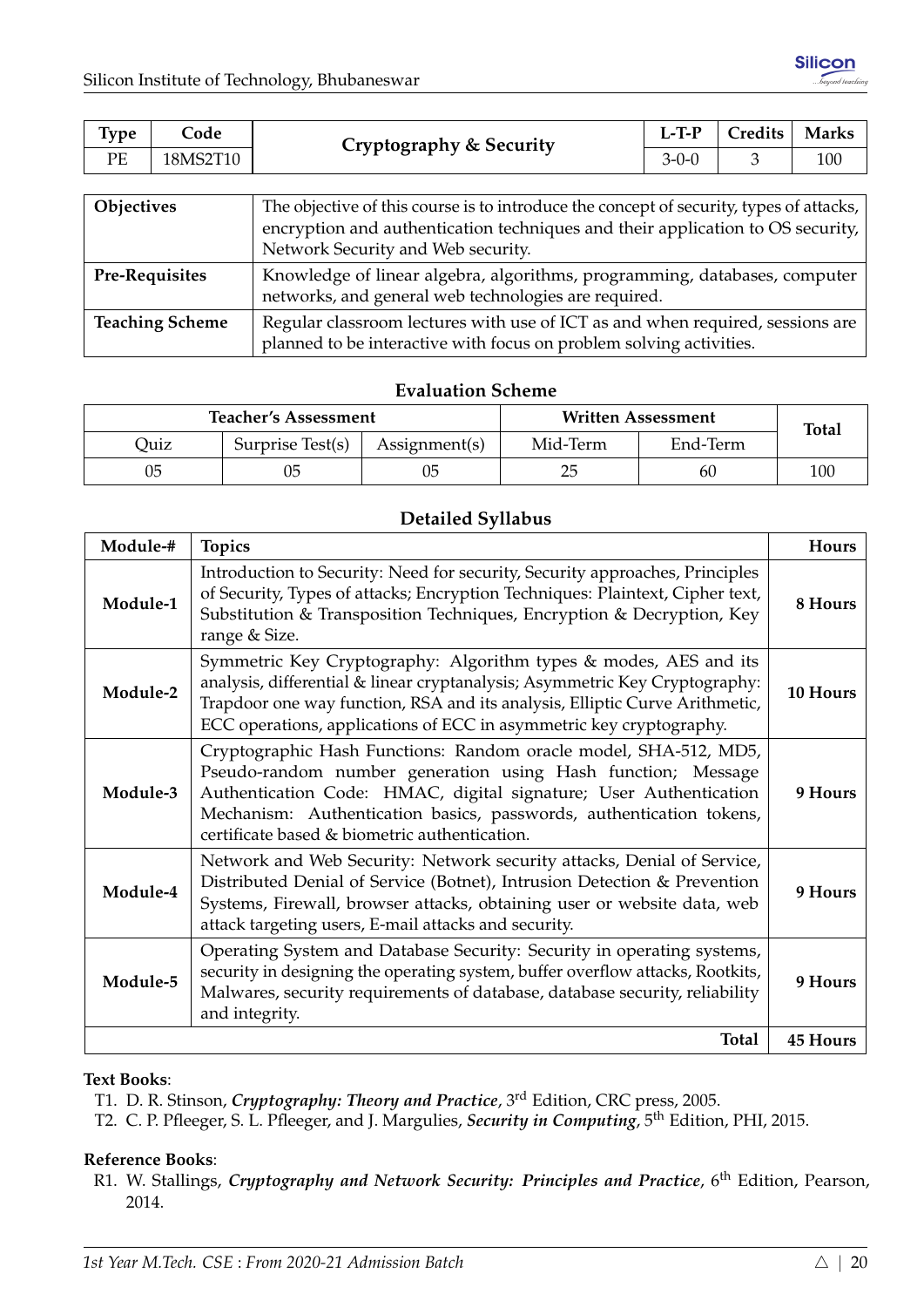- R2. B. A. Forouzan and D. Mukhopadhaya, *Cryptography and Network Security*, 2nd Edition, McGraw-Hill, 2010.
- R3. A. J. Menezes, P. C. van Oorschot, and S. A. Vanstone, *Handbook of Applied Cryptography*, 1st Edition, CRC press, 1996.
- R4. B. Schneier, *Applied Cryptography: Protocols, Algorithms, and Source Code in C*, 2<sup>nd</sup> Edition, Wilev, 2007.

## **Online Resources**:

- 1. [https://www.cs.bgu.ac.il/](https://www.cs.bgu.ac.il/~dsec121/wiki.files/j21.pdf)∼dsec121/wiki.files/j21.pdf: A Survey of Web Security.
- 2. http://www.uky.edu/∼[dsianita/390/firewall1.pdf:](http://www.uky.edu/~dsianita/390/firewall1.pdf) Network Security A Simple Guide to Firewalls.

#### **Course Outcomes**: *At the end of this course, the students will be able to:*

| CO <sub>1</sub> | Understand the basics of security and issues related to encryption/decryption techniques.    |
|-----------------|----------------------------------------------------------------------------------------------|
| CO <sub>2</sub> | Analyze the concepts of symmetric and asymmetric key cryptography with AES, RSA and<br>ECC.  |
| CO <sub>3</sub> | Apply cryptographic hash functions in authentication and digital signatures.                 |
| CO <sub>4</sub> | Analyze the security issues in computer network and web and their mitigation.                |
| CO <sub>5</sub> | Investigate and mitigate the security vulnerabilities in operating system & database system. |

## **Program Outcomes Relevant to the Course**:

| PO <sub>1</sub> | Develop an understanding of the theoretical foundations and the limits of computing.                                                    |
|-----------------|-----------------------------------------------------------------------------------------------------------------------------------------|
| PO <sub>2</sub> | Apply existing models, techniques, algorithms, data structures, etc. for efficiently solving<br>problems.                               |
| PO <sub>3</sub> | Design, develop and evaluate new computer based systems for novel applications which meet<br>the desired needs of industry and society. |
| PO <sub>4</sub> | Develop understanding and insight of advanced computing techniques and use of advanced<br>tools.                                        |
| PO <sub>5</sub> | Explore ideas and undertake original research at the cutting edge of computer science and its<br>related areas.                         |
| PO <sub>7</sub> | Understand the impact of IT related solutions in an economic, social and environment context.                                           |
| PO10            | Continue to learn independently and engage in life-long learning.                                                                       |

|                 | PO <sub>1</sub> | PO <sub>2</sub> | PO3 | PO4 | $PO5$   $PO6$ | PO <sub>7</sub> | PO8 | PO9 | PO10    PSO1   PSO2   PSO3 |  |
|-----------------|-----------------|-----------------|-----|-----|---------------|-----------------|-----|-----|----------------------------|--|
| CO <sub>1</sub> |                 |                 |     |     |               |                 |     |     |                            |  |
| CO <sub>2</sub> |                 |                 |     |     |               |                 |     |     |                            |  |
| CO <sub>3</sub> |                 |                 |     |     |               |                 |     |     |                            |  |
| CO <sub>4</sub> |                 |                 |     |     |               |                 |     |     |                            |  |
| CO5             |                 |                 |     |     |               |                 |     |     |                            |  |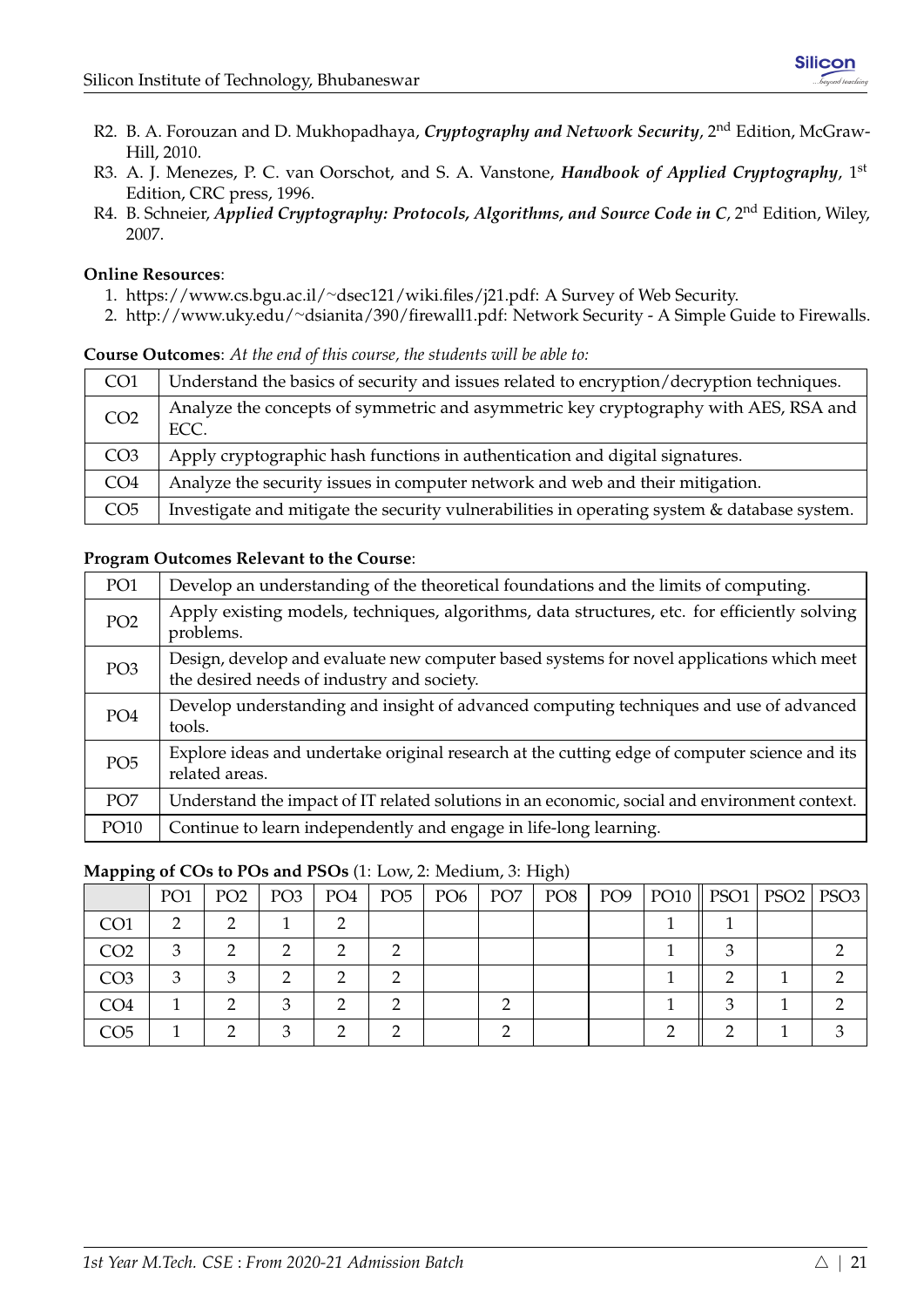<span id="page-27-0"></span>

| <b>Type</b> | Code     | Research Methodology & IPR | $L-TP$      | Credits | <b>Marks</b> |
|-------------|----------|----------------------------|-------------|---------|--------------|
|             | 18MS1T05 |                            | $2 - 0 - 0$ |         | 100          |

| Objectives             | The objective of this course is to introduce students to the principles and practices<br>involved in conducting scientific research. The course is designed to cover three<br>broad areas - The Scientific Method and Hypothesis Testing, Review of Literature<br>and writing Technical Reports, and the elements of Intellectual Property Rights<br>$(IPR)$ . |
|------------------------|----------------------------------------------------------------------------------------------------------------------------------------------------------------------------------------------------------------------------------------------------------------------------------------------------------------------------------------------------------------|
| <b>Pre-Requisites</b>  | Basic knowledge of probability & statistics will be helpful.                                                                                                                                                                                                                                                                                                   |
| <b>Teaching Scheme</b> | Regular classroom lectures with use of ICT as and when required, sessions are<br>planned to be interactive with focus on problem solving activities.                                                                                                                                                                                                           |

|      | <b>Teacher's Assessment</b> |               | <b>Written Assessment</b> | <b>Total</b> |     |
|------|-----------------------------|---------------|---------------------------|--------------|-----|
| Quiz | Surprise Test(s)            | Assignment(s) | Mid-Term                  | End-Term     |     |
| 05   | 05                          |               | 25                        | 60           | 100 |

## **Detailed Syllabus**

| Module-# | <b>Topics</b>                                                                                                                                                                                                                                                                                                                                                                                        | Hours    |
|----------|------------------------------------------------------------------------------------------------------------------------------------------------------------------------------------------------------------------------------------------------------------------------------------------------------------------------------------------------------------------------------------------------------|----------|
| Module-1 | Introduction to research, its significance and meaning; Types of research -<br>fundamental, pure, theoretical, applied and experimental; Identification of<br>the research problem and formulation of hypothesis; Research design and<br>errors in research, error analysis; The Scientific Method as the established<br>way of doing research; Data collection, measurement and scaling techniques. | 8 Hours  |
| Module-2 | Meaning and need for hypothesis, types of hypothesis, functions and<br>characteristics of a good hypothesis; Statistical Testing of Hypothesis - T-test,<br>Chi-squared test; Sampling methods, types of sampling, probability and<br>non-probability sampling; One-sample and Two-sample tests. Correlation<br>and Regression analysis.                                                             | 8 Hours  |
| Module-3 | Literature - types and review; Literature survey using the web, search<br>engines; Journal, report and thesis writing; Types of reports, structure of the<br>research report and presentation of results.                                                                                                                                                                                            | 8 Hours  |
| Module-4 | Code of ethics in research - Intellectual Property Rights; Details of Patents,<br>Copyrights, Trademarks and Trade Secrets.                                                                                                                                                                                                                                                                          | 6 Hours  |
|          | Total                                                                                                                                                                                                                                                                                                                                                                                                | 30 Hours |

## **Text Books**:

- T1. C. R. Kothari & G. Garg, *Research Methodology: Methods and Techniques*, 2nd Edition, New Age International Publishers, 2004.
- T2. D. Chawla & N.Sodhi, *Research Methodology: Concepts and Cases*, 2nd Edition, Vikas Publishing, 2016.

## **Reference Books**:

- R1. E. L. Lehman & J. P. Romano, *Testing Statistical Hypothesis*, 3rd Edition, Springer, 2008.
- R2. R. Panneerselvam, *Research Methodology*, 2nd Edition, Prentice Hall India, 2013.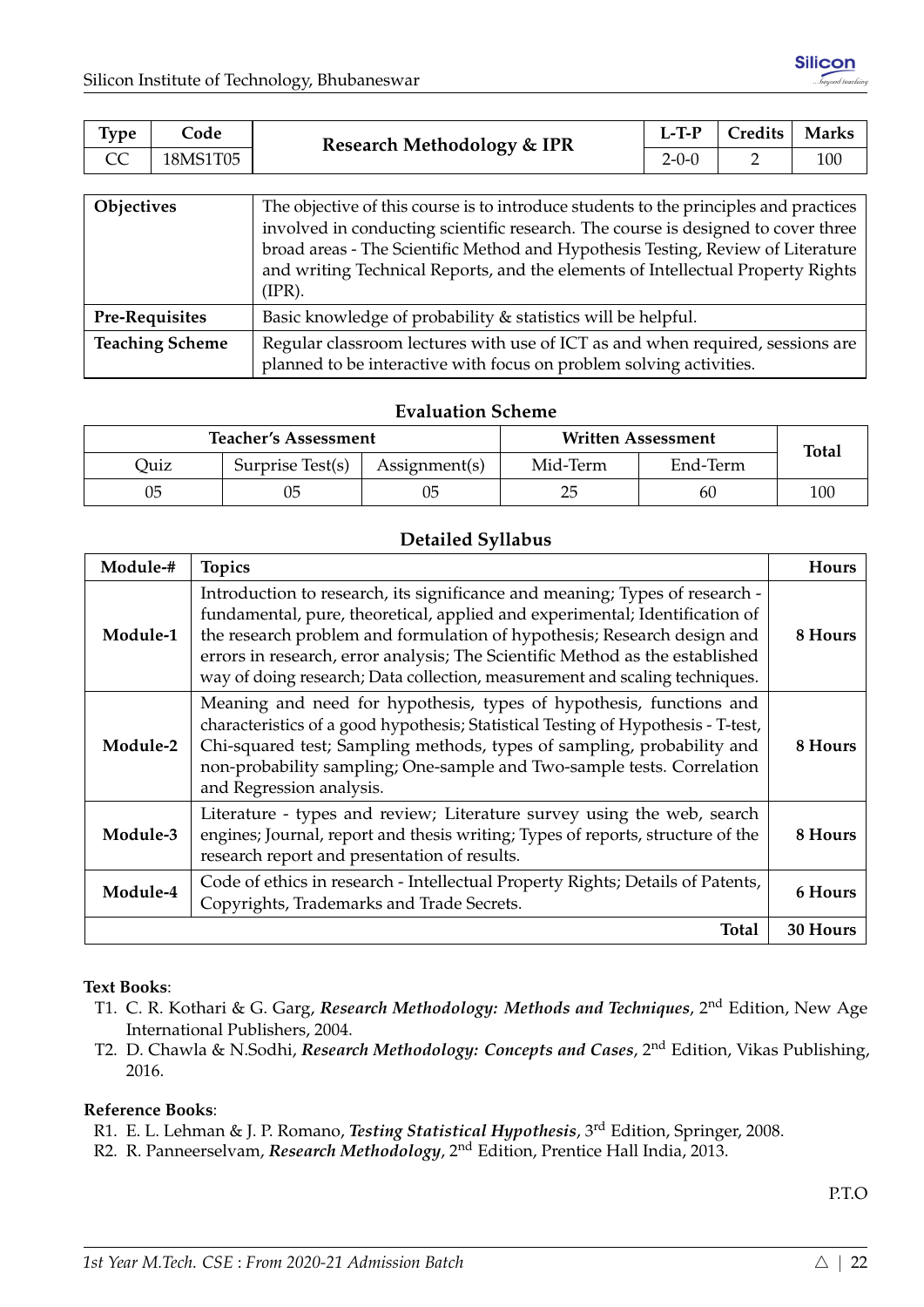## **Online Resources**:

- 1. [http://nptel.ac.in/courses/107108011:](http://nptel.ac.in/courses/107108011) NPTEL Course.
- 2. [https://ocw.mit.edu/courses/sloan-school-of-management/15-347-doctoral-seminar-in-research](https://ocw.mit.edu/courses/sloan-school-of-management/15-347-doctoral-seminar-in-research-methods-i-fall-2004/readings/)[methods-i-fall-2004/readings/:](https://ocw.mit.edu/courses/sloan-school-of-management/15-347-doctoral-seminar-in-research-methods-i-fall-2004/readings/) MIT Open Courseware (MIT-OCW).

## **Course Outcomes**: *At the end of this course, the students will be able to:*

| CO <sub>1</sub> | Disseminate the scientific method as a structured way of conducing scientific research. |
|-----------------|-----------------------------------------------------------------------------------------|
| CO <sub>2</sub> | Apply statistical principles for conducting hypothesis testing.                         |
| CO <sub>3</sub> | Conduct effective review of literature and write technical reports.                     |
| CO <sub>4</sub> | Acquire knowledge of the various intellectual property rights.                          |

## **Program Outcomes Relevant to the Course**:

| PO <sub>1</sub> | Develop an understanding of the theoretical foundations and the limits of computing.                                                    |
|-----------------|-----------------------------------------------------------------------------------------------------------------------------------------|
| PO <sub>2</sub> | Apply existing models, techniques, algorithms, data structures, etc. for efficiently solving<br>problems.                               |
| PO <sub>3</sub> | Design, develop and evaluate new computer based systems for novel applications which meet<br>the desired needs of industry and society. |
| PO <sub>4</sub> | Develop understanding and insight of advanced computing techniques and use of advanced<br>tools.                                        |
| PO <sub>5</sub> | Explore ideas and undertake original research at the cutting edge of computer science and its<br>related areas.                         |
| PO <sub>8</sub> | Understand intellectual property rights and overall professional & ethical responsibility.                                              |
| PO <sub>9</sub> | Communicate effectively in a technically sound manner with a wide range of audience.                                                    |
| PO10            | Continue to learn independently and engage in life-long learning.                                                                       |

| -- -            | PO <sub>1</sub> | PO <sub>2</sub> | $PO3$   $PO4$ | $PO5$   $PO6$ | PO7 | PO8 | $\vert$ PO9 | PO10    PSO1   PSO2   PSO3 |  |  |
|-----------------|-----------------|-----------------|---------------|---------------|-----|-----|-------------|----------------------------|--|--|
| CO1             |                 |                 |               |               |     |     |             |                            |  |  |
| CO2             |                 |                 |               |               |     |     |             |                            |  |  |
| CO <sub>3</sub> |                 |                 |               |               |     |     |             |                            |  |  |
| CO4             |                 |                 |               |               |     |     |             |                            |  |  |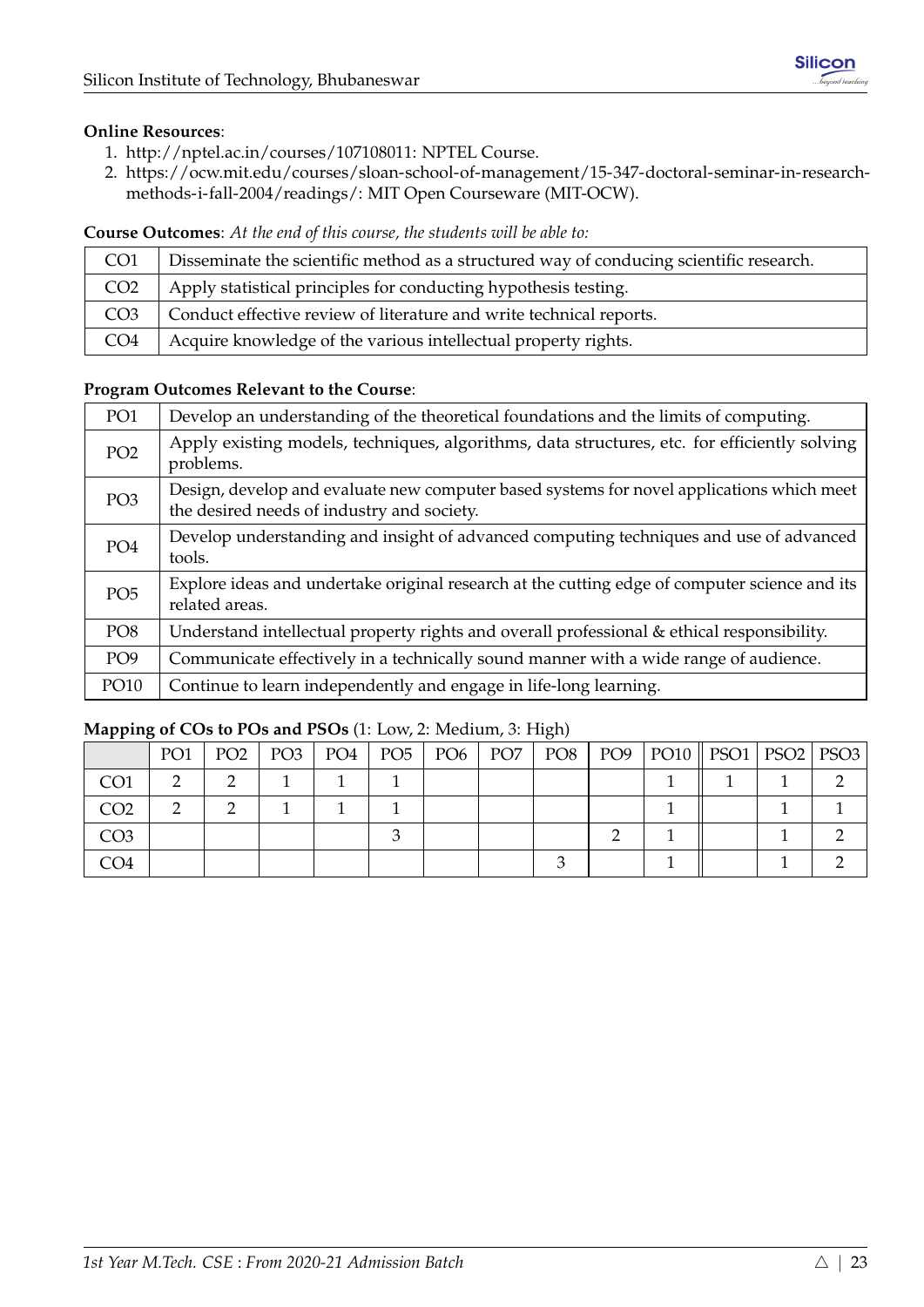<span id="page-29-0"></span>

| Type                                         | Code     | <b>Stress Management by Yoga</b>                                                                                                                                                                                                                                                                | $L-T-P$     | Credits | <b>Marks</b> |  |  |  |
|----------------------------------------------|----------|-------------------------------------------------------------------------------------------------------------------------------------------------------------------------------------------------------------------------------------------------------------------------------------------------|-------------|---------|--------------|--|--|--|
| AC                                           | 18MS8T06 |                                                                                                                                                                                                                                                                                                 | $2 - 0 - 0$ |         | 100          |  |  |  |
|                                              |          |                                                                                                                                                                                                                                                                                                 |             |         |              |  |  |  |
| <b>Objectives</b>                            |          | To impart skills in students for control of mind, body and soul, enhance self-<br>awareness, improve self-awareness, focus, and concentration, bring together<br>physical and mental wellness, manage stress and anxiety, achieve perfect<br>equilibrium and harmony, and promote self-healing. |             |         |              |  |  |  |
| $\mathbf{D}_{\text{A}}\mathbf{D}_{\text{A}}$ |          | There are no pro requisites for this course                                                                                                                                                                                                                                                     |             |         |              |  |  |  |

| Pre-Kequisites         | There are no pre-requisites for this course.                               |
|------------------------|----------------------------------------------------------------------------|
| <b>Teaching Scheme</b> | Regular practice classes conducted under supervision of the qualified Yoga |
|                        | teacher with necessary explanation and demonstration for each session.     |

|      | <b>Teacher's Assessment</b> |                        | <b>Written Assessment</b> | <b>Total</b> |     |
|------|-----------------------------|------------------------|---------------------------|--------------|-----|
| Ouiz | Surprise Test(s)            | $\text{Assignment}(s)$ | Mid-Term                  | End-Term     |     |
| 05   | 05                          |                        | 25                        | 60           | 100 |

## **Detailed Syllabus**

| Module-# | <b>Topics</b>                                              | Hours    |
|----------|------------------------------------------------------------|----------|
| Module-1 | Introduction to Yoga, Pranayama, Mudra, Bandha and Chakra. | 6 Hours  |
| Module-2 | Pawanmuktasana Part 1, various Asanas in standing posture. | 6 Hours  |
| Module-3 | Surya Namaskar set and its benefits.                       | 6 Hours  |
| Module-4 | Various Asanas in sitting posture.                         | 6 Hours  |
| Module-5 | Asanas in sleeping posture and various relaxation Asanas.  | 6 Hours  |
|          | <b>Total</b>                                               | 30 Hours |

## **Text Books**:

T1. E. F. Bryant, *The Yoga Sutras of Patanjali*, 1st Edition, North Point Press, 2009.

## **Reference Books**:

R1. Swami Satyananda Saraswati, *Asana Pranayama Mudra Bandha*, 4th Edition, Yoga Publication Trust, Munger (Bihar), India, 2008.

**Online Resources**: *There are a number of online resources available for this subject. The student is advised to search on the Internet and locate the required study materials as per advise of the teacher.*

| <b>Course Outcomes:</b> At the end of this course, the students will be able to: |
|----------------------------------------------------------------------------------|
|----------------------------------------------------------------------------------|

| CO <sub>1</sub> | Promote positive health, prevent stress related health problems and rehabilitation through  <br>Yoga. |
|-----------------|-------------------------------------------------------------------------------------------------------|
| CO <sub>2</sub> | Achieve integral approach of Yoga Therapy to common ailments.                                         |
| CO <sub>3</sub> | Develop skills to adopt Yoga practices for health and general well-being.                             |
| CO <sub>4</sub> | Develop of overall personality through control of body, mind and soul.                                |
| CO <sub>5</sub> | Enhance scientific attitude and team spirit for creative and constructive endeavors.                  |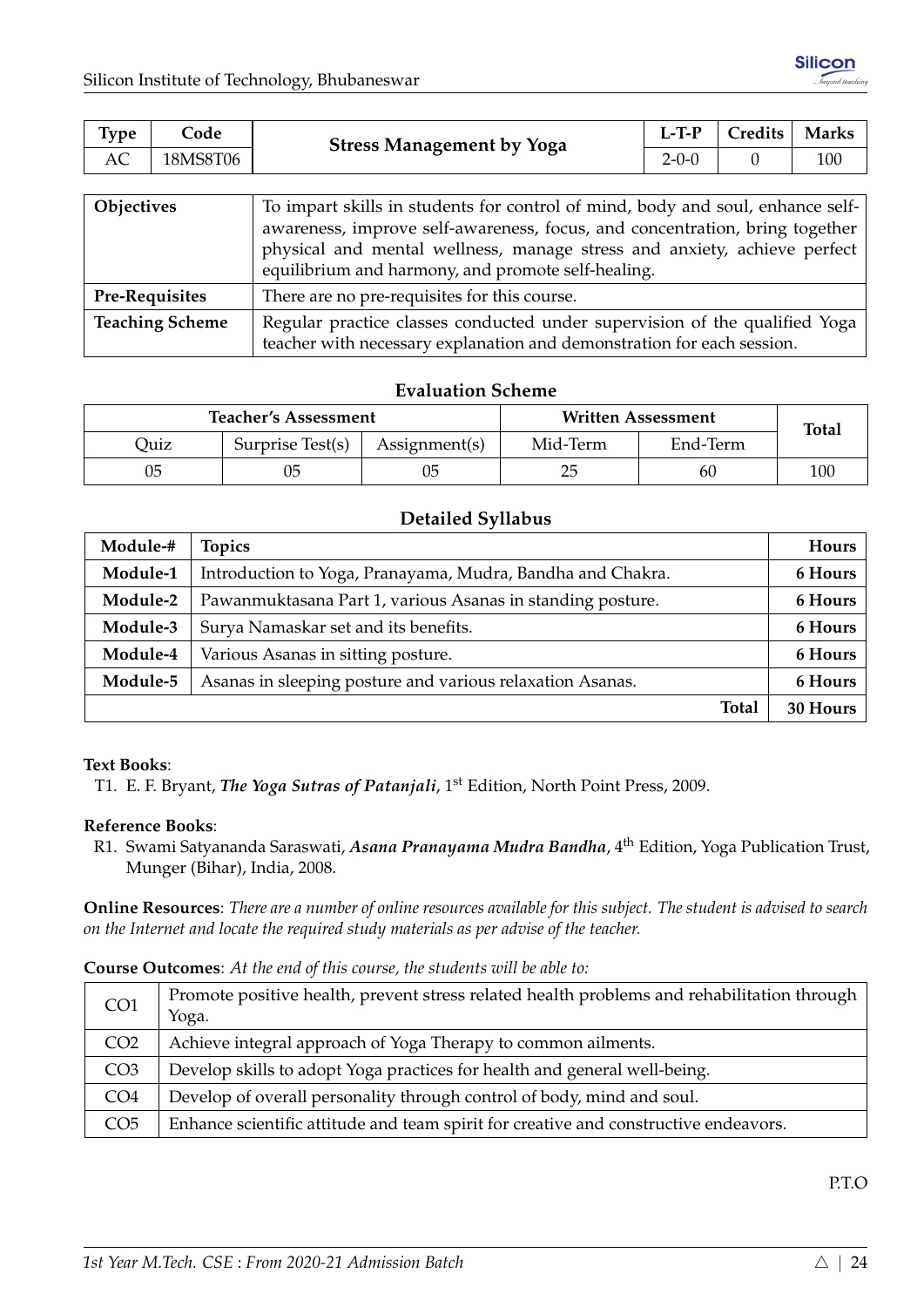## **Program Outcomes Relevant to the Course**:

| PO <sub>6</sub> | Function effectively as an individual or as a part of a multi-disciplinary team to accomplish<br>defined goals. |
|-----------------|-----------------------------------------------------------------------------------------------------------------|
| PO <sub>9</sub> | Communicate effectively in a technically sound manner with a wide range of audience.                            |
| <b>PO10</b>     | Continue to learn independently and engage in life-long learning.                                               |

|                 | PO1 | PO <sub>2</sub> | PO3 | PO4 |  | PO5   PO6   PO7 | PO8 | PO9   PO10    PSO1   PSO2   PSO3 |  |  |
|-----------------|-----|-----------------|-----|-----|--|-----------------|-----|----------------------------------|--|--|
| CO <sub>1</sub> |     |                 |     |     |  |                 |     |                                  |  |  |
| CO <sub>2</sub> |     |                 |     |     |  |                 |     |                                  |  |  |
| CO <sub>3</sub> |     |                 |     |     |  |                 |     |                                  |  |  |
| CO4             |     |                 |     |     |  |                 |     |                                  |  |  |
| CO <sub>5</sub> |     |                 |     |     |  |                 |     |                                  |  |  |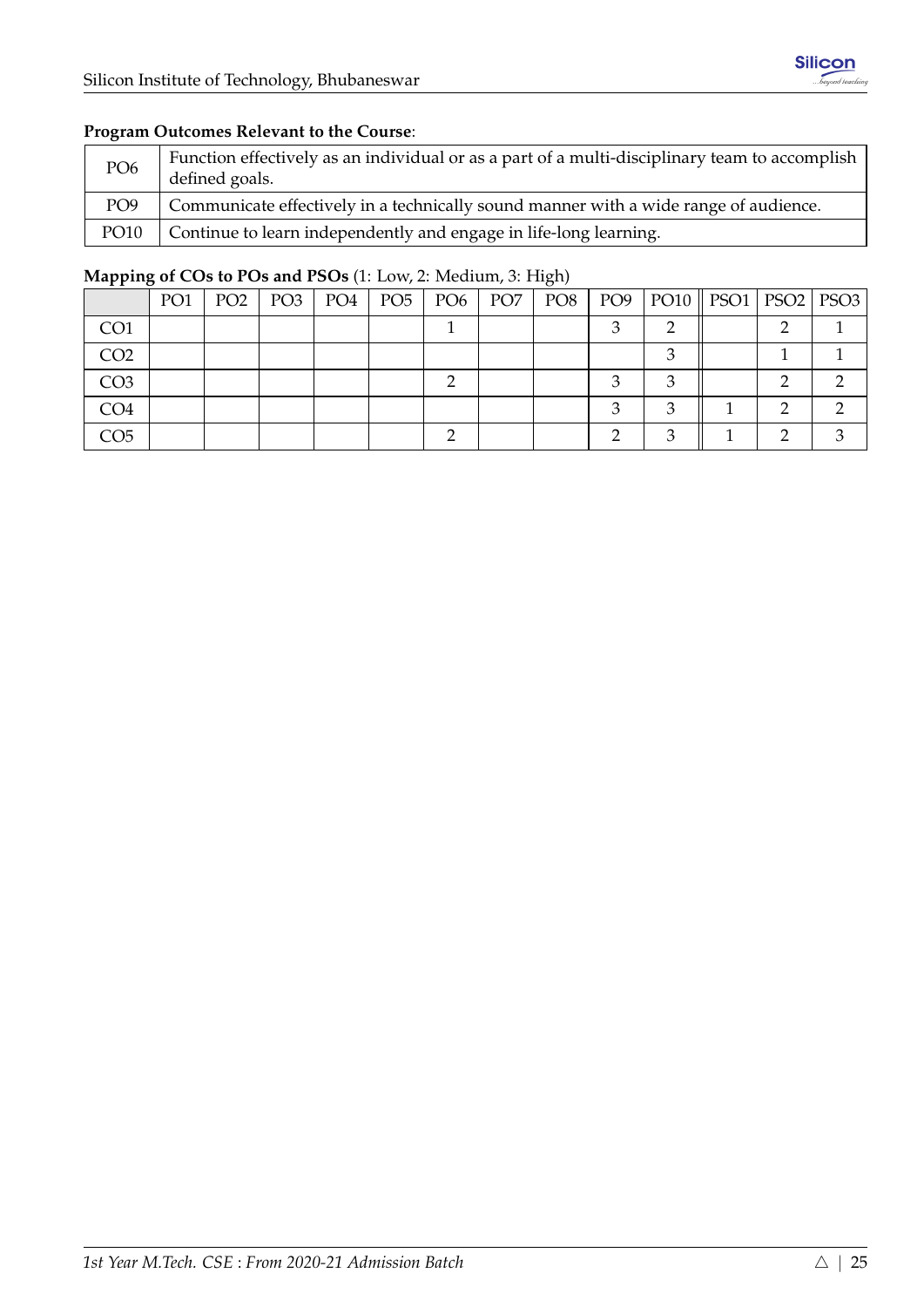<span id="page-31-0"></span>

| Type                                                                                                                                                                                                                                                 | Code     | <b>Advanced Data Structures &amp; Algorithms</b> | $L-T-P$     | Credits       | <b>Marks</b> |  |
|------------------------------------------------------------------------------------------------------------------------------------------------------------------------------------------------------------------------------------------------------|----------|--------------------------------------------------|-------------|---------------|--------------|--|
| PC                                                                                                                                                                                                                                                   | 18MS1L01 | Lab                                              | $0 - 0 - 4$ | $\mathcal{P}$ | 100          |  |
|                                                                                                                                                                                                                                                      |          |                                                  |             |               |              |  |
| The objective of this course is to implement advanced data structures such as<br>Objectives<br>Dictionary, Skip List, Red Black Trees, Suffix Trees, Tries and various algorithms<br>related to Sorting, Text Processing and Computational Geometry. |          |                                                  |             |               |              |  |
| Knowledge of UG level Data Structures and Algorithms with proficiency in any<br><b>Pre-Requisites</b><br>one programming language such as C, C++, Java etc., are required.                                                                           |          |                                                  |             |               |              |  |

|                 | . |  |  |  |                                                                     |                                                                              |  |
|-----------------|---|--|--|--|---------------------------------------------------------------------|------------------------------------------------------------------------------|--|
| Teaching Scheme |   |  |  |  |                                                                     | Regular laboratory experiments executed by the students under supervision of |  |
|                 |   |  |  |  | the teacher. Experiments shall comprise of programming assignments. |                                                                              |  |

| Daily<br>Attendance<br>Performance |    | Lab Record | Lab Test/<br>Mini Project | Viva-voce | Total |
|------------------------------------|----|------------|---------------------------|-----------|-------|
| 10                                 | 30 | ⊥◡         | 30                        |           | 100   |

## **Detailed Syllabus**

| Experiment-# | Assignment/Experiment                                            |
|--------------|------------------------------------------------------------------|
| 1, 2         | Insertion Sort, Quick Sort, Merge Sort                           |
| 3            | Heap Sort                                                        |
| 4, 5         | <b>Binary Search Tree</b>                                        |
| 6            | Dictionary Abstract Data Type                                    |
| 7,8          | Hashing                                                          |
| 9,10         | Skip Lists                                                       |
| 11, 12       | Red Black Tree                                                   |
| 13, 14       | B-Tree, Splay Tree                                               |
| 15, 16       | Shell Sort, Bucket Sort                                          |
| 17, 18       | Count Sort, Radix Sort                                           |
| 19, 20       | Brute-Force Pattern Matching, Boyer-Moore Algorithm              |
| 21, 22       | Knuth-Morris-Pratt Algorithm                                     |
| 23           | <b>Construction of Suffix Tries</b>                              |
| 24, 25       | One Dimensional Range Searching, Two Dimensional Range Searching |
| 26, 27       | Priority Search Tree and Priority Range Trees                    |
| 28           | Quad Trees and k-D Trees                                         |

## **Text Books**:

- T1. M. A. Weiss, *Data Structures and Algorithm Analysis in C++*, 3rd Edition, Pearson, 2007.
- T2. M. T. Goodrich and R. Tamassia, *Algorithm Design and Applications*, 1st Edition, John Wiley, 2014.

## **Reference Books**:

- R1. T. H. Cormen, C. E. Leiserson, R. L. Rivest, and C. Stein, *Introduction to Algorithms*, 3rd Edition, Prentice Hall India, 2010.
- R2. J. Kleinberg and E. Tardos, *Algorithm Design*, 1st Edition, Pearson, 2014.
- R3. D. Gusfield, *Algorithms on Strings, Trees, and Sequences*, 1st Edition, Kindle, 2005.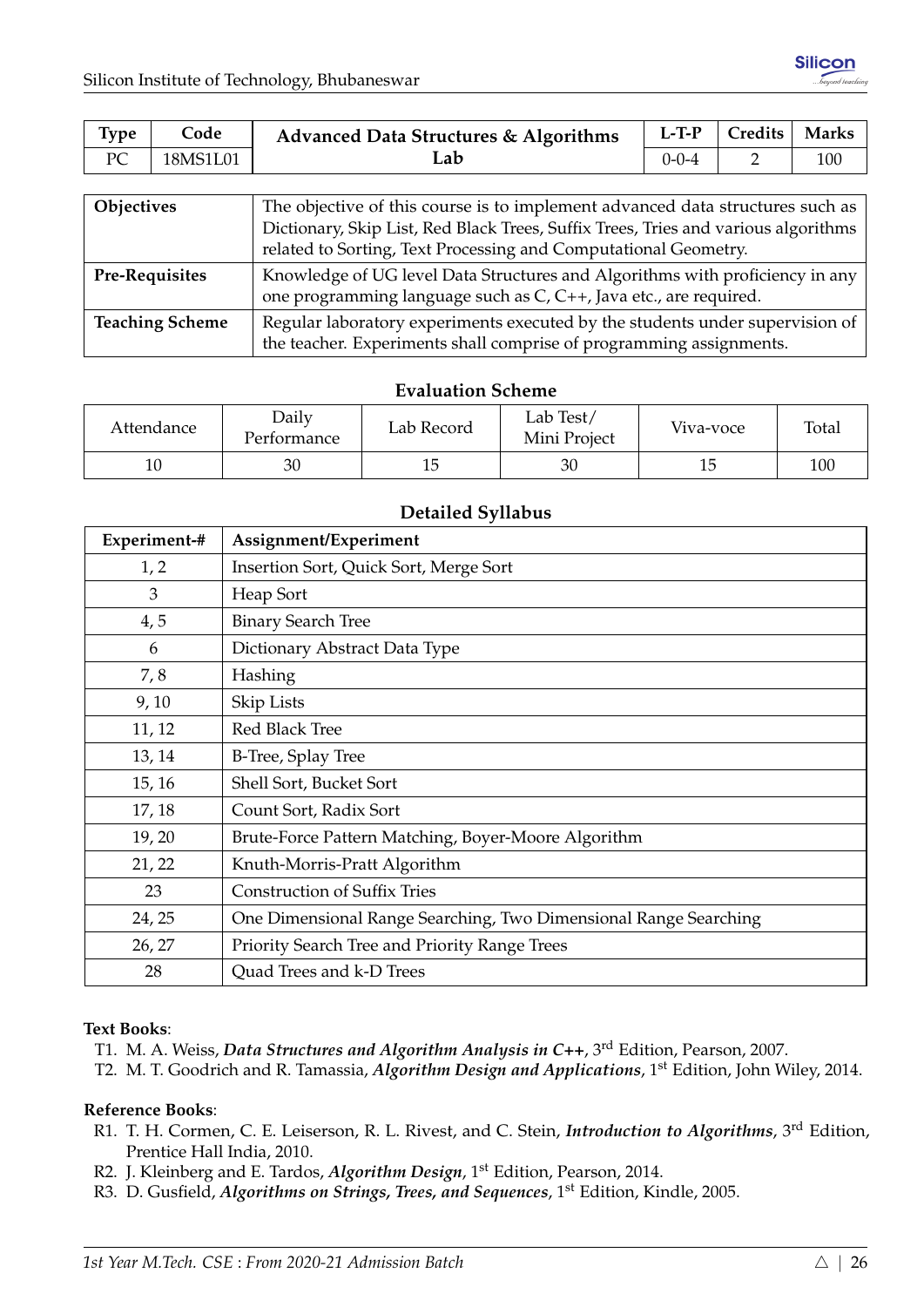## **Online Resources**:

- 1. [https://www.tutorialspoint.com/data](https://www.tutorialspoint.com/data_structures_algorithms/index.htm) structures algorithms/index.htm
- 2. <https://www.geeksforgeeks.org/category/advanced-data-structure>

**Course Outcomes**: *At the end of this course, the students will be able to:*

| CO <sub>1</sub> | Develop computer programs to implement various advanced data structures like Dictionary,<br>Skip List, Red Black Trees, Tries etc. |
|-----------------|------------------------------------------------------------------------------------------------------------------------------------|
| CO <sub>2</sub> | Compare various comparison and non-comparison based sorting algorithms by implementing<br>them.                                    |
| CO <sub>3</sub> | Implement the general operation in various types of trees like BST, B Tree, Red Black Tree,<br>Splay Tree etc.                     |
| CO <sub>4</sub> | Develop applications related to text processing using various pattern matching algorithms.                                         |
| CO <sub>5</sub> | Apply suitable data structures and algorithms to develop applications of computational<br>geometry Problems.                       |

## **Program Outcomes Relevant to the Course**:

| PO1             | Develop an understanding of the theoretical foundations and the limits of computing.                                                    |
|-----------------|-----------------------------------------------------------------------------------------------------------------------------------------|
| PO <sub>2</sub> | Apply existing models, techniques, algorithms, data structures, etc. for efficiently solving<br>problems.                               |
| PO <sub>3</sub> | Design, develop and evaluate new computer based systems for novel applications which meet<br>the desired needs of industry and society. |
| PO <sub>4</sub> | Develop understanding and insight of advanced computing techniques and use of advanced<br>tools.                                        |
| PO <sub>5</sub> | Explore ideas and undertake original research at the cutting edge of computer science and its<br>related areas.                         |
| PO10            | Continue to learn independently and engage in life-long learning.                                                                       |

|                 | PO <sub>1</sub> | PO <sub>2</sub> | PO <sub>3</sub> | PO4 | PO5 | $\overline{P06}$ | PO <sub>7</sub> | PO8 | PO9 | PO10    PSO1   PSO2   PSO3 |   |  |
|-----------------|-----------------|-----------------|-----------------|-----|-----|------------------|-----------------|-----|-----|----------------------------|---|--|
| CO1             |                 |                 |                 |     |     |                  |                 |     |     |                            |   |  |
| CO <sub>2</sub> |                 |                 |                 |     |     |                  |                 |     |     |                            |   |  |
| CO <sub>3</sub> |                 |                 |                 |     |     |                  |                 |     |     |                            |   |  |
| CO <sub>4</sub> |                 |                 |                 |     |     |                  |                 |     |     |                            |   |  |
| CO <sub>5</sub> |                 |                 |                 |     |     |                  |                 |     |     |                            | ◠ |  |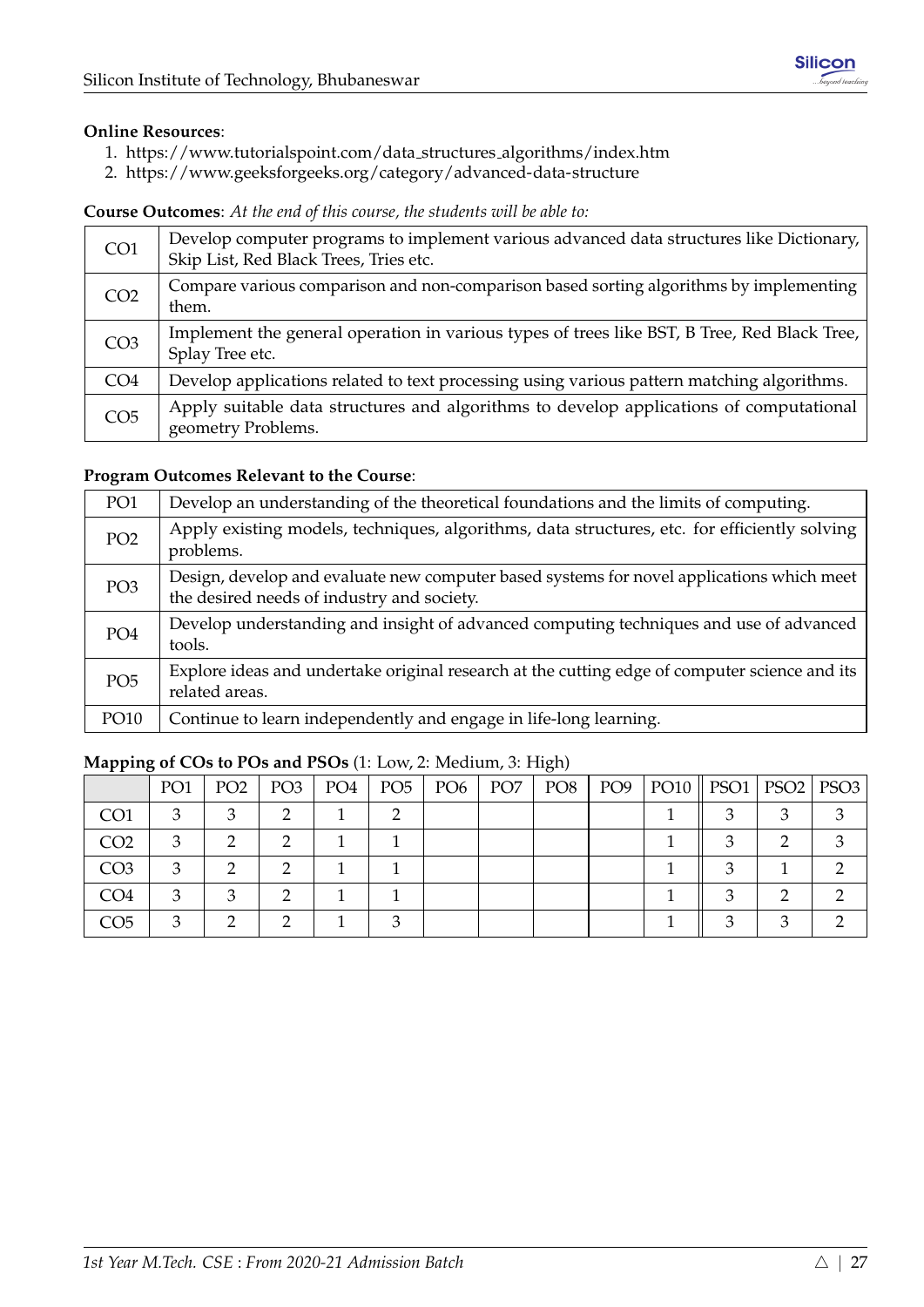<span id="page-33-0"></span>

| <b>Type</b> | Code     | <b>Statistical Inference Lab</b> | $L-T-P$     | Credits | <b>Marks</b> |
|-------------|----------|----------------------------------|-------------|---------|--------------|
| PE          | 18MS2L07 |                                  | $0 - 0 - 2$ |         | 100          |
|             |          |                                  |             |         |              |

| <b>Objectives</b>      | The objective of this course is to give the students hands-on exposure to analyze<br>the given sample data for inferring meaningful information for whole population. |
|------------------------|-----------------------------------------------------------------------------------------------------------------------------------------------------------------------|
| <b>Pre-Requisites</b>  | Knowledge of Statistics, Numerical analysis, and basic programming skills in a<br>programming language like C/C++/Java/MATLAB etc., are required.                     |
| <b>Teaching Scheme</b> | Regular laboratory experiments executed by the students under supervision of<br>the teacher. Experiments shall comprise of programming assignments.                   |

| Attendance | <b>Daily</b><br>Performance | Lab Record | Lab Test/<br>Mini Project | Viva-voce | Total |
|------------|-----------------------------|------------|---------------------------|-----------|-------|
| 10         | 30                          | ⊥◡         | 30                        |           | 100   |

## **Detailed Syllabus**

| Experiment-# | Assignment/Experiment                                                                                |
|--------------|------------------------------------------------------------------------------------------------------|
| 1, 2         | Introduction to R Programming and writing simple programs using R.                                   |
| 3,4          | Fitting data (one or more dimensions) using different distribution and visualizing.                  |
| 5            | Parameter estimation using maximum likelihood method.                                                |
| 6            | Parameter estimation using Bayesian approach.                                                        |
| 7,8          | Formulation of null hypothesis, computation of confidence interval and $p$ -value.                   |
| 9            | Likelihood ratio test for multinomial distribution and obtaining probability plots.                  |
| 10           | Drawing boxplots, scatterplots, etc., and estimating measures of central tendency and<br>dispersion. |
| 11           | Comparing two samples of data sets using various techniques.                                         |
| 12           | Use of F-test and analysis of variance for multiple comparisons.                                     |
| 13           | Analysis of categorical data using Fisher's test.                                                    |
| 14           | Fitting of data set to linear regression and interpret the coefficients.                             |

## **Text Books**:

T1. J. A. Rice, *Mathematical Statistics and Data Analytics*, 3rd Edition, Cengage, 2013.

## **Reference Books**:

- R1. N. Matloff, *The Art of R Programming A Tour of Statistical Software Design*, 1st Edition, No Starch Press, 2011.
- R2. L. Wasserman, *All of Statistics*, 1<sup>st</sup> Edition, Springer, 2004.

## **Online Resources**:

1. [https://www.coursera.org/learn/statistical-inference:](https://www.coursera.org/learn/statistical-inference) Statistical inference course by Brian Caffo, PhD, Professor, Biostatistics, Johns Hopkins University.

P.T.O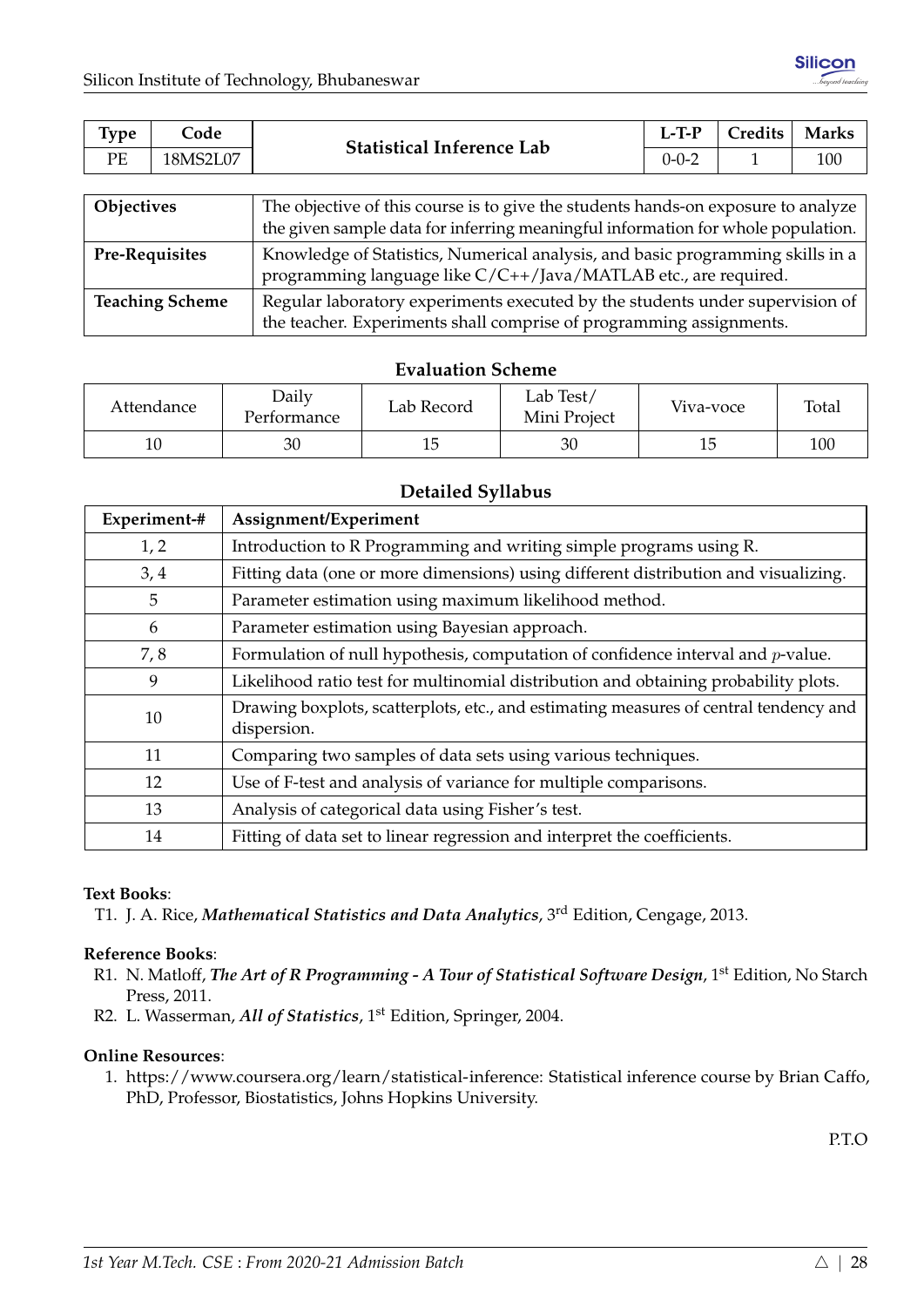| CO <sub>1</sub> | Study and use the normal distribution and distributions derived from it.                                                                                   |
|-----------------|------------------------------------------------------------------------------------------------------------------------------------------------------------|
| CO <sub>2</sub> | Estimate the parameters of probability distributions using maximum likelihood and Bayesian<br>approach.                                                    |
| CO <sub>3</sub> | Develop understanding of Testing Hypotheses and use it for examining the validity of<br>inferences obtained from computational models.                     |
| CO <sub>4</sub> | Develop understanding of Comparing of Two Samples and analysis of variance and use them<br>for computing the performance of different models.              |
| CO <sub>5</sub> | Learn methodology to analyze categorical data and linear regression along with statistical<br>signification of the coefficient in the regression equation. |

## **Course Outcomes**: *At the end of this course, the students will be able to:*

## **Program Outcomes Relevant to the Course**:

| PO1             | Develop an understanding of the theoretical foundations and the limits of computing.                                                    |
|-----------------|-----------------------------------------------------------------------------------------------------------------------------------------|
| PO <sub>2</sub> | Apply existing models, techniques, algorithms, data structures, etc. for efficiently solving<br>problems.                               |
| PO <sub>3</sub> | Design, develop and evaluate new computer based systems for novel applications which meet<br>the desired needs of industry and society. |
| PO <sub>4</sub> | Develop understanding and insight of advanced computing techniques and use of advanced<br>tools.                                        |
| PO <sub>5</sub> | Explore ideas and undertake original research at the cutting edge of computer science and its<br>related areas.                         |
| PO10            | Continue to learn independently and engage in life-long learning.                                                                       |

| -- -            |                 |                 |                 |     |                 |                 |                 | $\sim$ . |                 |                            |  |
|-----------------|-----------------|-----------------|-----------------|-----|-----------------|-----------------|-----------------|----------|-----------------|----------------------------|--|
|                 | PO <sub>1</sub> | PO <sub>2</sub> | PO <sub>3</sub> | PO4 | PO <sub>5</sub> | PO <sub>6</sub> | PO <sub>7</sub> | PO8      | PO <sub>9</sub> | PO10    PSO1   PSO2   PSO3 |  |
| CO1             | ◠               |                 |                 |     |                 |                 |                 |          |                 |                            |  |
| CO2             |                 |                 |                 |     |                 |                 |                 |          |                 |                            |  |
| CO <sub>3</sub> | ◠               |                 |                 |     |                 |                 |                 |          |                 |                            |  |
| CO <sub>4</sub> | ◠               |                 |                 |     |                 |                 |                 |          |                 |                            |  |
| CO5             | ◠               |                 |                 |     |                 |                 |                 |          |                 |                            |  |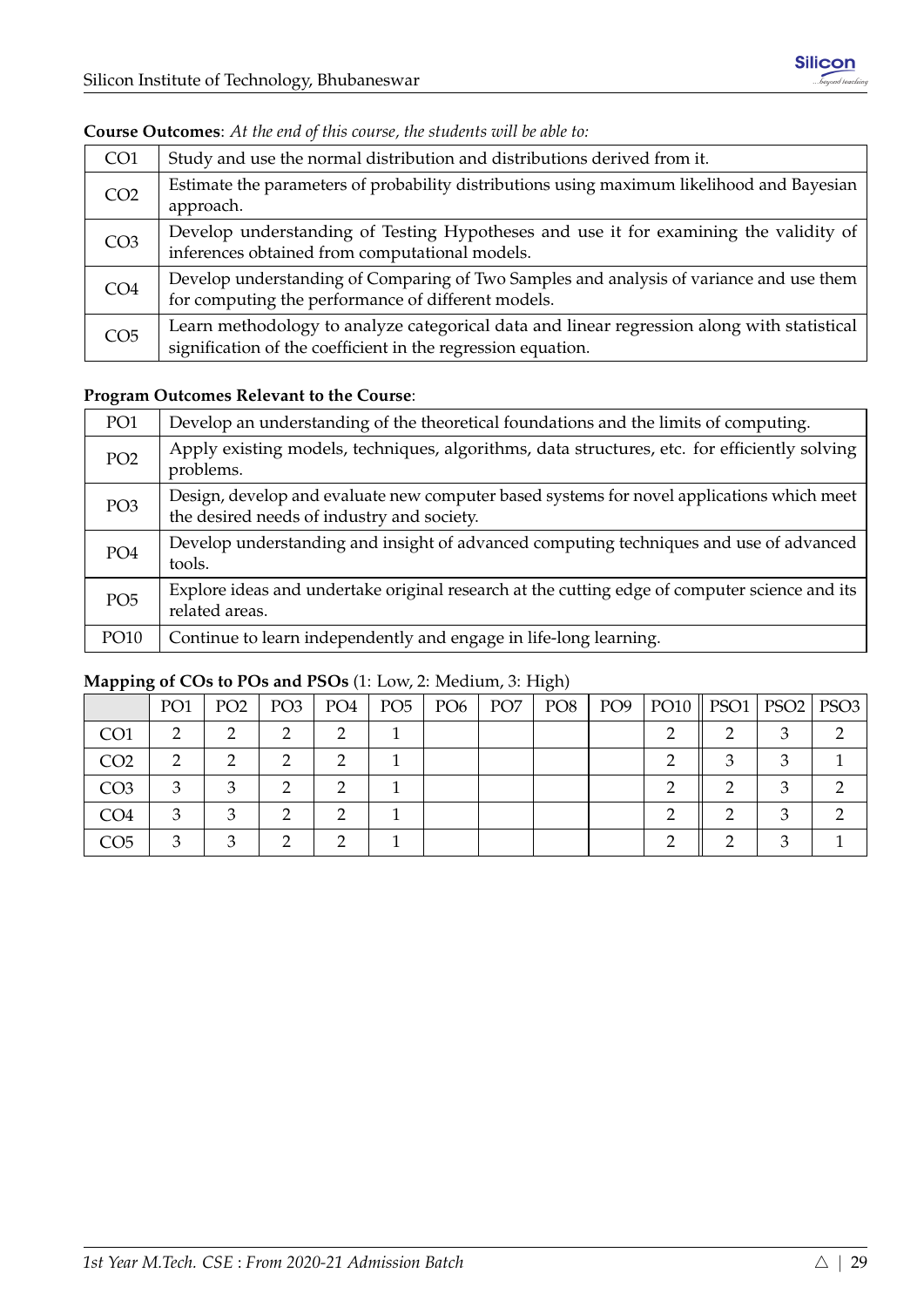<span id="page-35-0"></span>

| $\mathbf{r}$<br><i>vpe</i> | Code     | <b>Wireless Sensor Networks Lab</b> | $L-T-P$ | Credits | <b>Marks</b> |
|----------------------------|----------|-------------------------------------|---------|---------|--------------|
| PE                         | 18MS2L04 |                                     | 0-0-2   |         | 100          |

| Objectives             | The objective of this course are to enable the students to apply the concepts<br>and protocols of wireless sensor networks, differentiate between the underlying<br>designs, implement and evaluate existing techniques and experiment with new<br>ideas for solving various design issues. |
|------------------------|---------------------------------------------------------------------------------------------------------------------------------------------------------------------------------------------------------------------------------------------------------------------------------------------|
| <b>Pre-Requisites</b>  | Knowledge of shell scripts, computer networks, wireless communication, and<br>proficiency in programming are required.                                                                                                                                                                      |
| <b>Teaching Scheme</b> | Regular laboratory experiments executed by the students under supervision of<br>the teacher. Experiments shall comprise of programming assignments.                                                                                                                                         |

| Attendance | Daily<br>Performance | Lab Record | Lab Test/<br>Mini Project | Viva-voce | Total |
|------------|----------------------|------------|---------------------------|-----------|-------|
| 10         | 30                   | ⊥◡         | 30                        |           | 100   |

## **Detailed Syllabus**

| Experiment-# | Assignment/Experiment                                                              |
|--------------|------------------------------------------------------------------------------------|
| 1            | Implementation aspects of Wireless sensor network applications and its simulation. |
| 2            | Network Simulator installation of wireless sensor network.                         |
| 3            | Write TCL script for transmission between mobile nodes.                            |
| 4            | Write TCL script for sensor nodes with different parameters.                       |
| 5            | Generate TCL script for UDP and CBR traffic in WSN nodes.                          |
| 6            | Generate TCL script for TCP and CBR traffic in WSN nodes.                          |
| 7            | Implementation of routing protocol in NS2 for AODV protocol.                       |
| 8            | Implementation of routing protocol in NS2 for DSR protocol                         |
| 9            | Implementation of routing protocol in NS2 for TORA protocol.                       |
| 10           | Simulation of MAC protocol in NS2 for T-MAC protocol.                              |
| 11           | Simulation of MAC Protocol in NS2 for S-MCA protocol.                              |
| 12           | Implementation of Energy Efficiency protocol in NS2 for LEACH protocol.            |
| 13           | Implementation of Content routing protocol in NS2 for DD protocol.                 |
| 14           | Implementation of Content routing protocol in NS2 for SPIN protocol.               |

## **Text Books**:

- T1. P. Beltowski and W. Kocjan, *Tcl 8.5 Network Programming*, 2nd Edition, Packt Publishing, 2010.
- T2. K. Sohraby, D. Minoli, and T.Znati, *Wireless Sensor Networks: Technology, Protocols, and Applications*, 1st Edition, Wiley Interscience, 2007.

## **Reference Books**:

- R1. T. Issariyakul and E.Hossain, *Introduction to Network Simulator NS2*, 2nd Edition, Springer, 2012.
- R2. I. F. Akyildiz and M. C. Vuran, *Wireless Sensor Networks*, 1st Edition, John Wiley & Sons, 2010.

## **Online Resources**:

1. [http://www.crcpress.com/Wireless-Sensor-Networks-Current-Status-and-Future-](http://www.crcpress.com/Wireless-Sensor-Networks-Current-Status-and-Future-Trends/author/p/book/9781138199873)[Trends/author/p/book/9781138199873](http://www.crcpress.com/Wireless-Sensor-Networks-Current-Status-and-Future-Trends/author/p/book/9781138199873)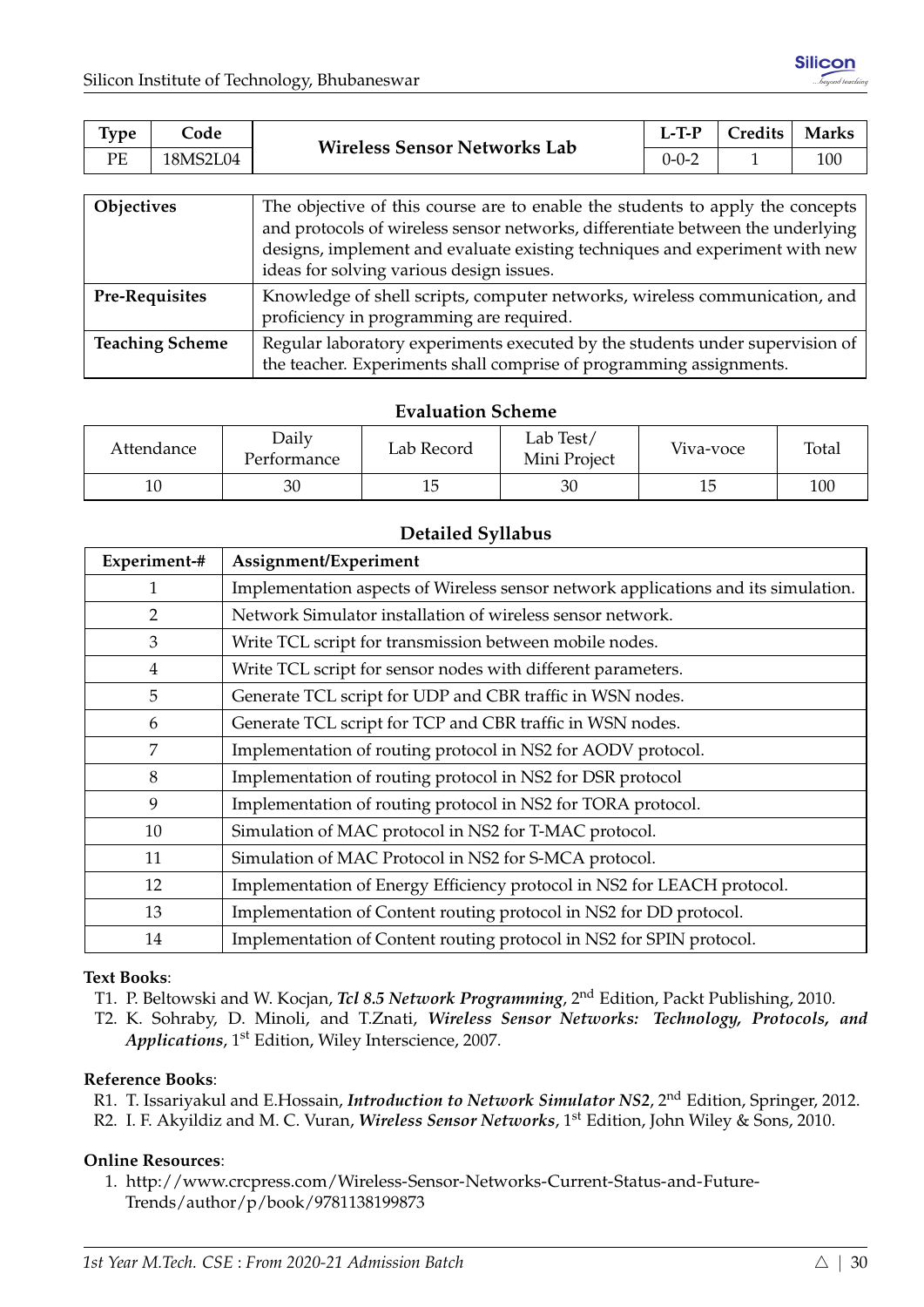2. [http://www.wiziq.com/tutorials/ns2:](http://www.wiziq.com/tutorials/ns2) Tutorials for Network Programming with NS2

| CO <sub>1</sub> | Implement the fundamental concepts of Wireless sensor networks and its application. |
|-----------------|-------------------------------------------------------------------------------------|
| CO <sub>2</sub> | Analyze network using UDP and TCP protocols.                                        |
| CO <sub>3</sub> | Implement and evaluate performance of routing protocols.                            |
| CO <sub>4</sub> | Analyze the performance of various MAC protocols.                                   |
| CO <sub>5</sub> | Implement the various energy-conscious models.                                      |

# **Course Outcomes**: *At the end of this course, the students will be able to:*

## **Program Outcomes Relevant to the Course**:

| PO <sub>1</sub> | Develop an understanding of the theoretical foundations and the limits of computing.                                                    |
|-----------------|-----------------------------------------------------------------------------------------------------------------------------------------|
| PO <sub>2</sub> | Apply existing models, techniques, algorithms, data structures, etc. for efficiently solving<br>problems.                               |
| PO <sub>3</sub> | Design, develop and evaluate new computer based systems for novel applications which meet<br>the desired needs of industry and society. |
| PO <sub>4</sub> | Develop understanding and insight of advanced computing techniques and use of advanced<br>tools.                                        |
| PO <sub>7</sub> | Understand the impact of IT related solutions in an economic, social and environment context.                                           |

|                 | PO <sub>1</sub> | PO <sub>2</sub> | PO <sub>3</sub> | PO4 | PO <sub>5</sub> | PO6 | PO <sub>7</sub> | PO8 | PO9 | PO10    PSO1   PSO2   PSO3 |  |
|-----------------|-----------------|-----------------|-----------------|-----|-----------------|-----|-----------------|-----|-----|----------------------------|--|
| CO <sub>1</sub> | 2               |                 |                 |     |                 |     |                 |     |     |                            |  |
| CO <sub>2</sub> | 3               |                 |                 |     |                 |     |                 |     |     |                            |  |
| CO <sub>3</sub> |                 |                 |                 |     |                 |     |                 |     |     |                            |  |
| CO <sub>4</sub> |                 |                 |                 |     |                 |     |                 |     |     |                            |  |
| CO5             |                 |                 |                 |     |                 |     |                 |     |     |                            |  |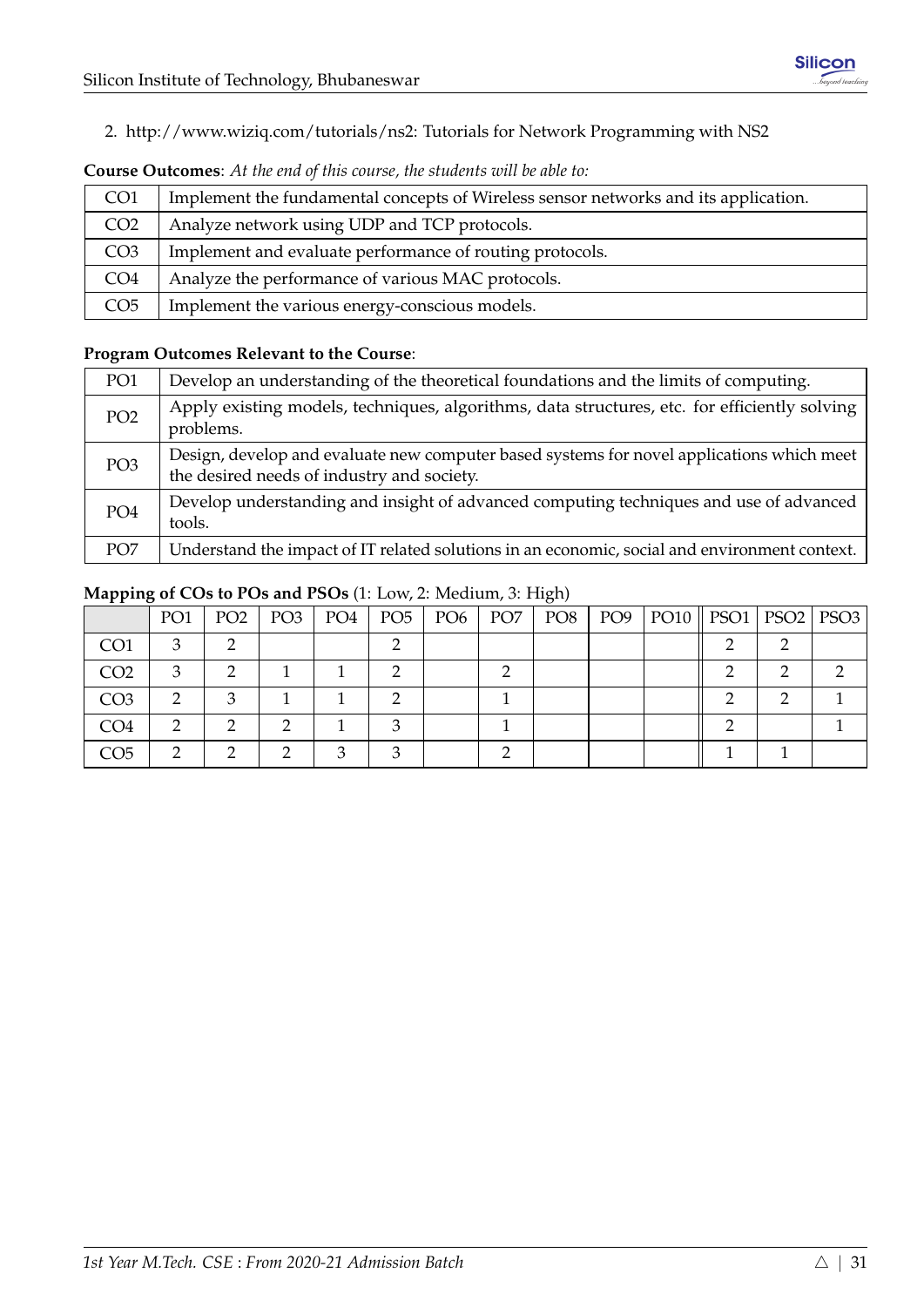| РE<br>18MS2L17<br>100<br>0-0-2 | <b>Type</b> | Code | <b>IoT Enterprise Networks Lab</b> | $L-T-P$ | Credits | <b>Marks</b> |
|--------------------------------|-------------|------|------------------------------------|---------|---------|--------------|
|                                |             |      |                                    |         |         |              |

| Objectives             | The objective of this course is to give the students hands on practice on latest<br>microcontrollers & IoT Kits with application development and implement real<br>world project ideas with various devices connected. |
|------------------------|------------------------------------------------------------------------------------------------------------------------------------------------------------------------------------------------------------------------|
| <b>Pre-Requisites</b>  | Knowledge of computer networks, sensor networks, microprocessor and<br>microcontrollers, and proficiency in programming are required.                                                                                  |
| <b>Teaching Scheme</b> | Regular laboratory experiments executed by the students under supervision of<br>the teacher. Experiments shall comprise of hardware assembly and programming<br>assignments.                                           |

| Attendance | Daily<br>l'erformance | Lab Record | Lab Test/<br>Mini Project | Viva-voce | Total |
|------------|-----------------------|------------|---------------------------|-----------|-------|
| 10         | 30                    | ⊥◡         | 30                        | 15        | 100   |

## **Detailed Syllabus**

| Experiment-# | Assignment/Experiment                                                                                                                  |
|--------------|----------------------------------------------------------------------------------------------------------------------------------------|
| 1            | Quad Store(TM) - Super Starter Kit for Arduino Uno R3 (Beginner's Kit).                                                                |
| 2            | Quad Store(TM) - Ultimate Kit for Arduino Uno R3 (Professional Kit).                                                                   |
| 3            | Quad Store(TM) - 37 in 1 Sensor Modules Kit for Arduino Uno R3, Mega 2560,<br>Raspberry Pi with box.                                   |
| 4            | HC-05 Wireless Bluetooth Host Serial Transceiver Module Slave and Master RS232<br>for Arduino.                                         |
| 5            | NodeMcu WiFi Development Board - ESP8266.                                                                                              |
| 6            | 4 Channel 5 V Relay Module with Optocoupler.                                                                                           |
| 7            | Complete Starter Kit for Raspberry Pi 3 Model B+, Official Case and PSU Included.                                                      |
| 8            | Amazon Echo Dot for Voice Control.                                                                                                     |
| 9            | Sonoff Wifi Switch 10A 2200W For Home Automation Android & IOS Support. Smart<br>Wifi Wireless Switch.                                 |
| 10           | HTC Instrument DM-97 3 3/4 Digital Multimeter4000 Counts, Capacitance,<br>Frequency, Temperature.                                      |
| 11           | Amicikart 60W Soldering Iron Kit With Temperature Control Iron, Desoldering Pump,<br>Soldering Wire, Tweezers, Stand And 5 Extra Bits. |

#### **Text Books**:

T1. A. Bahga and V. Audisetti, *Internet of Things: A Hands on Approach*, 1<sup>st</sup> Edition, University Press, 2015.

#### **Reference Books**:

R1. D. Uckelmann, M. Harrison, and F. Michahelles, *Architecting the Internet of Things*, Springer, 2011.

#### **Online Resources**:

- 1. [https://opensourceforu.com/2016/10/programming-raspberry-pi-with-python/:](https://opensourceforu.com/2016/10/programming-raspberry-pi-with-python/) Raspberry Pi programming
- 2. [https://www.arduino.cc/en/Tutorial/ArduinoToBreadboard:](https://www.arduino.cc/en/Tutorial/ArduinoToBreadboard) Arduino board programming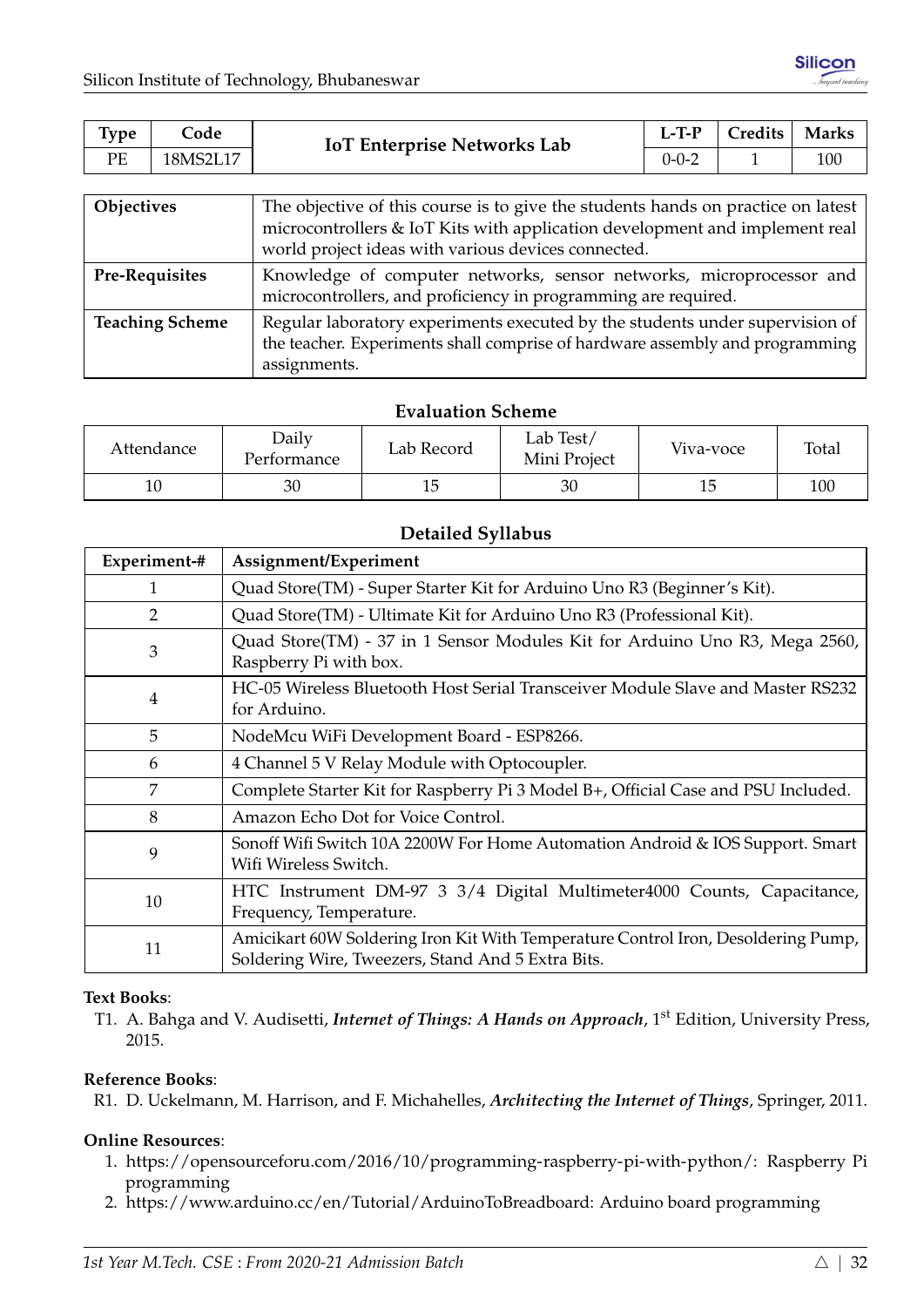3. [https://www.arduino.cc/en/Guide/ArduinoMega2560:](https://www.arduino.cc/en/Guide/ArduinoMega2560) Arduino Atmega programming

| CO <sub>1</sub> | Understand the vision of IoT from a global context.                                   |
|-----------------|---------------------------------------------------------------------------------------|
| CO <sub>2</sub> | Determine the Market perspective of IoT.                                              |
| CO <sub>3</sub> | Develop systems using the devices, gateways with data management for IoT.             |
| CO <sub>4</sub> | Gain insight to and build systems using state of the art architectures for IoT.       |
| CO <sub>5</sub> | Apply IoT in industrial and commercial automation with real-world design constraints. |

#### **Course Outcomes**: *At the end of this course, the students will be able to:*

#### **Program Outcomes Relevant to the Course**:

| PO <sub>3</sub> | Design, develop and evaluate new computer based systems for novel applications which meet<br>the desired needs of industry and society. |
|-----------------|-----------------------------------------------------------------------------------------------------------------------------------------|
| PO <sub>4</sub> | Develop understanding and insight of advanced computing techniques and use of advanced<br>tools.                                        |
| PO <sub>5</sub> | Explore ideas and undertake original research at the cutting edge of computer science and its<br>related areas.                         |
| PO10            | Continue to learn independently and engage in life-long learning.                                                                       |

|                 | PO <sub>1</sub> | PO <sub>2</sub> | PO <sub>3</sub> | PO4    | PO <sub>5</sub> | PO <sub>6</sub> | PO <sub>7</sub> | PO8 | PO9 | PO10    PSO1   PSO2   PSO3 |  |
|-----------------|-----------------|-----------------|-----------------|--------|-----------------|-----------------|-----------------|-----|-----|----------------------------|--|
| CO <sub>1</sub> |                 |                 |                 |        |                 |                 |                 |     |     |                            |  |
| CO <sub>2</sub> |                 |                 |                 |        |                 |                 |                 |     |     |                            |  |
| CO <sub>3</sub> |                 |                 |                 | ◠      |                 |                 |                 |     |     |                            |  |
| CO4             |                 |                 |                 |        |                 |                 |                 |     |     |                            |  |
| CO5             |                 |                 |                 | $\sim$ |                 |                 |                 |     |     |                            |  |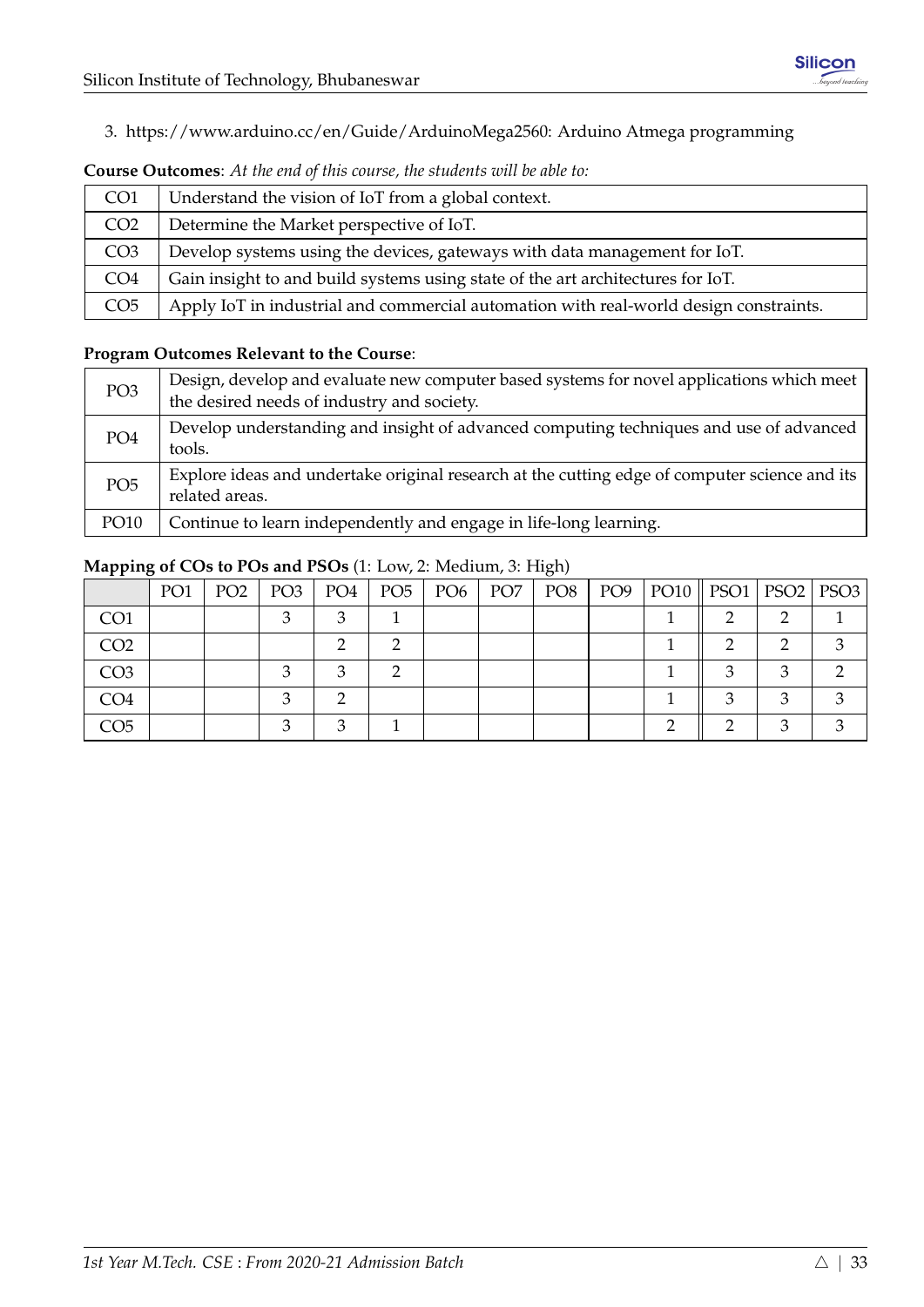| РE<br>18MS2L08<br>100<br>0-0-2 | <b>Type</b> | Code | <b>Cloud Computing Lab</b> | $L-T-P$ | <b>Credits</b> | <b>Marks</b> |
|--------------------------------|-------------|------|----------------------------|---------|----------------|--------------|
|                                |             |      |                            |         |                |              |

| Objectives             | The objective of this course is to visualize cloud architecture, its functions $\&$<br>working principles, to create and execute virtual machines on open source OS<br>platforms, install and investigate security features in the cloud, and implement<br>different applications in the cloud environment with case studies. |
|------------------------|-------------------------------------------------------------------------------------------------------------------------------------------------------------------------------------------------------------------------------------------------------------------------------------------------------------------------------|
| <b>Pre-Requisites</b>  | Knowledge of computer organization, data structure, Java programming, and<br>Internet technologies are required.                                                                                                                                                                                                              |
| <b>Teaching Scheme</b> | Regular laboratory experiments executed by the students under supervision of<br>the teacher. Experiments shall comprise of programming assignments.                                                                                                                                                                           |

| Attendance | Daily<br>Performance |    | Lab Test/<br>Mini Project | Viva-voce | Total |  |
|------------|----------------------|----|---------------------------|-----------|-------|--|
| $10\,$     | 30                   | ⊥◡ | 30                        |           | 100   |  |

## **Detailed Syllabus**

| Experiment-#   | Assignment/Experiment                                                                                                            |
|----------------|----------------------------------------------------------------------------------------------------------------------------------|
| 1              | Virtualization in Cloud by using KVM and VMware or Oracle's Virtual Box and<br>Guest O.S.                                        |
| $\overline{2}$ | Installation and Configuration of Hadoop.                                                                                        |
| 3              | Create an Application using Hadoop MapReduce. (Ex.: Similarity word count during<br>searching).                                  |
| 4              | Implementation of Infrastructure as a Service with OpenStack with the technology -<br>Quanta Plus / Aptana / Kompozer.           |
| 5              | Study and implement SaaS by installing of ownCloud (an Open source) and using it<br>for accessing files through a web interface. |
| 6              | Implementation of identity management by simulating it by using OpenStack.                                                       |
| 7              | Write program for web feed by using PHP and HTML.                                                                                |
| 9              | Study and implementation of Single-Sing-On by installing and using JOSSO.                                                        |
| 9              | Securing Servers in Cloud by using security feature of ownCloud.                                                                 |
| 10             | User Management in Cloud with ownCloud.                                                                                          |
| 11             | Case study: PaaS (FaceBook, Google App Engine).                                                                                  |
| 12             | Case study on Amazon Web Services (AWS).                                                                                         |
| 13             | Case study on Microsoft Azure.                                                                                                   |
| 14             | Project assignments based on real life problems by using open source cloud platforms.                                            |

#### **Text Books**:

- T1. G. Shroff, *Enterprise Cloud Computing*, 1<sup>st</sup> Edition, Cambridge University Press, 2010.
- T2. R. Krutz and R. D. Vines, *Cloud Security*, Wiley India, 2010.
- T3. A. Patawar, *Getting Started with ownCloud*, Packt Publishing Ltd, 2013.

P.T.O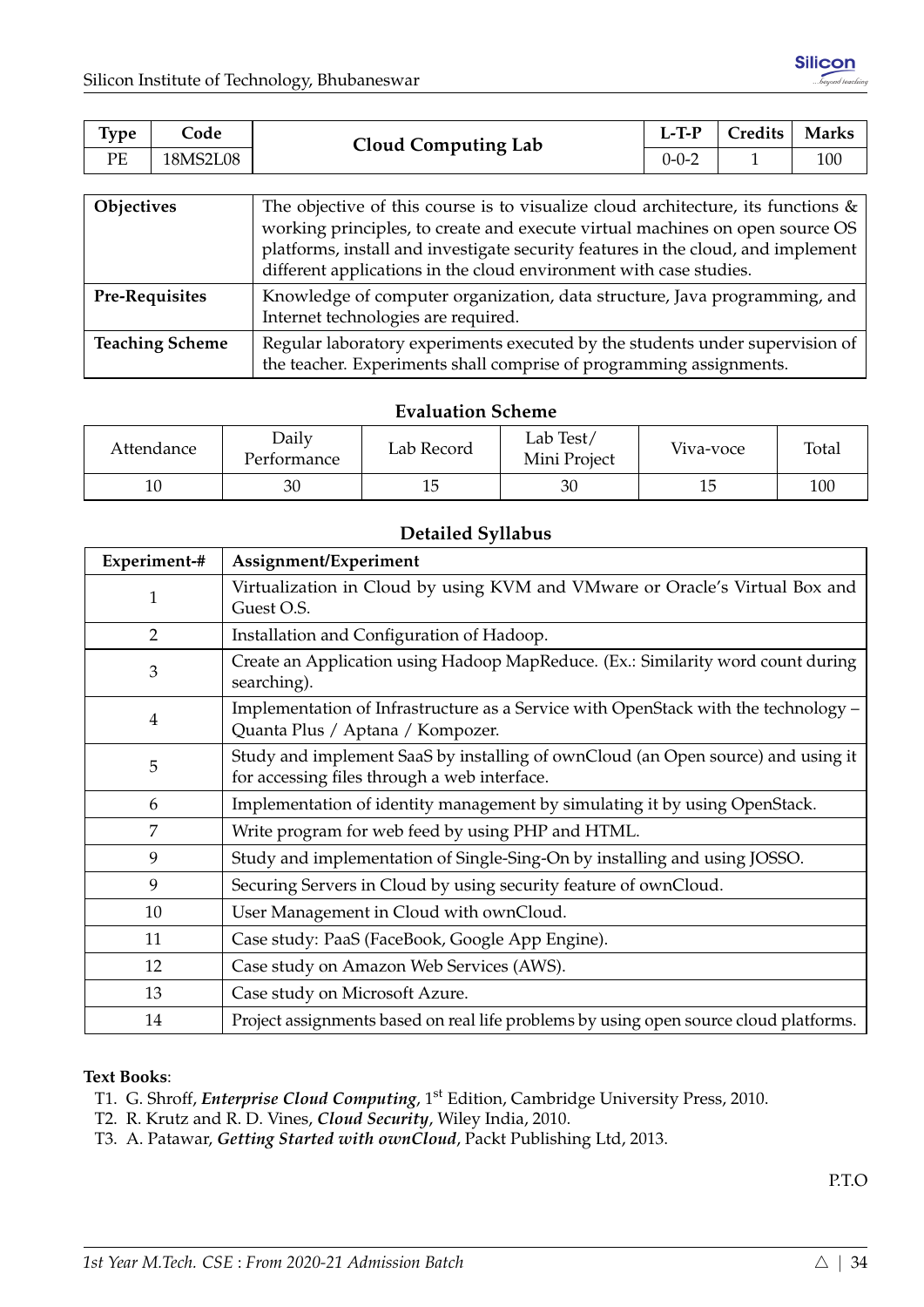#### **Reference Books**:

- R1. A. T. Velte, T. J. Velte, and R. Elsenpeter, *Cloud Computing: A Practical Approach*, 1st Edition, McGraw Hill, 2009.
- R2. A. Srinivasan and J. Suresh, *Cloud Computing: A Practical Approach for Learning and Implementation*, 1<sup>st</sup> Edition, Pearson, 2014.

#### **Online Resources**:

- 1. [http://www.openstack.org:](http://www.openstack.org) All materials related to OpenStack for private and public clouds.
- 2. [https://owncloud.org:](https://owncloud.org) Open Source Content Collaboration Platform in the world

# CO1 Exhibit the implementation knowledge by installation, application and exploration of Oracle's Virtual Box, Hadoop, MapReduce etc. CO2 Create various applications in Cloud Environment using Hadpoop MapReduce. CO3 | Implement IaaS and Identity using OpenStack and SaaS, user management by using the Open Source cloud platform ownCloud.  $CO4$  Explore the real-life cloud environment such as Microsoft Azure, AWS, JOSSO with HTML, PHP and server side programming. CO<sub>5</sub> Acquire overall knowledge on Cloud Computing, develop team spirit and can design and develop models for real-life societal problems through working in a project.

# **Course Outcomes**: *At the end of this course, the students will be able to:*

#### **Program Outcomes Relevant to the Course**:

| PO <sub>1</sub> | Develop an understanding of the theoretical foundations and the limits of computing.                                                    |
|-----------------|-----------------------------------------------------------------------------------------------------------------------------------------|
| PO <sub>2</sub> | Apply existing models, techniques, algorithms, data structures, etc. for efficiently solving<br>problems.                               |
| PO <sub>3</sub> | Design, develop and evaluate new computer based systems for novel applications which meet<br>the desired needs of industry and society. |
| PO <sub>4</sub> | Develop understanding and insight of advanced computing techniques and use of advanced<br>tools.                                        |
| PO <sub>6</sub> | Function effectively as an individual or as a part of a multi-disciplinary team to accomplish<br>defined goals.                         |
| PO <sub>7</sub> | Understand the impact of IT related solutions in an economic, social and environment context.                                           |
| PO10            | Continue to learn independently and engage in life-long learning.                                                                       |

| <b>TT</b><br>ີີ |                 |                 |                 |     |                 |                 |                 |     |     |                            |  |
|-----------------|-----------------|-----------------|-----------------|-----|-----------------|-----------------|-----------------|-----|-----|----------------------------|--|
|                 | PO <sub>1</sub> | PO <sub>2</sub> | PO <sub>3</sub> | PO4 | PO <sub>5</sub> | PO <sub>6</sub> | PO <sub>7</sub> | PO8 | PO9 | PO10    PSO1   PSO2   PSO3 |  |
| CO <sub>1</sub> |                 |                 |                 |     |                 |                 |                 |     |     |                            |  |
| CO <sub>2</sub> |                 |                 |                 |     |                 |                 |                 |     |     |                            |  |
| CO <sub>3</sub> |                 |                 |                 |     |                 |                 |                 |     |     |                            |  |
| CO <sub>4</sub> | 3               |                 |                 |     |                 |                 |                 |     |     |                            |  |
| CO5             |                 |                 |                 |     |                 |                 |                 |     |     |                            |  |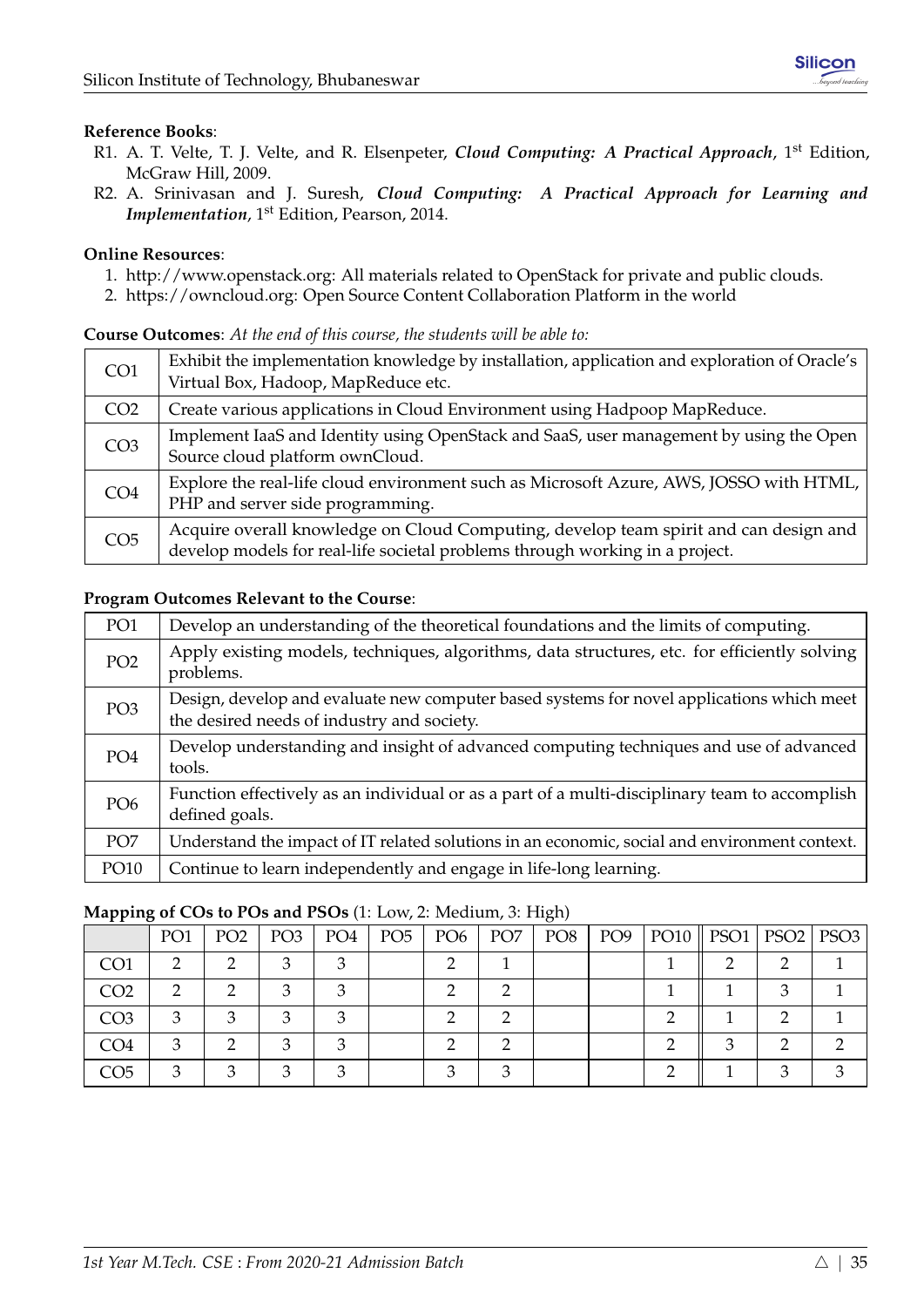| <b>Type</b> | Code     | Distributed Database Systems Lab | $L-TP$      | Credits | Marks   |
|-------------|----------|----------------------------------|-------------|---------|---------|
| PE          | 18MS2L09 |                                  | $0 - 0 - 2$ |         | $100 -$ |
|             |          |                                  |             |         |         |

| <b>Objectives</b>      | The objective of this course is to enhance database handling, data manipulation<br>and data processing skills in distributed environments through SQL & PL/SQL<br>and help developing data-centric distributed applications. |
|------------------------|------------------------------------------------------------------------------------------------------------------------------------------------------------------------------------------------------------------------------|
| <b>Pre-Requisites</b>  | Knowledge of database systems is required and topics taught in the theory classes<br>are essential to execute the assignments.                                                                                               |
| <b>Teaching Scheme</b> | Regular laboratory experiments executed by the students under supervision of<br>the teacher. Experiments shall comprise of implementation assignments.                                                                       |

| Attendance | Daily<br>Performance | Lab Record | Lab Test/<br>Mini Project | Viva-voce | Total |  |
|------------|----------------------|------------|---------------------------|-----------|-------|--|
| 10         | 30                   |            | 30                        |           | 100   |  |

## **Detailed Syllabus**

| Experiment-# | Assignment/Experiment                                                                            |
|--------------|--------------------------------------------------------------------------------------------------|
|              | Designing a Distributed Database for Bookstore.                                                  |
| 2            | Implementation of Deadlock Detection Algorithm for distributed database using<br>wait-for graph. |
| 3,4          | Creating a Object Oriented Database - Extended Entity Relationship (EER) model.                  |
| 5            | Designing a Parallel Database for University Counseling of Engineering students.                 |
| 6, 7         | Implementation of Parallel Join and Parallel Sort over parallel databases.                       |
| 8            | Active Database – Implementation of Triggers and Assertions for Bank Database.                   |
| 9,10         | Deductive Database – Constructing Knowledge Database for Kinship Domain (Family<br>Relations).   |
| 11           | Study and Working of WEKA Tool.                                                                  |
| 12           | Query Processing - Implementation of an Efficient Query Optimizer.                               |

#### **Text Books**:

T1. I. Bayross, *SQL, PL/SQL: The Programming Language of Oracle*, 4<sup>th</sup> Edition, BPB Publications, 2010.

## **Reference Books**:

R1. B. Pribyl and S. Feuerstein, *Oracle SQL PL/SQL Programming*, 6<sup>th</sup> Edition, O'Reilly Media, 2014.

#### **Online Resources**:

- 1. <https://www.w3schools.com/sql/>
- 2. <https://www.tutorialspoint.com/sql/>

**Course Outcomes**: *At the end of this course, the students will be able to:*

| CO <sub>1</sub> | Develop and write SQL queries for a distributed database.                                                      |
|-----------------|----------------------------------------------------------------------------------------------------------------|
| CO <sub>2</sub> | Implement Deadlock Detection Algorithm for Distributed Database using Wait-for Graph to<br>check for Deadlock. |
| CO <sub>3</sub> | Design an Enhanced Entity Relationship model and write Object Query Language (OQL) to<br>manage the database.  |

*Cont'd. . .*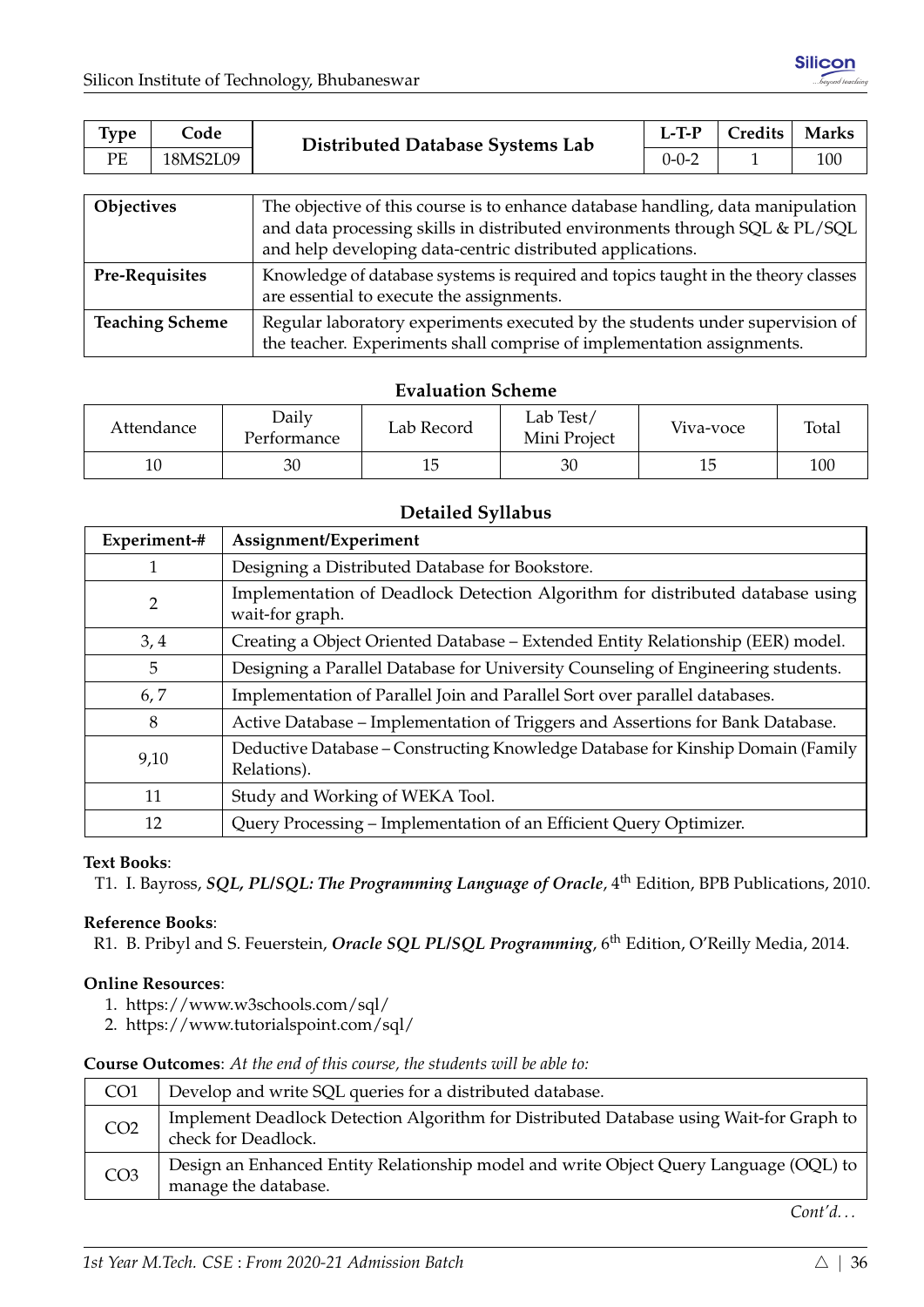| CO4   Implement parallel join and parallel sort algorithms. |
|-------------------------------------------------------------|
| $CO5$ Study and work with WEKA tool.                        |

# **Program Outcomes Relevant to the Course**:

| PO1             | Develop an understanding of the theoretical foundations and the limits of computing.                                                    |
|-----------------|-----------------------------------------------------------------------------------------------------------------------------------------|
| PO <sub>2</sub> | Apply existing models, techniques, algorithms, data structures, etc. for efficiently solving<br>problems.                               |
| PO <sub>3</sub> | Design, develop and evaluate new computer based systems for novel applications which meet<br>the desired needs of industry and society. |
| PO <sub>5</sub> | Explore ideas and undertake original research at the cutting edge of computer science and its<br>related areas.                         |
| PO <sub>7</sub> | Understand the impact of IT related solutions in an economic, social and environment context.                                           |
| PO10            | Continue to learn independently and engage in life-long learning.                                                                       |

| -- -            |                 |                 |                 |     |               |                 | $\sim$ . |                 |                            |  |
|-----------------|-----------------|-----------------|-----------------|-----|---------------|-----------------|----------|-----------------|----------------------------|--|
|                 | PO <sub>1</sub> | PO <sub>2</sub> | PO <sub>3</sub> | PO4 | $PO5$   $PO6$ | PO <sub>7</sub> | PO8      | PO <sub>9</sub> | PO10    PSO1   PSO2   PSO3 |  |
| CO <sub>1</sub> |                 |                 |                 |     |               |                 |          |                 |                            |  |
| CO <sub>2</sub> |                 |                 |                 |     |               |                 |          |                 |                            |  |
| CO <sub>3</sub> |                 |                 |                 |     |               |                 |          |                 |                            |  |
| CO4             |                 |                 |                 |     |               |                 |          |                 |                            |  |
| CO5             |                 |                 |                 |     |               |                 |          |                 |                            |  |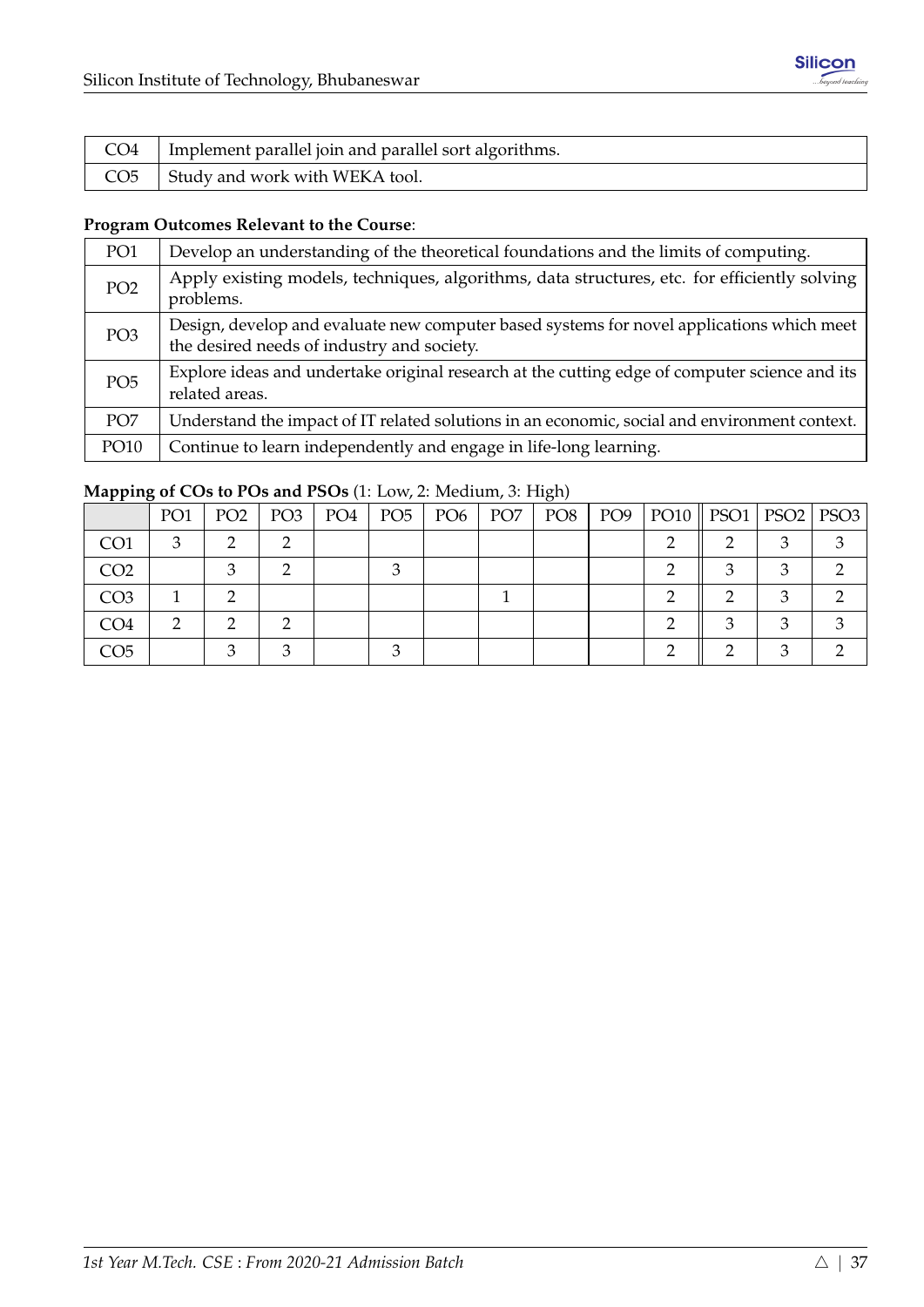| Type | _ode     | Cryptography & Security Lab | L-T-P | Credits | <b>Marks</b> |
|------|----------|-----------------------------|-------|---------|--------------|
| PE   | 18MS2L10 |                             | 0-0-2 |         | 100          |

| <b>Objectives</b>      | The objective of the course is to give the students hands-on experience<br>on implementing different ciphers (algorithms) and simulation of some<br>cryptographic protocols. The laboratory experiments shall cover some of the<br>topics covered in the theory classes. |
|------------------------|--------------------------------------------------------------------------------------------------------------------------------------------------------------------------------------------------------------------------------------------------------------------------|
| <b>Pre-Requisites</b>  | Good knowledge of $C/C++$ programming in Linux environment and topics<br>taught in the theory classes are essential to execute the assignments.                                                                                                                          |
| <b>Teaching Scheme</b> | Regular laboratory experiments executed by the students under supervision of<br>the teacher. Experiments shall comprise of programming assignments.                                                                                                                      |

| Attendance | Daily<br>l'erformance | Lab Record | Lab Test/<br>Mini Project | Viva-voce | Total |
|------------|-----------------------|------------|---------------------------|-----------|-------|
| 10         | 30                    | ⊥◡         | 30                        | 15        | 100   |

## **Detailed Syllabus**

| Experiment-#   | Assignment/Experiment                                                 |
|----------------|-----------------------------------------------------------------------|
| 1              | Implementation of Caesar, Multiplicative, Affine ciphers.             |
| $\overline{2}$ | Implementation of Playfair, Vigenere cipher.                          |
| 3              | Implementation of Hill ciphers.                                       |
| $\overline{4}$ | Implementation of AES algorithms.                                     |
| 5              | Implementation of RSA algorithms.                                     |
| 6              | Implementation of ECC algorithms-I.                                   |
| 7              | Implementation of ECC algorithms-II.                                  |
| 8              | Implementation of Cryptographic Hash functions-I.                     |
| 9              | Implementation of Cryptographic Hash functions-II.                    |
| 10             | Implementation of Digital Signature Algorithm (DSA).                  |
| 11             | Implementation of Elliptic Curve Digital Signature Algorithm (ECDSA). |
| 12             | Demonstration of Security Attacks-I.                                  |
| 13             | Demonstration of Security Attacks-II.                                 |
| 14             | Demonstration of Security Attacks-III.                                |

#### **Text Books**:

T1. D. R. Stinson, *Cryptography: Theory and Practice*, 3rd Edition, CRC press, 2005.

T2. C. P. Pfleeger, S. L. Pfleeger, and J. Margulies, *Security in Computing*, 5th Edition, PHI, 2015.

#### **Reference Books**:

- R1. W. Stallings, *Cryptography and Network Security: Principles and Practice*, 6<sup>th</sup> Edition, Pearson, 2014.
- R2. B. A. Forouzan and D. Mukhopadhaya, *Cryptography and Network Security*, 2nd Edition, McGraw-Hill, 2010.
- R3. A. J. Menezes, P. C. van Oorschot, and S. A. Vanstone, *Handbook of Applied Cryptography*, 1st Edition, CRC press, 1996.
- R4. B. Schneier, *Applied Cryptography: Protocols, Algorithms, and Source Code in C*, 2<sup>nd</sup> Edition, Wiley, 2007.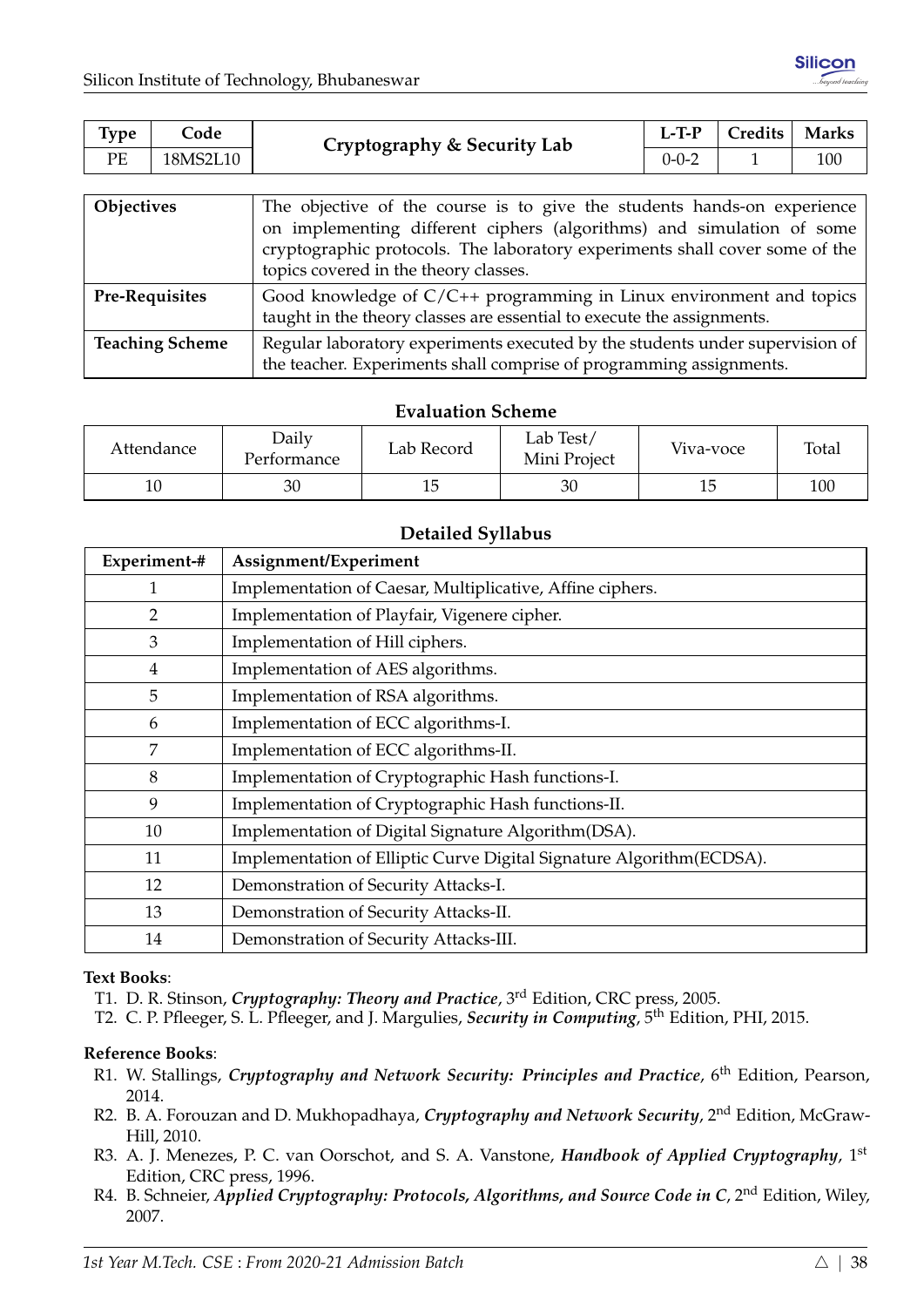## **Online Resources**:

- 1. [https://www.cs.bgu.ac.il/](https://www.cs.bgu.ac.il/~dsec121/wiki.files/j21.pdf)∼dsec121/wiki.files/j21.pdf: A Survey of Web Security.
- 2. http://www.uky.edu/∼[dsianita/390/firewall1.pdf:](http://www.uky.edu/~dsianita/390/firewall1.pdf) Network Security A Simple Guide to Firewalls.

**Course Outcomes**: *At the end of this course, the students will be able to:*

| CO <sub>1</sub> | Implement some traditional encryption/decryption techniques.            |
|-----------------|-------------------------------------------------------------------------|
| CO <sub>2</sub> | Simulate symmetric and asymmetric key algorithms like AES, RSA and ECC. |
| CO <sub>3</sub> | Generate message digest using cryptographic hash functions.             |
| CO <sub>4</sub> | Implement digital signature schemes.                                    |
| CO <sub>5</sub> | Demonstrate the simulation of various types of attacks.                 |

# **Program Outcomes Relevant to the Course**:

| PO <sub>1</sub> | Develop an understanding of the theoretical foundations and the limits of computing.                                                    |
|-----------------|-----------------------------------------------------------------------------------------------------------------------------------------|
| PO <sub>2</sub> | Apply existing models, techniques, algorithms, data structures, etc. for efficiently solving<br>problems.                               |
| PO <sub>3</sub> | Design, develop and evaluate new computer based systems for novel applications which meet<br>the desired needs of industry and society. |
| PO <sub>4</sub> | Develop understanding and insight of advanced computing techniques and use of advanced<br>tools.                                        |
| PO <sub>5</sub> | Explore ideas and undertake original research at the cutting edge of computer science and its<br>related areas.                         |
| PO <sub>7</sub> | Understand the impact of IT related solutions in an economic, social and environment context.                                           |

| .               |                 |                 |                 |     |                 |                 |                 | $\cup$ , |                 |                            |  |
|-----------------|-----------------|-----------------|-----------------|-----|-----------------|-----------------|-----------------|----------|-----------------|----------------------------|--|
|                 | PO <sub>1</sub> | PO <sub>2</sub> | PO <sub>3</sub> | PO4 | PO <sub>5</sub> | PO <sub>6</sub> | PO <sub>7</sub> | PO8      | PO <sub>9</sub> | PO10    PSO1   PSO2   PSO3 |  |
| CO <sub>1</sub> | റ               |                 |                 | з   |                 |                 |                 |          |                 |                            |  |
| CO <sub>2</sub> | റ               | 2               |                 | ◠   |                 |                 |                 |          |                 |                            |  |
| CO <sub>3</sub> | ◠               |                 | n               | ◠   |                 |                 |                 |          |                 |                            |  |
| CO4             |                 |                 |                 | ◠   |                 |                 |                 |          |                 |                            |  |
| CO5             |                 |                 |                 | ◠   |                 |                 |                 |          |                 |                            |  |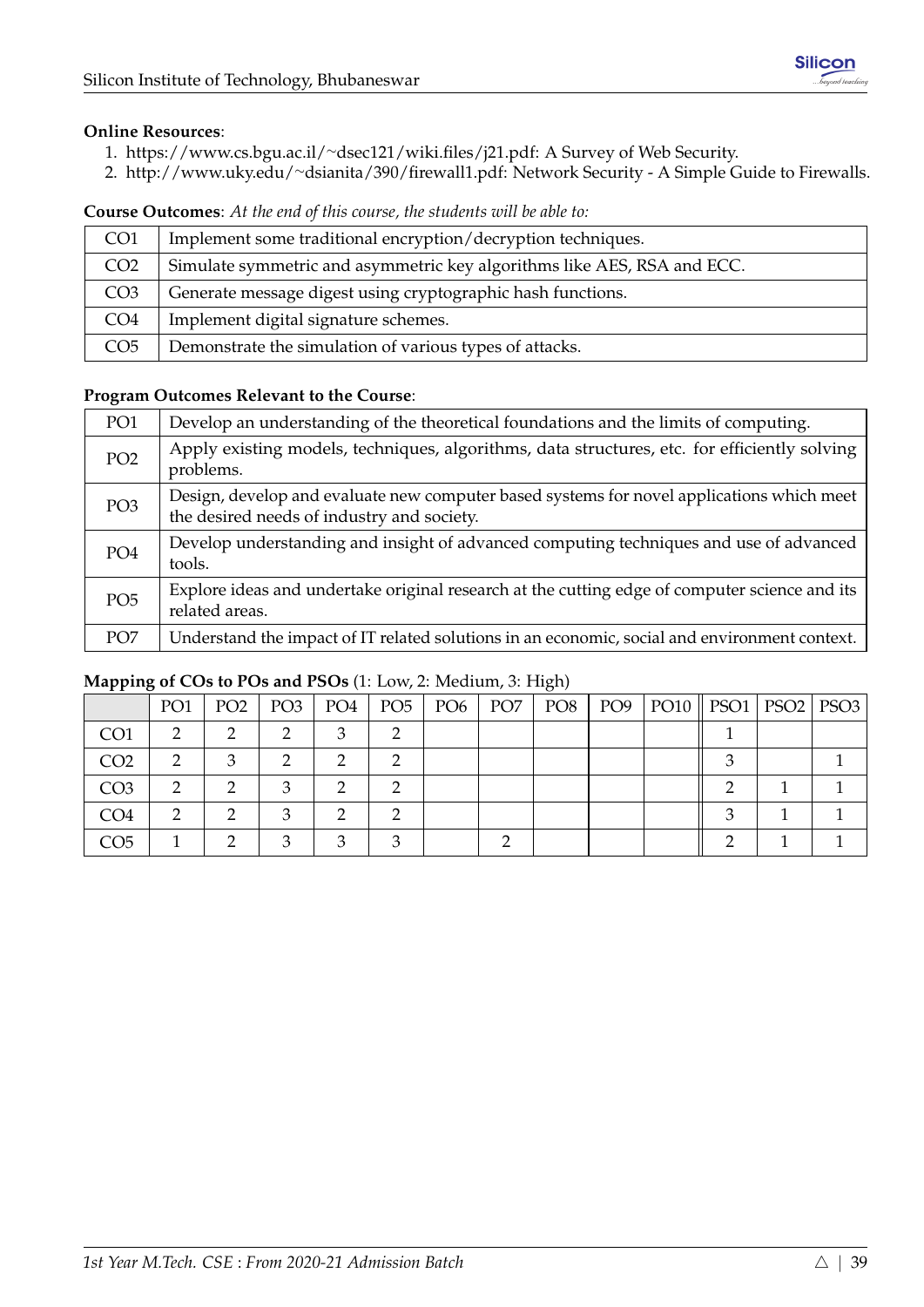| Type              | Code     | <b>Advanced Algorithms</b>                                                                                                                                        | $L-TP$      | Credits | <b>Marks</b> |  |  |
|-------------------|----------|-------------------------------------------------------------------------------------------------------------------------------------------------------------------|-------------|---------|--------------|--|--|
| PC                | 18MS1T07 |                                                                                                                                                                   | $3 - 0 - 0$ |         | 100          |  |  |
|                   |          |                                                                                                                                                                   |             |         |              |  |  |
| <b>Objectives</b> |          | The objective of this course is to introduce the advanced methods of designing<br>and analyzing algorithms, paradigms and data structures used to solve different |             |         |              |  |  |
|                   |          | classes of problems, and recent developments in algorithms.                                                                                                       |             |         |              |  |  |

| <b>Pre-Requisites</b> | Knowledge of data structures and algorithms are required. |
|-----------------------|-----------------------------------------------------------|

**Teaching Scheme** Regular classroom lectures with use of ICT as and when required, sessions are planned to be interactive with focus on problem solving activities.

## **Evaluation Scheme**

|      | <b>Teacher's Assessment</b> |               |          | <b>Written Assessment</b> | <b>Total</b> |  |  |
|------|-----------------------------|---------------|----------|---------------------------|--------------|--|--|
| Quiz | Surprise Test(s)            | Assignment(s) | Mid-Term | End-Term                  |              |  |  |
| 05   |                             | 05            | 25       | 60                        | 100          |  |  |

## **Detailed Syllabus**

| Module-# | <b>Topics</b>                                                                                                                                                                                                                                                                                                                                                                                                                                     | Hours    |
|----------|---------------------------------------------------------------------------------------------------------------------------------------------------------------------------------------------------------------------------------------------------------------------------------------------------------------------------------------------------------------------------------------------------------------------------------------------------|----------|
| Module-1 | Sorting: Review of various sorting algorithms. Graph: Definitions and<br>elementary algorithms: Shortest path by BFS, shortest path in edge-weighted<br>case (Dijkasra's), depth-first search and computation of strongly connected<br>components, emphasis on correctness proof of the algorithm and time/space<br>analysis, example of amortized analysis.                                                                                      | 8 Hours  |
| Module-2 | Matroids: Introduction to greedy paradigm, algorithm to compute a<br>maximum weight maximal independent set. Application to MST. Graph<br>Matching: Algorithm to compute maximum matching. Characterization of<br>maximum matching by augmenting paths, Edmond's Blossom algorithm to<br>compute augmenting path. Flow-Networks: Maxflow-mincut theorem,<br>Ford-Fulkerson method to compute maximum flow, Edmond-Karp<br>maximum-flow algorithm. | 10 Hours |
| Module-3 | Modulo Representation of integers/polynomials: Chinese Remainder<br>Theorem, Conversion between base-representation and modulo-<br>representation. Discrete Fourier Transform (DFT): In complex field,<br>DFT in modulo ring. Fast Fourier Transform algorithm. Schonhage-Strassen<br>Integer multiplication algorithm                                                                                                                            | 10 Hours |
| Module-4 | NP-completeness: Examples, proof of NP-hardness and NP-completeness.<br>Approximation algorithms: Introduction, Greedy Approximation<br>Dynamic Programming and Weakly Polynomial-Time<br>Algorithms.<br>Algorithms. Vertex cover, TSP.                                                                                                                                                                                                           | 8 Hours  |
| Module-5 | Parallel Algorithms: Introduction, Models, speedup and efficiency, Some<br>basic techniques. Parallel algorithms and their parallel time and processors<br>complexity. PRAM. Pointer Jumping and Parallel Prefix. Tree Contraction.<br>Divide and Conquer. Randomized symmetry breaking.<br>Maximal<br>independent set.                                                                                                                           | 8 Hours  |
|          | <b>Total</b>                                                                                                                                                                                                                                                                                                                                                                                                                                      | 44 Hours |

#### **Text Books**:

T1. T. H. Cormenn, C. E. Leiserson, R.L. Rivest, and C. Stein, *Introduction to Algorithms*, 3rd Edition, PHI, 2013.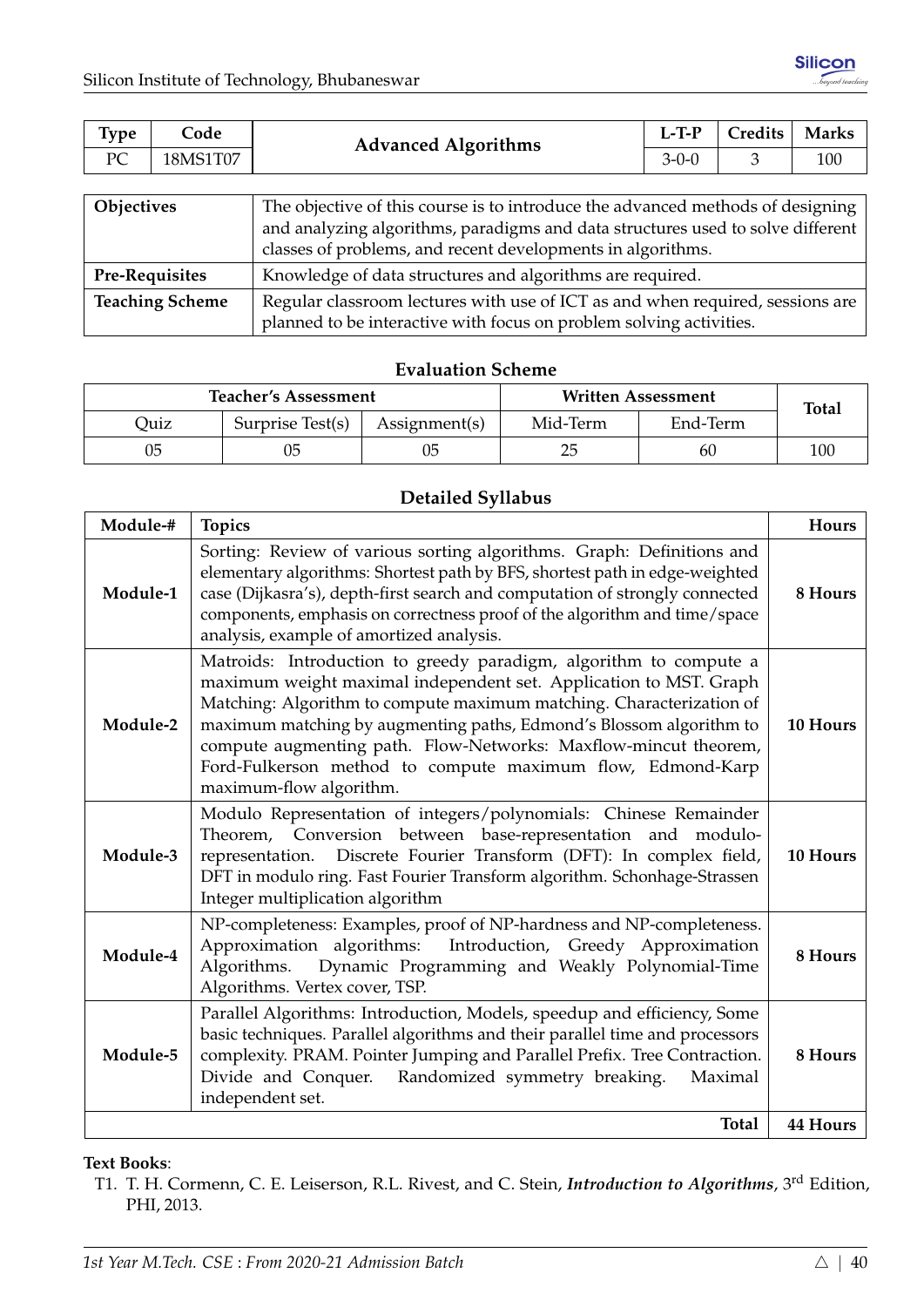- T2. J. Kleinberg and E. Tardos, *Algorithm Design*, 1st Edition, Pearson, 2005.
- T3. M. J. Quinn, *Designing Efficient Algorithms for Parallel Computer*, 1<sup>st</sup> Edition, McGraw-Hill, 1987.

## **Reference Books**:

- R1. A. V. Aho, J. E. Hopcroft, and J. D. Ullman, *The Design and Analysis of Computer Algorithms*, 1st Edition, Addison-Wesley, 1976.
- R2. S. G. Akl, *Design and Analysis of Parallel Algorithms*, 1<sup>st</sup> Edition, Prentice-Hall, 1989.

#### **Online Resources**:

- 1. [http://www.nptelvideos.in/2012/11/design-analysis-of-algorithms.html:](http://www.nptelvideos.in/2012/11/design-analysis-of-algorithms.html) Explanation of NP complete and approximation algorithm.
- 2. http://cse.iitkgp.ac.in/∼debdeep/courses [iitkgp/PAlgo/Autumn16-17/:](http://cse.iitkgp.ac.in/~debdeep/courses_iitkgp/PAlgo/Autumn16-17/) Reference material on parallel algorithm.

#### **Course Outcomes**: *At the end of this course, the students will be able to:*

| CO <sub>1</sub> | Understand the various graph algorithms and apply it in real life application.                      |
|-----------------|-----------------------------------------------------------------------------------------------------|
| CO <sub>2</sub> | Understand graph matching and flow network techniques.                                              |
| CO <sub>3</sub> | Analyze randomized algorithms and Fast Fourier Transform algorithm.                                 |
| CO <sub>4</sub> | Analyze NP-complete problems and develop approximation algorithm for many real life<br>problem.     |
| CO <sub>5</sub> | Formulate and develop parallel algorithms, and explore the fundamental of parallel<br>architecture. |

#### **Program Outcomes Relevant to the Course**:

| PO <sub>1</sub> | Develop an understanding of the theoretical foundations and the limits of computing.                                                    |
|-----------------|-----------------------------------------------------------------------------------------------------------------------------------------|
| PO <sub>2</sub> | Apply existing models, techniques, algorithms, data structures, etc. for efficiently solving<br>problems.                               |
| PO <sub>3</sub> | Design, develop and evaluate new computer based systems for novel applications which meet<br>the desired needs of industry and society. |
| PO <sub>4</sub> | Develop understanding and insight of advanced computing techniques and use of advanced<br>tools.                                        |
| PO <sub>5</sub> | Explore ideas and undertake original research at the cutting edge of computer science and its<br>related areas.                         |
| PO10            | Continue to learn independently and engage in life-long learning.                                                                       |

| .               |                 |                 |                 |     |                 |                 |                 | $\cup$ , |                 |                            |  |
|-----------------|-----------------|-----------------|-----------------|-----|-----------------|-----------------|-----------------|----------|-----------------|----------------------------|--|
|                 | PO <sub>1</sub> | PO <sub>2</sub> | PO <sub>3</sub> | PO4 | PO <sub>5</sub> | PO <sub>6</sub> | PO <sub>7</sub> | PO8      | PO <sub>9</sub> | PO10    PSO1   PSO2   PSO3 |  |
| CO <sub>1</sub> | 3               |                 |                 |     |                 |                 |                 |          |                 |                            |  |
| CO <sub>2</sub> | $\mathcal{R}$   |                 |                 |     |                 |                 |                 |          |                 |                            |  |
| CO <sub>3</sub> | З               |                 |                 |     |                 |                 |                 |          |                 |                            |  |
| CO4             |                 |                 |                 |     |                 |                 |                 |          |                 |                            |  |
| CO5             |                 |                 |                 |     |                 |                 |                 |          |                 |                            |  |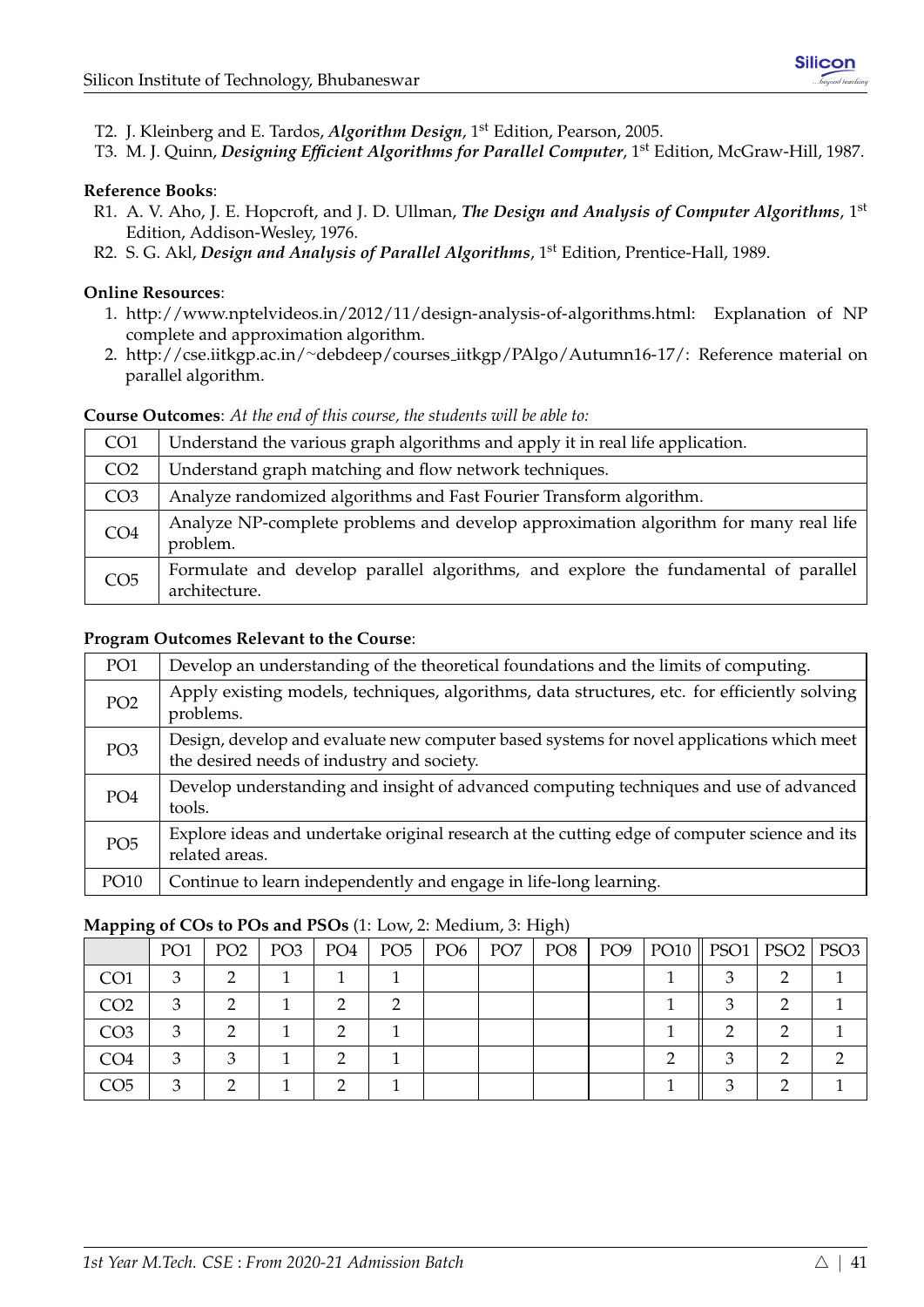| Type           | Code     | <b>Soft Computing</b> | $L-T-P$     | Credits | <b>Marks</b> |
|----------------|----------|-----------------------|-------------|---------|--------------|
| $D\cap$<br>- ∸ | 18MS1T08 |                       | $3 - 0 - 0$ |         | 100          |

| Objectives             | The objectives of this course is to introduce the fundamentals of non-traditional<br>computing techniques and approaches to solve hard real-world problems using<br>artificial neural networks, fuzzy systems and nature inspired computing, and<br>derivative based & multi-objective optimization along with different aspects of<br>hybridization with some case studies. |
|------------------------|------------------------------------------------------------------------------------------------------------------------------------------------------------------------------------------------------------------------------------------------------------------------------------------------------------------------------------------------------------------------------|
| <b>Pre-Requisites</b>  | Knowledge of Linear Algebra, algorithm design, and data structures are required.                                                                                                                                                                                                                                                                                             |
| <b>Teaching Scheme</b> | Regular classroom lectures with use of ICT as and when required, sessions are<br>planned to be interactive with focus on problem solving activities.                                                                                                                                                                                                                         |

|      | <b>Teacher's Assessment</b> |               | <b>Written Assessment</b> | <b>Total</b> |     |
|------|-----------------------------|---------------|---------------------------|--------------|-----|
| Ouiz | Surprise Test(s)            | Assignment(s) | Mid-Term                  | End-Term     |     |
| 05   |                             |               | 25                        | 60           | 100 |

# **Detailed Syllabus**

| Module-# | <b>Topics</b>                                                                                                                                                                                                                                                                                                                                                                                 | Hours           |
|----------|-----------------------------------------------------------------------------------------------------------------------------------------------------------------------------------------------------------------------------------------------------------------------------------------------------------------------------------------------------------------------------------------------|-----------------|
| Module-1 | Fuzzy Set Theory: fuzzy sets, basic definition and terminology, Set-Theoretic<br>operations, Membership Function Formulation and Parameterization, T-<br>norm, T-conorm; Fuzzy Rules and Fuzzy Reasoning: Extension Principle<br>and Fuzzy Relations, Fuzzy if-then rules, Fuzzy reasoning; Fuzzy Inference<br>Systems: Mamdani Fuzzy models, Sugeno Fuzzy models, Tsukamoto Fuzzy<br>models. | 10 Hours        |
| Module-2 | Derivative based Optimization: Local optima and global optima, constrained<br>optimization, optimality conditions and matrix calculus, Gradient descent<br>and stochastic gradient descent, Newton's method and Quasi-Newton<br>methods (BFGS, L-BFGS), Linear Optimization, Duality, and Convex<br>optimization, Conjugate Gradient.                                                         | 6 Hours         |
| Module-3 | Neural Networks: Model of a neuron, LMS, Perceptron, MLP and Back<br>propagation algorithm, heuristics for improving performance of BPA,<br>Higher order convergence methods for BPA (Newton method, conjugradient<br>method, LM, BFGS); Radial Basis Function Networks, Self-Organizing Maps.                                                                                                | 9 Hours         |
| Module-4 | Nature Inspired Computing: Simulated Annealing, Genetic Algorithm,<br>Differential Evolution, Ant & Bee Algorithm, Particle Swarm Optimization,<br>Firefly algorithm, Cuckoo Search, Bat Algorithm, Harmony Search, Flower<br>algorithm.                                                                                                                                                      | 10 Hours        |
| Module-5 | Hybrid Methods: Adaptive Neuro-Fuzzy Inference Systems, Neuro genetic<br>Systems, GA Fuzzy systems.                                                                                                                                                                                                                                                                                           | 6 Hours         |
| Module-6 | Multi-Objective Optimization: Pareto Optimality, Weighted Sum Method,<br>Utility Method, The $\varepsilon$ -Constraint Method, Metaheuristic Approaches, NSGA-<br>II.                                                                                                                                                                                                                         | 8 Hours         |
|          | <b>Total</b>                                                                                                                                                                                                                                                                                                                                                                                  | <b>45 Hours</b> |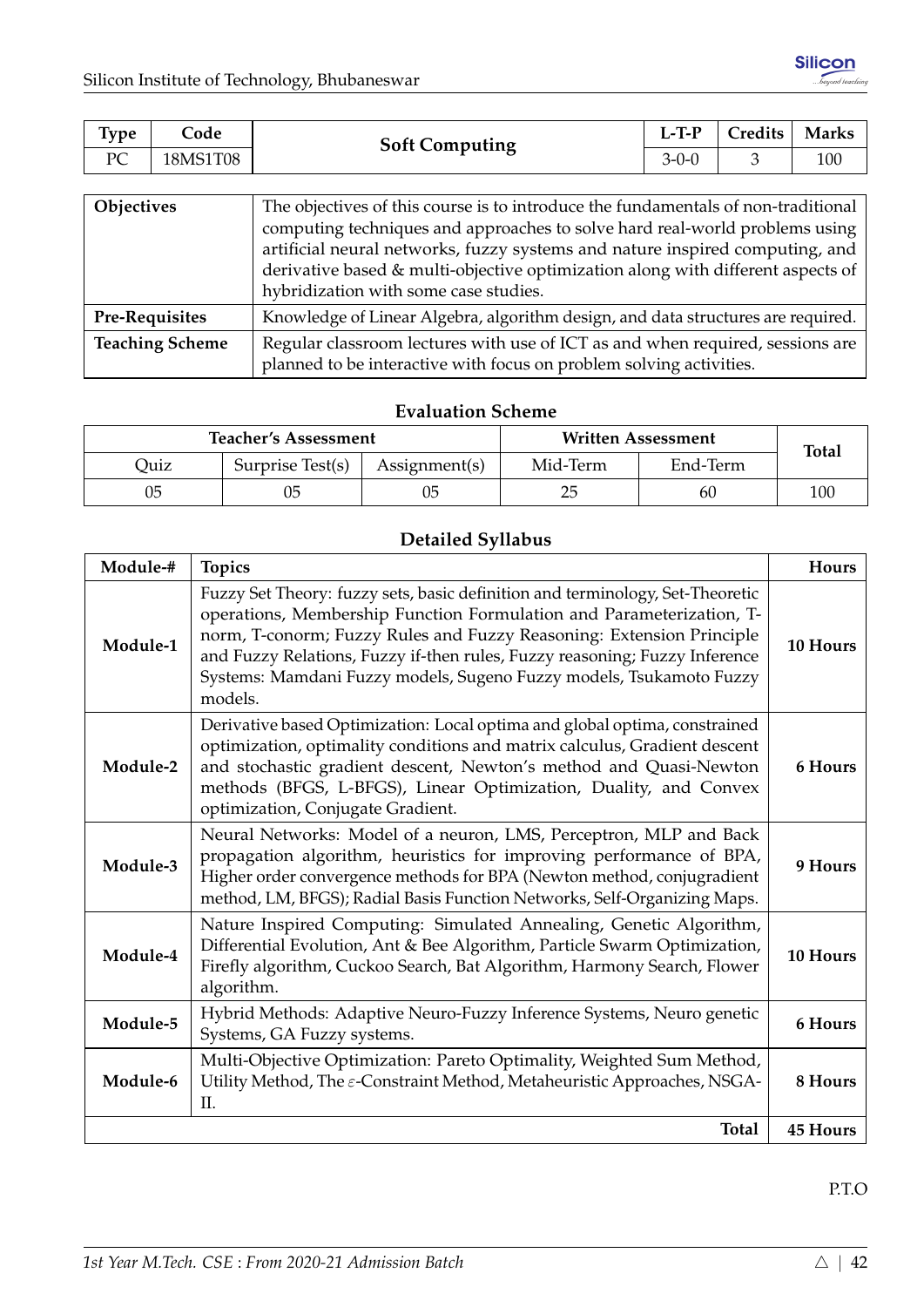## **Text Books**:

- T1. J. S. R. Jang, C.-T, Sun, and E. Mizutani, *Neuro-Fuzzy and Soft Computing: A Computational Approach to Learning and Machine Intelligence*, 1<sup>st</sup> Edition, Pearson Education, 2015.
- T2. S. Boyd and L. Vandenberghe, *Convex Optimization*, Cambridge University Press, 2004.
- T3. S. Haykin, *Neural Networks: A Comprehensive Foundation*, 2nd Edition, Pearson Education.
- T4. X. -S. Yang, *Nature-Inspired Optimization Algorithms*, 1st Edition, Elsevier Publication, 2014.

**Course Outcomes**: *At the end of this course, the students will be able to:*

| CO <sub>1</sub> | Apply fuzzy logic and fuzzy inference system concept to design automation system for real<br>life problems.  |
|-----------------|--------------------------------------------------------------------------------------------------------------|
| CO <sub>2</sub> | Grasp the concepts of derivative based optimization and to use it to solve problems.                         |
| CO <sub>3</sub> | Use the concepts of Artificial Neural Network (ANN) to solve real life engineering and societal<br>problems. |
| CO <sub>4</sub> | Apply the concepts of different nature inspired computing techniques to solve engineering<br>problems.       |
| CO <sub>5</sub> | Envisage the need of hybridization, and to develop hybrid models for solving complex<br>problems.            |
| CO6             | Identify the multi-objective aspects of real life problems and apply different techniques to<br>solve it.    |

#### **Program Outcomes Relevant to the Course**:

| PO <sub>1</sub> | Develop an understanding of the theoretical foundations and the limits of computing.                                                    |
|-----------------|-----------------------------------------------------------------------------------------------------------------------------------------|
| PO <sub>2</sub> | Apply existing models, techniques, algorithms, data structures, etc. for efficiently solving<br>problems.                               |
| PO <sub>3</sub> | Design, develop and evaluate new computer based systems for novel applications which meet<br>the desired needs of industry and society. |
| PO <sub>4</sub> | Develop understanding and insight of advanced computing techniques and use of advanced<br>tools.                                        |
| PO <sub>5</sub> | Explore ideas and undertake original research at the cutting edge of computer science and its<br>related areas.                         |
| PO10            | Continue to learn independently and engage in life-long learning.                                                                       |

|                 | PO <sub>1</sub> | PO <sub>2</sub> | PO <sub>3</sub> | PO <sub>4</sub> | PO <sub>5</sub> | PO <sub>6</sub> | PO <sub>7</sub> | PO <sub>8</sub> | PO <sub>9</sub> |   | $PO10$   PSO1 |   | $PSO2$   PSO3 |
|-----------------|-----------------|-----------------|-----------------|-----------------|-----------------|-----------------|-----------------|-----------------|-----------------|---|---------------|---|---------------|
| CO <sub>1</sub> | 3               | 3               | З               | າ               |                 |                 |                 |                 |                 |   | 3             |   |               |
| CO <sub>2</sub> | 3               | 3               |                 |                 |                 |                 |                 |                 |                 | ∍ | 3             | 3 |               |
| CO <sub>3</sub> | 3               | 3               | 3               | റ               | 3               |                 |                 |                 |                 | ∍ | 3             |   | റ             |
| CO <sub>4</sub> | 3               | 3               | 3               | ◠               | 3               |                 |                 |                 |                 | З | 3             | 3 | ◠             |
| CO <sub>5</sub> | 3               | 3               | 3               | ◠               |                 |                 |                 |                 |                 | 3 | 3             |   |               |
| CO <sub>6</sub> | 3               | 3               | 3               | ◠               | $\mathcal{B}$   |                 |                 |                 |                 | З | 3             | 3 |               |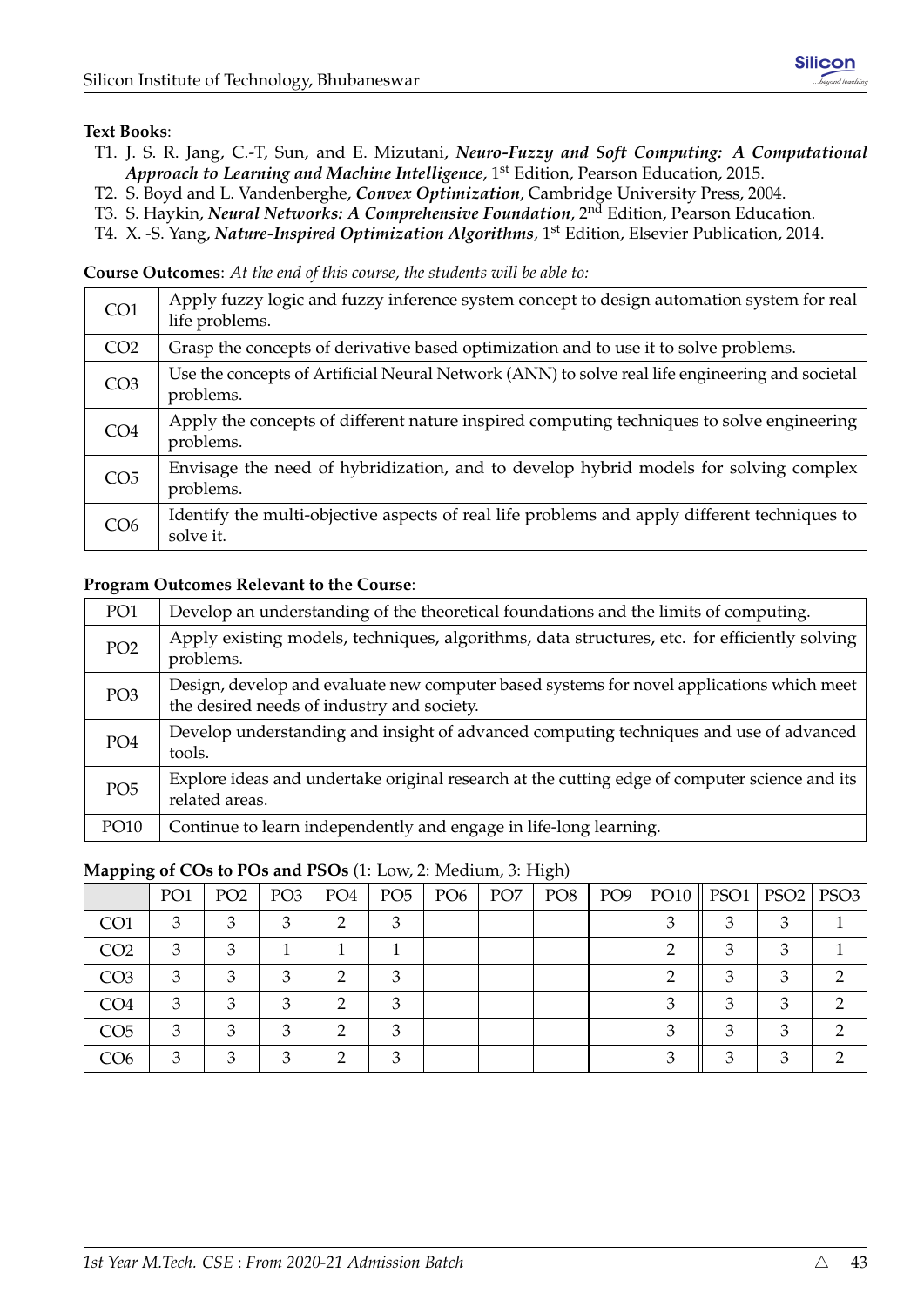| <b>Type</b> | Code     | <b>Machine Learning</b>                                                          | $L-T-P$     | Credits | <b>Marks</b> |  |  |
|-------------|----------|----------------------------------------------------------------------------------|-------------|---------|--------------|--|--|
| PE          | 18MS2T03 |                                                                                  | $3 - 0 - 0$ |         | 100          |  |  |
|             |          |                                                                                  |             |         |              |  |  |
| Objectives  |          | The objective of this course is to learn patterns and concepts by analyzing data |             |         |              |  |  |

| <b>ODICCLIVES</b>      | The objective of this course is to learn patterns and concepts by analyzing data |
|------------------------|----------------------------------------------------------------------------------|
|                        | using various machine learning algorithms and feature extraction techniques      |
|                        | with a modern outlook focusing on recent advances in this domain.                |
| <b>Pre-Requisites</b>  | Knowledge of Engineering Optimization and Matrix Theory are required.            |
| <b>Teaching Scheme</b> | Regular classroom lectures with use of ICT as and when required, sessions are    |
|                        | planned to be interactive with focus on problem solving activities.              |

|      | <b>Teacher's Assessment</b> |               | Written Assessment | <b>Total</b> |     |
|------|-----------------------------|---------------|--------------------|--------------|-----|
| Ouiz | Surprise Test(s)            | Assignment(s) | End-Term           |              |     |
| 05   |                             | 05            | 25                 | 60           | 100 |

## **Detailed Syllabus**

| Module-# | <b>Topics</b>                                                                                                                                                                                                                                                                                                                                   | Hours           |
|----------|-------------------------------------------------------------------------------------------------------------------------------------------------------------------------------------------------------------------------------------------------------------------------------------------------------------------------------------------------|-----------------|
| Module-1 | Linear Methods for Regression and Classification: Overview of supervised<br>learning, Linear regression models and least squares, Multiple regression,<br>Subset selection, Ridge regression, Linear Discriminant Analysis, Logistic<br>regression, generative models for discrete data (Bayesian concept learning,<br>Naïve Bayes classifier). | 11 Hours        |
| Module-2 | Dimensionality Reduction: Factor analysis, Principal Components, Kernel<br>PCA, Independent Component analysis, ISOMAP, LLE, Feature Selection.                                                                                                                                                                                                 | 7 Hours         |
| Module-3 | Model Assessment and Selection: Bias, Variance and model complexity,<br>Bias-variance trade off, Optimization of the training error rate, Estimate of<br>In-sample prediction error, Bayesian approach and BIC, Cross-validation,<br>Bootstrap methods, conditional or expected test error.                                                     | 9 Hours         |
| Module-4 | Additive Models, Trees, and Boosting: Generalized additive models,<br>Regression and classification trees, Boosting methods-exponential loss<br>and AdaBoost, Random forests and analysis, Numerical Optimization via<br>gradient boosting, Examples (Spam data, California housing, New Zealand<br>fish, Demographic data).                    | 8 Hours         |
| Module-5 | Support Vector Machines (SVM), K-nearest Neighbor and Cluster Analysis:<br>Basis expansion and regularization, Kernel smoothing methods, SVM for<br>classification, SVM for regression, K-nearest Neighbor classifiers (Image<br>Scene Classification), Cluster analysis, Gaussian mixtures and selection.                                      | 9 Hours         |
|          | Total                                                                                                                                                                                                                                                                                                                                           | <b>44 Hours</b> |

#### **Text Books**:

- T1. T. Hastie, R. Tibshirani, J. Friedman, *The Elements of Statistical Learning: Data Mining, Inference and Prediction*, 2nd Edition, Springer Verlag, 2009.
- T2. K. P. Murphy, *Machine Learning: A Probabilistic Perspective*, 4th Edition, MIT Press, 2012.

#### **Reference Books**:

- R1. C. Bishop, *Pattern Recognition and Machine Learning*, Springer, 2007.
- R2. T. Mitchel, *Machine Learning*, McGraw-Hill Science, 1997.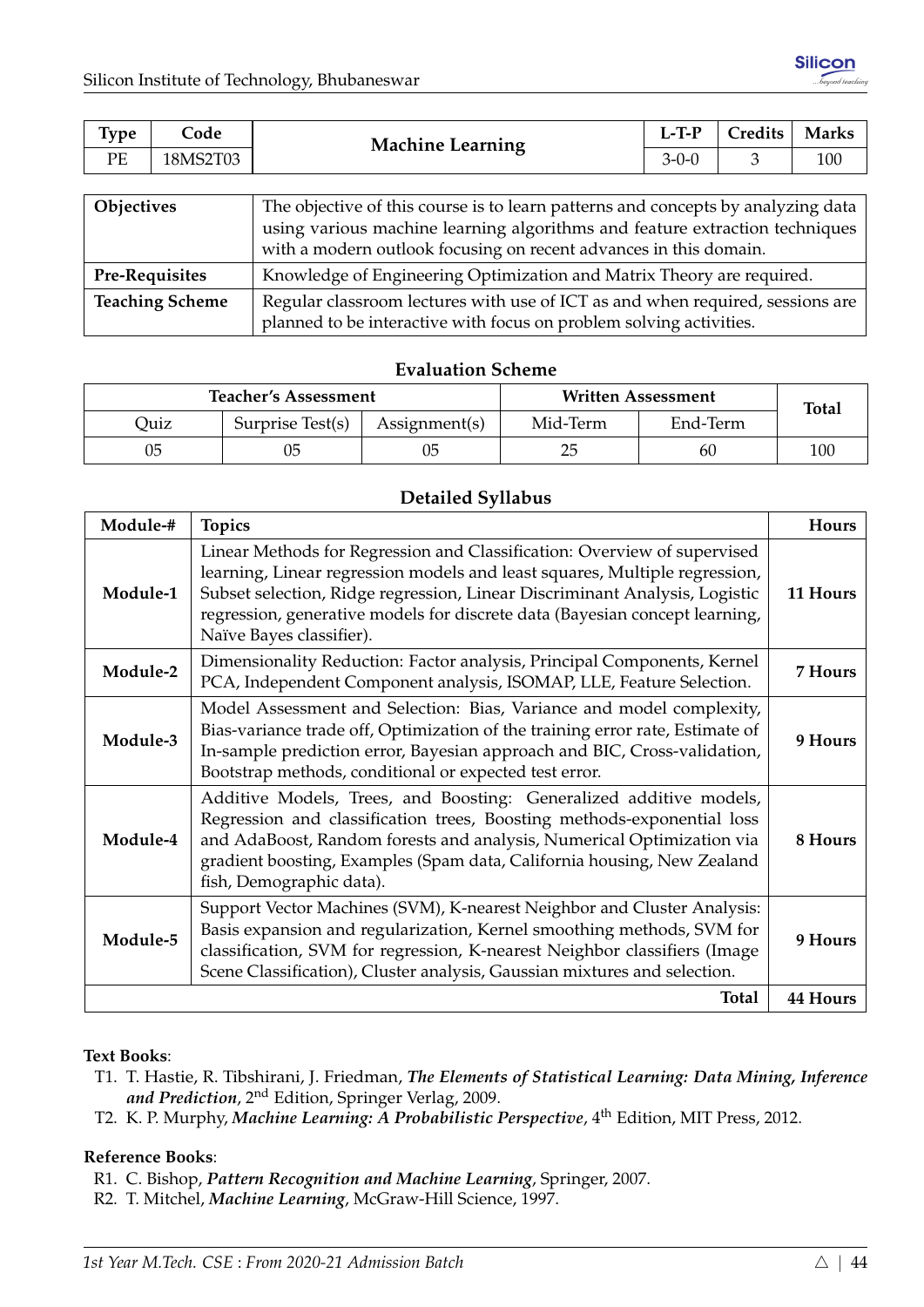- R3. G. James, D. Witten, T. Hastie, and R. Tibshirani, *An Introduction to Statistical Learning with Applications in R*, Springer, 2013.
- R4. L. Wasserman, *All of Statistics*, 1<sup>st</sup> Edition, Springer, 2004.

#### **Online Resources**:

- 1. [https://github.com/josephmisiti/awesome-machine-learning:](https://github.com/josephmisiti/awesome-machine-learning) An exhaustive index of machine learning concepts and programming materials.
- 2. [http://mlss.cc/:](http://mlss.cc/) Machine Learning Summer School Study Material.

#### **Course Outcomes**: *At the end of this course, the students will be able to:*

| CO <sub>1</sub> | Formulate and solve machine learning problems using linear models of regression and<br>classification.    |
|-----------------|-----------------------------------------------------------------------------------------------------------|
| CO <sub>2</sub> | Develop understanding of unsupervised learning models of dimensionality reduction and<br>factor analysis. |
| CO <sub>3</sub> | Analyze the building blocks of probabilistic model assessment and selection.                              |
| CO <sub>4</sub> | Understand theoretical principles of additive models, trees and boosting with examples.                   |
| CO <sub>5</sub> | Apply the tools in cluster analysis, support vector machines and K-nearest neighbors.                     |

#### **Program Outcomes Relevant to the Course**:

| PO <sub>1</sub> | Develop an understanding of the theoretical foundations and the limits of computing.                                                    |
|-----------------|-----------------------------------------------------------------------------------------------------------------------------------------|
| PO <sub>2</sub> | Apply existing models, techniques, algorithms, data structures, etc. for efficiently solving<br>problems.                               |
| PO <sub>3</sub> | Design, develop and evaluate new computer based systems for novel applications which meet<br>the desired needs of industry and society. |
| PO <sub>4</sub> | Develop understanding and insight of advanced computing techniques and use of advanced<br>tools.                                        |
| PO <sub>5</sub> | Explore ideas and undertake original research at the cutting edge of computer science and its<br>related areas.                         |
| PO <sub>6</sub> | Function effectively as an individual or as a part of a multi-disciplinary team to accomplish<br>defined goals.                         |
| PO10            | Continue to learn independently and engage in life-long learning.                                                                       |

|                 | PO <sub>1</sub> | PO <sub>2</sub> | PO <sub>3</sub> | PO <sub>4</sub> | PO <sub>5</sub> | PO <sub>6</sub> | PO <sub>7</sub> | PO <sub>8</sub> | PO <sub>9</sub> | $PO10$   PSO1 |   | $PSO2$   PSO3 |
|-----------------|-----------------|-----------------|-----------------|-----------------|-----------------|-----------------|-----------------|-----------------|-----------------|---------------|---|---------------|
| CO <sub>1</sub> | 3               |                 |                 |                 |                 |                 |                 |                 |                 |               | ◠ |               |
| CO <sub>2</sub> | 3               |                 |                 |                 |                 |                 |                 |                 |                 |               | ◠ |               |
| CO <sub>3</sub> | 3               |                 |                 | ◠               |                 |                 |                 |                 |                 |               |   |               |
| CO <sub>4</sub> |                 |                 |                 | ◠               |                 |                 |                 |                 |                 |               |   |               |
| CO <sub>5</sub> |                 |                 |                 | ◠               |                 |                 |                 |                 |                 |               |   |               |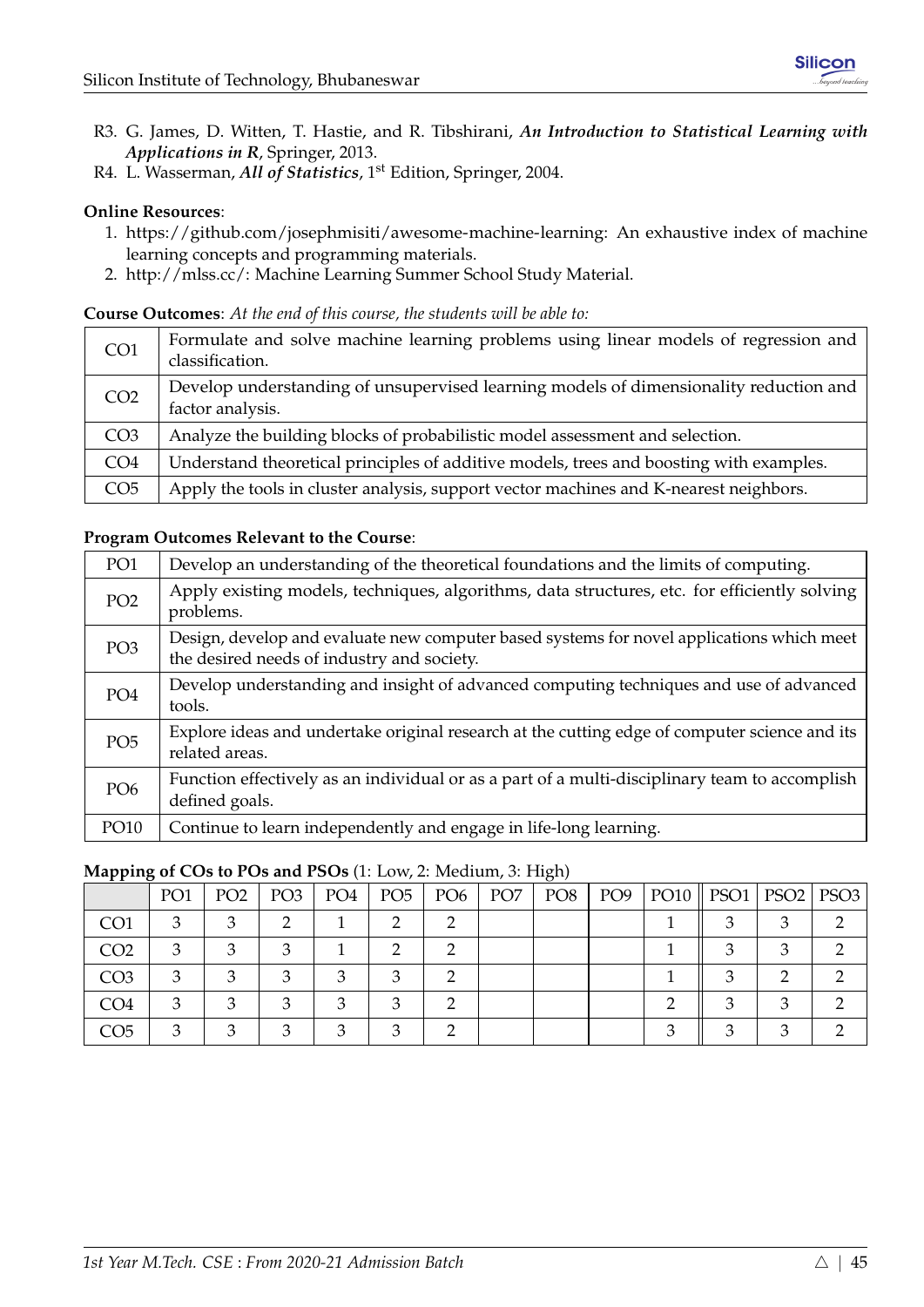| <b>Type</b>       | Code     | Secure Software Design & Enterprise                                              | $L-T-P$     | <b>Credits</b> | <b>Marks</b> |  |
|-------------------|----------|----------------------------------------------------------------------------------|-------------|----------------|--------------|--|
| PЕ                | 18MS2T14 | Computing                                                                        | $3 - 0 - 0$ |                | 100          |  |
|                   |          |                                                                                  |             |                |              |  |
| <b>Objectives</b> |          | The objective of this course is to introduce challenges of software systems from |             |                |              |  |

| <b>Objectives</b>      | The objective of this course is to introduce challenges of software systems from<br>security perspective, to address design and implementation issues critical to<br>producing secure software systems, and the intricacies of secured software design |
|------------------------|--------------------------------------------------------------------------------------------------------------------------------------------------------------------------------------------------------------------------------------------------------|
|                        | for confidentiality, privacy, integrity, and availability.                                                                                                                                                                                             |
| <b>Pre-Requisites</b>  | Fundamentals of software engineering and general computer security is required.  <br>Knowledge of cryptography and network/internet security is desirable.                                                                                             |
| <b>Teaching Scheme</b> | Regular classroom lectures with use of ICT as and when required; sessions are<br>planned to be interactive with focus on secured software design activities.                                                                                           |

|      | <b>Teacher's Assessment</b> |               | Written Assessment   | <b>Total</b> |     |  |
|------|-----------------------------|---------------|----------------------|--------------|-----|--|
| Ouiz | Surprise Test(s)            | Assignment(s) | End-Term<br>Mid-Term |              |     |  |
| 05   |                             |               | 25                   | 60           | 100 |  |

# **Detailed Syllabus**

| Module-# | <b>Topics</b>                                                                                                                                                                                                                                                                                                                                                                                                                                                                                                                                                                            | Hours   |
|----------|------------------------------------------------------------------------------------------------------------------------------------------------------------------------------------------------------------------------------------------------------------------------------------------------------------------------------------------------------------------------------------------------------------------------------------------------------------------------------------------------------------------------------------------------------------------------------------------|---------|
| Module-1 | Defining computer security, the principles of secure software, trusted<br>computing base, etc, threat modeling, advanced techniques for mapping<br>security requirements into design specifications.<br>Secure software<br>implementation, deployment and ongoing management.                                                                                                                                                                                                                                                                                                            | 9 Hours |
| Module-2 | Software design and an introduction to hierarchical design representations.<br>Difference between high-level and detailed design. Handling security with<br>high-level design. General Design Notions. Security concerns designs at<br>multiple levels of abstraction, design patterns, quality assurance activities<br>and strategies that support early vulnerability detection, trust models,<br>security architecture & design reviews.                                                                                                                                              | 9 Hours |
| Module-3 | Software Assurance Model, identify project security risks & selecting risk<br>management strategies, risk management framework, security best practices,<br>known security flaws, architectural risk analysis, security testing & reliability,<br>Penn testing, Risk-Based security testing, Abuse cases, Operational<br>testing, Introduction to reliability engineering, software reliability, Software<br>Reliability approaches, Software reliability modeling.                                                                                                                      | 9 Hours |
| Module-4 | Software Security in Enterprise Business: Identification and authentication,<br>Enterprise Information Security, Symmetric and asymmetric cryptography,<br>public key cryptography, data encryption standards, DES, AES, algorithms<br>for hashes and message digests; Authentication: authentication schemes,<br>access control models, Kerberos protocol, public key infrastructure (PKI),<br>protocols specially designed for e-commerce and web applications, firewalls<br>and VPNs; Management issues: technologies and systems, information<br>security management in enterprises. | 9 Hours |

*Cont'd. . .*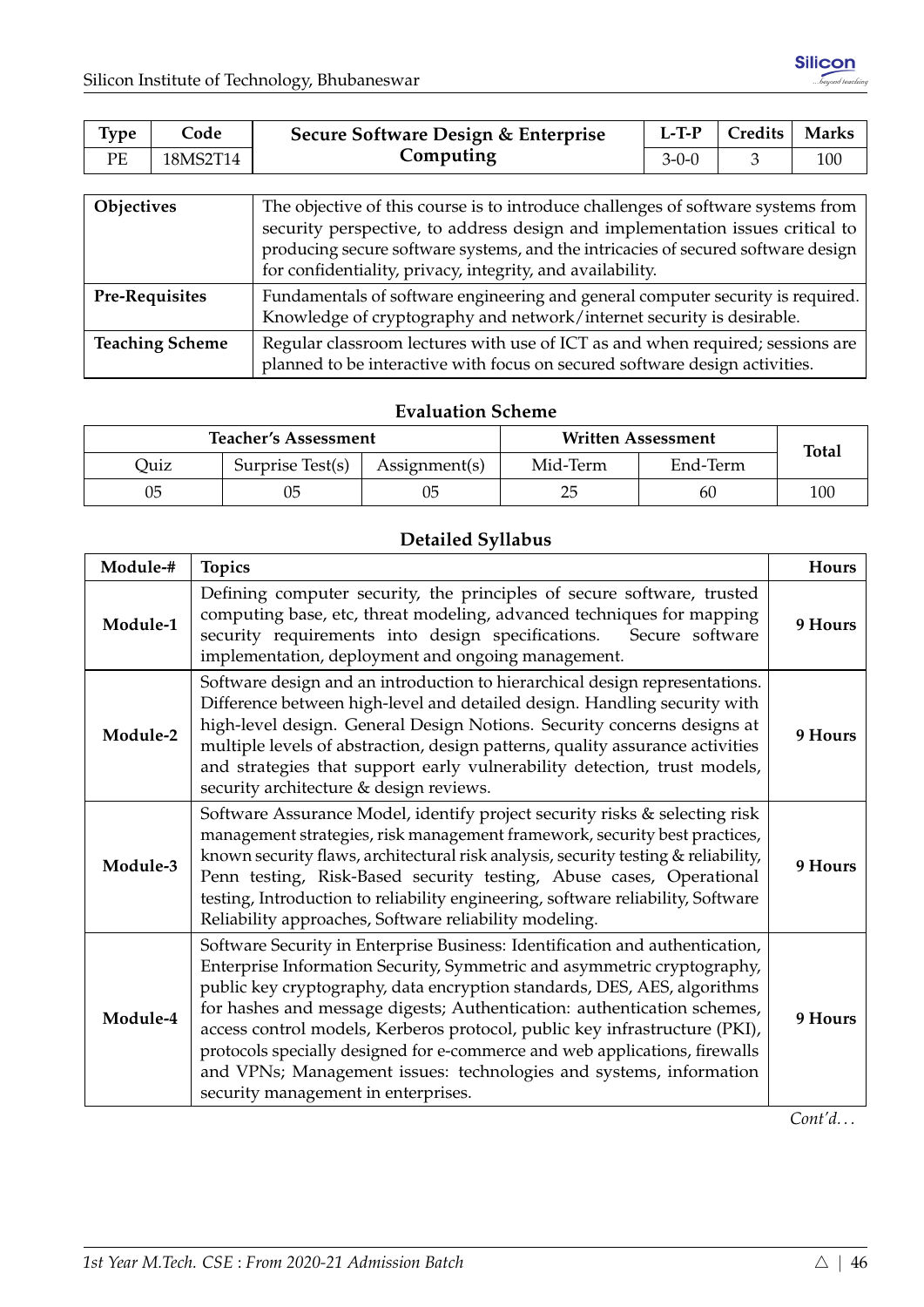| Module-# | <b>Topics</b>                                                                                                                                                                                                                                                                                                                                                                                     | Hours           |
|----------|---------------------------------------------------------------------------------------------------------------------------------------------------------------------------------------------------------------------------------------------------------------------------------------------------------------------------------------------------------------------------------------------------|-----------------|
| Module-5 | Security development frameworks. Security issues associated with the<br>development and deployment of information systems, including Internet-<br>based e-commerce, e-business, and e-service systems, as well as the<br>technologies required to develop secure information systems for enterprises,<br>policies and regulations essential to the security of enterprise information<br>systems. | 9 Hours         |
|          | Total                                                                                                                                                                                                                                                                                                                                                                                             | <b>45 Hours</b> |

#### **Text Books**:

- T1. W. Stallings, *Cryptography and Network Security: Principles and Practice*, 6th Edition, Pearson, 2013.
- T2. C. Kaufman, R. Perlman, and M. Speciner, *Network Security: Private Communication in a Public World*, 2nd Edition, Pearson, 2016.
- T3. C. P. Pfleeger and S. L. Pfleeger, *Security in Computing*, 5th Edition, Pearson Education, 2018.
- T4. M. Merkow, and J. Breithaupt, *Information Security: Principles and Practices*, 2nd Edition, Pearson IT Certification, 2014.

#### **Reference Books**:

R1. G. McGraw, *Software Security: Building Security In*, Addison-Wesley Professional, 2006.

#### **Online Resources**:

- 1. [https://www.dwheeler.com/secure-class/:](https://www.dwheeler.com/secure-class/) by David A. Wheeler
- 2. [https://www.coursera.org/lecture/software-design-threats-mitigations/secure-software-design](https://www.coursera.org/lecture/software-design-threats-mitigations/secure-software-design-is-good-software-design-dXAT3)[is-good-software-design-dXAT3:](https://www.coursera.org/lecture/software-design-threats-mitigations/secure-software-design-is-good-software-design-dXAT3) by Albert Glock

**Course Outcomes**: *At the end of this course, the students will be able to:*

| CO <sub>1</sub> | Understand various aspects and principles of software security.                                                  |
|-----------------|------------------------------------------------------------------------------------------------------------------|
| CO <sub>2</sub> | Devise security models for implementing at the design level.                                                     |
| CO <sub>3</sub> | Identify and analyze the risks associated with s/w engineering and use relevant models to<br>mitigate the risks. |
| CO <sub>4</sub> | Understand the various security algorithms to implement for secured computing and<br>computer networks.          |
| CO <sub>5</sub> | Explain different security frameworks for different types of systems including electronic<br>systems.            |

#### **Program Outcomes Relevant to the Course**:

| PO <sub>1</sub> | Develop an understanding of the theoretical foundations and the limits of computing.                                                    |
|-----------------|-----------------------------------------------------------------------------------------------------------------------------------------|
| PO <sub>2</sub> | Apply existing models, techniques, algorithms, data structures, etc. for efficiently solving<br>problems.                               |
| PO <sub>3</sub> | Design, develop and evaluate new computer based systems for novel applications which meet<br>the desired needs of industry and society. |
| PO <sub>4</sub> | Develop understanding and insight of advanced computing techniques and use of advanced<br>tools.                                        |
| PO <sub>5</sub> | Explore ideas and undertake original research at the cutting edge of computer science and its<br>related areas.                         |

*Cont'd. . .*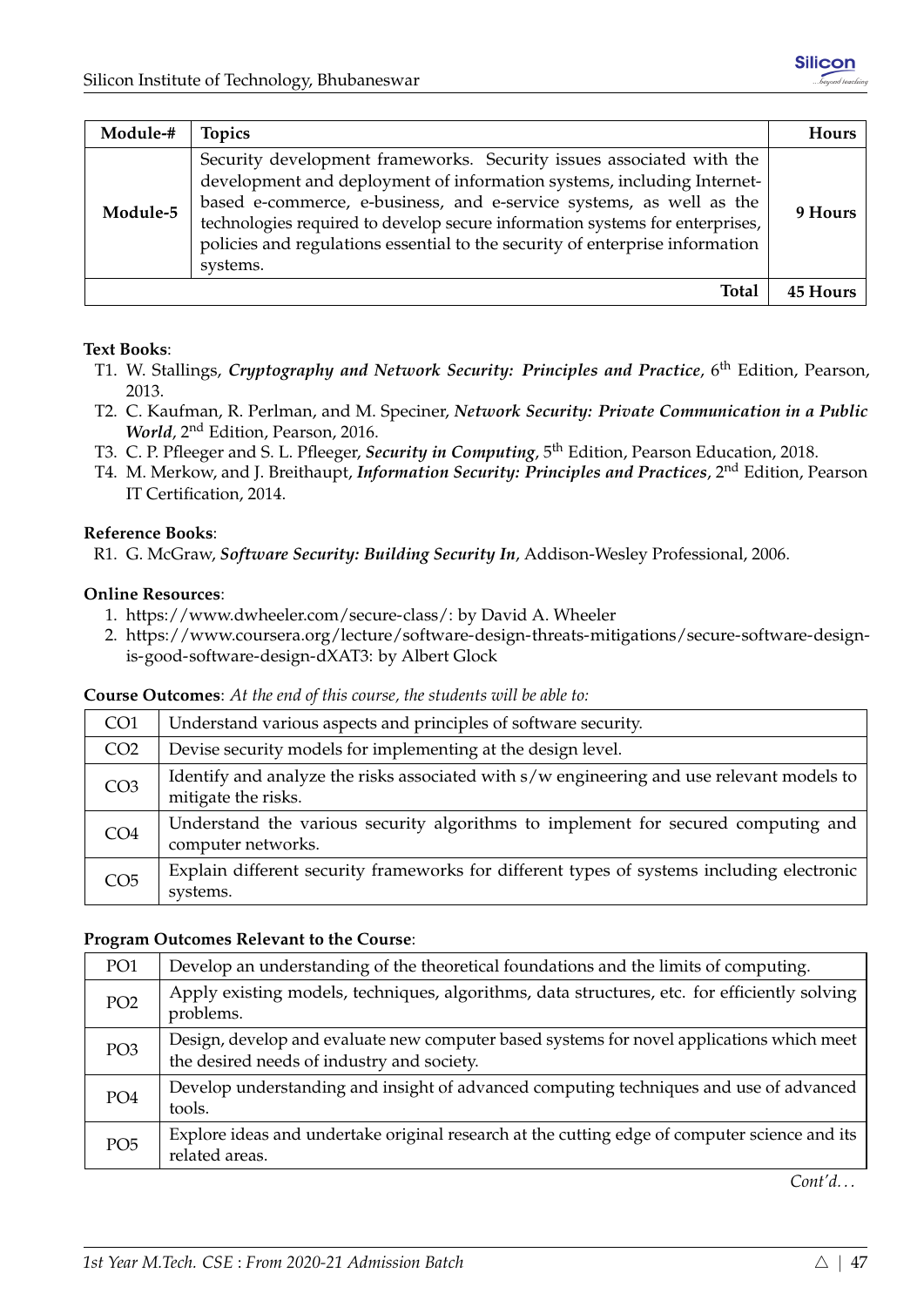| PO <sub>6</sub> | Function effectively as an individual or as a part of a multi-disciplinary team to accomplish<br>defined goals. |
|-----------------|-----------------------------------------------------------------------------------------------------------------|
| PO <sub>7</sub> | Understand the impact of IT related solutions in an economic, social and environment context.                   |
| PO <sub>8</sub> | Understand intellectual property rights and overall professional & ethical responsibility.                      |
| <b>PO10</b>     | Continue to learn independently and engage in life-long learning.                                               |

|                 | PO <sub>1</sub> | PO <sub>2</sub> | PO <sub>3</sub> | PO4 | PO <sub>5</sub> | PO <sub>6</sub> | PO <sub>7</sub> | PO <sub>8</sub> | PO <sub>9</sub> | $PO10$   PSO1 | $PSO2$ PSO3 |
|-----------------|-----------------|-----------------|-----------------|-----|-----------------|-----------------|-----------------|-----------------|-----------------|---------------|-------------|
| CO <sub>1</sub> |                 |                 |                 |     |                 |                 |                 |                 |                 |               |             |
| CO <sub>2</sub> |                 |                 |                 |     |                 |                 |                 |                 |                 |               |             |
| CO <sub>3</sub> | റ               |                 |                 |     |                 |                 |                 |                 |                 |               |             |
| CO <sub>4</sub> | 3               | ∍               |                 |     |                 |                 |                 |                 |                 |               |             |
| CO5             |                 |                 |                 |     |                 |                 |                 |                 |                 |               |             |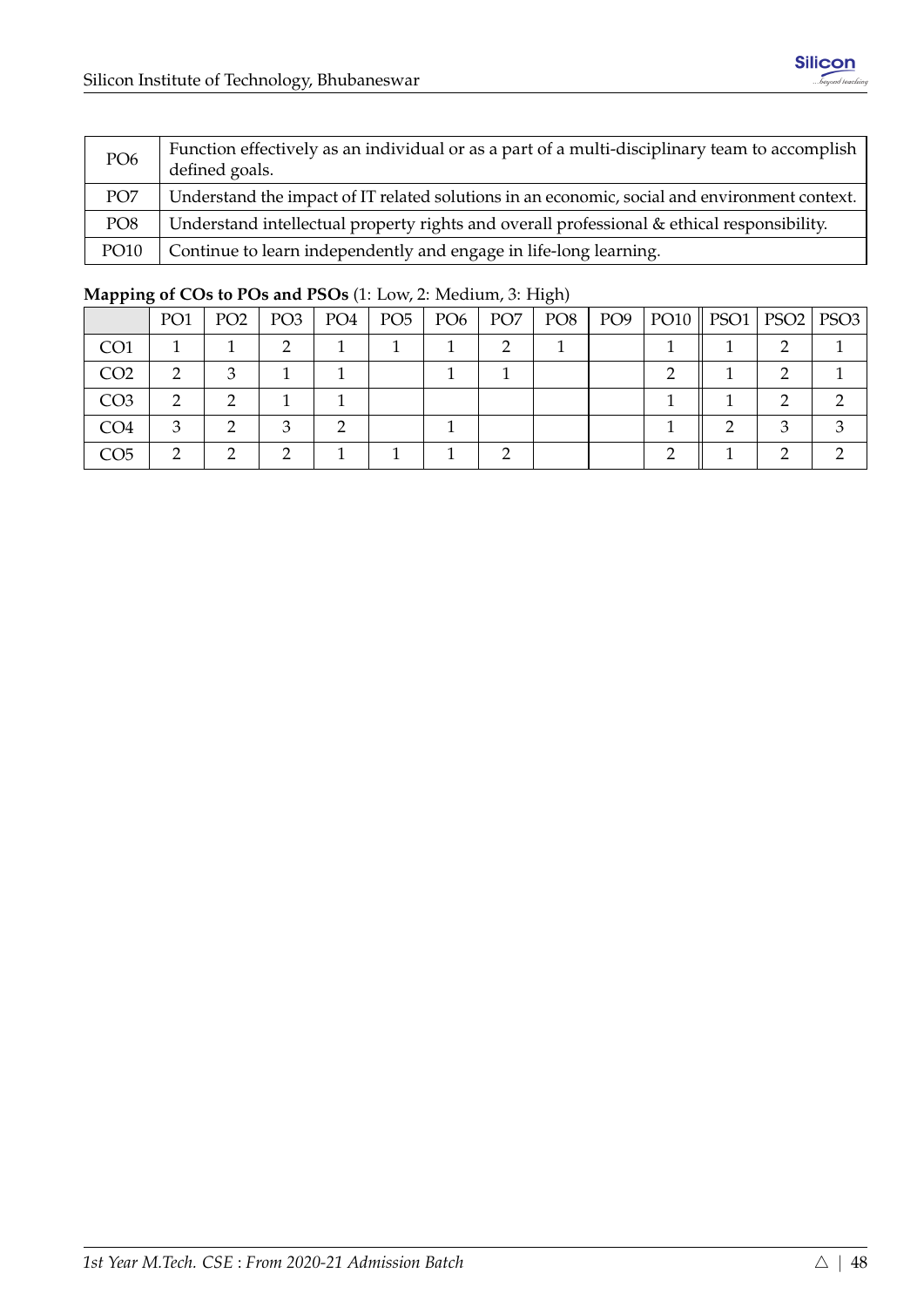| Type                   | Code     | <b>Advanced Wireless &amp; Mobile Networks</b>                                                                                                                                                                                                                                     | $L-T-P$     | Credits | <b>Marks</b> |  |  |  |
|------------------------|----------|------------------------------------------------------------------------------------------------------------------------------------------------------------------------------------------------------------------------------------------------------------------------------------|-------------|---------|--------------|--|--|--|
| PE                     | 18MS2T15 |                                                                                                                                                                                                                                                                                    | $3 - 0 - 0$ | 3       | 100          |  |  |  |
|                        |          |                                                                                                                                                                                                                                                                                    |             |         |              |  |  |  |
| Objectives             |          | The objectives of this course are to get familiar with the wireless/mobile market<br>and future needs & challenges, understand the key concepts of wireless networks,<br>standards, technologies and their basic operations; learn to design and analyze<br>various MAC protocols. |             |         |              |  |  |  |
| <b>Pre-Requisites</b>  |          | Knowledge of computer networking and basic concepts of wireless & mobile<br>networks are required.                                                                                                                                                                                 |             |         |              |  |  |  |
| <b>Teaching Scheme</b> |          | Regular classroom lectures with use of ICT as and when required, sessions are<br>planned to be interactive with focus on problem solving activities.                                                                                                                               |             |         |              |  |  |  |

|      | <b>Teacher's Assessment</b> |               | <b>Written Assessment</b> | <b>Total</b> |     |
|------|-----------------------------|---------------|---------------------------|--------------|-----|
| Ouiz | Surprise Test(s)            | Assignment(s) | Mid-Term                  | End-Term     |     |
| 05   | 05                          |               | 25                        | 60           | 100 |

## **Detailed Syllabus**

| Module-# | <b>Topics</b>                                                                                                                                                                                                                                                                                                                                                                                                                                                                                                                                                  | Hours           |
|----------|----------------------------------------------------------------------------------------------------------------------------------------------------------------------------------------------------------------------------------------------------------------------------------------------------------------------------------------------------------------------------------------------------------------------------------------------------------------------------------------------------------------------------------------------------------------|-----------------|
| Module-1 | Introduction: Wireless networking trends, Physical Layer concepts, Multiple<br>Access technologies-SDMA, FDMA, TDMA, CDMA, Spread Spectrum,<br>frequency reuse, radio propagation and modeling; Challenges in Mobile<br>Computing: Constrained resources, bandwidth, energy; WLANs: IEEE<br>802.11 WLANs, Physical & MAC layer, 802.11 MAC Modes (DCF & PCF),<br>IEEE 802.11 standards, architecture & protocols, Infrastructure vs. Ad hoc<br>Modes, hidden node & exposed terminal problems, fading effects in indoor<br>& outdoor WLANs, deployment issues. | 10 Hours        |
| Module-2 | Wireless Cellular Networks: 1G, 2G, 2.5G, 3G, and 4G, Mobile IPv4, Mobile<br>IPv6, TCP over wireless networks, cellular architecture, frequency reuse,<br>channel assignment strategies, handoff strategies, interference and system<br>capacity, improving radio coverage and capacity in cellular systems.                                                                                                                                                                                                                                                   | 8 Hours         |
| Module-3 | WiMAX: Physical layer, media access control, mobility and networking, IEEE<br>802.22, Wireless Regional Area Networks, IEEE 802.21 media independent<br>handover, overview; Wireless Sensor Networks: Introduction, application,<br>physical, MAC layer and network layer, power management, Tiny OS<br>overview.                                                                                                                                                                                                                                              | 10 Hours        |
| Module-4 | Wireless PANs: Bluetooth and ZigBee, introduction to wireless sensors;<br>Advanced Topics: IEEE 802.11x and IEEE 802.11i standards, introduction to<br>Vehicular Ad hoc Networks.                                                                                                                                                                                                                                                                                                                                                                              | 8 Hours         |
| Module-5 | Protection and Security in Wireless and Mobile Networks: Security in<br>wireless networks, vulnerabilities, security techniques, Wi-Fi security, DoS<br>in wireless communication.                                                                                                                                                                                                                                                                                                                                                                             | 8 Hours         |
|          | <b>Total</b>                                                                                                                                                                                                                                                                                                                                                                                                                                                                                                                                                   | <b>44 Hours</b> |

**Text Books**:

T3. W. Stallings, *Wireless Communications and Networks*, 2nd Edition, Pearson Education, 2009.

T1. Y. B. Lin and I. Chlamtac, *Wireless and Mobile Network Architectures*, 1st Edition, Wiley, 2000.

T2. J. Schiller, *Mobile Communications*, 2nd Edition, Pearson Education, 2008.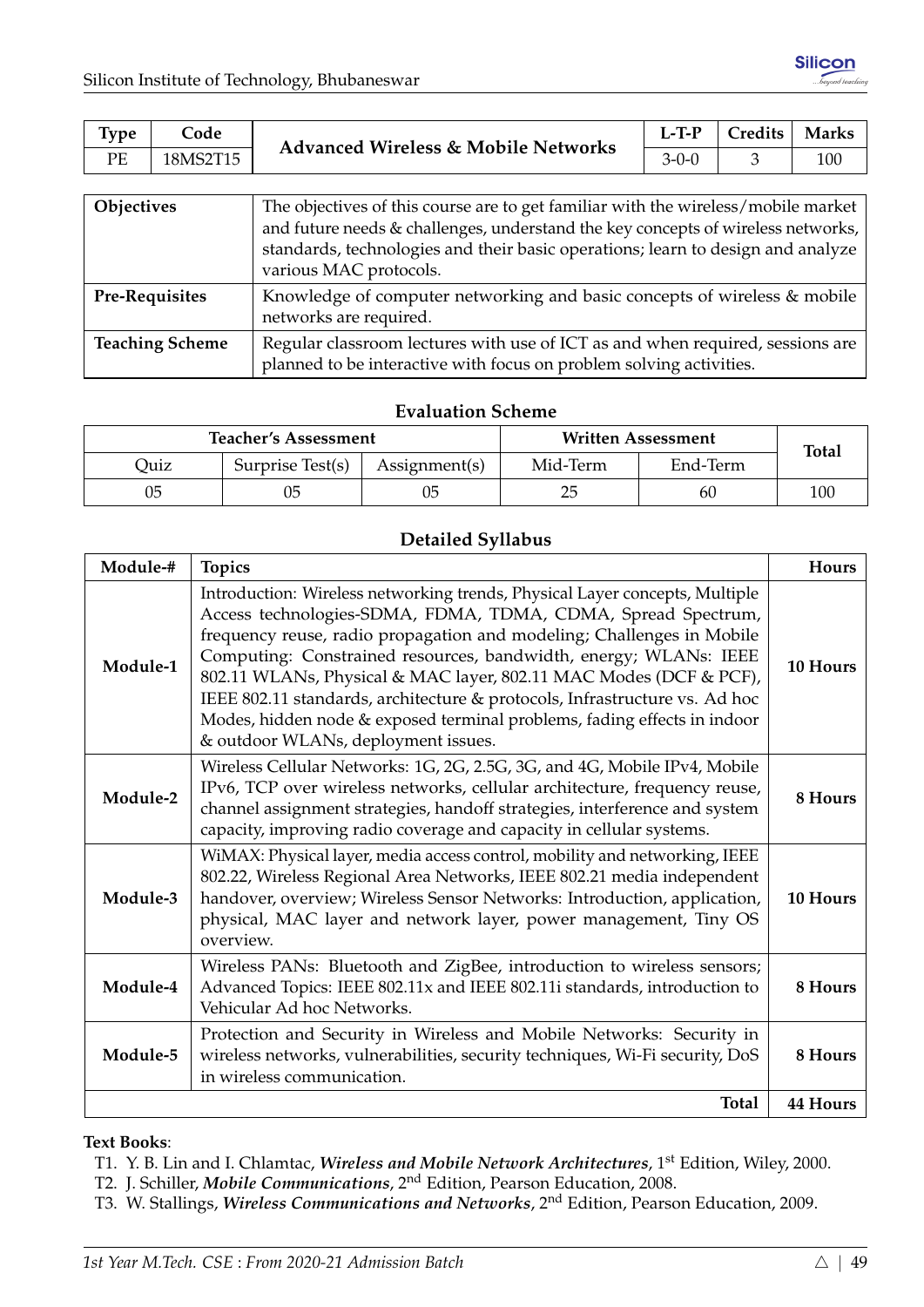#### **Reference Books**:

- R1. R. Pandya, *Mobile and Personal Communications Systems and Services*, IEEE Press, 2005.
- R2. I. Stojmenic (Ed.), *Handbook of Wireless Networks and Mobile Computing*, Wiley, 2002.

#### **Online Resources**:

- 1. [https://nptel.ac.in/courses/117102062/:](https://nptel.ac.in/courses/117102062/) by Dr. Ranjan Bose, IIT Delhi.
- 2. [https://ocw.mit.edu/courses/electrical-engineering-and-computer-science/6-452-principles-of](https://ocw.mit.edu/courses/electrical-engineering-and-computer-science/6-452-principles-of-wireless-communications-spring-2006/download-course-materials/)[wireless-communications-spring-2006/download-course-materials/:](https://ocw.mit.edu/courses/electrical-engineering-and-computer-science/6-452-principles-of-wireless-communications-spring-2006/download-course-materials/) MIT Open Courseware
- 3. [http://nptel.ac.in/courses/106105160/21:](http://nptel.ac.in/courses/106105160/21) Introduction to Wireless Sensor Networks Part-I

#### **Course Outcomes**: *At the end of this course, the students will be able to:*

| CO <sub>1</sub> | Acquire knowledge on multiple access technologies, spectrum reuse in wireless medium,<br>WLAN standards and deployment challenges.                                             |
|-----------------|--------------------------------------------------------------------------------------------------------------------------------------------------------------------------------|
| CO <sub>2</sub> | Design and develop models for channel allocation, handoff to improve the performance of<br>network with respect to its coverage and capability for 2G, 3G and 4G technologies. |
| CO <sub>3</sub> | Demonstrate WiMAX functionalities and deploy Wireless Sensor Network with limitations of<br>resource and power supply.                                                         |
| CO <sub>4</sub> | Integrate WPAN and IEEE 802.11x standards for industrial applications such as Vehicular ad<br>hoc network, unmanned vehicles by assembling Bluetooth and ZigBee interfaces.    |
| CO <sub>5</sub> | Visualise security breaches, find solution to protect the data during access to a server and<br>transmission in wireless medium.                                               |

#### **Program Outcomes Relevant to the Course**:

| PO <sub>1</sub> | Develop an understanding of the theoretical foundations and the limits of computing.                                                    |
|-----------------|-----------------------------------------------------------------------------------------------------------------------------------------|
| PO <sub>2</sub> | Apply existing models, techniques, algorithms, data structures, etc. for efficiently solving<br>problems.                               |
| PO <sub>3</sub> | Design, develop and evaluate new computer based systems for novel applications which meet<br>the desired needs of industry and society. |
| PO <sub>4</sub> | Develop understanding and insight of advanced computing techniques and use of advanced<br>tools.                                        |
| PO <sub>5</sub> | Explore ideas and undertake original research at the cutting edge of computer science and its<br>related areas.                         |
| PO <sub>7</sub> | Understand the impact of IT related solutions in an economic, social and environment context.                                           |
| PO10            | Continue to learn independently and engage in life-long learning.                                                                       |

|                 | PO1 | PO <sub>2</sub> | PO <sub>3</sub> | PO4 | $PO5$   $PO6$ | PO <sub>7</sub> | PO8 | PO <sub>9</sub> | PO10    PSO1   PSO2   PSO3 |  |
|-----------------|-----|-----------------|-----------------|-----|---------------|-----------------|-----|-----------------|----------------------------|--|
| CO <sub>1</sub> |     |                 |                 |     |               |                 |     |                 |                            |  |
| CO <sub>2</sub> |     |                 |                 |     |               |                 |     |                 |                            |  |
| CO <sub>3</sub> |     |                 |                 |     |               |                 |     |                 |                            |  |
| CO <sub>4</sub> |     |                 |                 |     |               |                 |     |                 |                            |  |
| CO5             |     |                 |                 |     |               |                 |     |                 |                            |  |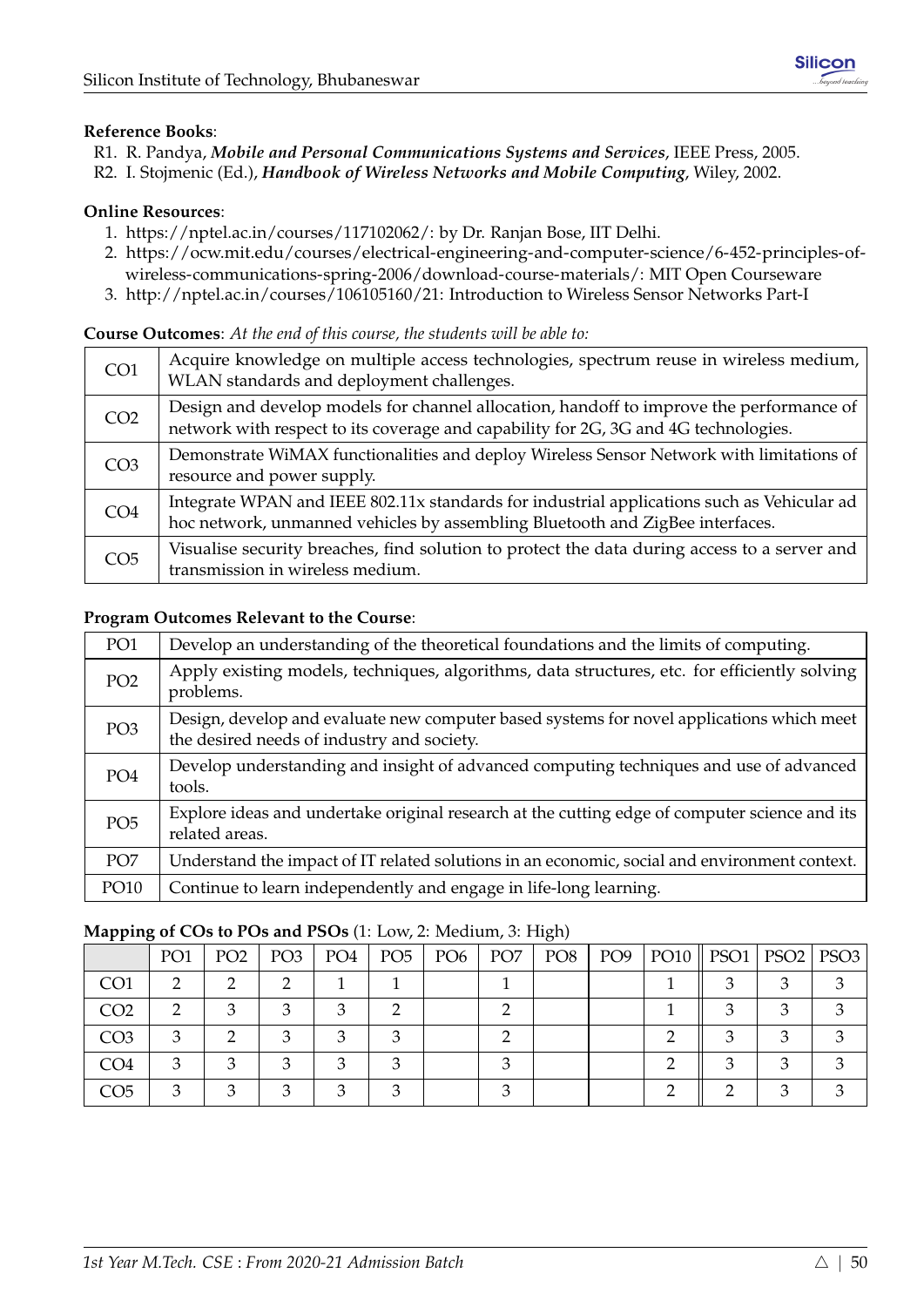| <b>Type</b>       | Code | <b>Intelligent Systems</b>                                                       | $L-T-P$     | <b>Credits</b> | <b>Marks</b> |  |  |
|-------------------|------|----------------------------------------------------------------------------------|-------------|----------------|--------------|--|--|
| PЕ<br>18MS2T05    |      |                                                                                  | $3 - 0 - 0$ |                | 100          |  |  |
|                   |      |                                                                                  |             |                |              |  |  |
| <b>Objectives</b> |      | This course is a study of systems that exhibit intelligent attributes. It covers |             |                |              |  |  |

| <b>ODICCLIPLE</b>      | This course is a study of systems that exhibit intelligent attributes. It covers |
|------------------------|----------------------------------------------------------------------------------|
|                        | solving problems by searching, Game playing, solving constraint satisfaction     |
|                        | problems, Logical agents, knowledge representation and probabilistic reasoning.  |
| <b>Pre-Requisites</b>  | Knowledge of data structures and algorithm design are required.                  |
| <b>Teaching Scheme</b> | Regular classroom lectures with use of ICT as and when required, sessions are    |
|                        | planned to be interactive with focus on problem solving activities.              |

|      | <b>Teacher's Assessment</b> |               | Written Assessment | <b>Total</b> |     |  |
|------|-----------------------------|---------------|--------------------|--------------|-----|--|
| Ouiz | Surprise Test(s)            | Assignment(s) | Mid-Term           | End-Term     |     |  |
| 05   |                             | 05            | 25                 | 60           | 100 |  |

## **Detailed Syllabus**

| Module-# | <b>Topics</b>                                                                                                                                                                                                                                                                                                                                                                                                                                | Hours    |
|----------|----------------------------------------------------------------------------------------------------------------------------------------------------------------------------------------------------------------------------------------------------------------------------------------------------------------------------------------------------------------------------------------------------------------------------------------------|----------|
| Module-1 | Introduction to Artificial Intelligence and intelligent agents, Solving<br>Problems by Searching: Problem-Solving Agents, Searching for solutions,<br>Uninformed search strategies (Breadth-first search, Uniform-cost search,<br>Depth-first search, Depth-limited search, Iterative deepening, Bidirectional<br>search), Informed (Heuristic) search strategies (Greedy best-first search, A*<br>search, Memory-bounded heuristic search). | 10 Hours |
| Module-2 | Adversarial Search: Games, optimal decisions in games, alpha-beta pruning.<br>Constraint Satisfaction Problems: Defining Constraint Satisfaction Problems,<br>Constraint Propagation, Backtracking.                                                                                                                                                                                                                                          | 8 Hours  |
| Module-3 | Logical Agents: Knowledge-Based Agents, the Wumpus World, Logic,<br>Propositional Logic, Propositional Theorem Proving. First-Order Logic,<br>Inference in First-Order Logic: Propositional vs. First-Order Inference,<br>Unification and Lifting, Forward Chaining, Backward Chaining.                                                                                                                                                      | 9 Hours  |
| Module-4 | Knowledge Representation: Ontological Engineering, Categories and<br>Objects, Events, Mental Events and Mental Objects, Reasoning Systems<br>for Categories, Reasoning with Default Information, the Internet Shopping<br>World.                                                                                                                                                                                                             | 9 Hours  |
| Module-5 | Quantifying Uncertainty: Acting under Uncertainty, Inference Using Full<br>Joint Distributions, Independence. Probabilistic Reasoning: Representing<br>Knowledge in an Uncertain Domain, the Semantics of Bayesian Networks,<br>Efficient Representation of Conditional Distributions, Exact Inference in<br>Bayesian Networks, Approximate Inference in Bayesian Networks.                                                                  | 9 Hours  |
|          | <b>Total</b>                                                                                                                                                                                                                                                                                                                                                                                                                                 | 45 Hours |

## **Text Books**:

T1. S. Russell and P. Norvig, *Artificial Intelligence: A Modern Approach*, 3rd Edition, Pearson Education India, 2015.

#### **Reference Books**:

R1. N. J. Nilsson, *Artificial Intelligence: A New Synthesis*, Morgan-Kaufmann, 2003.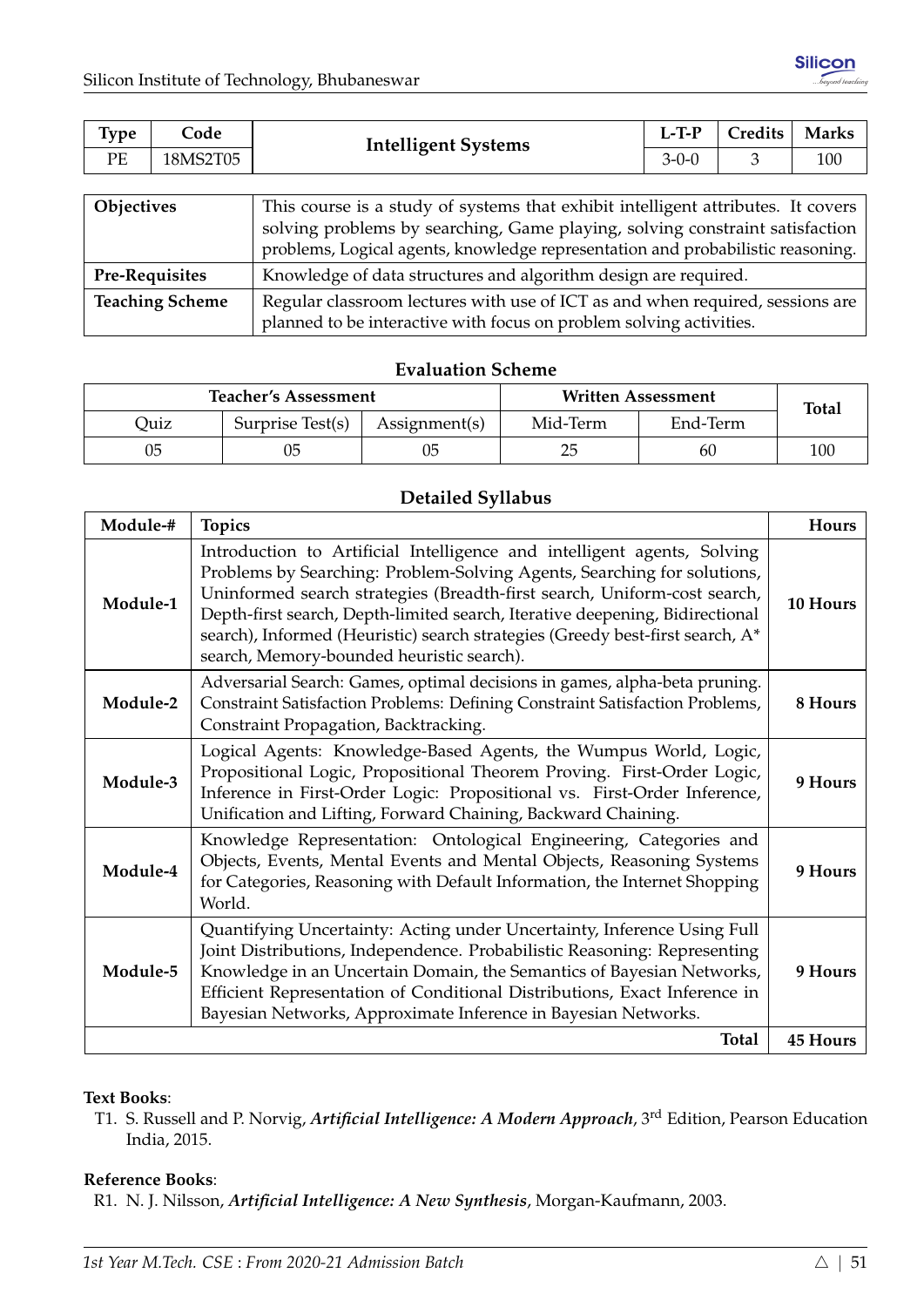R2. G. F. Luger and W. A. Stubblefield, *Artificial Intelligence: Structures and Strategies for Complex Problem Solving*, 6th Edition, Addison Wesley, 2008.

#### **Online Resources**:

- 1. [http://www.princeton.edu/](http://www.princeton.edu/~stengel/MAE345.html)∼stengel/MAE345.html: Online reference material Robotics and Intelligent Systems from Princeton University, New Jersy, USA
- 2. [http://nptel.ac.in/courses/108104049/:](http://nptel.ac.in/courses/108104049/) Online reference material from IIT Kanpur (NPTEL E-Learning Courses from IIT & IISc)

**Course Outcomes**: *At the end of this course, the students will be able to:*

| CO <sub>1</sub> | Explore different techniques to solve artificial intelligence problems by searching. |
|-----------------|--------------------------------------------------------------------------------------|
| CO <sub>2</sub> | Grasp the concepts of adversarial search and constraint satisfaction problems.       |
| CO <sub>3</sub> | Conceive the concepts of logical agents and inference in First-Order Logic.          |
| CO <sub>4</sub> | Explore the concepts of knowledge representation and reasoning.                      |
| CO <sub>5</sub> | Envisage the need of quantifying uncertainty and probabilistic reasoning.            |

#### **Program Outcomes Relevant to the Course**:

| PO <sub>1</sub> | Develop an understanding of the theoretical foundations and the limits of computing.                                                    |
|-----------------|-----------------------------------------------------------------------------------------------------------------------------------------|
| PO <sub>2</sub> | Apply existing models, techniques, algorithms, data structures, etc. for efficiently solving<br>problems.                               |
| PO <sub>3</sub> | Design, develop and evaluate new computer based systems for novel applications which meet<br>the desired needs of industry and society. |
| PO <sub>4</sub> | Develop understanding and insight of advanced computing techniques and use of advanced<br>tools.                                        |
| PO <sub>5</sub> | Explore ideas and undertake original research at the cutting edge of computer science and its<br>related areas.                         |
| <b>PO10</b>     | Continue to learn independently and engage in life-long learning.                                                                       |

|                 | PO <sub>1</sub> | PO <sub>2</sub> | PO <sub>3</sub> | PO <sub>4</sub> | PO <sub>5</sub> | PO <sub>6</sub> | PO <sub>7</sub> | PO <sub>8</sub> | PO <sub>9</sub> | $PO10$   PSO1 | $PSO2$   PSO3 |
|-----------------|-----------------|-----------------|-----------------|-----------------|-----------------|-----------------|-----------------|-----------------|-----------------|---------------|---------------|
| CO <sub>1</sub> |                 |                 |                 | ◠               |                 |                 |                 |                 |                 |               |               |
| CO <sub>2</sub> | റ               |                 |                 | ◠               |                 |                 |                 |                 |                 |               |               |
| CO <sub>3</sub> | ર               | З               |                 | ◠               |                 |                 |                 |                 |                 |               |               |
| CO <sub>4</sub> | $\mathbf{z}$    |                 |                 | ◠               |                 |                 |                 |                 |                 | ◠             |               |
| CO5             |                 |                 |                 | ⌒               |                 |                 |                 |                 |                 |               |               |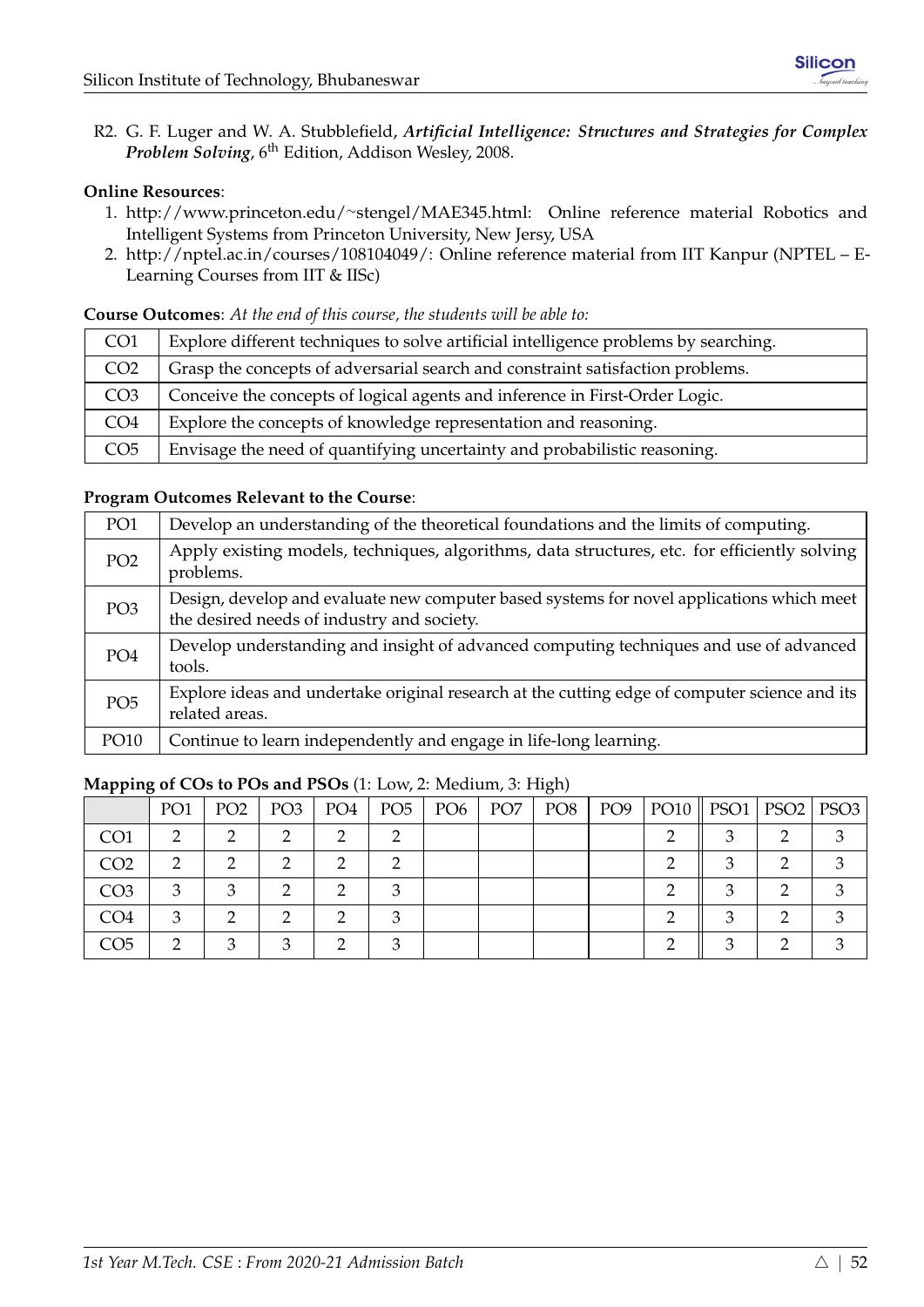| <b>Type</b> | Code     | <b>High Performance Computing</b> | $L-TP$  | Credits | <b>Marks</b> |
|-------------|----------|-----------------------------------|---------|---------|--------------|
| PE          | 18MS2T18 |                                   | $3-0-0$ |         | 100          |
|             |          |                                   |         |         |              |

| <b>Objectives</b>      | The objective of this course is to introduce the students to broad and deep   |
|------------------------|-------------------------------------------------------------------------------|
|                        | knowledge of contemporary computer architecture issues and techniques for     |
|                        | building high performance scalable multithreaded and multiprocessor systems.  |
| <b>Pre-Requisites</b>  | Knowledge of basic computer organization and architecture is required.        |
| <b>Teaching Scheme</b> | Regular classroom lectures with use of ICT as and when required, sessions are |
|                        | planned to be interactive with focus on problem solving activities.           |

|      | <b>Teacher's Assessment</b> |               | <b>Written Assessment</b> | <b>Total</b> |     |
|------|-----------------------------|---------------|---------------------------|--------------|-----|
| Ouiz | Surprise Test(s)            | Assignment(s) | Mid-Term                  | End-Term     |     |
| 05   | 05                          |               | 25                        | 60           | 100 |

#### **Detailed Syllabus**

| Module-# | <b>Topics</b>                                                                                                                                                                                                                                                                                         | Hours    |
|----------|-------------------------------------------------------------------------------------------------------------------------------------------------------------------------------------------------------------------------------------------------------------------------------------------------------|----------|
| Module-1 | Review of basic computer organization and architecture, trends in<br>technology, dependability, measuring, reporting and summarizing<br>performance, quantitative principles of computer design, Amdahl's Law,<br>Instruction Set, CISC and RISC processors.                                          | 8 Hours  |
| Module-2 | Pipelining: Basic concepts, instructions and arithmetic pipeline, data<br>hazards, control hazards and structural hazards, techniques for handling<br>hazards, super-scalar, super-pipelined and VLIW processor architectures.                                                                        | 9 Hours  |
| Module-3 | Instruction-level parallelism using software approaches, dynamic<br>instruction scheduling, scoreboard, tomasulo, branch prediction techniques,<br>superscalar techniques, speculative execution, review of modern processors,<br>Pentium Processor: IA 32 and P6 micro architectures, ARM processor. | 10 Hours |
| Module-4 | Basic concept of hierarchical memory organization, main memories,<br>cache memory design and implementation, virtual memory design and<br>implementation, secondary memory technology.                                                                                                                | 7 Hours  |
| Module-5 | Multiprocessor architecture: taxonomy of parallel architectures, centralized<br>shared-memory architecture: synchronization, memory consistency, cache<br>coherence problem, interconnections networks, multi-core architecture,<br>distributed shared-memory architecture.                           | 10 Hours |
|          | <b>Total</b>                                                                                                                                                                                                                                                                                          | 44 Hours |

#### **Text Books**:

- T1. J. L. Hennessy and D. A. Patterson, *Computer Architecture: A Quantitative Approach*, 2nd Edition, Morgan Kaufmann, 2010.
- T2. D. A. Patterson and J. L. Hennessy, *Computer Organization & Design: The Hardware/Software Interface*, Morgan Kaufmann, 2011.
- T3. K. Hwang, *Advanced Computer Architecture: Parallelism, Scalability, Programmability*, McGraw-Hill, 2008.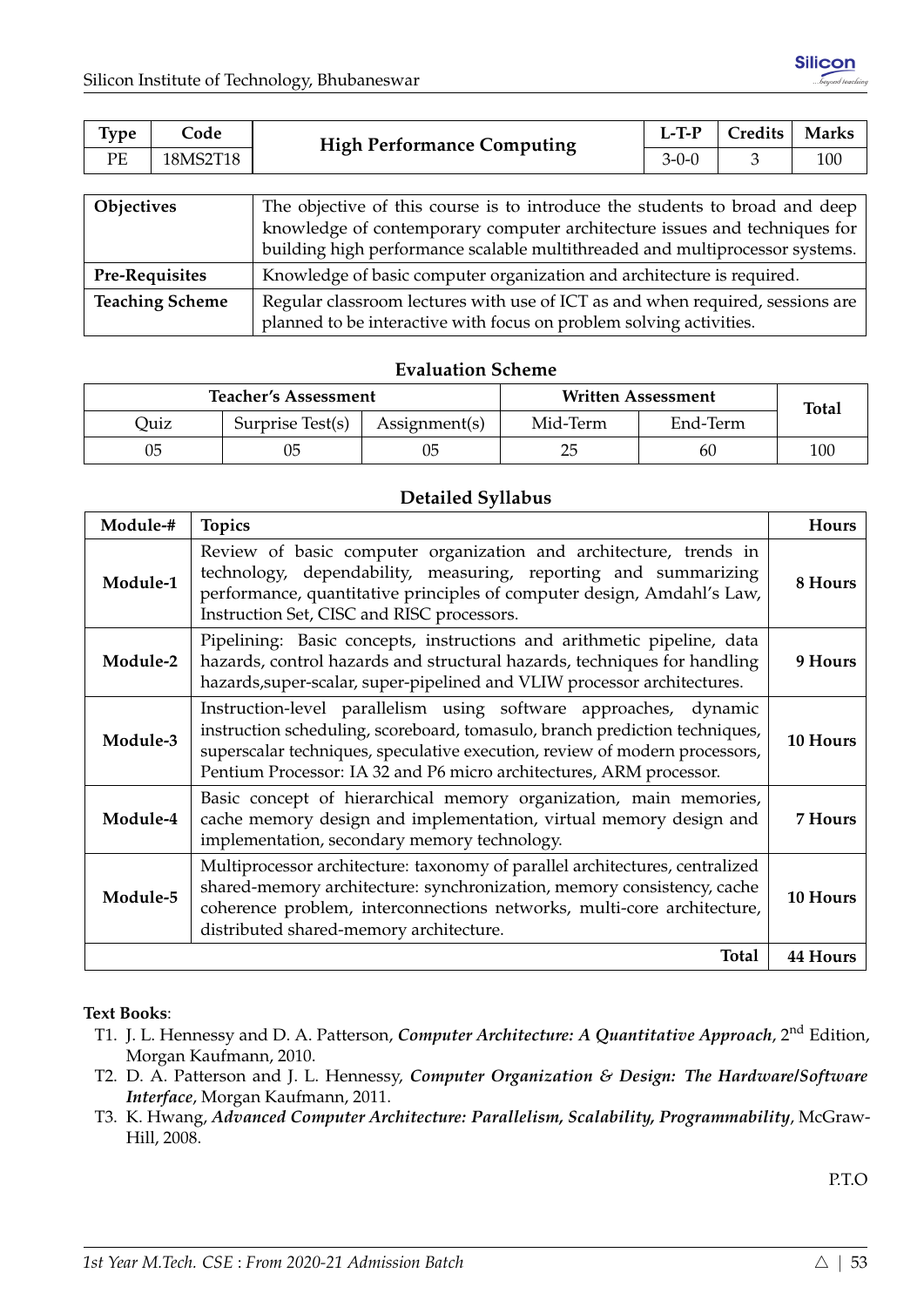## **Reference Books**:

- R1. K. Hwang and F. A. Briggs, *Computer Architecture and Parallel Processing*, McGraw-Hill, 2012.
- R2. B. Parhami, *Computer Architecture*, Oxford University Press, 2005.

#### **Online Resources**:

- 1. [http://www.eecs.berkeley.edu/](http://www.eecs.berkeley.edu/~pattrsn)∼pattrsn
- 2. [http://www-inst.eecs.berkeley.edu/](http://www-inst.eecs.berkeley.edu/~cs252)∼cs252
- 3. [http://www.cs.berkeley.edu/](http://www.cs.berkeley.edu/~culler/courses/cs252-s05/)∼culler/courses/cs252-s05/

#### **Course Outcomes**: *At the end of this course, the students will be able to:*

| CO <sub>1</sub> | Apply concepts of computer architecture, identify and quantify different parameters used to<br>measure and report the performance of a system.                                      |
|-----------------|-------------------------------------------------------------------------------------------------------------------------------------------------------------------------------------|
| CO <sub>2</sub> | Describe basics of pipelining with the influence of hazards on its performance and implement<br>principles of pipelining to design super scalar and super pipelining architectures. |
| CO <sub>3</sub> | Analyze and describe advanced hardware and software based techniques for exploiting<br>instruction level parallelism and discuss the modern processors.                             |
| CO <sub>4</sub> | Analyze, describe and justify the storage and memory hierarchy, multilevel cache design and<br>various cache optimization techniques.                                               |
| CO <sub>5</sub> | Examine needs to switch from uni-processor to multi-processor architecture. Analyze and<br>compare different multiprocessor architectures and their interconnection networks.       |

## **Program Outcomes Relevant to the Course**:

| PO1             | Develop an understanding of the theoretical foundations and the limits of computing.                                                    |
|-----------------|-----------------------------------------------------------------------------------------------------------------------------------------|
| PO <sub>2</sub> | Apply existing models, techniques, algorithms, data structures, etc. for efficiently solving<br>problems.                               |
| PO <sub>3</sub> | Design, develop and evaluate new computer based systems for novel applications which meet<br>the desired needs of industry and society. |
| PO4             | Develop understanding and insight of advanced computing techniques and use of advanced<br>tools.                                        |
| PO <sub>5</sub> | Explore ideas and undertake original research at the cutting edge of computer science and its<br>related areas.                         |
| PO <sub>7</sub> | Understand the impact of IT related solutions in an economic, social and environment context.                                           |
| PO10            | Continue to learn independently and engage in life-long learning.                                                                       |

| .               |     |                 |                 |     |                 |                 |                 | $\cup$ $\cdot$  |                 |                            |  |
|-----------------|-----|-----------------|-----------------|-----|-----------------|-----------------|-----------------|-----------------|-----------------|----------------------------|--|
|                 | PO1 | PO <sub>2</sub> | PO <sub>3</sub> | PO4 | PO <sub>5</sub> | PO <sub>6</sub> | PO <sub>7</sub> | PO <sub>8</sub> | PO <sub>9</sub> | PO10    PSO1   PSO2   PSO3 |  |
| CO <sub>1</sub> |     |                 |                 |     |                 |                 |                 |                 |                 |                            |  |
| CO <sub>2</sub> | 3   | ◠               |                 | ⌒   |                 |                 |                 |                 |                 |                            |  |
| CO <sub>3</sub> |     |                 |                 | ⌒   |                 |                 |                 |                 |                 |                            |  |
| CO <sub>4</sub> |     |                 |                 |     |                 |                 |                 |                 |                 |                            |  |
| CO5             |     |                 |                 |     |                 |                 |                 |                 |                 |                            |  |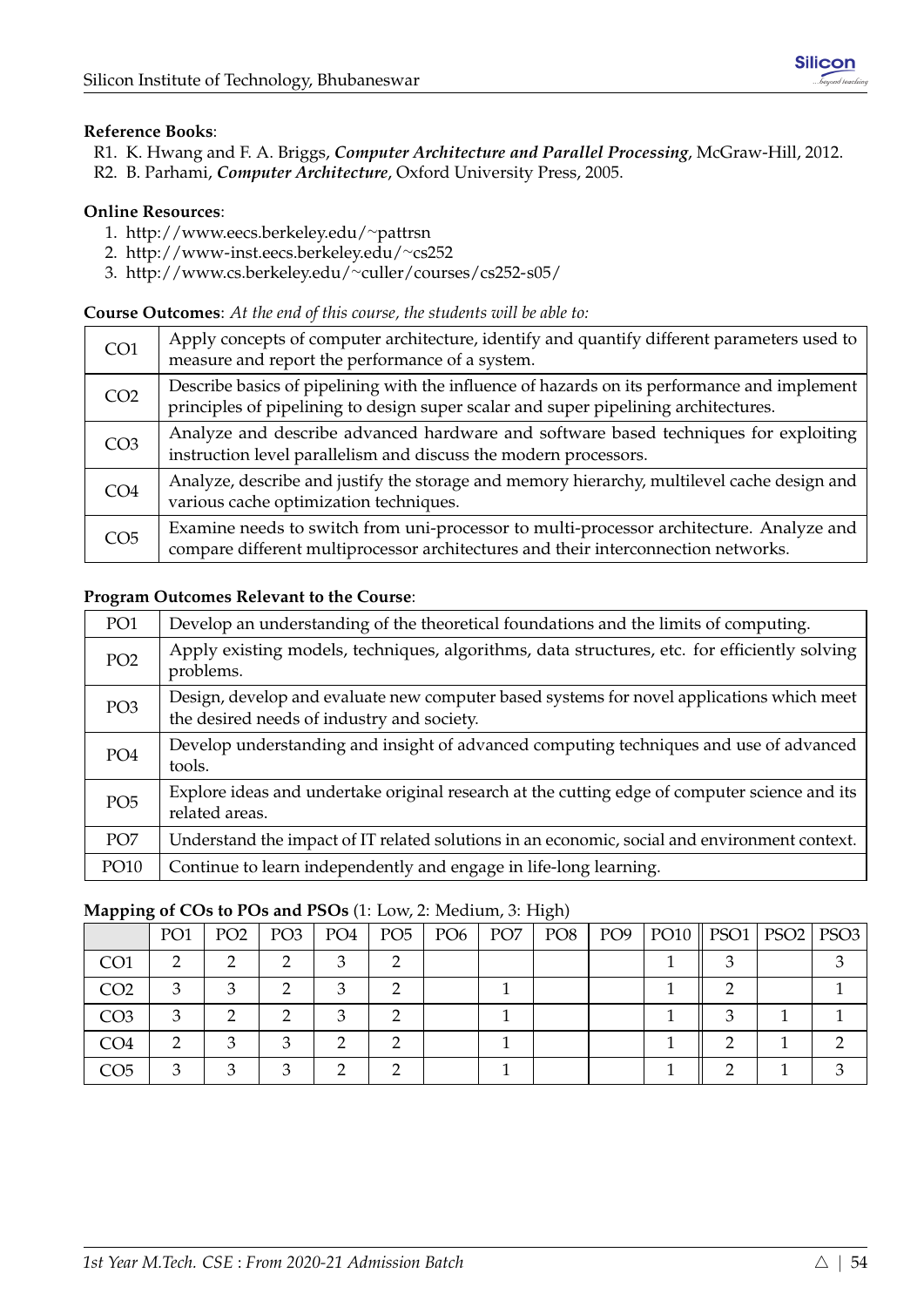| $\tau_{\rm vpe}$ | ode      | <b>Digital Forensics</b> | $L-TP$      | Credits | <b>Marks</b> |
|------------------|----------|--------------------------|-------------|---------|--------------|
| PE               | 18MS2T19 |                          | $3 - 0 - 0$ |         | 100          |

| <b>Objectives</b>      | The objective of this course is to provides an in-depth study of computer forensics,<br>knowledge required to investigate, detect and prevent digital crimes, digital<br>forensics legislations, forensics processes and procedures, investigating operating<br>systems and file systems, network forensics, art of steganography and mobile<br>device forensics. |
|------------------------|-------------------------------------------------------------------------------------------------------------------------------------------------------------------------------------------------------------------------------------------------------------------------------------------------------------------------------------------------------------------|
| <b>Pre-Requisites</b>  | Knowledge of computer networks, network security, and idea on cybercrime and<br>information warfare are required.                                                                                                                                                                                                                                                 |
| <b>Teaching Scheme</b> | Regular classroom lectures with use of ICT as and when required, sessions are<br>planned to be interactive with focus on problem solving activities.                                                                                                                                                                                                              |

|      | <b>Teacher's Assessment</b> |               | <b>Written Assessment</b> | <b>Total</b> |     |
|------|-----------------------------|---------------|---------------------------|--------------|-----|
| Duiz | Surprise Test(s)            | Assignment(s) | Mid-Term                  | End-Term     |     |
| 05   | 05                          |               | 25                        | 60           | 100 |

# **Detailed Syllabus**

| Module-# | <b>Topics</b>                                                                                                                                                                                                                                                                                                                              | <b>Hours</b>    |
|----------|--------------------------------------------------------------------------------------------------------------------------------------------------------------------------------------------------------------------------------------------------------------------------------------------------------------------------------------------|-----------------|
| Module-1 | Digital Forensics Science: Forensics science, computer forensics, and digital<br>forensics. Computer Crime: Criminalistics as it relates to the investigative<br>process, analysis of cyber-criminalistics area, holistic approach to cyber-<br>forensics.                                                                                 | 9 Hours         |
| Module-2 | Cyber Crime Scene Analysis: Discuss the various court orders etc., methods<br>to search and seizure electronic evidence, retrieved and un-retrieved<br>communications, discuss the importance of understanding what court<br>documents would be required for a criminal investigation.                                                     | 8 Hours         |
| Module-3 | Evidence Management & Presentation: Create and manage shared folders<br>using operating system, importance of the forensic mindset, define the<br>workload of law enforcement, explain what the normal case would look like,<br>define who should be notified of a crime, parts of gathering evidence, define<br>and apply probable cause. | 9 Hours         |
| Module-4 | Computer Forensics: Prepare a case, begin an investigation, understand<br>computer forensics workstations and software, conduct an investigation,<br>complete a case, critique a case; Network Forensics: open-source security<br>tools for network forensic analysis, requirements for preservation of network<br>data.                   | 9 Hours         |
| Module-5 | Mobile Forensics: Mobile forensics techniques and tools; Legal Aspects of<br>Digital Forensics: IT Act 2000, amendment of IT Act 2008; Recent Trends in<br>Mobile Forensics: technique and methods to search and seizure, electronic<br>evidences.                                                                                         | 10 Hours        |
|          | <b>Total</b>                                                                                                                                                                                                                                                                                                                               | <b>45 Hours</b> |

#### **Text Books**:

T1. B. Nelson, A. Phillips, F Enfinger, C Steuart, *Guide to Computer Forensics and Investigations*, 4th Edition, Course Technology, 2010.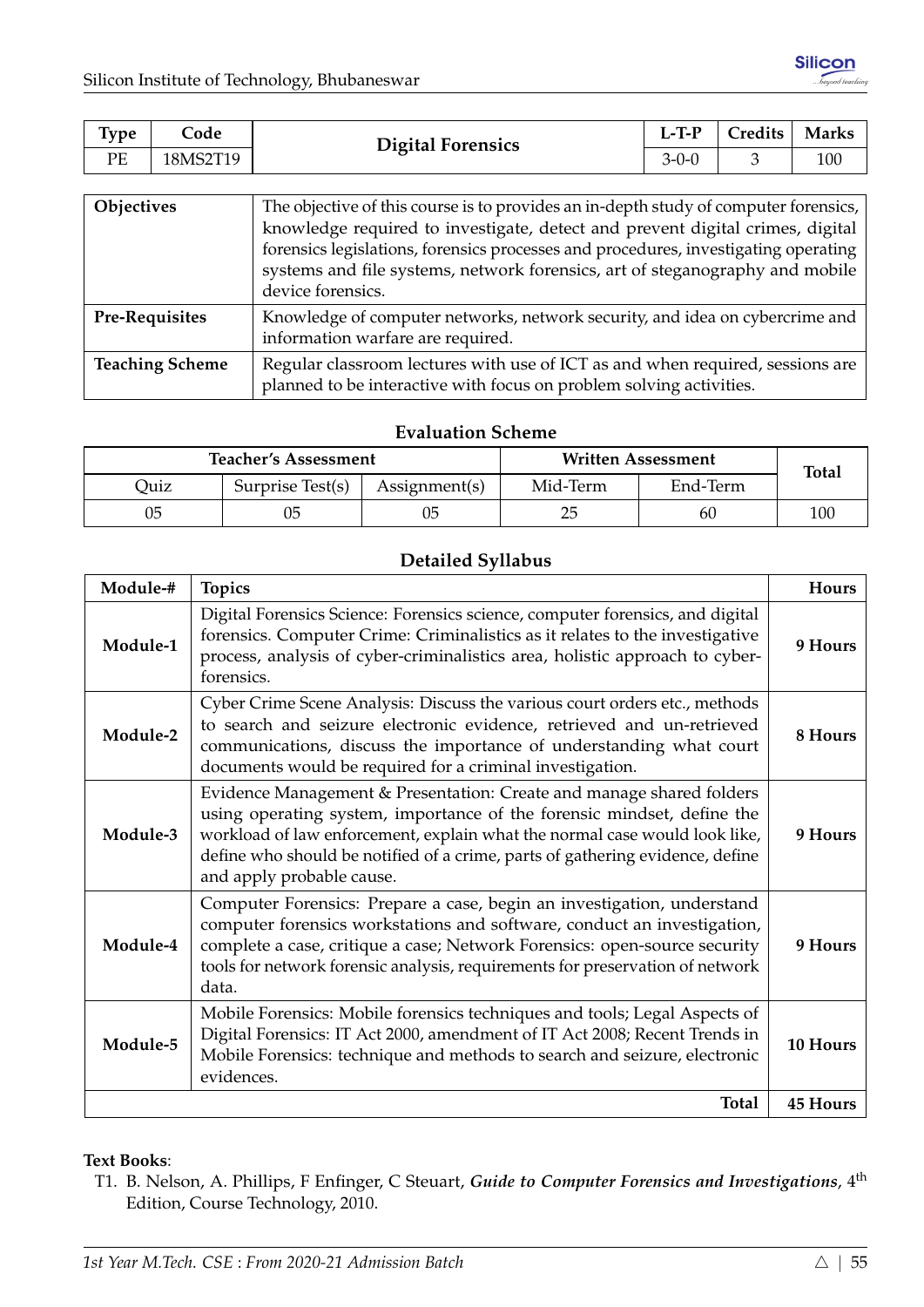## **Reference Books**:

- R1. J. Sammons, *The Basics of Digital Forensics*, 2nd Edition, Elsevier, 2014.
- R2. J. Vacca, *Computer Forensics: Computer Crime Scene Investigation*, 2nd Edition, Laxmi Publications, 2005.

## **Online Resources**:

- 1. [http://www.cftco.com/:](http://www.cftco.com/) Computer Forensic Training Center Online
- 2. [http://www.computerforensicsworld.com/:](http://www.computerforensicsworld.com/) Computer Forensics World
- 3. [http://www.computer-forensic.com/:](http://www.computer-forensic.com/) Computer Forensic Services
- 4. [http://www.digitalforensicsmagazine.com/:](http://www.digitalforensicsmagazine.com/) Digital Forensic Magazine
- 5. [http://www.jdfsl.org/:](http://www.jdfsl.org/) The Journal of Digital Forensics, Security and Law
- 6. [http://www.tandf.co.uk/15567281:](http://www.tandf.co.uk/15567281) Journal of Digital Forensic Practice
- 7. [http://www.usdoj.gov/criminal/cybercrime/searching.html:](http://www.usdoj.gov/criminal/cybercrime/searching.html) DOJ Cybercrime and IP Section
- 8. [http://www.ojp.usdoj.gov/nij/pubs-sum/187736.htm:](http://www.ojp.usdoj.gov/nij/pubs-sum/187736.htm) Electronic Crime Scene Investigation
- 9. [http://nij.ncjrs.org/publications/pubs](http://nij.ncjrs.org/publications/pubs_db.asp) db.asp: Related Publications

#### **Course Outcomes**: *At the end of this course, the students will be able to:*

| CO <sub>1</sub> | Understand relevant legislation and codes of ethics.                                                                                                       |
|-----------------|------------------------------------------------------------------------------------------------------------------------------------------------------------|
| CO <sub>2</sub> | Investigate computer forensics and digital detective and various processes, policies and<br>procedures data acquisition and validation, e-discovery tools. |
| CO <sub>3</sub> | Analyze E-discovery, guidelines and standards, E-evidence, tools and environment.                                                                          |
| CO <sub>4</sub> | Apply the underlying principles of Email, web and network forensics to handle real life<br>problems.                                                       |
| CO <sub>5</sub> | Use IT Acts and apply mobile forensics techniques.                                                                                                         |

## **Program Outcomes Relevant to the Course**:

| PO <sub>1</sub> | Develop an understanding of the theoretical foundations and the limits of computing.                                                    |
|-----------------|-----------------------------------------------------------------------------------------------------------------------------------------|
| PO <sub>2</sub> | Apply existing models, techniques, algorithms, data structures, etc. for efficiently solving<br>problems.                               |
| PO <sub>3</sub> | Design, develop and evaluate new computer based systems for novel applications which meet<br>the desired needs of industry and society. |
| PO <sub>4</sub> | Develop understanding and insight of advanced computing techniques and use of advanced<br>tools.                                        |
| PO <sub>6</sub> | Function effectively as an individual or as a part of a multi-disciplinary team to accomplish<br>defined goals.                         |
| PO <sub>8</sub> | Understand intellectual property rights and overall professional & ethical responsibility.                                              |
| PO10            | Continue to learn independently and engage in life-long learning.                                                                       |

| .               |                 |                 |     |     |           |                 | $\sim$ $\sim$ |     |                            |  |
|-----------------|-----------------|-----------------|-----|-----|-----------|-----------------|---------------|-----|----------------------------|--|
|                 | PO <sub>1</sub> | PO <sub>2</sub> | PO3 | PO4 | PO5   PO6 | PO <sub>7</sub> | PO8           | PO9 | PO10    PSO1   PSO2   PSO3 |  |
| CO1             |                 |                 |     |     |           |                 |               |     |                            |  |
| CO <sub>2</sub> |                 |                 |     |     |           |                 |               |     |                            |  |
| CO <sub>3</sub> |                 |                 |     |     |           |                 |               |     |                            |  |
| CO4             |                 |                 |     |     |           |                 |               |     |                            |  |
| CO5             |                 |                 |     |     |           |                 |               |     |                            |  |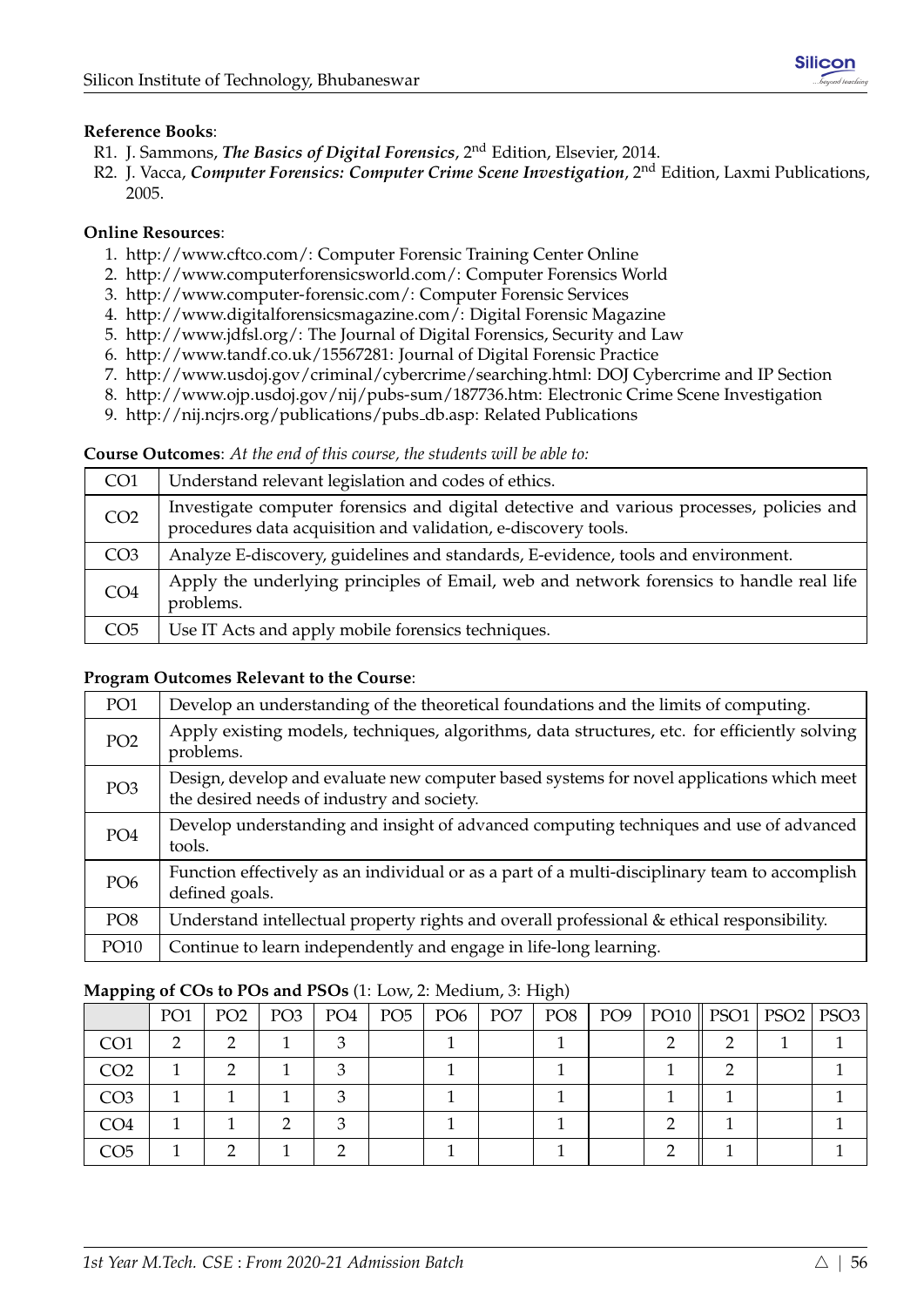| <b>Type</b>          | Code     | <b>English for Research Paper Writing</b>  | $L-T-P$     | Credits | <b>Marks</b> |
|----------------------|----------|--------------------------------------------|-------------|---------|--------------|
| АC                   | 18MS8T11 |                                            | $2 - 0 - 0$ |         | 100          |
|                      |          |                                            |             |         |              |
| $\sim$ $\sim$ $\sim$ |          | <b>COMP</b><br>$\sim$ $\sim$ $\sim$ $\sim$ |             |         |              |

| <b>Objectives</b>      | The objective of this course is to give learners an exposure to different aspects of<br>research related technical writing and to help them write such matter effectively  <br>through practice. |
|------------------------|--------------------------------------------------------------------------------------------------------------------------------------------------------------------------------------------------|
| <b>Pre-Requisites</b>  | Basic knowledge of English grammar and the ability to read and write using the<br>English language.                                                                                              |
| <b>Teaching Scheme</b> | Regular classroom lectures with use of ICT as and when required, sessions are<br>planned to be interactive with focus on technical writing activities.                                           |

|      | <b>Teacher's Assessment</b> |               | Written Assessment | <b>Total</b> |     |
|------|-----------------------------|---------------|--------------------|--------------|-----|
| Quiz | Surprise Test(s)            | Assignment(s) | Mid-Term           | End-Term     |     |
| 05   | 05                          | 05            | 25                 | 60           | 100 |

## **Detailed Syllabus**

| Module-# | <b>Topics</b>                                                                                                                                                                                                                                                                                                          | <b>Hours</b> |
|----------|------------------------------------------------------------------------------------------------------------------------------------------------------------------------------------------------------------------------------------------------------------------------------------------------------------------------|--------------|
| Module-1 | Technical Communication: Differentiating between general and technical<br>writing, purpose of writing, plain English, mechanics of writing, elements<br>of style. Essentials of English Grammar: basic word order, tense forms,<br>reported speech, use of passives, conditionals, concord, clauses, common<br>errors. | 9 Hours      |
| Module-2 | Elements of Writing: Process writing, developing an effective paragraph,<br>qualities of a paragraph, structuring a paragraph, types of essays, writing<br>reports.                                                                                                                                                    | 5 Hours      |
| Module-3 | Key Reading Skills: sub-skills of reading, local and global comprehension,<br>types of technical texts, critical analysis of technical texts, note-making, the<br>purpose and importance of literature review, evaluating literature.                                                                                  | 5 Hours      |
| Module-4 | Developing Writing Skills: writing abstracts, technical letters, project reports,<br>elements of proposal writing.                                                                                                                                                                                                     | 6 Hours      |
| Module-5 | Research and Writing: The research paper as a form of communication,<br>Writing a review of Literature, developing a hypothesis, formulating a thesis<br>statement, plagiarism issues.                                                                                                                                 | 3 Hours      |
|          | Total                                                                                                                                                                                                                                                                                                                  | 28 Hours     |

#### **Text Books**:

T1. C. Ellison, *McGraw-Hill's Concise Guide to Writing Research Papers*, McGraw-Hills, 2010.

- T2. A. Wallwork, *English for Writing Research Papers*, Springer, 2011.
- T3. R. A. Day, *How to Write and Publish a Scientific Paper*, 7th Edition, Greenwood, 2011.

#### **Reference Books**:

- R1. R. Goldbort, *Writing for Science*, Yale University Press, 2006.
- R2. N. J. Higham, *Handbook of Writing for the Mathematical Sciences*, 2nd Edition, SIAN, 1998.
- R3. C. R. Kothari & G. Garg, *Research Methodology: Methods and Techniques*, 2<sup>nd</sup> Edition, New Age International Publishers, 2014.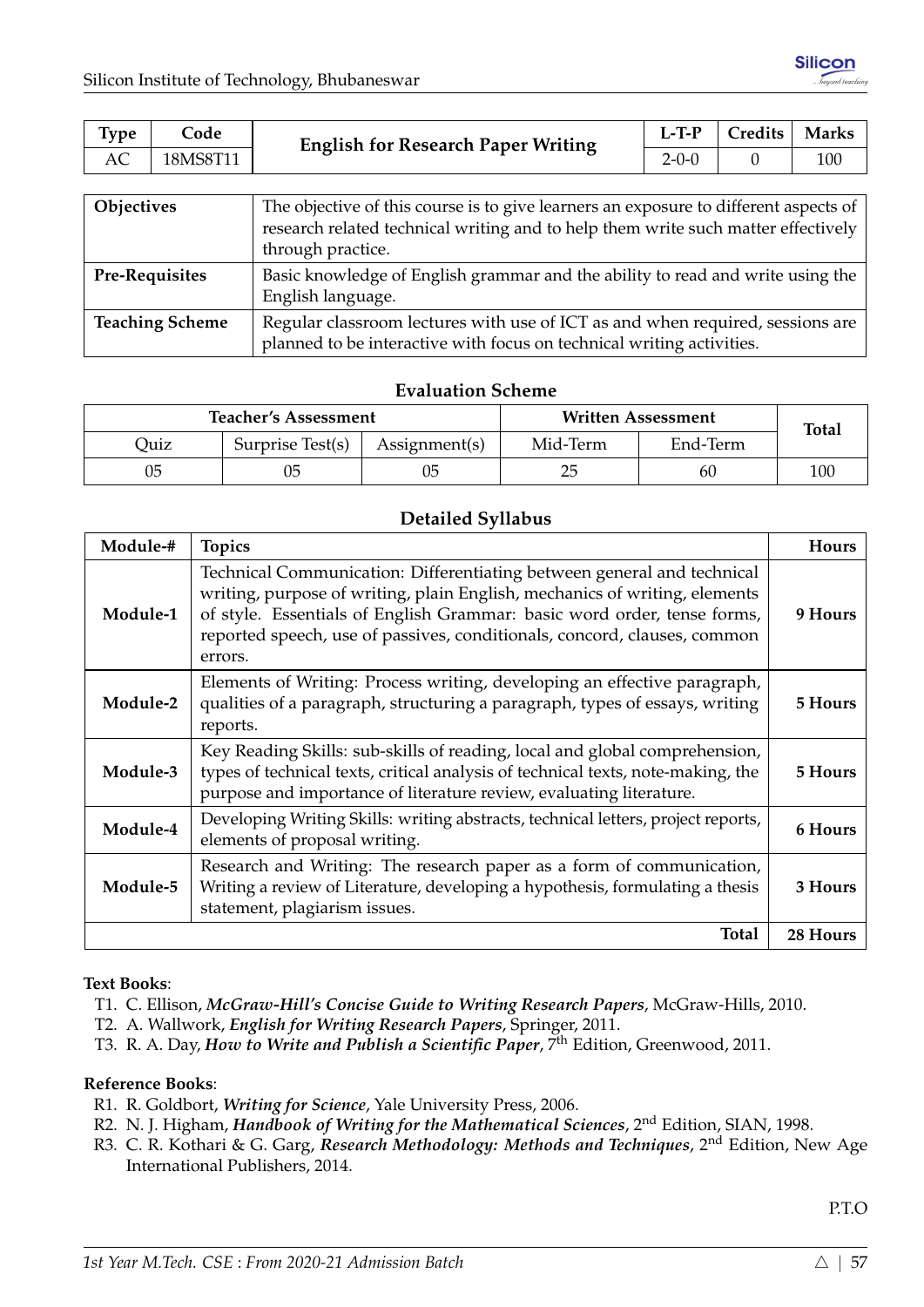## **Online Resources**:

- 1. [https://msu.edu/course/be/485/bewritingguideV2.0.pdf:](https://msu.edu/course/be/485/bewritingguideV2.0.pdf) Michigan State University Press, USA, Technical Writing Guide, 2007.
- 2. [http://web.mit.edu/me-ugoffice/communication/technical-writing.pdf:](http://web.mit.edu/me-ugoffice/communication/technical-writing.pdf) Sentence Structure of Technical Writing, Nicole Kelley, MIT, USA, 2006.
- 3. [http://www.inf.ed.ac.uk/teaching/courses/pi/2017](http://www.inf.ed.ac.uk/teaching/courses/pi/2017_2018/slides/Technical-Writing-Basics.pdf) 2018/slides/Technical-Writing-Basics.pdf: Notes from Pocketbook of Technical Writing for Engineers and Scientists by Leo Finkelstein, NY, 2007.
- 4. [https://www.shs-conferences.org/articles/shsconf/pdf/2016/04/shsconf](https://www.shs-conferences.org/articles/shsconf/pdf/2016/04/shsconf_erpa2016_01090.pdf) erpa2016 01090.pdf: A need analysis of technical writing skill of engineering students in India, JCK Evangeline & K. Ganesh, DOI: 10.1051/ shsconf/20162601090, 2016

## **Course Outcomes**: *At the end of this course, the students will be able to:*

| CO <sub>1</sub> | Understand the importance and application of technical communication and apply essentials<br>of English grammar to make research writing effective. |
|-----------------|-----------------------------------------------------------------------------------------------------------------------------------------------------|
| CO <sub>2</sub> | Apply the elements of technical writing to produce effective research papers.                                                                       |
| CO <sub>3</sub> | Develop critical reading and analysis skills of technical research papers and texts.                                                                |
| CO <sub>4</sub> | Develop the ability to write technical articles and effectively present the ideas.                                                                  |
| CO <sub>5</sub> | Develop research acumen by understanding the key skills of research.                                                                                |

## **Program Outcomes Relevant to the Course**:

| PO <sub>6</sub> | Function effectively as an individual or as a part of a multi-disciplinary team to accomplish<br>defined goals. |
|-----------------|-----------------------------------------------------------------------------------------------------------------|
| PO <sub>7</sub> | Understand the impact of IT related solutions in an economic, social and environment context.                   |
| PO <sub>8</sub> | Understand intellectual property rights and overall professional & ethical responsibility.                      |
| PO <sub>9</sub> | Communicate effectively in a technically sound manner with a wide range of audience.                            |
| PO10            | Continue to learn independently and engage in life-long learning.                                               |

|                 | PO <sub>1</sub> | PO <sub>2</sub> | PO <sub>3</sub> | PO <sub>4</sub> | PO <sub>5</sub> | PO <sub>6</sub> | PO <sub>7</sub> | PO8 | PO <sub>9</sub> |   | PO10    PSO1   PSO2   PSO3 |   |
|-----------------|-----------------|-----------------|-----------------|-----------------|-----------------|-----------------|-----------------|-----|-----------------|---|----------------------------|---|
| CO <sub>1</sub> |                 |                 |                 |                 |                 |                 |                 |     |                 |   |                            | ◠ |
| CO <sub>2</sub> |                 |                 |                 |                 |                 |                 |                 |     |                 |   |                            |   |
| CO <sub>3</sub> |                 |                 |                 |                 |                 |                 |                 |     |                 |   |                            |   |
| CO <sub>4</sub> |                 |                 |                 |                 |                 |                 |                 |     | ◠               | ◠ |                            |   |
| CO <sub>5</sub> |                 |                 |                 |                 |                 |                 |                 | ◠   | ◠               |   |                            |   |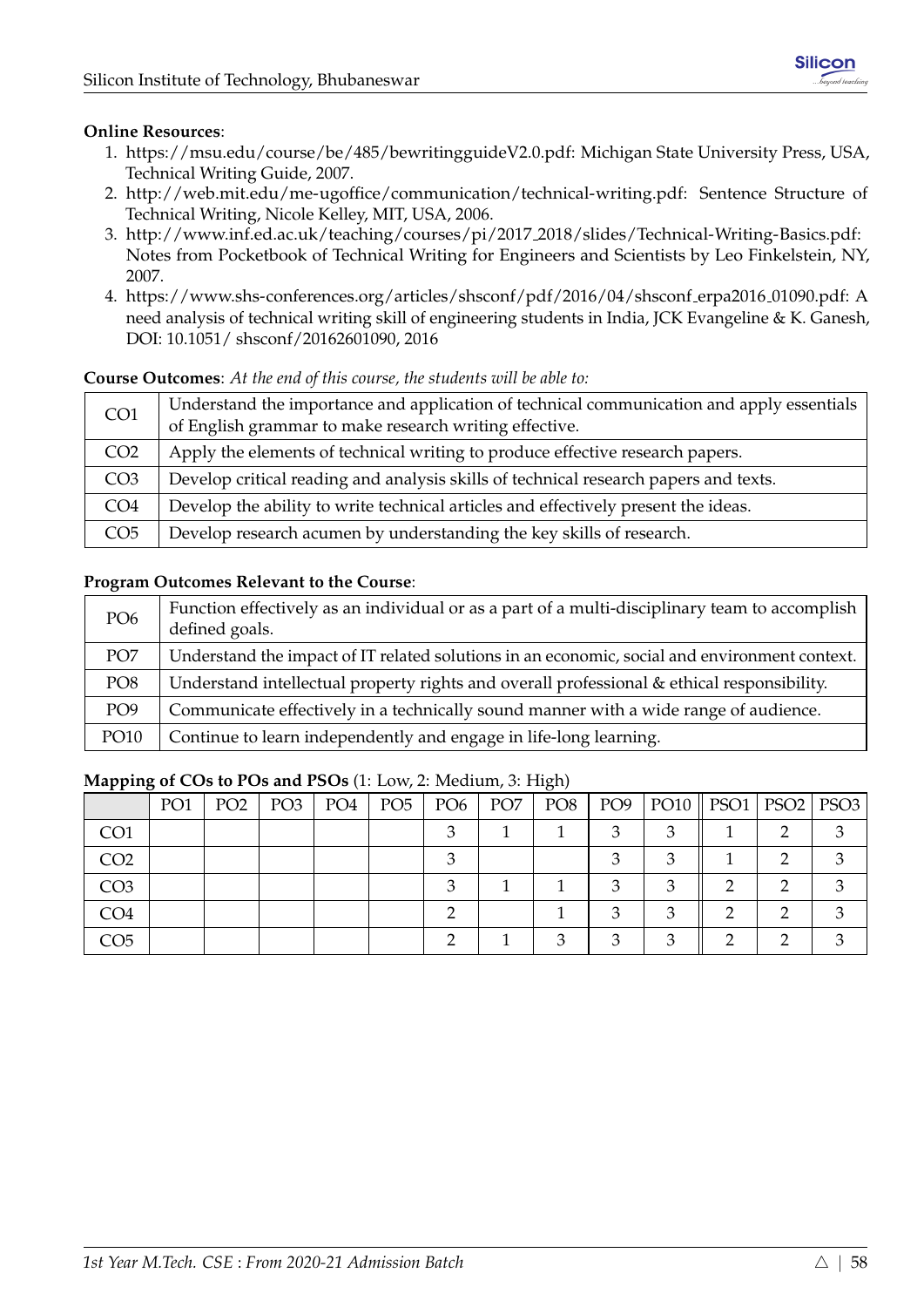| <b>Type</b>         | Code     | Advanced Algorithms & Soft                                                             | $L-T-P$     | Credits | <b>Marks</b> |
|---------------------|----------|----------------------------------------------------------------------------------------|-------------|---------|--------------|
| PC                  | 18MS1L03 | <b>Computing Lab</b>                                                                   | $0 - 0 - 4$ |         | 100          |
|                     |          |                                                                                        |             |         |              |
| $\bigcap$ Objective |          | The objective of this course is to give hands on expesure to implementation of $\vert$ |             |         |              |

| Objectives             | The objective of this course is to give hands on exposure to implementation of |
|------------------------|--------------------------------------------------------------------------------|
|                        | different algorithms and develop intelligent machines for solving real world   |
|                        | problems.                                                                      |
| <b>Pre-Requisites</b>  | Good knowledge of programming languages and data structures is required.       |
| <b>Teaching Scheme</b> | Regular laboratory experiments executed by the students under supervision of   |
|                        | the teacher. Experiments shall comprise of programming assignments.            |

| Attendance | Daily<br>Performance | Lab Record | Lab Test/<br>Mini Project | Viva-voce | Total |
|------------|----------------------|------------|---------------------------|-----------|-------|
| 10         | 30                   | ⊥◡         | 30                        | 15        | 100   |

## **Detailed Syllabus**

| Experiment-#   | Assignment/Experiment                                                                          |
|----------------|------------------------------------------------------------------------------------------------|
|                | <b>Advanced Algorithms</b>                                                                     |
| $\mathbf{1}$   | Performance comparison of various sorting algorithms.                                          |
| $\overline{2}$ | Graph traversal algorithm (BFS and DFS)                                                        |
| 3              | Single source shortest path (Dijkstra Algorithm)                                               |
| 4              | Minimum spanning tree (Prims and Kruskal)                                                      |
| 5              | Graph matching using Edmond's Blossom algorithm                                                |
| 6              | maximum-flow algorithm (Edmond-Karp)                                                           |
| 7              | Integer multiplication algorithm (Schonhage-Strassen)                                          |
| 8              | Approximation algorithms for TSP and vertex cover.                                             |
|                | <b>Soft Computing</b>                                                                          |
| 9              | Mamdani Fuzzy models, Sugeno Fuzzy models, Tsukamoto Fuzzy models                              |
| 10             | Single Layer Perceptron and Multi Layer Perceptron training with back propagation<br>algorithm |
| 11             | Genetic Algorithm, Differential Evolution, Particle Swarm Optimization, etc                    |
| 12             | Multi-Objective Optimization with Weighted Sum Method, NSGA-II etc.                            |

#### **Text Books**:

- T1. T. H. Cormen, C. E. Leiserson, R.L. Rivest, and C. Stein, *Introduction to Algorithms*, 3rd Edition, Prentice Hall India, 2013.
- T2. J. Kleinberg and E. Tardos, *Algorithm Design*, 1st Edition, Pearson Education, 2005.
- T3. J. -S. R. Jang, C. -T, Sun, and E. Mizutani, *Neuro-Fuzzy And Soft Computing: A Computational Approach to Learning and Machine Intelligence*, 3rd Edition, Pearson Education, 2004.
- T4. S. Haykin, *Neural Networks: A Comprehensive Foundation*, 2nd Edition, Pearson Education, 2010.
- T5. X. -S. Yang, *Nature-Inspired Optimization Algorithms*, 1st Edition, Elsevier Publications, 2014.

## **Reference Books**:

- R1. S. V. Kartalopoulos, *Understanding Neural Networks and Fuzzy Logic: Basic Concepts and Applications*, IEEE Press, Prentice Hall India, 2014.
- R2. T. J. Ross, *Fuzzy Logic with Engineering Applications*, 3rd Edition, John Wiley & Sons, 2009.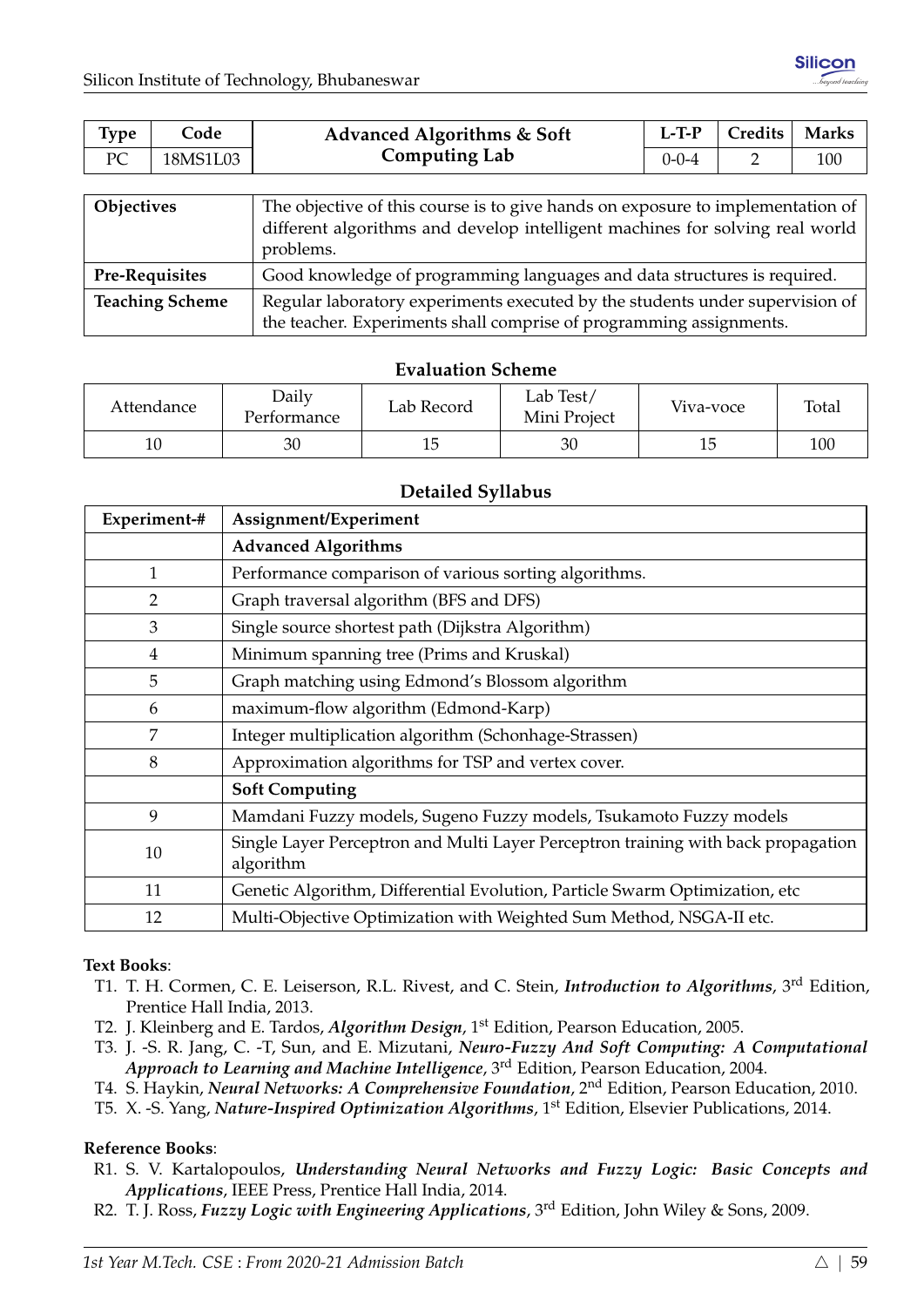- R3. M. Mitchell, *An Introduction to Genetic Algorithms*, Prentice-Hall, 1998.
- R4. M. T. Goodrich and R. Tamassia, *Algorithms Design*, 1st Edition, John Wiley, 2014.
- R5. R. Sedgewick and K. Wayne, *Algorithms*, 4th Edition, Addison-Wesley, 2011.

#### **Online Resources**:

- 1. [https://www.csail.mit.edu/research:](https://www.csail.mit.edu/research) MIT CS AI Lab
- 2. [http://www.doc.gold.ac.uk/](http://www.doc.gold.ac.uk/~mas01ds/dssc/)∼mas01ds/dssc/: Data Science and Soft Computing Lab, Goldsmith University of London
- 3. [http://sci2s.ugr.es/otherCourses/FutureDirectionsSC:](http://sci2s.ugr.es/otherCourses/FutureDirectionsSC) Soft computing and Intelligent Information Systems, University of Granada
- 4. [https://sites.google.com/site/softcomputinglaboratory/Home:](https://sites.google.com/site/softcomputinglaboratory/Home) Soft Computing Laboratory, Department of Mechanical Engineering, IIT Khargarpur

#### **Course Outcomes**: *At the end of this course, the students will be able to:*

| CO <sub>1</sub> | Understand the concept of designing an algorithm.                                                                             |
|-----------------|-------------------------------------------------------------------------------------------------------------------------------|
| CO <sub>2</sub> | Justify Algorithm as a Technology in problem solving by considering various algorithmic<br>approaches for the same problem.   |
| CO <sub>3</sub> | Learn advanced tree and graph applications.                                                                                   |
| CO <sub>4</sub> | Identify and describe soft computing techniques and their roles in building intelligent<br>machines.                          |
| CO <sub>5</sub> | Apply soft computing tools to solve variety of optimization problems in Data Mining, Text<br>Analytics, and Image Processing. |

## **Program Outcomes Relevant to the Course**:

| PO1             | Develop an understanding of the theoretical foundations and the limits of computing.                                                    |
|-----------------|-----------------------------------------------------------------------------------------------------------------------------------------|
| PO <sub>2</sub> | Apply existing models, techniques, algorithms, data structures, etc. for efficiently solving<br>problems.                               |
| PO <sub>3</sub> | Design, develop and evaluate new computer based systems for novel applications which meet<br>the desired needs of industry and society. |
| PO <sub>4</sub> | Develop understanding and insight of advanced computing techniques and use of advanced<br>tools.                                        |
| PO <sub>5</sub> | Explore ideas and undertake original research at the cutting edge of computer science and its<br>related areas.                         |
| PO10            | Continue to learn independently and engage in life-long learning.                                                                       |

| 11 U            |                 |                 |     |     |               |                 | $\cup$ $\rightarrow$ |     |                            |  |  |
|-----------------|-----------------|-----------------|-----|-----|---------------|-----------------|----------------------|-----|----------------------------|--|--|
|                 | PO <sub>1</sub> | PO <sub>2</sub> | PO3 | PO4 | $PO5$   $PO6$ | PO <sub>7</sub> | PO8                  | PO9 | PO10    PSO1   PSO2   PSO3 |  |  |
| CO <sub>1</sub> |                 |                 |     |     |               |                 |                      |     |                            |  |  |
| CO <sub>2</sub> |                 | ⌒               |     |     |               |                 |                      |     |                            |  |  |
| CO <sub>3</sub> | 3               |                 |     | ◠   |               |                 |                      |     |                            |  |  |
| CO <sub>4</sub> |                 |                 |     | ◠   |               |                 |                      |     |                            |  |  |
| CO5             |                 |                 |     |     |               |                 |                      |     |                            |  |  |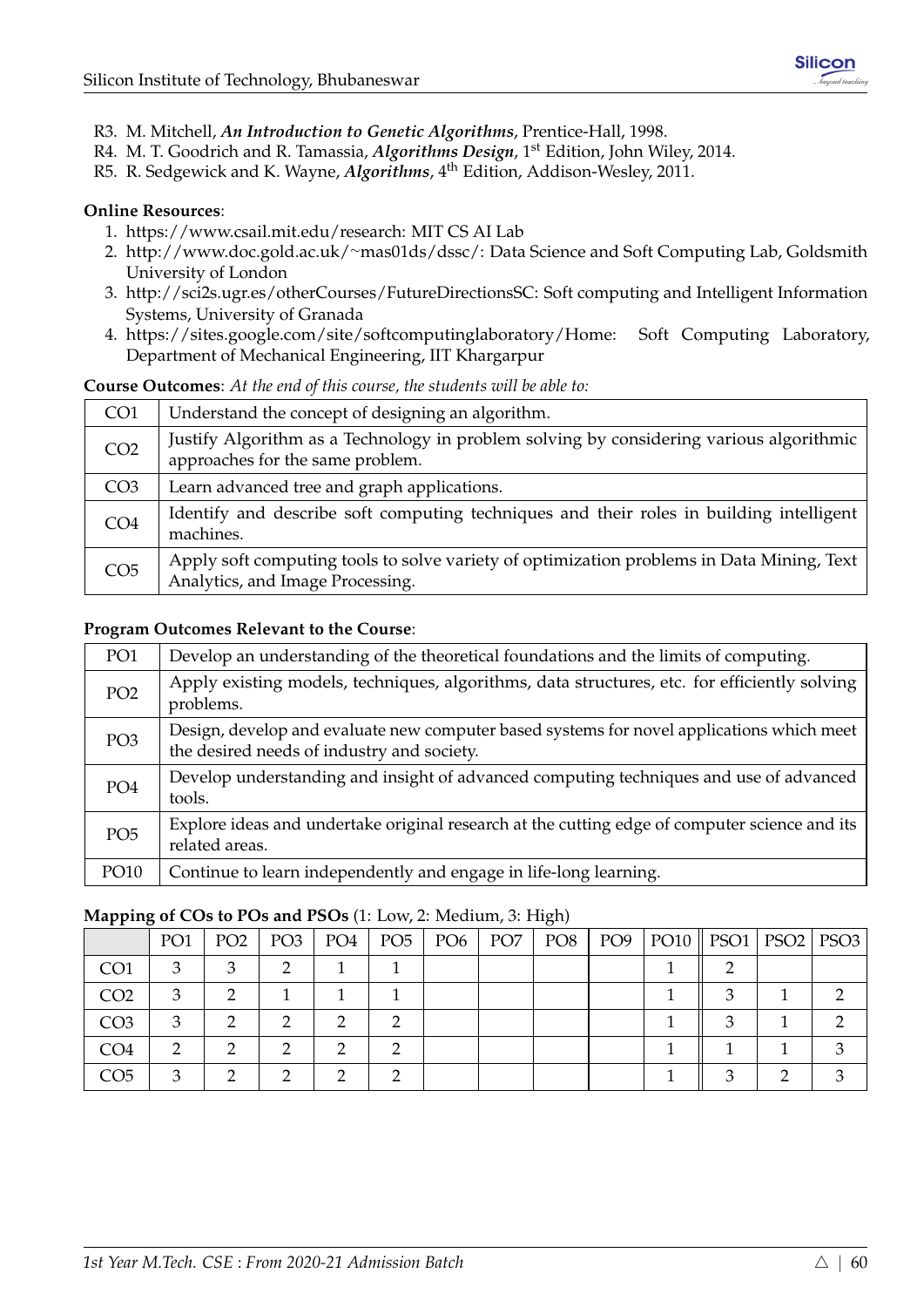|                                                        | <b>Type</b><br>Code | <b>Marks</b><br>Credits |
|--------------------------------------------------------|---------------------|-------------------------|
| <b>Machine Learning Lab</b><br>РE<br>18MS2L03<br>0-0-2 |                     | 100                     |

| <b>Objectives</b>      | The objective of this course are to learn how to extract features that can be used |
|------------------------|------------------------------------------------------------------------------------|
|                        | for machine learning applications, help students to experimentally compare and     |
|                        | contrast pros and cons of various machine learning techniques and to get an        |
|                        | insight of when to apply a particular machine learning approach.                   |
| <b>Pre-Requisites</b>  | Knowledge of Engineering Optimization and Matrix Theory along with                 |
|                        | proficiency in a computer programming language are required.                       |
| <b>Teaching Scheme</b> | Regular laboratory experiments executed by the students under supervision of       |
|                        | the teacher. Experiments shall comprise of programming assignments.                |

| Attendance | Daily<br>Performance | Lab Record | Lab Test/<br>Mini Project | Viva-voce | Total |
|------------|----------------------|------------|---------------------------|-----------|-------|
| 10         | 30                   |            | 30                        | 15        | 100   |

## **Detailed Syllabus**

| Experiment-# | Assignment/Experiment                                          |
|--------------|----------------------------------------------------------------|
|              | Overview of Scikit-Learn                                       |
| 2            | Experiment demonstrating simple and multiple linear regression |
| 3            | Experiment on binary classification using Logistic regression  |
| 4            | Application of Linear discreminant analysis                    |
| 5            | Program on Ridge regression                                    |
| 6            | Experiment on Cross-validation and boot strap                  |
| 7            | Program on Fitting classification and regression trees         |
| 8            | Program on K-nearest neighbors                                 |
| 9            | Experiment on Principal component analysis                     |
| 10           | Program demonstrating K-means clustering                       |
| 11           | Implementation of Perceptron Learning                          |
| 12           | Implementation of Deep Neural Network with Backpropagation     |

#### **Text Books**:

- T1. T. Hastie, R. Tibshirani, J. Friedman, *The Elements of Statistical Learning: Data Mining, Inference and Prediction*, 2nd Edition, Springer Verlag, 2009.
- T2. C. Bishop, *Pattern Recognition and Machine Learning*, Springer, 2007.

#### **Reference Books**:

- R1. K. P. Murphy, *Machine Learning: A Probabilistic Perspective*, 4th Edition, MIT Press, 2012.
- R2. H. Daumé III, *A Course in Machine Learning*, Free e-Book, 2015.
- R3. T. Mitchel, *Machine Learning*, McGraw-Hill Science, 1997.
- R4. S. Shalev-Shwartz and S. Ben-David, *Understanding Machine Learning: From Theory to Algorithms*, Cambridge University Press, 2014.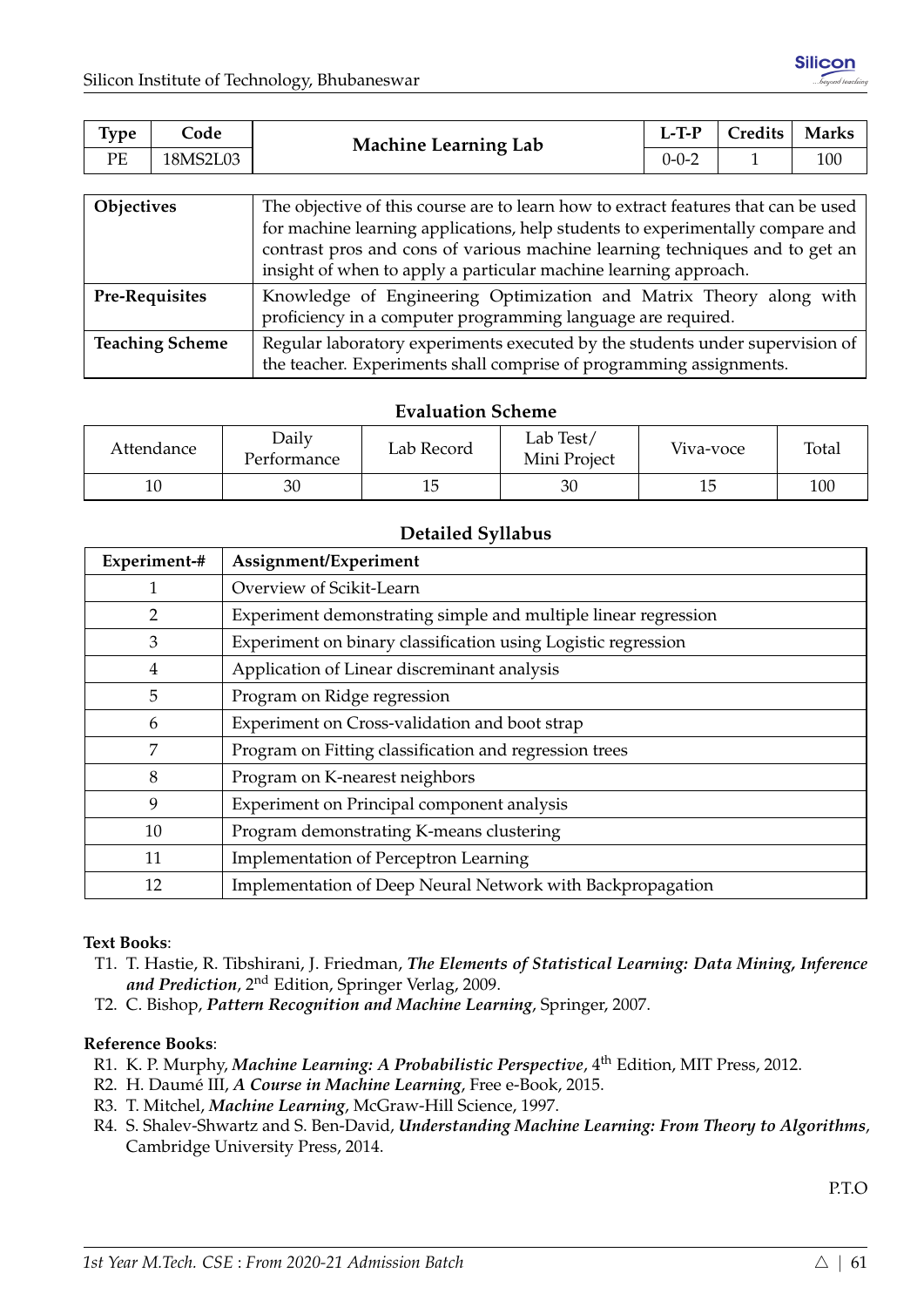## **Online Resources**:

- 1. [http://mlss.cc/:](http://mlss.cc/) Machine Learning Summer School Study Material.
- 2. [https://github.com/josephmisiti/awesome-machine-learning:](https://github.com/josephmisiti/awesome-machine-learning) An exhaustive index of machine learning concepts and programming materials.

**Course Outcomes**: *At the end of this course, the students will be able to:*

| CO <sub>1</sub> | Become familiar with different Machine Learning toolkits.                                                   |
|-----------------|-------------------------------------------------------------------------------------------------------------|
| CO <sub>2</sub> | Apply basic machine learning algorithms for predictive modeling.                                            |
| CO <sub>3</sub> | Compare and contrast pros and cons of various machine learning techniques.                                  |
| CO <sub>4</sub> | Extract meaningful data using non-statistical modeling with special emphasis on real world<br>applications. |
| CO <sub>5</sub> | Implement recent advances in the field of machine learning, especially deep learning.                       |

## **Program Outcomes Relevant to the Course**:

| PO <sub>1</sub> | Develop an understanding of the theoretical foundations and the limits of computing.                                                    |
|-----------------|-----------------------------------------------------------------------------------------------------------------------------------------|
| PO <sub>2</sub> | Apply existing models, techniques, algorithms, data structures, etc. for efficiently solving<br>problems.                               |
| PO <sub>3</sub> | Design, develop and evaluate new computer based systems for novel applications which meet<br>the desired needs of industry and society. |
| PO <sub>4</sub> | Develop understanding and insight of advanced computing techniques and use of advanced<br>tools.                                        |
| PO <sub>5</sub> | Explore ideas and undertake original research at the cutting edge of computer science and its<br>related areas.                         |
| PO <sub>7</sub> | Understand the impact of IT related solutions in an economic, social and environment context.                                           |
| PO10            | Continue to learn independently and engage in life-long learning.                                                                       |

|                 | PO1 | PO <sub>2</sub> | PO <sub>3</sub> | PO4 | PO5 | $\vert$ PO <sub>6</sub> | PO <sub>7</sub> | PO8 | PO9 | PO10    PSO1   PSO2   PSO3 |  |
|-----------------|-----|-----------------|-----------------|-----|-----|-------------------------|-----------------|-----|-----|----------------------------|--|
| CO <sub>1</sub> |     |                 |                 |     |     |                         |                 |     |     |                            |  |
| CO <sub>2</sub> |     |                 |                 |     |     |                         |                 |     |     |                            |  |
| CO <sub>3</sub> | З   | 2               |                 | ◠   |     |                         |                 |     |     |                            |  |
| CO <sub>4</sub> | ⌒   | ⌒               |                 | ◠   |     |                         |                 |     |     |                            |  |
| CO <sub>5</sub> |     |                 |                 |     |     |                         |                 |     |     |                            |  |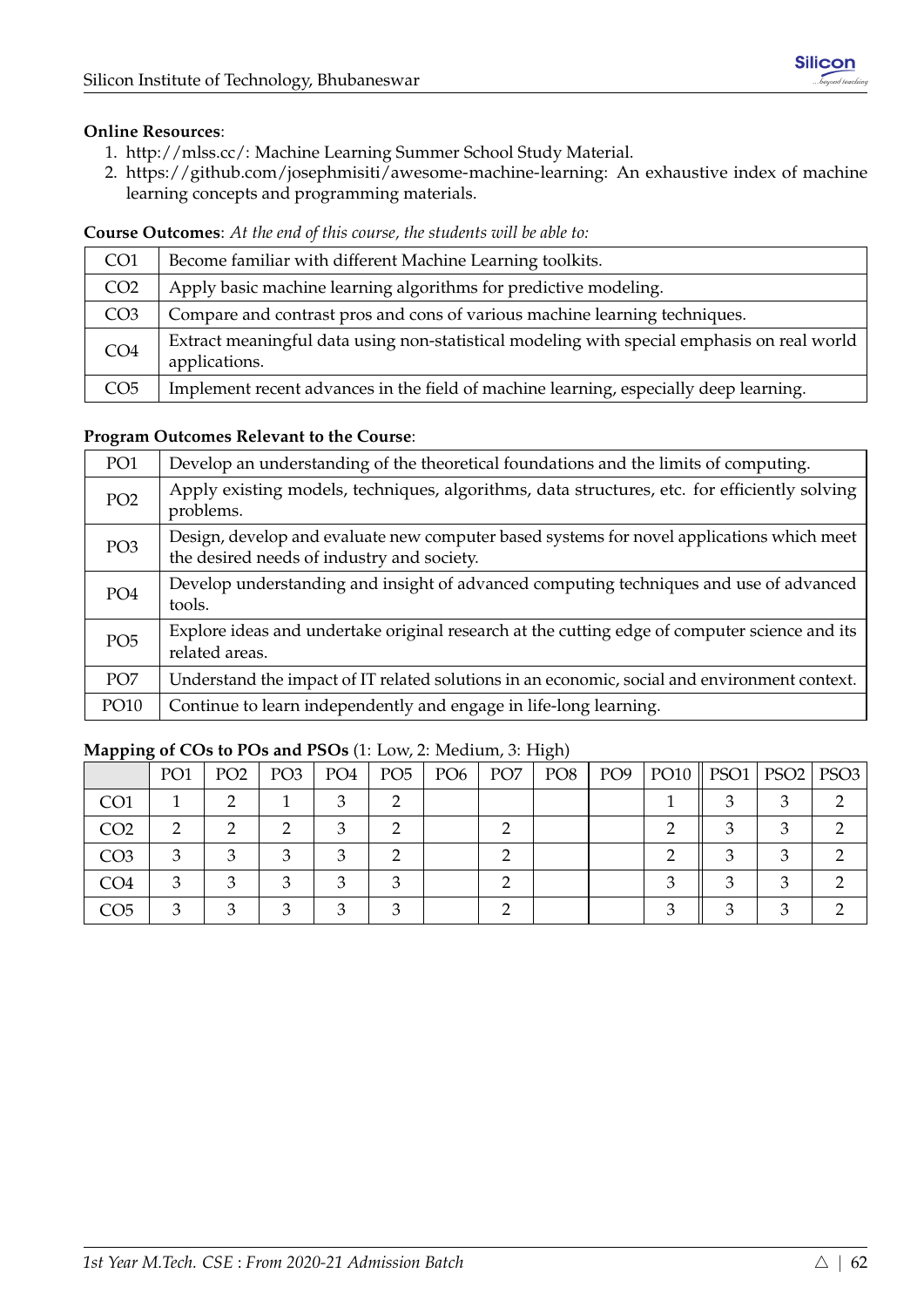| <b>Type</b>       | Code     | Secure Software Design & Enterprise                                                 | $L-T-P$     | Credits | <b>Marks</b> |  |  |
|-------------------|----------|-------------------------------------------------------------------------------------|-------------|---------|--------------|--|--|
| PE                | 18MS2L14 | <b>Computing Lab</b>                                                                | $0 - 0 - 2$ |         | 100          |  |  |
|                   |          |                                                                                     |             |         |              |  |  |
| <b>Objectives</b> |          | The objective of this course is to study the different threats, vulnerabilities and |             |         |              |  |  |
|                   |          | controls for a software system and implement some of the widely used algorithms     |             |         |              |  |  |

|                        | for software security.                                                       |
|------------------------|------------------------------------------------------------------------------|
| <b>Pre-Requisites</b>  | Good programming skill preferably in languages like $C/C++$ is required.     |
| <b>Teaching Scheme</b> | Regular laboratory experiments executed by the students under supervision of |
|                        | the teacher. Experiments shall comprise of programming assignments.          |

| Attendance | Daily<br>Performance | Lab Record | Lab Test/<br>Mini Project | Viva-voce | Total |
|------------|----------------------|------------|---------------------------|-----------|-------|
| 10         | 30                   |            | 30                        |           | 100   |

## **Detailed Syllabus**

| Experiment-# | Assignment/Experiment                                                                     |
|--------------|-------------------------------------------------------------------------------------------|
| 1, 2         | Study of Network Security fundamentals - Ethical Hacking, Social Engineering<br>practices |
| 3            | Study of System threat attacks - Denial of Services.                                      |
| 4            | Study of Sniffing and Spoofing attacks.                                                   |
| 5            | Study of techniques uses for web based password capturing.                                |
| 6            | Study of Different attacks causes by Virus and Trojans.                                   |
| 7            | Study of Anti-Intrusion Technique - Honey pot.                                            |
| 8            | Study of Symmetric Encryption Scheme – RC4.                                               |
| 9            | Implementation of S-DES algorithm for data encryption.                                    |
| 10           | Implementation of Asymmetric Encryption Scheme - RSA.                                     |
| 11           | Study of IP based Authentication.                                                         |
| 12           | Design a security model for an enterprise.                                                |

#### **Text Books**:

- T1. A. Kahate, *Cryptography and Network Security*, Tata McGraw-Hill, 2013.
- T2. W. Stallings, *Cryptography and Network Security: Principles and Practice*, 6<sup>th</sup> Edition, Pearson, 2013.

## **Reference Books**:

R1. G. McGraw, *Software Security: Building Security In*, Addison-Wesley Professional, 2006.

## **Online Resources**:

- 1. [https://www.dwheeler.com/secure-class/:](https://www.dwheeler.com/secure-class/) by David A. Wheeler
- 2. [https://www.coursera.org/lecture/software-design-threats-mitigations/secure-software-design](https://www.coursera.org/lecture/software-design-threats-mitigations/secure-software-design-is-good-software-design-dXAT3)[is-good-software-design-dXAT3:](https://www.coursera.org/lecture/software-design-threats-mitigations/secure-software-design-is-good-software-design-dXAT3) by Albert Glock
- 3. [https://www.garykessler.net/library/crypto.html:](https://www.garykessler.net/library/crypto.html) Overview of Cryptography by Gary C. Kessler

P.T.O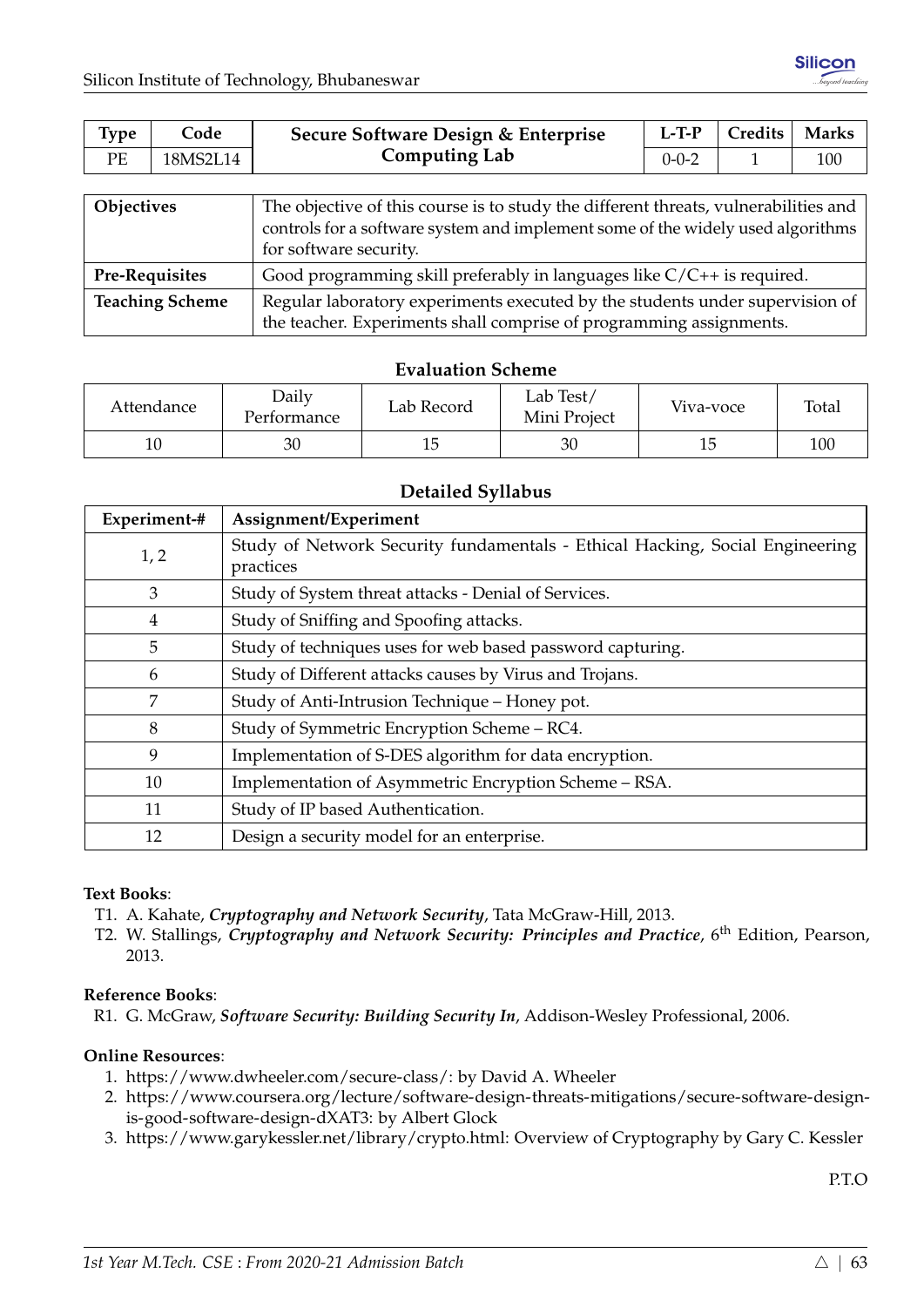| CO <sub>1</sub> | Understand the various aspects and principles of software security.                                         |
|-----------------|-------------------------------------------------------------------------------------------------------------|
|                 |                                                                                                             |
| CO <sub>2</sub> | Compare different types of threats and attacks.                                                             |
| CO <sub>3</sub> | Identify and analyze the different anti-intrusion techniques.                                               |
| CO <sub>4</sub> | Implement the various security algorithms to be implemented for secured computing and<br>computer networks. |
| CO <sub>5</sub> | Develop a security model for any enterprise based on its threats and vulnerabilities.                       |

#### **Course Outcomes**: *At the end of this course, the students will be able to:*

# **Program Outcomes Relevant to the Course**:

| PO <sub>1</sub> | Develop an understanding of the theoretical foundations and the limits of computing.                                                    |
|-----------------|-----------------------------------------------------------------------------------------------------------------------------------------|
| PO <sub>2</sub> | Apply existing models, techniques, algorithms, data structures, etc. for efficiently solving<br>problems.                               |
| PO <sub>3</sub> | Design, develop and evaluate new computer based systems for novel applications which meet<br>the desired needs of industry and society. |
| PO <sub>4</sub> | Develop understanding and insight of advanced computing techniques and use of advanced<br>tools.                                        |
| PO <sub>6</sub> | Function effectively as an individual or as a part of a multi-disciplinary team to accomplish<br>defined goals.                         |
| PO <sub>7</sub> | Understand the impact of IT related solutions in an economic, social and environment context.                                           |

|                 | PO <sub>1</sub> | PO <sub>2</sub> | PO <sub>3</sub> | PO4 | PO5 | PO <sub>6</sub> | PO <sub>7</sub> | PO8 | PO9 | $PO10$   PSO1 | PSO2   PSO3 |  |
|-----------------|-----------------|-----------------|-----------------|-----|-----|-----------------|-----------------|-----|-----|---------------|-------------|--|
| CO <sub>1</sub> |                 |                 |                 |     |     |                 |                 |     |     |               |             |  |
| CO <sub>2</sub> |                 |                 |                 |     |     |                 |                 |     |     |               |             |  |
| CO <sub>3</sub> |                 |                 |                 |     |     |                 |                 |     |     |               |             |  |
| CO <sub>4</sub> |                 |                 |                 | ◠   |     |                 |                 |     |     |               |             |  |
| CO <sub>5</sub> |                 |                 |                 |     |     |                 |                 |     |     |               |             |  |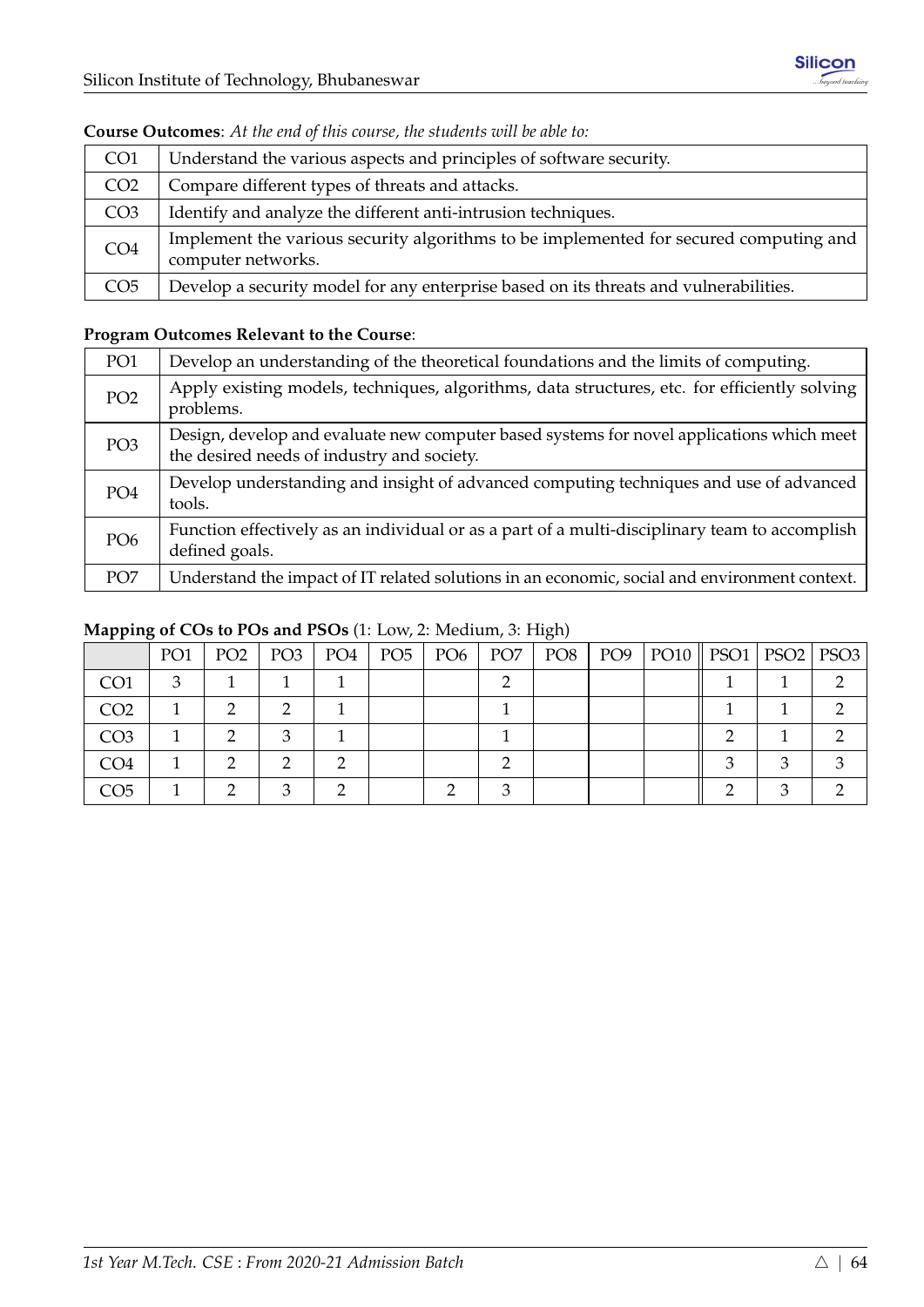| <b>Type</b> | Code     | <b>Advanced Wireless &amp; Mobile Networks</b> | $L-T-P$     | <b>Tredits</b> | <b>Marks</b> |
|-------------|----------|------------------------------------------------|-------------|----------------|--------------|
| PЕ          | 18MS2L15 | ∟ab                                            | $0 - 0 - 2$ |                |              |

| Objectives             | The objective of the course is to develop systems engineering skills in the field of<br>wireless communications, gain first-hand practical skills involving wireless and<br>mobile applications. |
|------------------------|--------------------------------------------------------------------------------------------------------------------------------------------------------------------------------------------------|
| <b>Pre-Requisites</b>  | Knowledge of programming using $C++$ or Python and socket programming is<br>required.                                                                                                            |
| <b>Teaching Scheme</b> | Regular laboratory experiments executed by the students under supervision of<br>the teacher. Experiments shall comprise of programming assignments.                                              |

| Attendance | Daily<br>Performance | Lab Record | Lab Test/<br>Mini Project | Viva-voce | Total |
|------------|----------------------|------------|---------------------------|-----------|-------|
| 10         | 30                   |            | 30                        |           | 100   |

## **Detailed Syllabus**

| Experiment-#   | Assignment/Experiment                                                                                                                                 |  |  |  |  |  |
|----------------|-------------------------------------------------------------------------------------------------------------------------------------------------------|--|--|--|--|--|
| 1              | Demonstration of multiple access concepts such as FDMA, TDMA and CDMA.                                                                                |  |  |  |  |  |
| $\overline{2}$ | Simulation of communication mechanisms in WLAN.                                                                                                       |  |  |  |  |  |
| 3              | Channel assignment strategies such as Reserved Channel Allocation, Queuing Scheme<br>and Sub-rating scheme in wireless medium.                        |  |  |  |  |  |
| 4              | Flow control, Error control mechanism between sender and receiver.                                                                                    |  |  |  |  |  |
| 5              | Congestion control in the network.                                                                                                                    |  |  |  |  |  |
| 6              | Implementation of proactive routing protocols in ad hoc networks.                                                                                     |  |  |  |  |  |
| 7              | Implementation of reactive routing protocols in ad hoc networks.                                                                                      |  |  |  |  |  |
| 8              | Implementation of hybrid routing protocols and comparative analysis between<br>different types of protocols with respect to their network parameters. |  |  |  |  |  |
| 9              | Preparation of test-bed with RaspberryPi or Arduino for workable model of WSN<br>devices.                                                             |  |  |  |  |  |
| 10             | Implementation of Security protocols for Wi-Fi environment.                                                                                           |  |  |  |  |  |
| 11             | Implementation of Symmetric Key Cryptography protocols in wireless<br>communication.                                                                  |  |  |  |  |  |
| 12             | Implementation of Asymmetric Key Cryptography protocols in wireless medium.                                                                           |  |  |  |  |  |

#### **Text Books**:

T1. Y. B. Lin and I. Chlamtac, *Wireless and Mobile Network Architectures*, 1st Edition, Wiley, 2000.

- T2. J. Schiller, *Mobile Communications*, 2nd Edition, Pearson Education, 2008.
- T3. W. Stallings, *Wireless Communications and Networks*, 2nd Edition, Pearson Education, 2009.

#### **Reference Books**:

- R1. L. Cassell and A. Gauld, *Python Projects*, Wrox Publication, 2014.
- R2. I. Stojmenic (Ed.), *Handbook of Wireless Networks and Mobile Computing*, Wiley, 2002.

#### **Online Resources**:

1. [https://www.nsnam.org/:](https://www.nsnam.org/) Open source simulator for wired, wireless, sensor and ad hoc network related protocols; requires C++ and Python as pre-requisite for better understanding.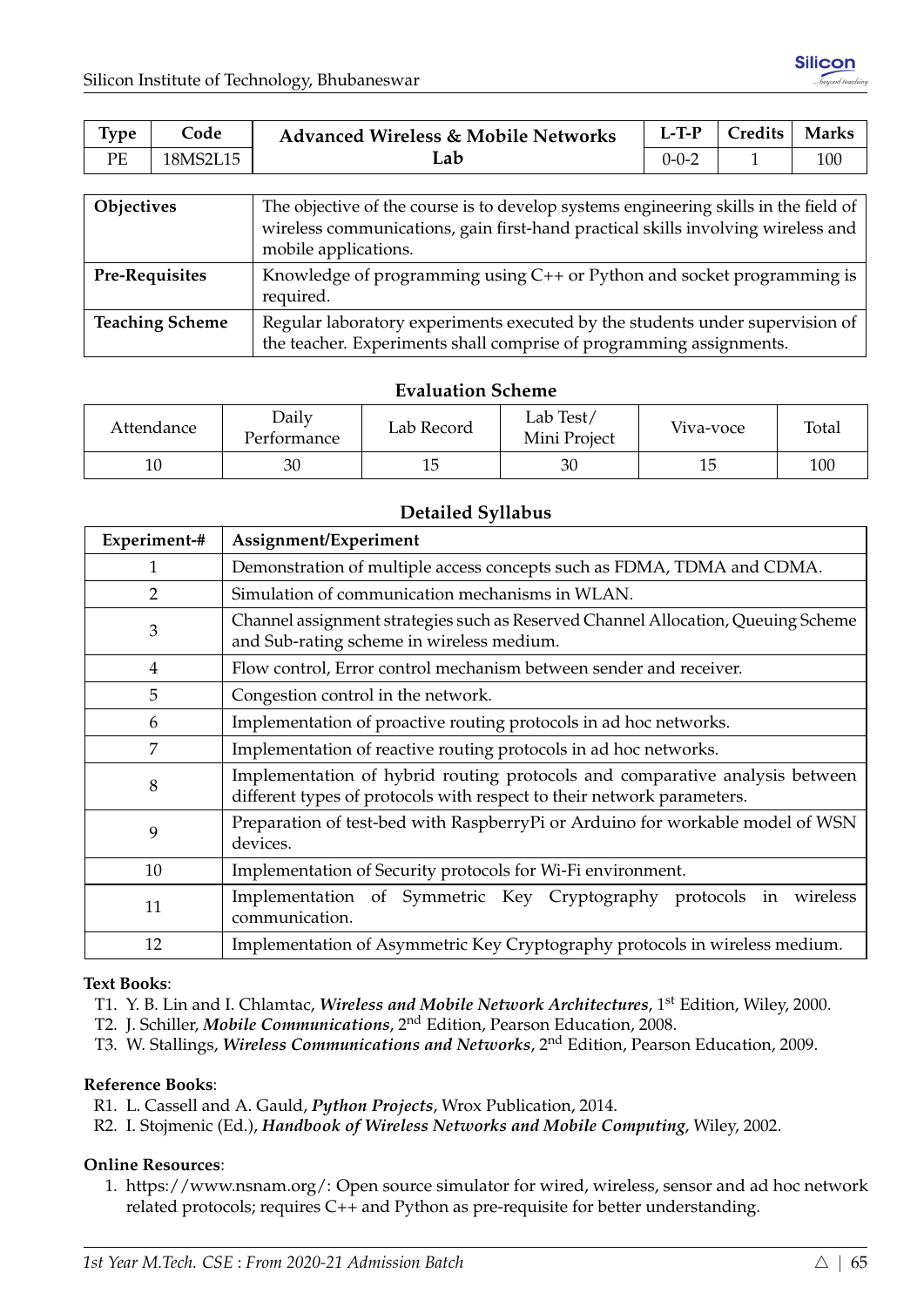2. [https://www.gnuradio.org/doc/doxygen/index.html:](https://www.gnuradio.org/doc/doxygen/index.html) Open source simulator for implementation of radio ecosystem; requires knowledge of C++ and Python.

| CO <sub>1</sub> | Understand the concepts of multiplexing and implement multi-access mechanisms.                                                              |
|-----------------|---------------------------------------------------------------------------------------------------------------------------------------------|
| CO <sub>2</sub> | Exhibit the handoff detection and channel assignment procedures through simulation or<br>implementation.                                    |
| CO <sub>3</sub> | Obtain insight on flow control, error control and congestion control algorithms and implement<br>using NS3 or gnuradio simulator.           |
| CO <sub>4</sub> | Simulate various routing protocols by NS3 and learn to integrate IoT devices in the Internet<br>using RPi.                                  |
| CO <sub>5</sub> | Acquire knowledge on different protection and security mechanisms and implement them for<br>wireless and mobile communication environments. |

**Course Outcomes**: *At the end of this course, the students will be able to:*

## **Program Outcomes Relevant to the Course**:

| PO <sub>2</sub> | Apply existing models, techniques, algorithms, data structures, etc. for efficiently solving<br>problems.                               |
|-----------------|-----------------------------------------------------------------------------------------------------------------------------------------|
| PO <sub>3</sub> | Design, develop and evaluate new computer based systems for novel applications which meet<br>the desired needs of industry and society. |
| PO <sub>4</sub> | Develop understanding and insight of advanced computing techniques and use of advanced<br>tools.                                        |
| PO <sub>6</sub> | Function effectively as an individual or as a part of a multi-disciplinary team to accomplish<br>defined goals.                         |
| PO <sub>7</sub> | Understand the impact of IT related solutions in an economic, social and environment context.                                           |
| PO10            | Continue to learn independently and engage in life-long learning.                                                                       |

|                 | PO <sub>1</sub> | PO <sub>2</sub> | PO <sub>3</sub> | PO4 | PO <sub>5</sub> | PO <sub>6</sub> | PO <sub>7</sub> | PO8 | PO9 | PO10    PSO1   PSO2   PSO3 |   |  |
|-----------------|-----------------|-----------------|-----------------|-----|-----------------|-----------------|-----------------|-----|-----|----------------------------|---|--|
| CO <sub>1</sub> |                 |                 |                 |     |                 |                 |                 |     |     |                            |   |  |
| CO <sub>2</sub> |                 |                 |                 |     |                 |                 |                 |     |     |                            |   |  |
| CO <sub>3</sub> |                 |                 |                 |     |                 |                 |                 |     |     |                            |   |  |
| CO4             |                 |                 |                 |     |                 |                 |                 |     |     |                            | ◠ |  |
| CO5             |                 |                 |                 |     |                 |                 |                 |     |     |                            |   |  |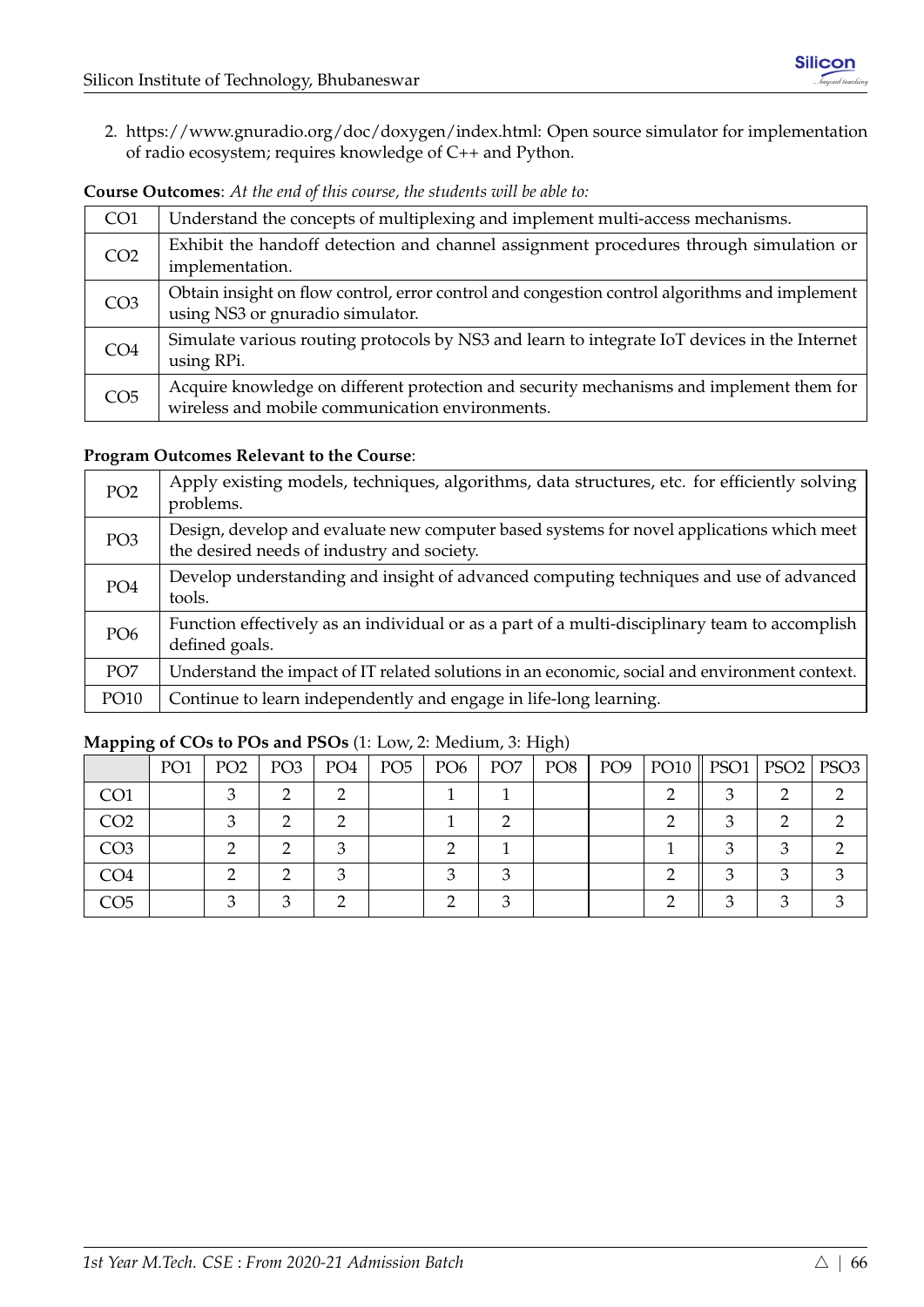| <b>Type</b>       | Code     | <b>Intelligent Systems Lab</b>                                                     | $L-T-P$     | Credits | <b>Marks</b> |
|-------------------|----------|------------------------------------------------------------------------------------|-------------|---------|--------------|
| РE                | 18MS2T05 |                                                                                    | $0 - 0 - 2$ |         | 100          |
|                   |          |                                                                                    |             |         |              |
| <b>Objectives</b> |          | The objective of this course is to motivate and prepare the students to appreciate |             |         |              |

|                        | and implement intelligent systems and conduct research projects through<br>advanced courses in related areas. |
|------------------------|---------------------------------------------------------------------------------------------------------------|
| <b>Pre-Requisites</b>  | Knowledge of data structure, database management systems, and strong logical                                  |
|                        | ability, and proficiency in programming are required.                                                         |
| <b>Teaching Scheme</b> | Regular laboratory experiments executed by the students under supervision of                                  |
|                        | the teacher. Experiments shall comprise of programming assignments.                                           |

| Attendance | Daily<br>Performance | Lab Record | ab Test/<br>Mini Project | Viva-voce | Total |
|------------|----------------------|------------|--------------------------|-----------|-------|
| 10         | 30                   |            | 30                       | 15        | 100   |

#### **Detailed Syllabus**

| Experiment-#   | Assignment/Experiment                          |
|----------------|------------------------------------------------|
| 1              | Heuristic search: Tic-Tac-Toe                  |
| $\overline{2}$ | Heuristic search: Water Jug Problem            |
| 3              | Heuristic search: Missionaries and Cannibals   |
| 4              | Heuristic search: Blocks World Problem         |
| 5              | 8 Queens Problem                               |
| 6              | Depth First Search (DFS)                       |
| 7              | Breadth First Search (BFS)                     |
| 8              | <b>Best First Search</b>                       |
| 9              | A* Algorithm                                   |
| 10             | Adversarial Search: Optimal decision in games  |
| 11             | Constraint satisfaction problems: Backtracking |
| 12             | Reasoning Systems for categories               |
| 13             | Bayesian Networks: Exact inference             |
| 14             | Bayesian Networks: Approximate inference       |

#### **Text Books**:

- T1. I. Bratko, *Prolog Programming*, Prentice Hall India, 2002.
- T2. M. T. Jones, *Artificial Intelligence Application Programming*, 2nd Edition, DreamTech, 2006.
- T3. E. Charniak, C. K. Riesbeck, D. V. McDermott, and J. R. Meehan, *Artificial Intelligence Programming*, 2 nd Edition, Amazon Kindle, 2014.

#### **Reference Books**:

- R1. P. Joshi, *Artificial Intelligence with Python*, Packt Publishing, 2017.
- R2. S. J. Russell and P. Norvig, *Artificial Intelligence: A Modern Approach*, 3rd Edition, Prentice-Hall, 2010.

#### **Online Resources**:

- 1. [https://www.csail.mit.edu/:](https://www.csail.mit.edu/) MIT Computer Science and Artificial Intelligence Lab
- 2. [https://www.expertsystem.com:](https://www.expertsystem.com) Multi disciplinary industry solutions, World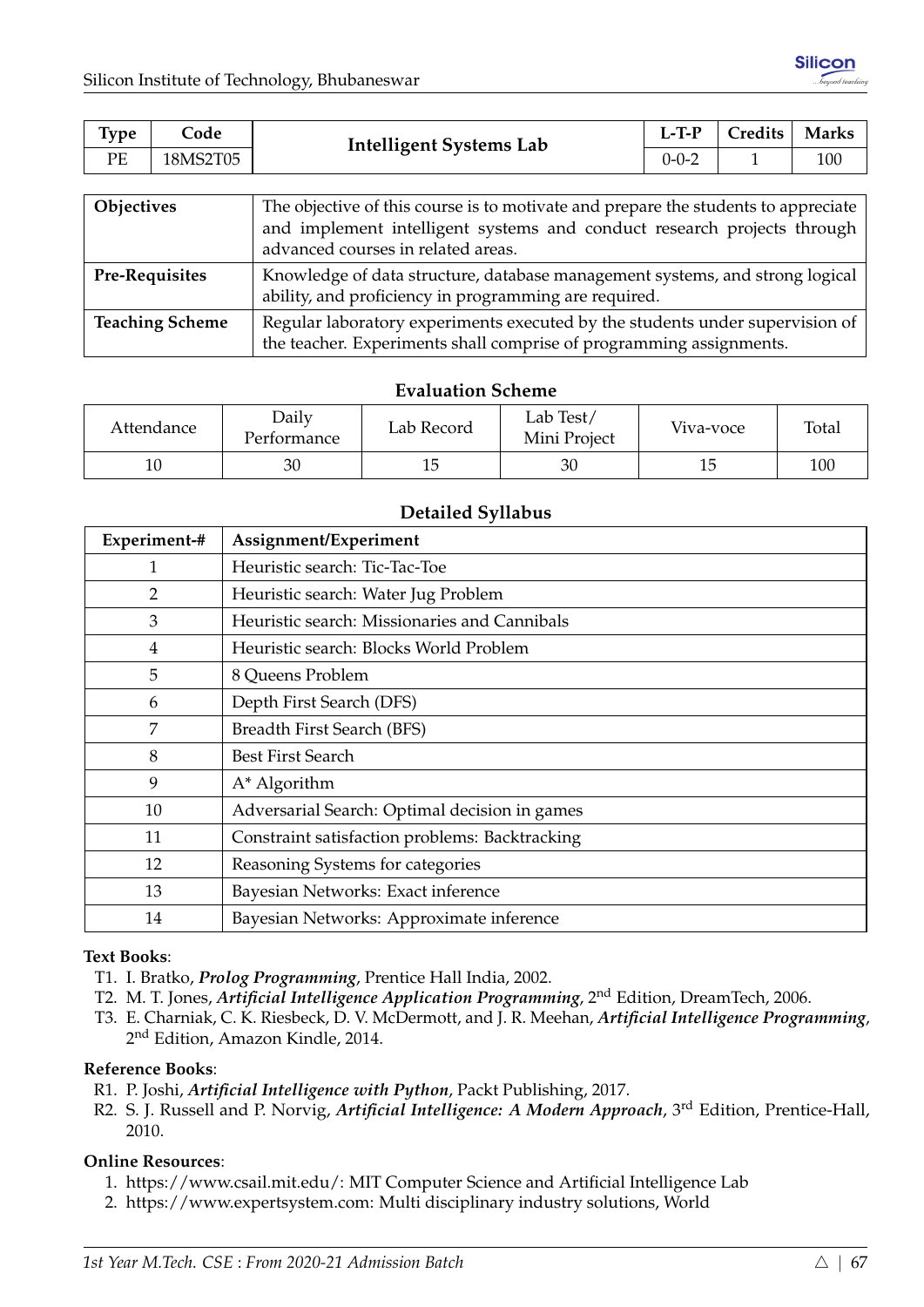- 3. [https://www.eecs.umich.edu/eecs:](https://www.eecs.umich.edu/eecs) University of Michigan AI Lab
- 4. [https://onlinelibrary.wiley.com/journal/14680394:](https://onlinelibrary.wiley.com/journal/14680394) Expert System Wiley online library

## **Course Outcomes**: *At the end of this course, the students will be able to:*

| CO <sub>1</sub> | Solve problems by applying AI techniques to different complex problems using LISP,<br>PROLOG. |
|-----------------|-----------------------------------------------------------------------------------------------|
| CO <sub>2</sub> | Represent difficult real life problems in a state space and solve those using AI techniques.  |
| CO <sub>3</sub> | Apply various AI methods like searching and game playing to solve real world applications.    |
| CO <sub>4</sub> | Build inference engines by applying knowledge representation and Logic.                       |
| CO <sub>5</sub> | Obtain understanding of planning, Bayes networks, NLP and concepts of cognitive computing.    |

## **Program Outcomes Relevant to the Course**:

| PO <sub>1</sub> | Develop an understanding of the theoretical foundations and the limits of computing.                                                    |
|-----------------|-----------------------------------------------------------------------------------------------------------------------------------------|
| PO <sub>2</sub> | Apply existing models, techniques, algorithms, data structures, etc. for efficiently solving<br>problems.                               |
| PO <sub>3</sub> | Design, develop and evaluate new computer based systems for novel applications which meet<br>the desired needs of industry and society. |
| PO <sub>4</sub> | Develop understanding and insight of advanced computing techniques and use of advanced<br>tools.                                        |
| PO <sub>6</sub> | Function effectively as an individual or as a part of a multi-disciplinary team to accomplish<br>defined goals.                         |

|                 | PO <sub>1</sub> | PO <sub>2</sub> | PO <sub>3</sub> | PO4 | PO5 | PO6 | PO <sub>7</sub> | PO8 | PO9 | PO10    PSO1   PSO2   PSO3 |  |
|-----------------|-----------------|-----------------|-----------------|-----|-----|-----|-----------------|-----|-----|----------------------------|--|
| CO <sub>1</sub> |                 |                 |                 |     |     |     |                 |     |     |                            |  |
| CO <sub>2</sub> |                 |                 |                 |     |     |     |                 |     |     |                            |  |
| CO <sub>3</sub> |                 |                 |                 |     |     |     |                 |     |     |                            |  |
| CO4             |                 |                 |                 |     |     |     |                 |     |     |                            |  |
| CO <sub>5</sub> |                 |                 |                 |     |     |     |                 |     |     |                            |  |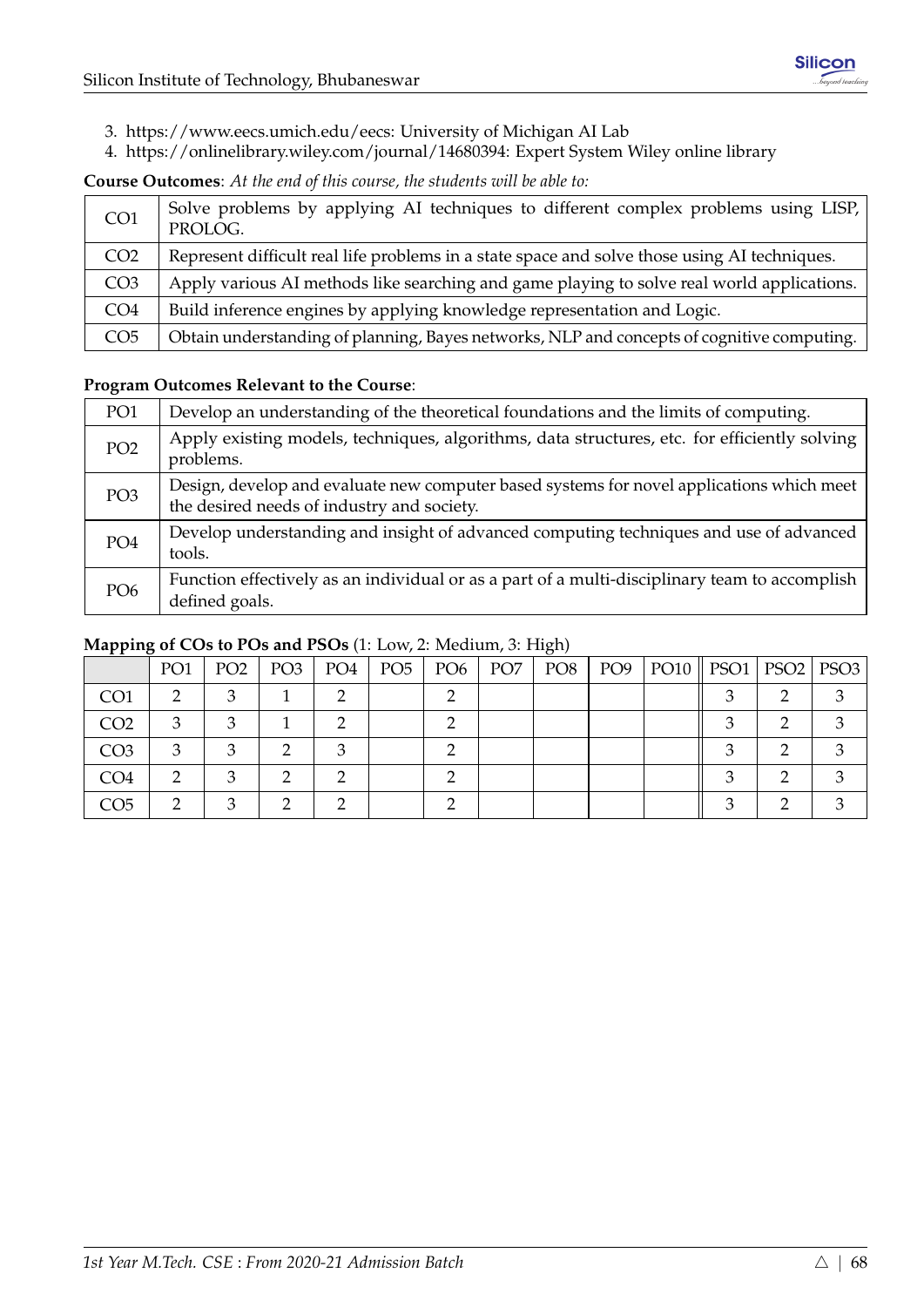| <b>Type</b> | Code     | <b>High Performance Computing Lab</b> | $L-TP$ | Credits | <b>Marks</b> |
|-------------|----------|---------------------------------------|--------|---------|--------------|
| PE          | 18MS2L18 |                                       | 0-0-2  |         | 100          |

| Objectives             | The objectives of this course are to enable the students to build & model     |
|------------------------|-------------------------------------------------------------------------------|
|                        | applications to simulate real programs running on modern processors using set |
|                        | of tools that model a virtual computer system, and design & analyze advanced  |
|                        | techniques to enhance computing performance.                                  |
| <b>Pre-Requisites</b>  | Knowledge of advanced computer architecture, Linux, C/C++ programming         |
|                        | languages are required.                                                       |
| <b>Teaching Scheme</b> | Regular laboratory experiments executed by the students under supervision of  |
|                        | the teacher. Experiments shall comprise of programming assignments.           |

| Attendance | Daily<br>Performance | Lab Test/<br>Lab Record<br>Mini Project |    | Viva-voce | Total |
|------------|----------------------|-----------------------------------------|----|-----------|-------|
| 10         | 30                   |                                         | 30 |           | 100   |

## **Detailed Syllabus**

| Experiment-# | Assignment/Experiment                                                                                                                                 |
|--------------|-------------------------------------------------------------------------------------------------------------------------------------------------------|
| 1            | Introduction to Simple Scalar and its installation; Testing the GCC Cross-compiler for<br>SimpleScalar Processor Simulator.                           |
| 2            | Execution of C programs in Simplescalar.                                                                                                              |
| 3            | Run some benchmarks programs (anagram, compress, go and gcc) using sim-profile<br>in alpha ISA and analyze the output.                                |
| 4            | Compare the PISA and Alpha ISA by executing the same benchmarks sim-profile and<br>analyze the output by plot.                                        |
| 5            | Implement Pipelining on ALPHA-ISA using sim-outorder simulator and analyze the<br>outcome.                                                            |
| 6            | Implement Super Scalar pipelining for various configurations on ALPHA-ISA and<br>PISA-ISA using sim-outorder simulator.                               |
| 7            | Investigate the effects of various branch prediction schemes and CPI/IPC for ALPHA<br>benchmarks using sim-bpred simulator.                           |
| 8            | Study of sim-cache simulator to perform cache simulation with various configurations.<br>Plot the results of the simulations.                         |
| 9            | Investigate the performance of unified cache and split cache by executing test-math<br>program.                                                       |
| 10           | Write $C/C++$ programs (Matrix Multiplication without loop, with loop and using<br>function) using ALPHA/PISA compiler to benchmark computer systems. |
| 11           | Modify the $C/C++$ source code in sim-cache.c file to add a third-level data and<br>instruction cache.                                                |
| 12, 13       | Project Work (may be group activity).                                                                                                                 |

#### **Text Books**:

T1. J. L. Hennessy and D. A. Patterson, *Computer Architecture: A Quantitative Approach*, 5th Edition, Morgan Kaufmann, 2012.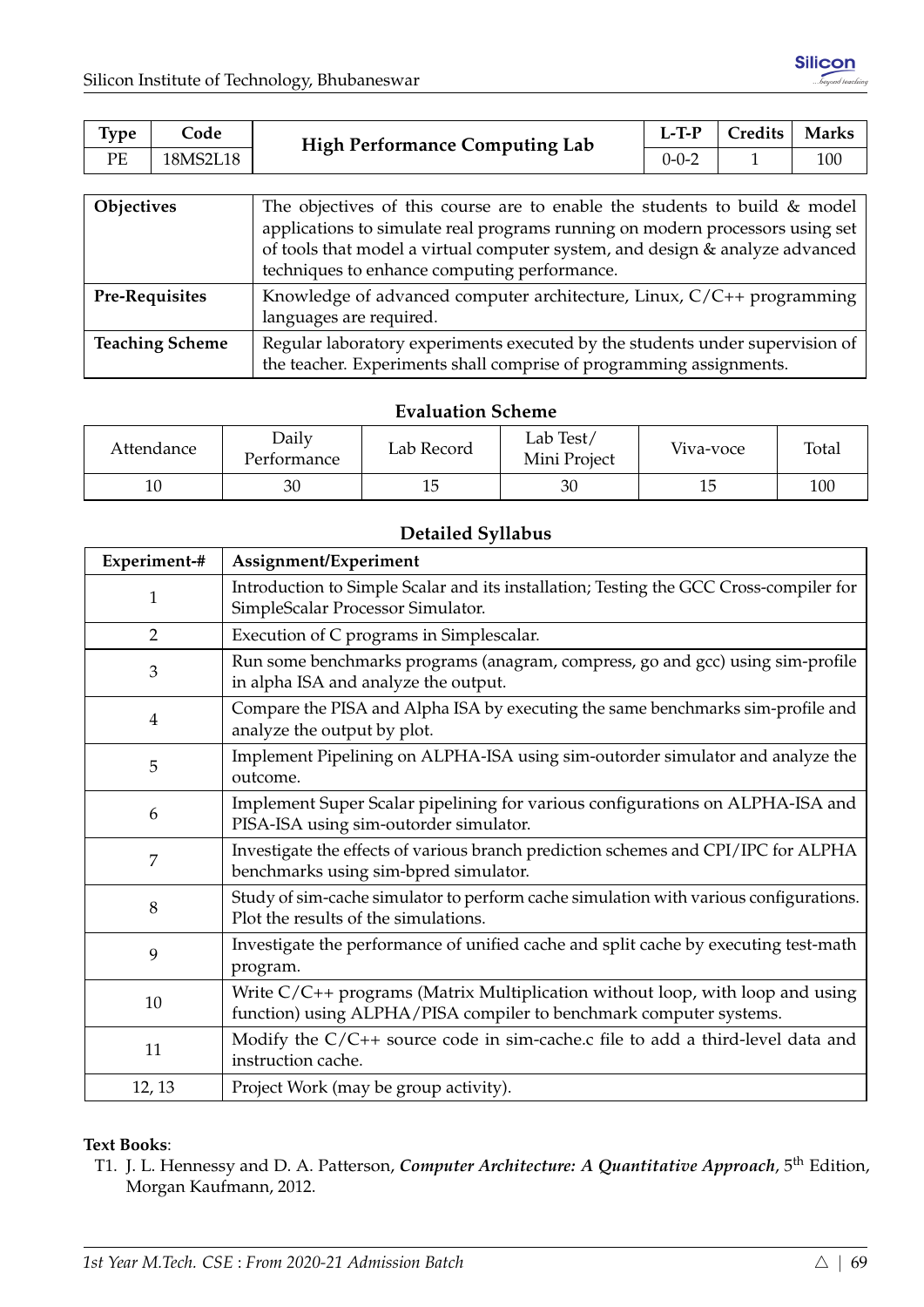R1. D. A. Patterson and J. L. Hennessy, *Computer Organization & Design*, 3rd Edition, Morgan Kaufmann, 2005.

#### **Online Resources**:

- 1. [http://www.simplescalar.com/docs/simple](http://www.simplescalar.com/docs/simple_tutorial_v2.pdf) tutorial v2.pdf
- 2. <http://www.ecs.umass.edu/ece/koren/architecture/Simplescalar/>

**Course Outcomes**: *At the end of this course, the students will be able to:*

| CO <sub>1</sub> | Implement concepts of computer architecture running different benchmark programs like<br>ALPHA/PISA ISA. |
|-----------------|----------------------------------------------------------------------------------------------------------|
| CO <sub>2</sub> | Analyze different techniques for achieving ILP.                                                          |
| CO <sub>3</sub> | Implement advanced techniques to achieve ILP and enhance performance of processor.                       |
| CO <sub>4</sub> | Demonstrate the basic memory hierarchy techniques.                                                       |
| CO <sub>5</sub> | Simulate and analyze various multiprocessor systems.                                                     |

#### **Program Outcomes Relevant to the Course**:

| PO <sub>1</sub> | Develop an understanding of the theoretical foundations and the limits of computing.                                                    |
|-----------------|-----------------------------------------------------------------------------------------------------------------------------------------|
| PO <sub>2</sub> | Apply existing models, techniques, algorithms, data structures, etc. for efficiently solving<br>problems.                               |
| PO <sub>3</sub> | Design, develop and evaluate new computer based systems for novel applications which meet<br>the desired needs of industry and society. |
| PO <sub>4</sub> | Develop understanding and insight of advanced computing techniques and use of advanced<br>tools.                                        |
| PO <sub>5</sub> | Explore ideas and undertake original research at the cutting edge of computer science and its<br>related areas.                         |
| PO <sub>6</sub> | Function effectively as an individual or as a part of a multi-disciplinary team to accomplish<br>defined goals.                         |
| PO10            | Continue to learn independently and engage in life-long learning.                                                                       |

|                 | PO <sub>1</sub> | PO <sub>2</sub> | PO <sub>3</sub> | PO4 | PO <sub>5</sub> | PO <sub>6</sub> | PO <sub>7</sub> | PO <sub>8</sub> | PO <sub>9</sub> | $PO10$   PSO1 | $PSO2$   PSO3 |
|-----------------|-----------------|-----------------|-----------------|-----|-----------------|-----------------|-----------------|-----------------|-----------------|---------------|---------------|
| CO <sub>1</sub> | 3               |                 |                 |     |                 |                 |                 |                 |                 |               |               |
| CO <sub>2</sub> | 3               | З               |                 |     |                 |                 |                 |                 |                 |               |               |
| CO <sub>3</sub> | 3               | ۰Ź,             |                 |     |                 |                 |                 |                 |                 |               |               |
| CO <sub>4</sub> | റ               |                 |                 | З   |                 |                 |                 |                 |                 |               |               |
| CO <sub>5</sub> |                 |                 |                 |     |                 |                 |                 |                 |                 |               |               |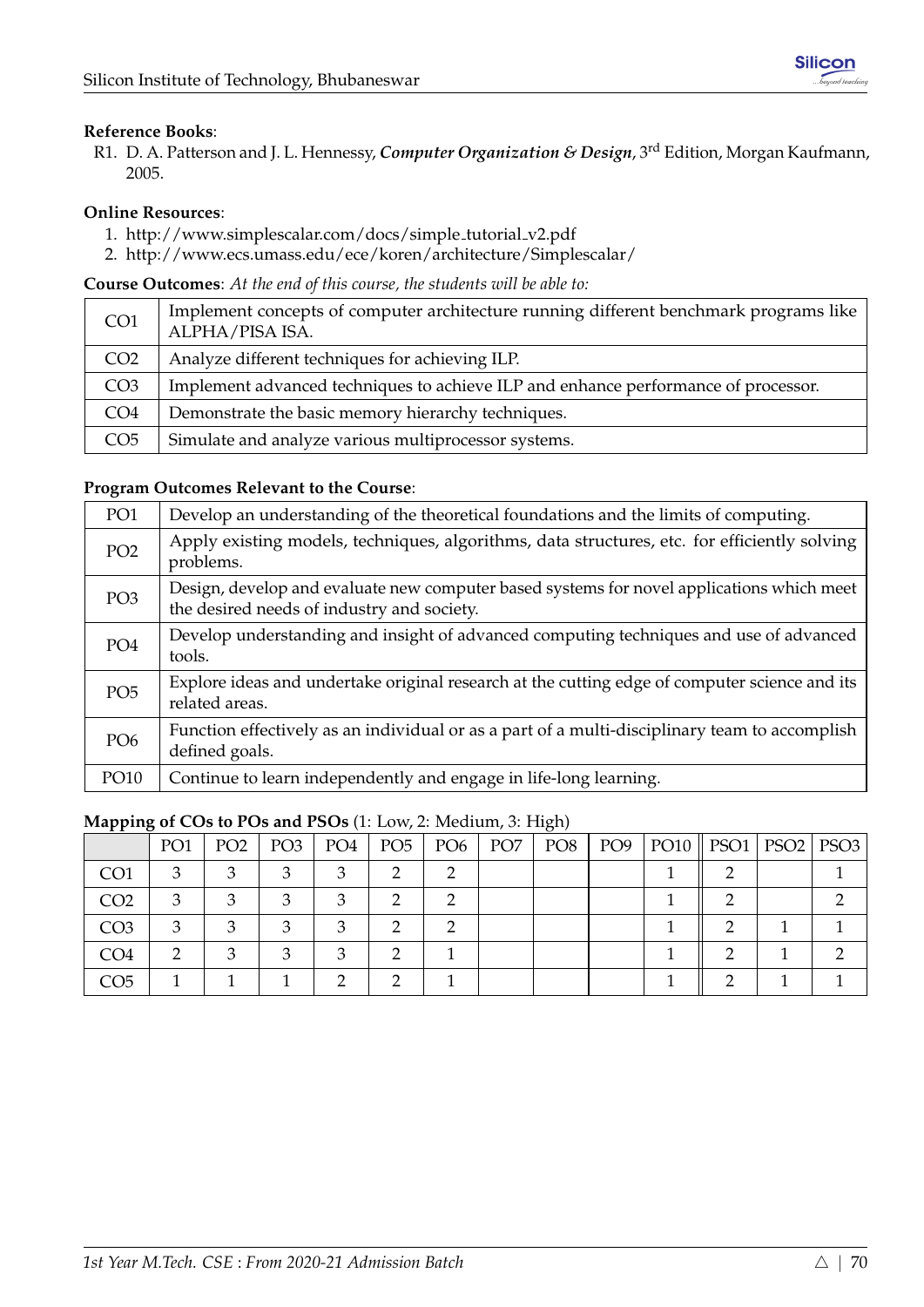| <b>Type</b> | Code     | Digital Forensics Lab                                                  | $L-T-P$     | Credits   Marks |     |
|-------------|----------|------------------------------------------------------------------------|-------------|-----------------|-----|
| РE          | 18MS2L19 |                                                                        | $0 - 0 - 2$ |                 | 100 |
|             |          |                                                                        |             |                 |     |
| Objectives  |          | The objective of this course is to enable the students conduct hand on |             |                 |     |

| ODICCUTES              | THE ODJECTIVE OF HIS COULSE IS TO EHADIE THE SUBJETIES CONDUCT HAIR OIL       |
|------------------------|-------------------------------------------------------------------------------|
|                        | investigation and performing digital forensic analysis using various digital  |
|                        | forensics tools and formulate the findings.                                   |
| <b>Pre-Requisites</b>  | Knowledge of operating systems (Linux, DOS, Windows) is required.             |
| <b>Teaching Scheme</b> | Regular laboratory experiments executed by the students under supervision     |
|                        | of the teacher. Experiments shall comprise of various forensic investigation, |
|                        | analysis, and evidence gathering activities.                                  |

| Attendance | <b>Daily</b><br>Performance | Lab Record | Lab Test/<br>Mini Project | Viva-voce | Total |
|------------|-----------------------------|------------|---------------------------|-----------|-------|
| 10         | 30                          |            | 30                        |           | 100   |

#### **Detailed Syllabus**

| Experiment-# | Assignment/Experiment                                                                  |
|--------------|----------------------------------------------------------------------------------------|
| 1            | Introduction to legal issues, context, and digital forensics; Disk Imaging and Cloning |
| 2            | Analysis: disk structure, file systems (NTFS, EXT 2/3, HFS), and physical system       |
| 3            | Search Word Filtering from Unallocated, Slack and Swap Space                           |
| 4            | Unix File Recovery - Data Unit Level                                                   |
| 5            | File Recovery: Meta Data Layer                                                         |
| 6            | File Recovery: Data Layer Revisited                                                    |
| 7,8          | Analysis Techniques: Keyword Searches, Timelines, Hidden Data                          |
| 9            | Data Mining For Digital Forensics                                                      |
| 10           | Network devices: routers, switches                                                     |
| 11           | Analysis of cell Phones, Tablet, Ipad, Pdas, Etc. Cell Phones                          |
| 12           | Evidence: Collection, Preservation, Testimony                                          |

#### **Text Books**:

- T1. C. Altheide and H. Carvey, *Digital Forensics with Open Source Tools*, 3rd Edition, Elsiviers, 2011.
- T2. M. McDougal, *Live Forensics on a Windows System*, WFT, 2006.

#### **Reference Books**:

- R1. J. Sammons, *The Basics of Digital Forensics*, 2nd Edition, Elsevier, 2014.
- R2. J. Vacca, *Computer Forensics: Computer Crime Scene Investigation*, 2nd Edition, Laxmi Publications, 2005.

#### **Online Resources**:

- 1. <http://users.erols.com/gmgarner/forensics/userdump.exe>
- 2. [http://www.scanwith.com/download/Fport.htm:](http://www.scanwith.com/download/Fport.htm) For fport.exe
- 3. <http://www.foundstone.com/knowledge/proddesc/fport.html/psloggedon.exe>
- 4. <http://www.sysinternals.com/Utilities/PsLoggedOn.htmlp/slist.exe>
- 5. [http://www.sysinternals.com/Utilities/PsList.html:](http://www.sysinternals.com/Utilities/PsList.html) For kill.exe, auditpol.exe, dumpel.exe
- 6. [http://www.petri.co.il/download](http://www.petri.co.il/download_free_reskit_tools.htm/ntlast.exe) free reskit tools.htm/ntlast.exe
- 7. <http://www.foundstone.com/resources/proddesc/ntlast.htm>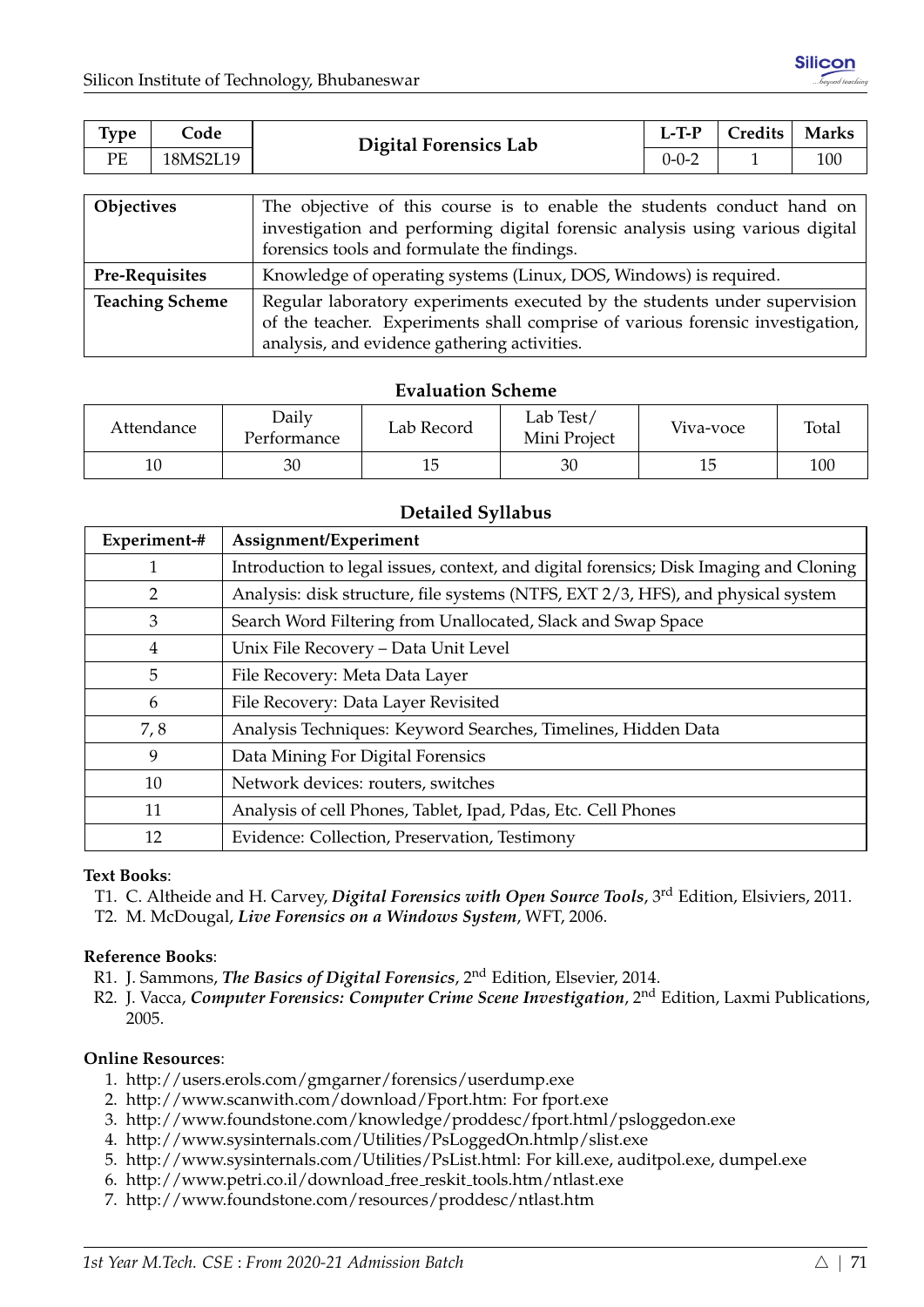- 8. [http://www.foolmoon.net/downloads/Live](http://www.foolmoon.net/downloads/Live_Forensics_Using_WFT.pdf) Forensics Using WFT.pdf: Digital Forensics of the Physical Memory by M. Burdach
- 9. [http://www.forensicfocus.com/index.php?name=Content&pid=57:](http://www.forensicfocus.com/index.php?name=Content&pid=57) Windows Live Incident Response Volatile Data Collection: Non- Disruptive User & System Memory Forensic Acquisition
- 10. <http://web.archive.org/web/20040405032635/>

**Course Outcomes**: *At the end of this course, the students will be able to:*

| CO <sub>1</sub> | Demonstrate Disk Imaging and Cloning.                                                 |
|-----------------|---------------------------------------------------------------------------------------|
| CO <sub>2</sub> | Simulate different techniques for File Recovery.                                      |
| CO <sub>3</sub> | Implement various analysis techniques like, Keyword Searches, Timelines, Hidden Data. |
| CO <sub>4</sub> | Apply Data Mining algorithms for Digital Forensics.                                   |
| CO <sub>5</sub> | Simulate forensics issues of network and mobile devices.                              |

#### **Program Outcomes Relevant to the Course**:

| PO <sub>1</sub> | Develop an understanding of the theoretical foundations and the limits of computing.                                                    |
|-----------------|-----------------------------------------------------------------------------------------------------------------------------------------|
| PO <sub>2</sub> | Apply existing models, techniques, algorithms, data structures, etc. for efficiently solving<br>problems.                               |
| PO <sub>3</sub> | Design, develop and evaluate new computer based systems for novel applications which meet<br>the desired needs of industry and society. |
| PO <sub>4</sub> | Develop understanding and insight of advanced computing techniques and use of advanced<br>tools.                                        |
| PO <sub>5</sub> | Explore ideas and undertake original research at the cutting edge of computer science and its<br>related areas.                         |

| .               |                 |                 |                 |     |               |                 | $\cup$ $\rightarrow$ |                 |                            |  |
|-----------------|-----------------|-----------------|-----------------|-----|---------------|-----------------|----------------------|-----------------|----------------------------|--|
|                 | PO <sub>1</sub> | PO <sub>2</sub> | PO <sub>3</sub> | PO4 | $PO5$   $PO6$ | PO <sub>7</sub> | PO8                  | PO <sub>9</sub> | PO10    PSO1   PSO2   PSO3 |  |
| CO <sub>1</sub> | ∍               |                 |                 | ◠   |               |                 |                      |                 |                            |  |
| CO <sub>2</sub> | ∍               |                 |                 |     |               |                 |                      |                 |                            |  |
| CO <sub>3</sub> | ∍               |                 |                 |     |               |                 |                      |                 |                            |  |
| CO <sub>4</sub> |                 |                 |                 |     |               |                 |                      |                 |                            |  |
| CO <sub>5</sub> |                 |                 |                 |     |               |                 |                      |                 |                            |  |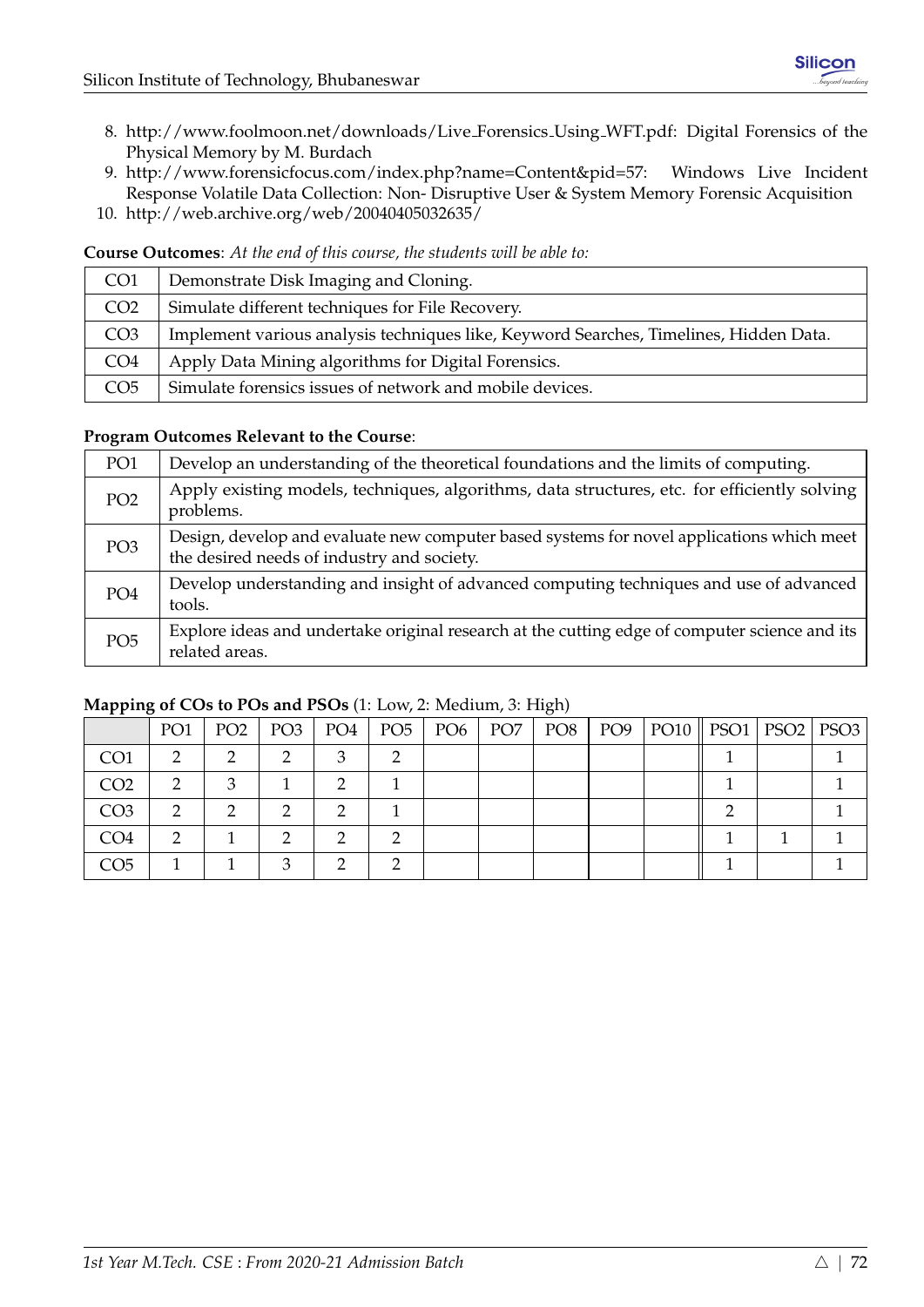# **Part II**

# **2nd Year M. Tech. (CSE)**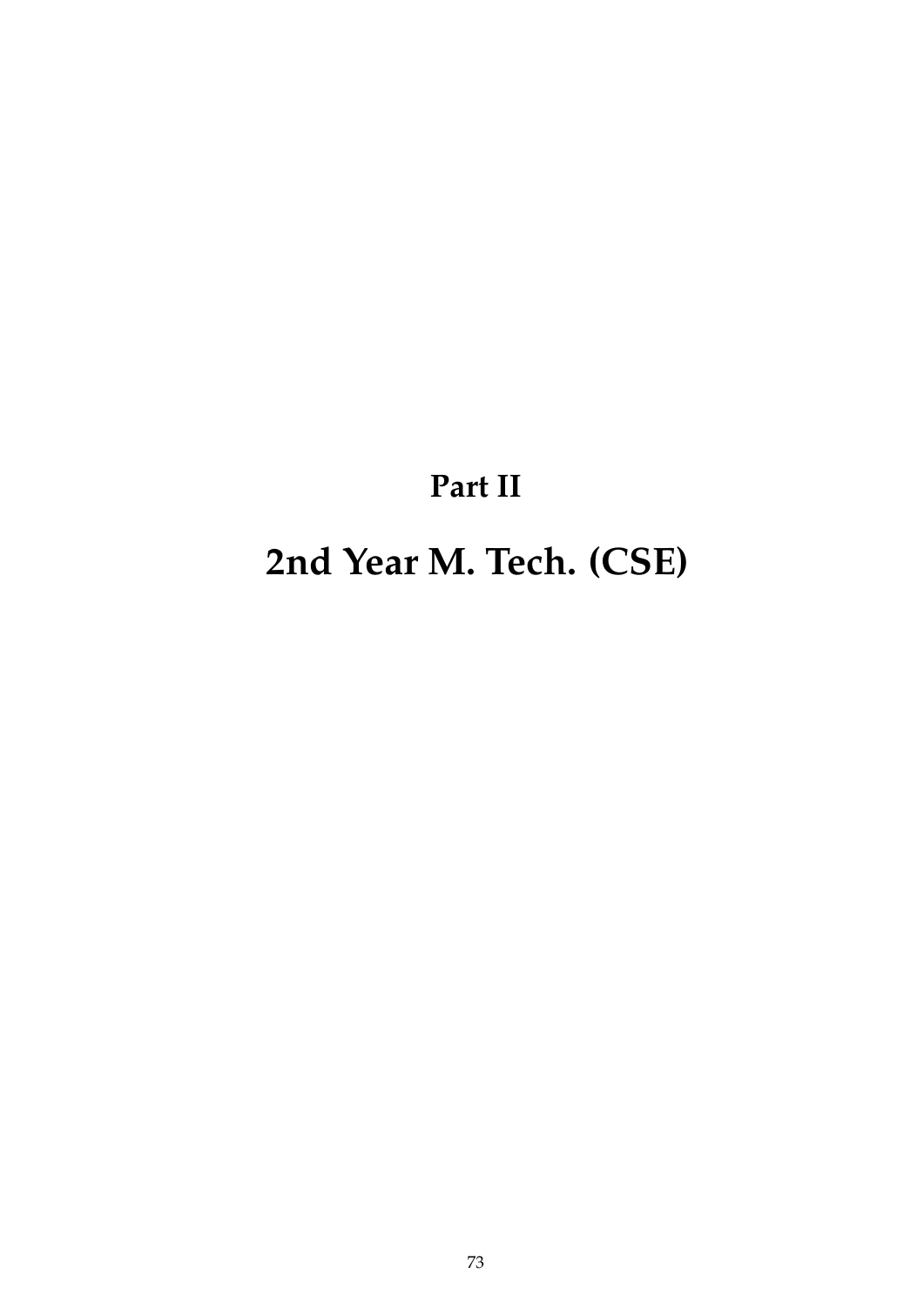## **Curriculum Structure**

| <b>Semester III</b> |                                    |                             |          |          |          |          |         |          |  |  |  |  |
|---------------------|------------------------------------|-----------------------------|----------|----------|----------|----------|---------|----------|--|--|--|--|
|                     | Code                               |                             |          |          |          |          | Credits |          |  |  |  |  |
|                     | <b>Course Title</b><br><b>Type</b> |                             |          |          |          |          | $L-T-P$ |          |  |  |  |  |
|                     | <b>THEORY</b>                      |                             |          |          |          |          |         |          |  |  |  |  |
| PE                  | 18MS2T**                           | Professional Elective-V     | 3        | 0        | $\Omega$ | 3        | 0       |          |  |  |  |  |
| <b>OE</b>           | 18MA3T**                           | Open Elective               | 3        | $\theta$ | $\theta$ | 3        | 0       | $\Omega$ |  |  |  |  |
|                     |                                    | <b>PRACTICAL</b>            |          |          |          |          |         |          |  |  |  |  |
| PI                  | 18MS7L01                           | Thesis (Part - I) & Seminar | $\theta$ | $\Omega$ | 20       | $\theta$ | 0       | 10       |  |  |  |  |
|                     |                                    | <b>SUB-TOTAL</b>            | 6        | $\Omega$ | 20       | 6        | 0       | 10       |  |  |  |  |
|                     |                                    | <b>TOTAL</b>                |          | 26       |          |          | 16      |          |  |  |  |  |

## **List of Electives**

| Code     | <b>Elective # and Subjects</b>          |
|----------|-----------------------------------------|
|          | Professional Elective - V               |
| 18MS2T20 | <b>Big Data Analytics</b>               |
| 18MS2T12 | <b>Advanced Machine Learning</b>        |
| 18MS2T22 | <b>Computational Biology</b>            |
| 18MS2T23 | Natural Language Processing             |
|          | Open Elective                           |
| 18MA3T01 | <b>Business Analytics</b>               |
| 18MA3T02 | <b>Industrial Safety</b>                |
| 18MA3T03 | <b>Operations Research</b>              |
| 18MA3T04 | Cost Management of Engineering Projects |
| 18MA3T05 | <b>Composite Materials</b>              |
| 18MA3T06 | Waste to Energy                         |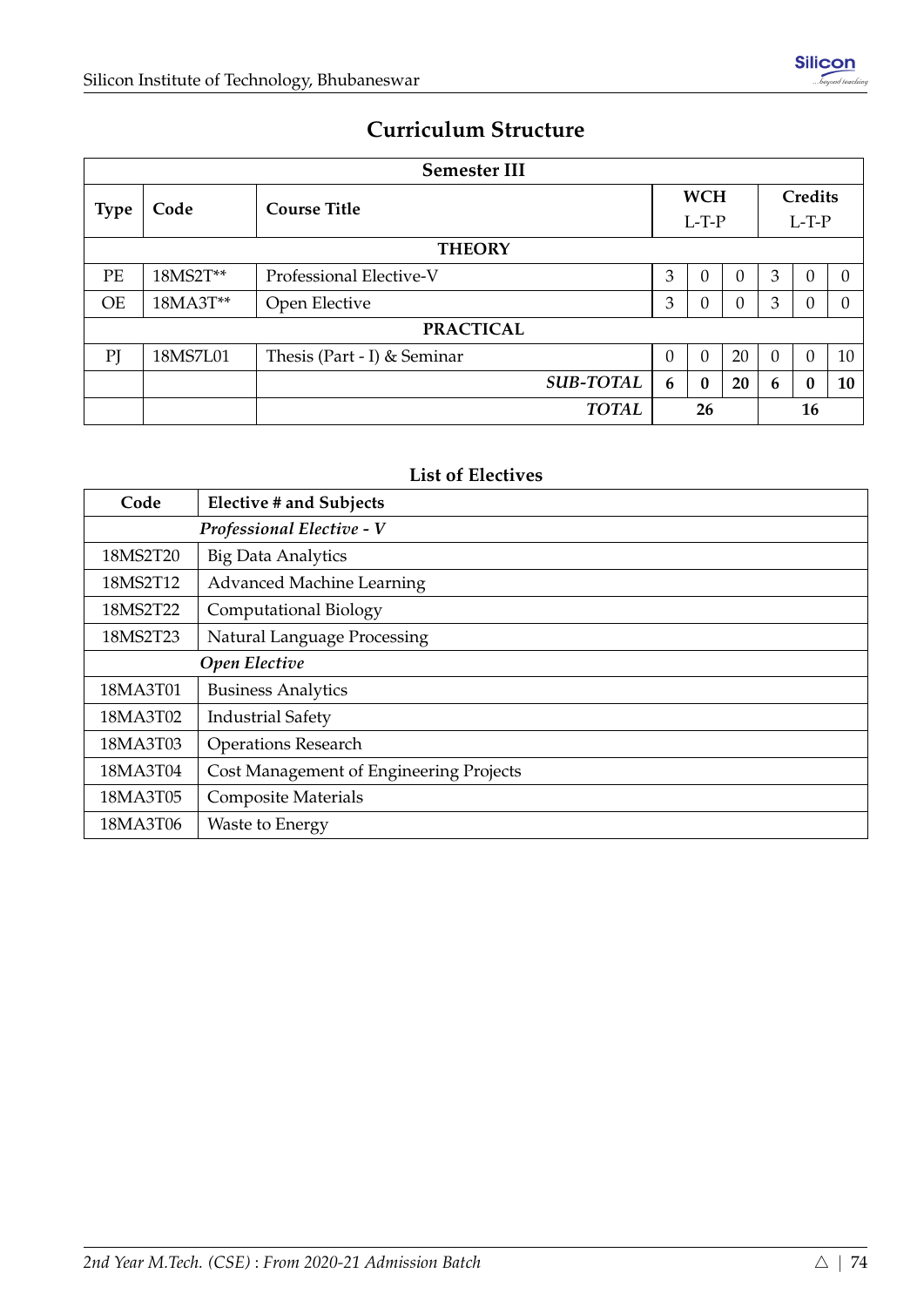|             | <b>Semester IV</b> |                            |          |            |    |                  |          |     |  |  |  |  |
|-------------|--------------------|----------------------------|----------|------------|----|------------------|----------|-----|--|--|--|--|
|             | Code               | <b>Course Title</b>        |          | <b>WCH</b> |    |                  | Credits  |     |  |  |  |  |
| <b>Type</b> |                    |                            |          |            |    | $L-T-P$          |          |     |  |  |  |  |
|             | <b>PRACTICAL</b>   |                            |          |            |    |                  |          |     |  |  |  |  |
| PI          | 18MS7L02           | Thesis (Part-II) & Seminar | $\theta$ | $\Omega$   | 32 | $\Omega$         | $\Omega$ | 16. |  |  |  |  |
|             |                    | <b>SUB-TOTAL</b>           | $\bf{0}$ | 0          | 32 | $\boldsymbol{0}$ | 0        | 16  |  |  |  |  |
|             |                    | <b>TOTAL</b>               | 32       |            | 16 |                  |          |     |  |  |  |  |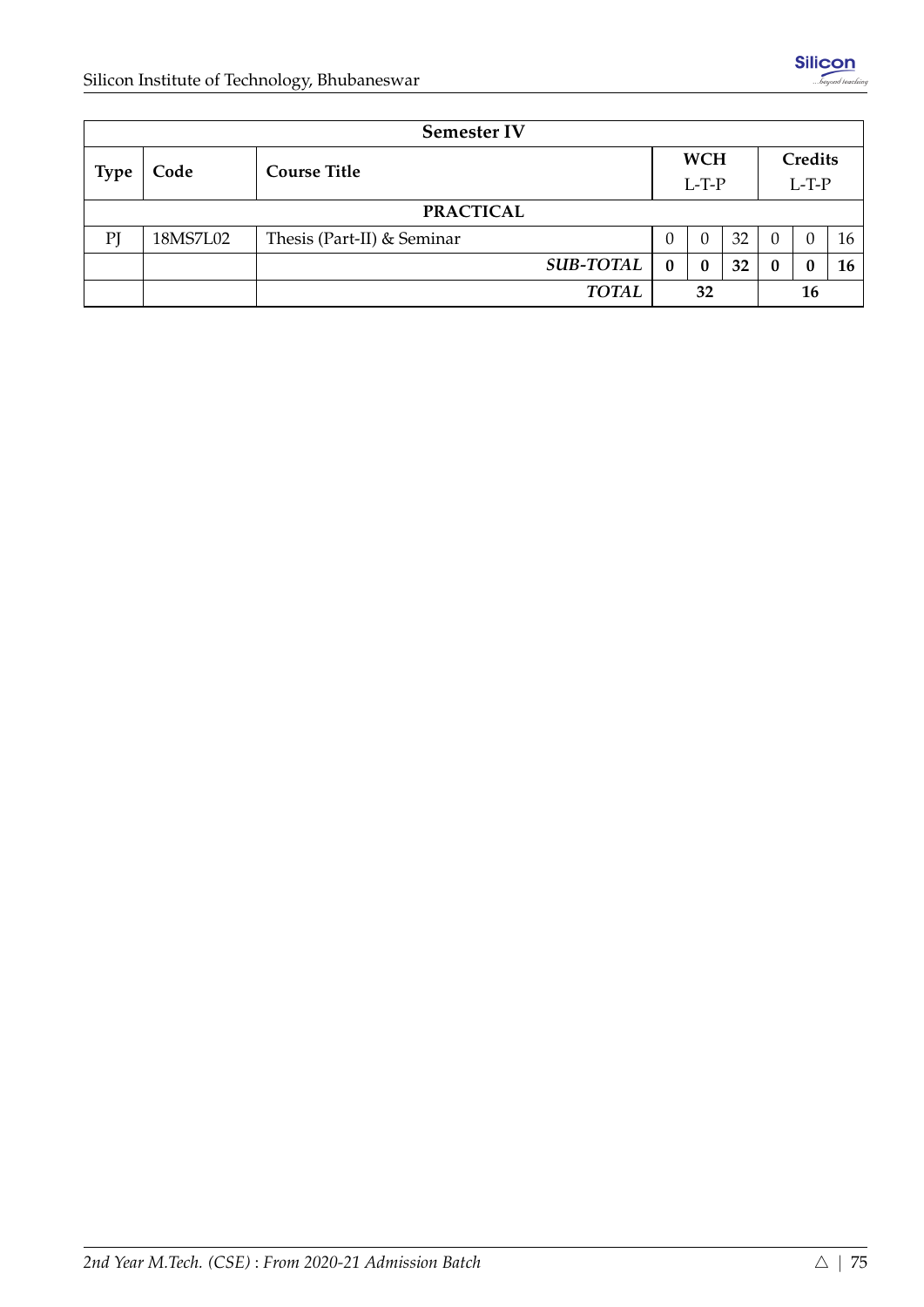| Type     | Code     | <b>Big Data Analytics</b> | $L-TP$ | Credits | <b>Marks</b> |
|----------|----------|---------------------------|--------|---------|--------------|
| DЕ<br>ΓD | 18MS2T20 |                           | 3-0-0  |         | 100          |

| Objectives             | The objective of this course is to learn about importance $\&$ use cases of big data, $ $<br>big data analytics with emphasis on map-reduce programming paradigm and<br>related tools, processing and storage requirements of unstructured data using<br>Hadoop ecosystem components, and process of running higher level machine<br>learning algorithms on underlying big data infrastructure. |
|------------------------|-------------------------------------------------------------------------------------------------------------------------------------------------------------------------------------------------------------------------------------------------------------------------------------------------------------------------------------------------------------------------------------------------|
| <b>Pre-Requisites</b>  | Knowledge of data structures, programming in Java, and database systems are<br>required.                                                                                                                                                                                                                                                                                                        |
| <b>Teaching Scheme</b> | Regular classroom lectures with use of ICT as and when required, sessions are<br>planned to be interactive with focus on problem solving activities.                                                                                                                                                                                                                                            |

|      | <b>Teacher's Assessment</b> |               |          | <b>Written Assessment</b> | <b>Total</b> |  |  |
|------|-----------------------------|---------------|----------|---------------------------|--------------|--|--|
| Quiz | Surprise Test(s)            | Assignment(s) | Mid-Term | End-Term                  |              |  |  |
| 05   | 05                          |               | 25       | 60                        | 100          |  |  |

## **Detailed Syllabus**

| Module-# | <b>Topics</b>                                                                                                                                                                                                                                                                                                                  | Hours    |
|----------|--------------------------------------------------------------------------------------------------------------------------------------------------------------------------------------------------------------------------------------------------------------------------------------------------------------------------------|----------|
| Module-1 | Introduction to Big Data: Definition, Characteristics and evolution,<br>Challenges specific to big data, Sources of big data, Types of big data;<br>Traditional business intelligence vs. big data, Role and importance of big<br>data analytics.                                                                              | 4 Hours  |
| Module-2 | Unstructured Data and NoSQL Database Systems: Aggregate data models,<br>Key-value and document stores, Graph databases, Schemaless databases;<br>Sharding, Replication and Relaxed consistency; Overview of Cassandra, data<br>types and CRUD operations in Cassandra; Basics of MongoDB, MongoDB<br>Query Language.           | 10 Hours |
| Module-3 | Overview of Hadoop: RDBMS vs. Hadoop, Architecture and use cases,<br>HDFS design and goals, Block replication and Replication factor, File<br>operations in HDFS, Functioning of Hadoop, Managing applications with<br>YARN, Advantages of YARN.                                                                               | 9 Hours  |
| Module-4 | Introduction to MapReduce Programming: Mappers and Reducers, Phases<br>of MapReduce process, Concepts of combiner and partitioner, Searching and<br>sorting, Word count and Recommender examples.                                                                                                                              | 9 Hours  |
| Module-5 | Hadoop Ecosystem: Introduction to Hive, Features of Hive, Hive data types<br>and query language; Overview to Pig, Pig use cases, Pig data types, Pig<br>Latin, Pig vs. Hive; Basics of Spark, Spark clusters, Batch processing vs.<br>processing of streaming data in Spark, Features and applications of Spark<br>ML library. | 10 Hours |
|          | <b>Total</b>                                                                                                                                                                                                                                                                                                                   | 42 Hours |

#### **Text Books**:

T2. T. White, *Hadoop: The Definitive Guide*, 3rd Edition, O'Reilly Media, 2012.

T1. S. Acharya, S. Chellappan, *Big Data Analytics*, 1st Edition, Wiley, 2015.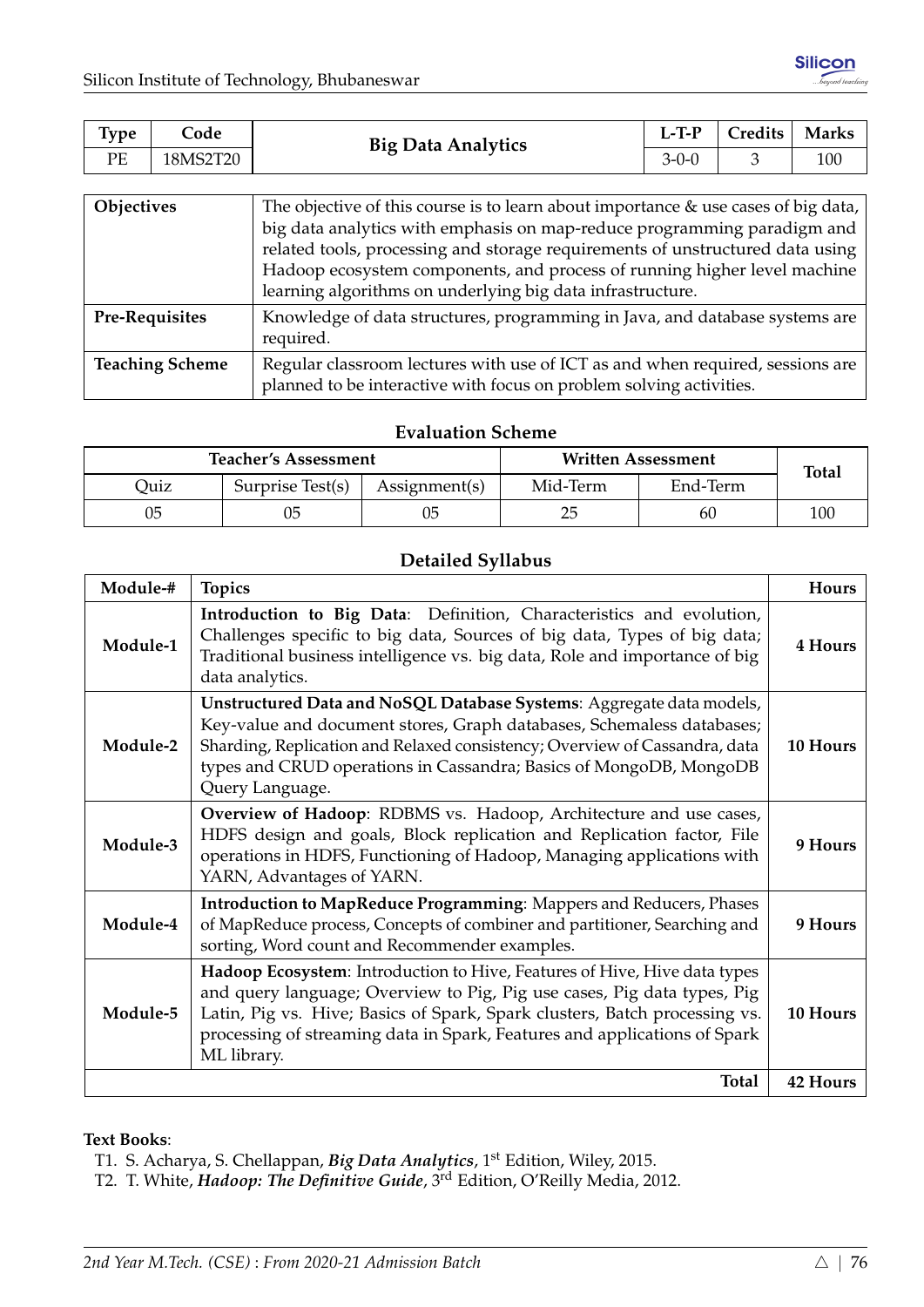- R1. C. Eaton, D. Deroos, T. Deutsch, and G. Lapis, *Understanding Big Data: Analytics for Enterprise Class Hadoop and Streaming Data*, 1st Edition, McGraw-Hill, 2012.
- R2. E. Capriolo, D. Wampler, and J. Rutherglen, *Programming Hive*, 1<sup>st</sup> Edition, O'Reilly Media, 2012.
- R3. A. Gates, *Programming Pig*, 1<sup>st</sup> Edition, O'Reilly Media, 2011.

## **Online Resources**:

- 1. <https://nptel.ac.in/courses/106104189/>
- 2. <https://nptel.ac.in/courses/106104135/45>
- 3. <http://www.coreservlets.com/hadoop-tutorial/>
- 4. <https://cognitiveclass.ai/learn/big-data/>
- 5. [https://ocw.mit.edu/resources/res-ll-005-d4m-signal-processing-on-databases-fall-2012/class](https://ocw.mit.edu/resources/res-ll-005-d4m-signal-processing-on-databases-fall-2012/class-videos/mathematics-for-big-data-and-machine-learning/)[videos/mathematics-for-big-data-and-machine-learning/](https://ocw.mit.edu/resources/res-ll-005-d4m-signal-processing-on-databases-fall-2012/class-videos/mathematics-for-big-data-and-machine-learning/)
- 6. <http://work.caltech.edu/telecourse>

#### **Course Outcomes**: *At the end of this course, the students will be able to:*

| CO <sub>1</sub> | Describe the role of big data and its use cases in modern business environments.     |
|-----------------|--------------------------------------------------------------------------------------|
| CO <sub>2</sub> | Understand the nature, requirements and operations of unstructured data.             |
| CO <sub>3</sub> | Learn about data access and processing on a distributed file system using Hadoop.    |
| CO <sub>4</sub> | Design solutions to big data problems using MapReduce programming paradigm.          |
| CO <sub>5</sub> | Become familiar with additional components of Hadoop ecosystem, Hive, Pig and Spark. |

#### **Program Outcomes Relevant to the Course**:

| PO <sub>1</sub> | Develop an understanding of the theoretical foundations and the limits of computing.                                                    |
|-----------------|-----------------------------------------------------------------------------------------------------------------------------------------|
| PO <sub>2</sub> | Apply existing models, techniques, algorithms, data structures, etc. for efficiently solving<br>problems.                               |
| PO <sub>3</sub> | Design, develop and evaluate new computer based systems for novel applications which meet<br>the desired needs of industry and society. |
| PO <sub>4</sub> | Develop understanding and insight of advanced computing techniques and use of advanced<br>tools.                                        |
| PO <sub>5</sub> | Explore ideas and undertake original research at the cutting edge of computer science and its<br>related areas.                         |
| PO <sub>6</sub> | Function effectively as an individual or as a part of a multi-disciplinary team to accomplish<br>defined goals.                         |
| PO <sub>9</sub> | Communicate effectively in a technically sound manner with a wide range of audience.                                                    |
| PO10            | Continue to learn independently and engage in life-long learning.                                                                       |

| 11 U            |                 |                 |                 |                 |                 |                 |                 | ◡               |                 |      |  |                    |
|-----------------|-----------------|-----------------|-----------------|-----------------|-----------------|-----------------|-----------------|-----------------|-----------------|------|--|--------------------|
|                 | PO <sub>1</sub> | PO <sub>2</sub> | PO <sub>3</sub> | PO <sub>4</sub> | PO <sub>5</sub> | PO <sub>6</sub> | PO <sub>7</sub> | PO <sub>8</sub> | PO <sub>9</sub> | PO10 |  | PSO1   PSO2   PSO3 |
| CO <sub>1</sub> | 3               | n               |                 | ◠               |                 |                 |                 |                 |                 |      |  |                    |
| CO <sub>2</sub> | 3               |                 |                 | ◠               |                 |                 |                 |                 |                 |      |  |                    |
| CO <sub>3</sub> | റ               |                 |                 |                 |                 |                 |                 |                 |                 |      |  |                    |
| CO <sub>4</sub> |                 |                 |                 |                 |                 |                 |                 |                 |                 |      |  |                    |
| CO <sub>5</sub> |                 |                 |                 |                 |                 |                 |                 |                 |                 |      |  |                    |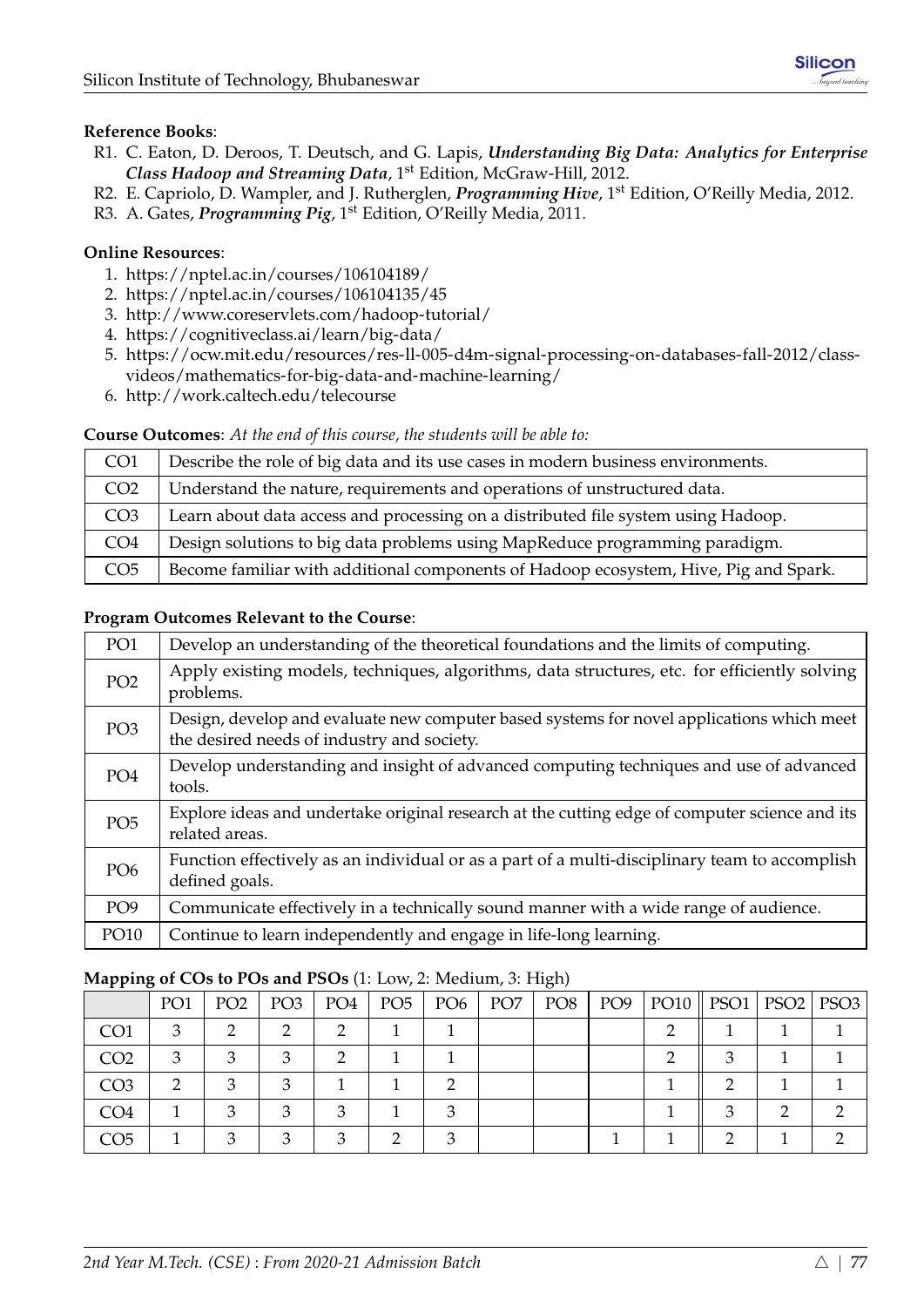| <b>Type</b> | Code     | <b>Advanced Machine Learning</b>                                               | $L-T-P$     | Credits | Marks |  |  |
|-------------|----------|--------------------------------------------------------------------------------|-------------|---------|-------|--|--|
| PE          | 18MS2T12 |                                                                                | $3 - 0 - 0$ |         | 100   |  |  |
|             |          |                                                                                |             |         |       |  |  |
| Objectives  |          | The objective of this course is to learn patterns and information from data by |             |         |       |  |  |
|             |          | designing and analyzing various advanced machine learning algorithms and       |             |         |       |  |  |

|                        | designing and analyzing various advanced machine learning algorithms and      |
|------------------------|-------------------------------------------------------------------------------|
|                        | techniques with a modern outlook focusing on recent advances.                 |
| <b>Pre-Requisites</b>  | Knowledge of Engineering Optimization and Matrix Theory are required.         |
| <b>Teaching Scheme</b> | Regular classroom lectures with use of ICT as and when required, sessions are |
|                        | planned to be interactive with focus on problem solving activities.           |

|      | <b>Teacher's Assessment</b> |               |          | Written Assessment | <b>Total</b> |
|------|-----------------------------|---------------|----------|--------------------|--------------|
| Duiz | Surprise Test(s)            | Assignment(s) | Mid-Term | End-Term           |              |
| 05   |                             | 05            | 25       | 60                 | 100          |

#### **Detailed Syllabus**

| Module-# | <b>Topics</b>                                                                                                                                                                                                                                                      | <b>Hours</b> |
|----------|--------------------------------------------------------------------------------------------------------------------------------------------------------------------------------------------------------------------------------------------------------------------|--------------|
| Module-1 | Gaussian discreminent analysis, Inference in jointly Gaussian distributions,<br>Bayesian statistics, Baysian linear and logistic regression.                                                                                                                       | 9 Hours      |
| Module-2 | General linear models and exponential family. Mixture models and EM<br>algorithm, Sparse linear models, Review of SVM, Multiclass SVM, kernels<br>for building generative models, Multiple kernels, kernels for strings, trees,<br>and graphs. Gaussian Processes. | 9 Hours      |
| Module-3 | Graphical models-Directed Graphical models (Bayesian networks), Markov<br>and Hidden Markov Models, Markov Random fields, Conditional Random<br>fields.                                                                                                            | 9 Hours      |
| Module-4 | Exact inference for graphical models, Variational inference, Monte Carlo<br>inference, MCMC inference, Learning undirected Gaussian graphical<br>models.                                                                                                           | 9 Hours      |
| Module-5 | Reinforcement learning and control- MDP, Bellman equations, value<br>iterations and policy iteration, Linear quadratic regulation, LQG, Q-learning<br>Value function approximation, Policy search, Reinforce POMDPs.                                               | 8 Hours      |
|          | <b>Total</b>                                                                                                                                                                                                                                                       | 44 Hours     |

#### **Text Books**:

- T1. K. P. Murphy, *Machine Learning A Probabilistic Perspective*, MIT Press, 2012.
- T2. T. Mitchel, *Machine Learning*, McGraw-Hill Science, 1997.

#### **Reference Books**:

- R1. C. Bishop, *Pattern Recogntion and Machine Learning*, Springer, 2007.
- R2. D. Koller and N. Friedman, *Probalistic Graphical Models: Principles and Techniques*, MIT Press, 2009.
- R3. D. Barber, *Bayesian Reasoning and Machine Learning*, Cambridge University Press, 2012.

#### **Online Resources**:

- 1. [http://cs229.stanford.edu/:](http://cs229.stanford.edu/) Machine Learning
- 2. [https://work.caltech.edu/telecourse.html:](https://work.caltech.edu/telecourse.html) Learning from Data (Machine learning course)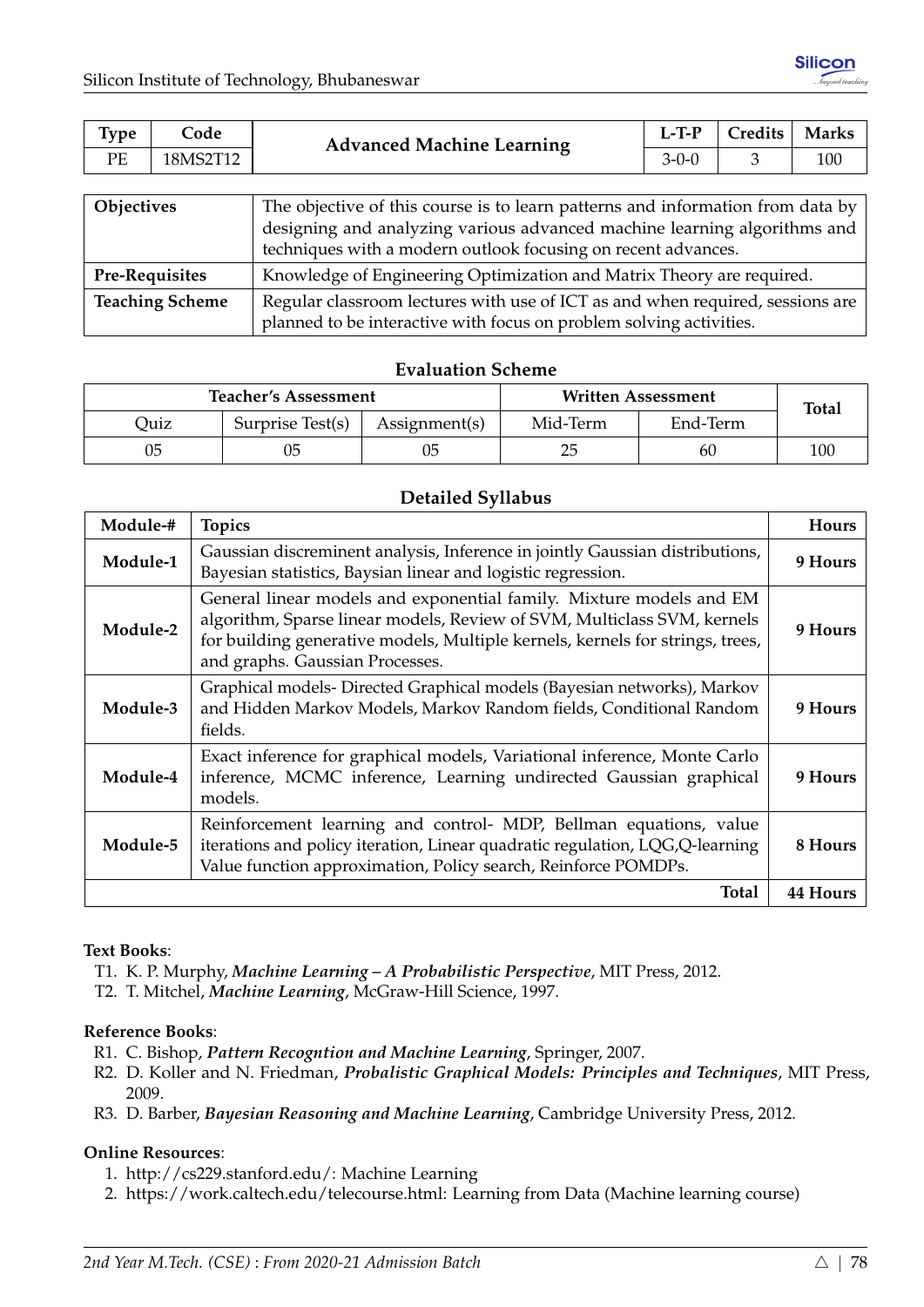| CO <sub>1</sub> | Use the building blocks of probabilistic Bayesan learning and logistic regression.                                        |
|-----------------|---------------------------------------------------------------------------------------------------------------------------|
| CO <sub>2</sub> | Understand theoretical principles of EM algorithm and SVM and their applications.                                         |
| CO <sub>3</sub> | Develop understanding of Markov and Hidden Markov Models, Markov Random fields and<br>Conditional Random fields.          |
| CO <sub>4</sub> | Study and use the building blocks of exact inference, Variational inference, Monte Carlo<br>inference and MCMC inference. |
| CO <sub>5</sub> | Apply reinforcement learning and control using various methods and tools.                                                 |

#### **Course Outcomes**: *At the end of this course, the students will be able to:*

## **Program Outcomes Relevant to the Course**:

| PO <sub>1</sub> | Develop an understanding of the theoretical foundations and the limits of computing.                                                    |
|-----------------|-----------------------------------------------------------------------------------------------------------------------------------------|
| PO <sub>2</sub> | Apply existing models, techniques, algorithms, data structures, etc. for efficiently solving<br>problems.                               |
| PO <sub>3</sub> | Design, develop and evaluate new computer based systems for novel applications which meet<br>the desired needs of industry and society. |
| PO <sub>4</sub> | Develop understanding and insight of advanced computing techniques and use of advanced<br>tools.                                        |
| PO <sub>5</sub> | Explore ideas and undertake original research at the cutting edge of computer science and its<br>related areas.                         |
| PO10            | Continue to learn independently and engage in life-long learning.                                                                       |

| .               | PO <sub>1</sub> | PO <sub>2</sub> | PO <sub>3</sub> | PO4 | PO5 | $\overline{P06}$ | PO <sub>7</sub> | $\sim$ $\sim$<br>PO <sub>8</sub> | PO9 | PO10    PSO1   PSO2   PSO3 |  |
|-----------------|-----------------|-----------------|-----------------|-----|-----|------------------|-----------------|----------------------------------|-----|----------------------------|--|
| CO <sub>1</sub> | 3               |                 |                 |     |     |                  |                 |                                  |     |                            |  |
| CO <sub>2</sub> |                 |                 |                 |     |     |                  |                 |                                  |     |                            |  |
| CO <sub>3</sub> | З               | רי              |                 | ◠   |     |                  |                 |                                  |     | ◠                          |  |
| CO <sub>4</sub> | ◠               |                 |                 | ◠   |     |                  |                 |                                  |     |                            |  |
| CO <sub>5</sub> | ⌒               |                 |                 | ◠   |     |                  |                 |                                  |     |                            |  |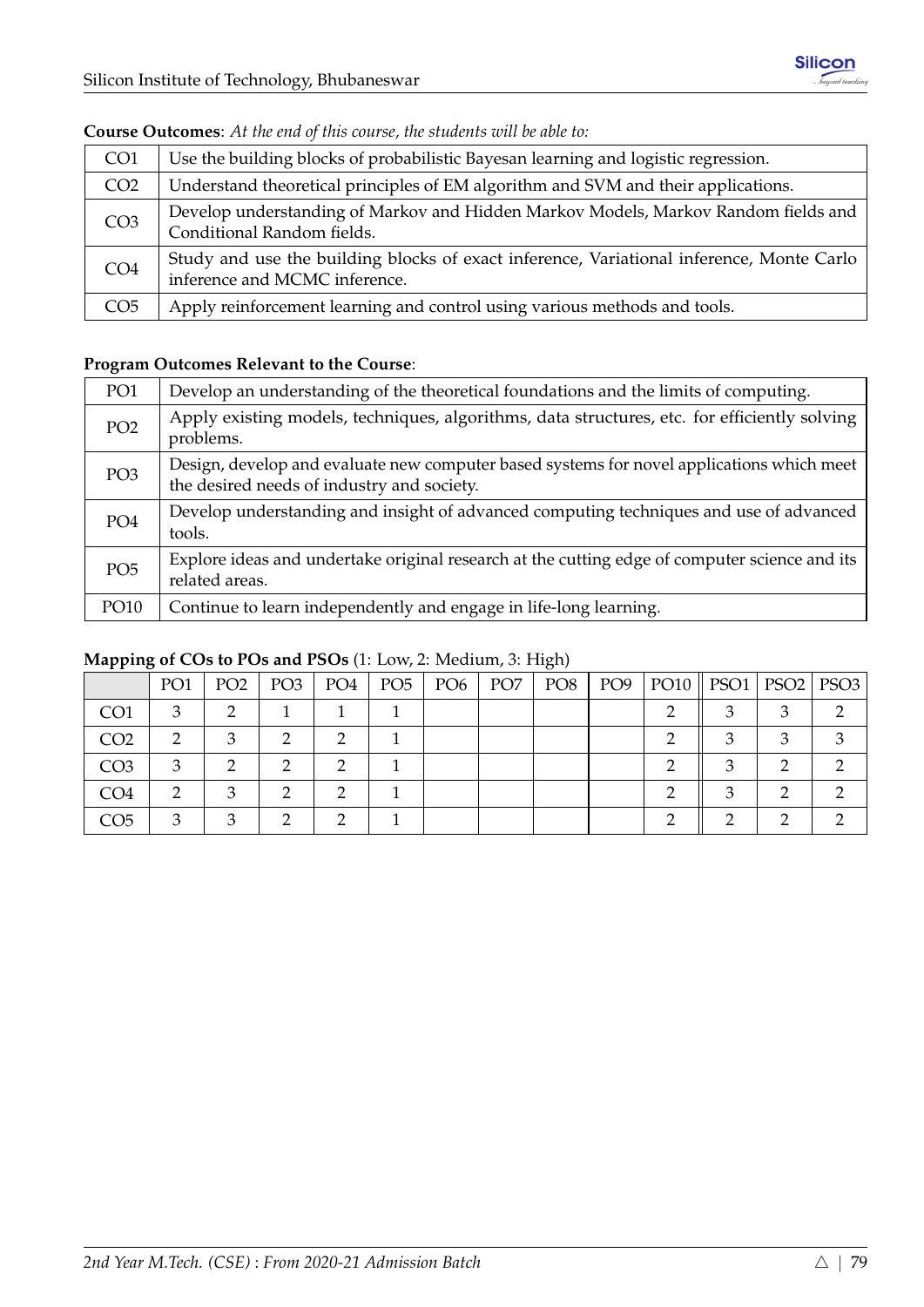| Type | Code     | <b>Computational Biology</b> | $L-TP$ | Credits | <b>Marks</b> |
|------|----------|------------------------------|--------|---------|--------------|
| PЕ   | 18MS2T22 |                              | 3-0-0  |         | 100          |

| Objectives             | The objective of this course is to learn mapping of biological problems as<br>computational problems, solve them using machine learning algorithms, analyze<br>characteristics of Genes and Proteins using statistical and computational tools,<br>understand Biological data and databases, and use different tools for analysis of<br>biological sequences. |
|------------------------|---------------------------------------------------------------------------------------------------------------------------------------------------------------------------------------------------------------------------------------------------------------------------------------------------------------------------------------------------------------|
| Pre-Requisites         | Knowledge of design and analysis of algorithms is required.                                                                                                                                                                                                                                                                                                   |
| <b>Teaching Scheme</b> | Regular classroom lectures with use of ICT as and when required, sessions are<br>planned to be interactive with focus on problem solving activities.                                                                                                                                                                                                          |

|      | <b>Teacher's Assessment</b> |               | <b>Written Assessment</b> | <b>Total</b> |     |
|------|-----------------------------|---------------|---------------------------|--------------|-----|
| Ouiz | Surprise Test(s)            | Assignment(s) | Mid-Term                  | End-Term     |     |
| 05   | 05                          |               | 25                        | 60           | 100 |

#### **Detailed Syllabus**

| Module-# | <b>Topics</b>                                                                                                                                                                                                                                                                                                                                             | Hours    |
|----------|-----------------------------------------------------------------------------------------------------------------------------------------------------------------------------------------------------------------------------------------------------------------------------------------------------------------------------------------------------------|----------|
| Module-1 | Basic Concepts of Molecular Biology: Cellular Architecture, Nuclecic Acid<br>(RNA & DNA), DNA Replication, Repair and Recombination, Transcription,<br>Translation, Genetic Code, Gene Expression, Protein structure and function,<br>Molecular biology tools; Statistical Methods: Estimation, Hypothesis Testing,<br>Random Walks, Markov Models (HMM). | 8 Hours  |
| Module-2 | Suffix Trees: Definition and examples, Ukkonen's linear-time suffix<br>tree algorithm, Applications - Exact string matching, LCS of two<br>strings, Recognizing DNA contamination, Pair-wise Sequence Alignment<br>(Global, Local), Dynamic Programming approach, Edit distance, Dynamic<br>programming calculation of Edit distance, Gaps.               | 10 Hours |
| Module-3 | HMM for Pair-wise & Multiple Sequence Alignment: Need of MSA,<br>Family and Super Family representation, Multiple sequence comparisons<br>for structural inferences, Multiple alignments with sum-of-pairs, Consensus<br>objective functions, Database searching for similar sequences (FASTA,<br>BLAST), PAM, BLOSOM substitution matrices.              | 9 Hours  |
| Module-4 | Sequencing: Sequencing by Hybrididization, Shortest common super<br>string, Algorithms for overlap multigraph, Fragment Assembly, Protein<br>Sequencing.                                                                                                                                                                                                  | 6 Hours  |
| Module-5 | Motif Prediction, Gene prediction, Introduction to protein structure<br>prediction.                                                                                                                                                                                                                                                                       | 9 Hours  |
|          | <b>Total</b>                                                                                                                                                                                                                                                                                                                                              | 42 Hours |

#### **Text Books**:

- T1. D. Gusfield, *Algorithms on Strings, Trees and Sequences: Computer Science and Computational Biology*, 1st Edition, Cambridge University Press, 1997.
- T2. J. C. Setubal and J. Meidanis, *Introduction to Computational Molecular Biology*, 1st Edition, PWS Publishing Co., 1997.
- T3. N. C. Jones, P. A. Pevzner, S. Istrail, and M. S. Waterman, *An Introduction to Bioinformatics Algorithms (Computational Molecular Biology)*, 1st Edition, MIT Press, 2004.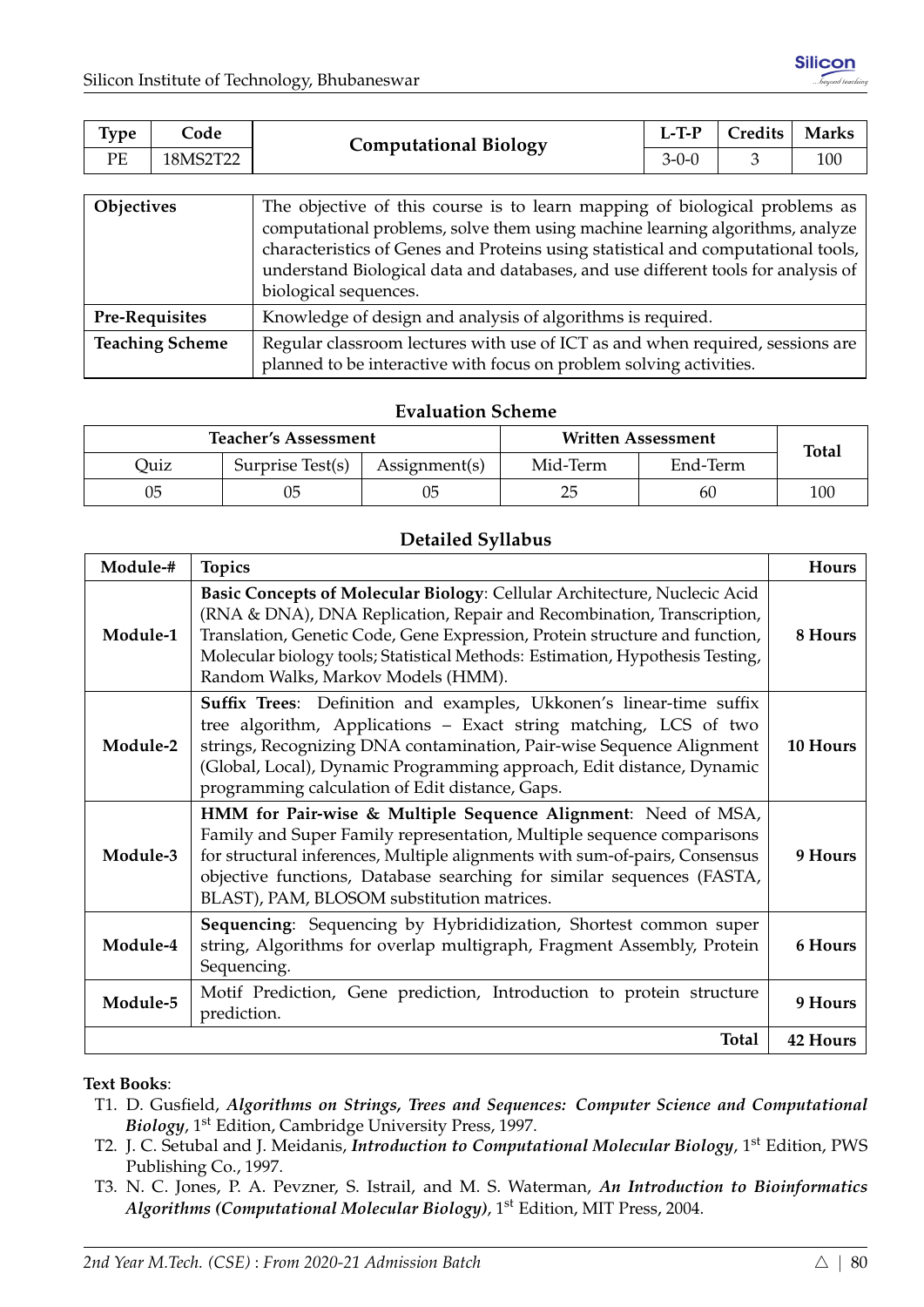- R1. W. J. Ewens and G. R. Grant, *Statistical Methods in Bioinformatics: An Introduction*, 2nd Edition, Springer Science & Business Media, 2006.
- R2. R. Durbin, S. R. Eddy, A. Krogh, and G. Mitchison, *Biological Sequence Analysis: Probabilistic Models of Proteins and Nucleic Acids*, 1<sup>st</sup> Edition, Cambridge University Press, 1998.
- R3. R. C. Deonier, S. Tavaré, and M. S. Waterman, *Computational Genome Analysis: An Introduction*, 1<sup>st</sup> Edition, Springer Science & Business Media, 2005.
- R4. D. E. Krane and M. L. Raymer, *Fundamental Concepts of Bioinformatics*, 1st Edition, Pearson Education India, 2003.

#### **Online Resources**:

- 1. <https://nptel.ac.in/courses/102106065/>
- 2. <https://nptel.ac.in/courses/102106068/>
- 3. http://pages.cs.wisc.edu/∼[bsettles/ibs08/lectures/01-intro.pdf](http://pages.cs.wisc.edu/~bsettles/ibs08/lectures/01-intro.pdf)
- 4. [https://ocw.mit.edu/courses/biology/7-91j-foundations-of-computational-and-systems-biology](https://ocw.mit.edu/courses/biology/7-91j-foundations-of-computational-and-systems-biology-spring-2014/)[spring-2014/](https://ocw.mit.edu/courses/biology/7-91j-foundations-of-computational-and-systems-biology-spring-2014/)

#### **Course Outcomes**: *At the end of this course, the students will be able to:*

| CO <sub>1</sub> | Understand the basic concepts of Molecular Biology and concept of some statistical methods<br>such as Hypothesis Testing and Hidden Markov Model. |
|-----------------|---------------------------------------------------------------------------------------------------------------------------------------------------|
| CO <sub>2</sub> | Apply Ukkonen's suffix tree algorithm and Dynamic programming method for string<br>matching and sequence alignment respectively.                  |
| CO <sub>3</sub> | Become familiar with different algorithms/tools such as HMM, Sum of Pairs, BLAST for<br>pair-wise and multiple sequence alignment.                |
| CO <sub>4</sub> | Apply DNA/Protein sequencing problems using various approaches and apply it to identify<br>certain genetic disorders.                             |
| CO <sub>5</sub> | Apply Motif/Gene prediction algorithms for computational drug design.                                                                             |

#### **Program Outcomes Relevant to the Course**:

| PO <sub>1</sub> | Develop an understanding of the theoretical foundations and the limits of computing.                                                    |
|-----------------|-----------------------------------------------------------------------------------------------------------------------------------------|
| PO <sub>2</sub> | Apply existing models, techniques, algorithms, data structures, etc. for efficiently solving<br>problems.                               |
| PO <sub>3</sub> | Design, develop and evaluate new computer based systems for novel applications which meet<br>the desired needs of industry and society. |
| PO <sub>4</sub> | Develop understanding and insight of advanced computing techniques and use of advanced<br>tools.                                        |
| PO <sub>5</sub> | Explore ideas and undertake original research at the cutting edge of computer science and its<br>related areas.                         |
| PO10            | Continue to learn independently and engage in life-long learning.                                                                       |

|                 | PO <sub>1</sub> | PO <sub>2</sub> | PO <sub>3</sub> | PO4 | PO <sub>5</sub> | PO <sub>6</sub> | PO <sub>7</sub> | PO8 | PO9 | $PO10$   PSO1 | PSO2 PSO3 |  |
|-----------------|-----------------|-----------------|-----------------|-----|-----------------|-----------------|-----------------|-----|-----|---------------|-----------|--|
| CO <sub>1</sub> |                 |                 |                 |     |                 |                 |                 |     |     |               |           |  |
| CO <sub>2</sub> |                 |                 |                 |     |                 |                 |                 |     |     |               |           |  |
| CO <sub>3</sub> |                 |                 |                 |     |                 |                 |                 |     |     |               |           |  |
| CO4             |                 |                 |                 |     |                 |                 |                 |     |     |               |           |  |
| CO <sub>5</sub> |                 |                 |                 |     |                 |                 |                 |     |     |               |           |  |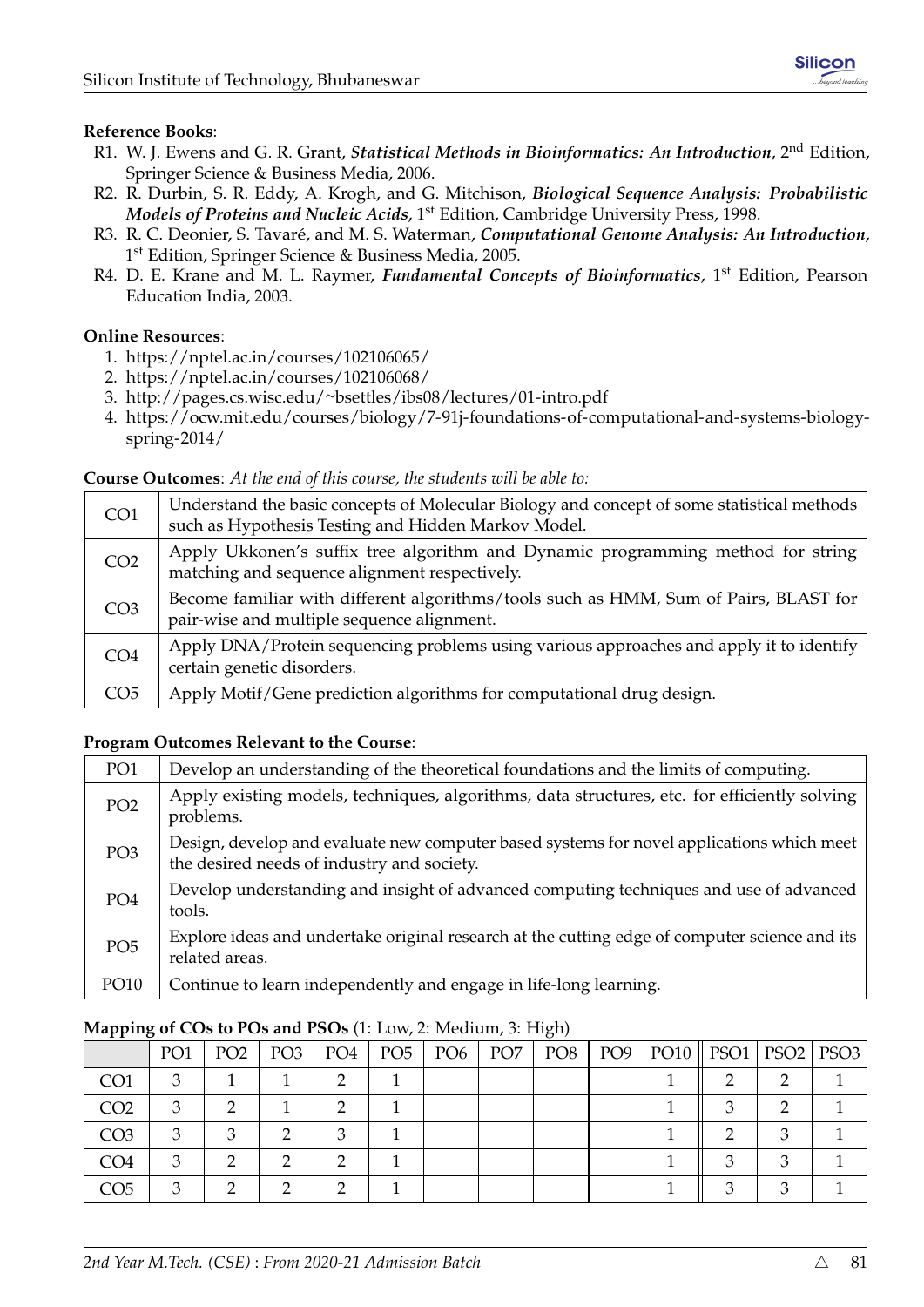| <b>Type</b> | Code     | <b>Natural Language Processing</b> | $L-TP$      | Credits | <b>Marks</b> |
|-------------|----------|------------------------------------|-------------|---------|--------------|
| PE          | 18MS2T23 |                                    | $3 - 0 - 0$ |         | 100          |
|             |          |                                    |             |         |              |

| Objectives             | The objective is to enable the students understand how natural languages are<br>processed by computers to design different human computer interactive systems<br>through natural language processing interfaces. |
|------------------------|------------------------------------------------------------------------------------------------------------------------------------------------------------------------------------------------------------------|
| <b>Pre-Requisites</b>  | Knowledge on English grammar rules, Regular Expressions, and Automata<br>Theory is required.                                                                                                                     |
| <b>Teaching Scheme</b> | Regular classroom lectures with use of ICT as and when required, sessions are<br>planned to be interactive with focus on problem solving activities.                                                             |

|      | <b>Teacher's Assessment</b> |               | <b>Written Assessment</b> | <b>Total</b> |     |
|------|-----------------------------|---------------|---------------------------|--------------|-----|
| Ouiz | Surprise Test(s)            | Assignment(s) | Mid-Term                  | End-Term     |     |
| 05   | 05                          | 05            | 25                        | 60           | 100 |

#### **Detailed Syllabus**

| Module-# | <b>Topics</b>                                                                                                                                                                                                                                                                                                                                                    | Hours    |
|----------|------------------------------------------------------------------------------------------------------------------------------------------------------------------------------------------------------------------------------------------------------------------------------------------------------------------------------------------------------------------|----------|
| Module-1 | Introduction to Natural Language Processing: Need for processing natural<br>languages, issues and processing complexities, Overview of phases of<br>natural language processing; Language Modeling: Various types of<br>languages and its modelling, Grammar based language models, Statistical<br>modelling, <i>n</i> -gram model.                              | 8 Hours  |
| Module-2 | Word Level Analysis: Regular expressions, Finite state automata,<br>Morphological parsing, Spelling error detection & correction, Part of speech<br>tagging; Syntactic Analysis: Phrase and sentence level constructions; Parsing:<br>Top-down parsing, Bottom-up parsing, A basic top-down parser, the Earley<br>parser, the CYK Parser, Probabilistic parsing. | 10 Hours |
| Module-3 | Semantic Analysis: Meaning representation, Meaning structure of<br>languages, WordNet, Internal structure of words, Ambiguity, Word sense<br>disambiguation, Information retrieval.                                                                                                                                                                              | 9 Hours  |
| Module-4 | Discourse Analysis: Context-based word sense disambiguation approaches,<br>Anaphora resolution, Discourse structure; Natural Language Generation:<br>Architecture of language generators, Surface realization, Discourse<br>planning, Template-based, phrase-based and feature-based natural language<br>generation, Knowledge-based approaches.                 | 9 Hours  |
| Module-5 | Advanced Applications of NLP: Machine Translation System, Text to<br>Speech system, Speech to Text System, Question Answering System, Text<br>Summarization.                                                                                                                                                                                                     | 6 Hours  |
|          | <b>Total</b>                                                                                                                                                                                                                                                                                                                                                     | 42 Hours |

#### **Text Books**:

- T1. D. Jurafsky and J. H. Martin, *Speech and Language Processing An Introduction to Language Processing, Computational Linguistics, and Speech Recognition*, 2nd Edition, Pearson Education, 2003.
- T2. T. Siddiqui and U. S. Tiwary, *Natural Language Processing and Information Retrieval*, 1st Edition, Oxford University Press, 2008.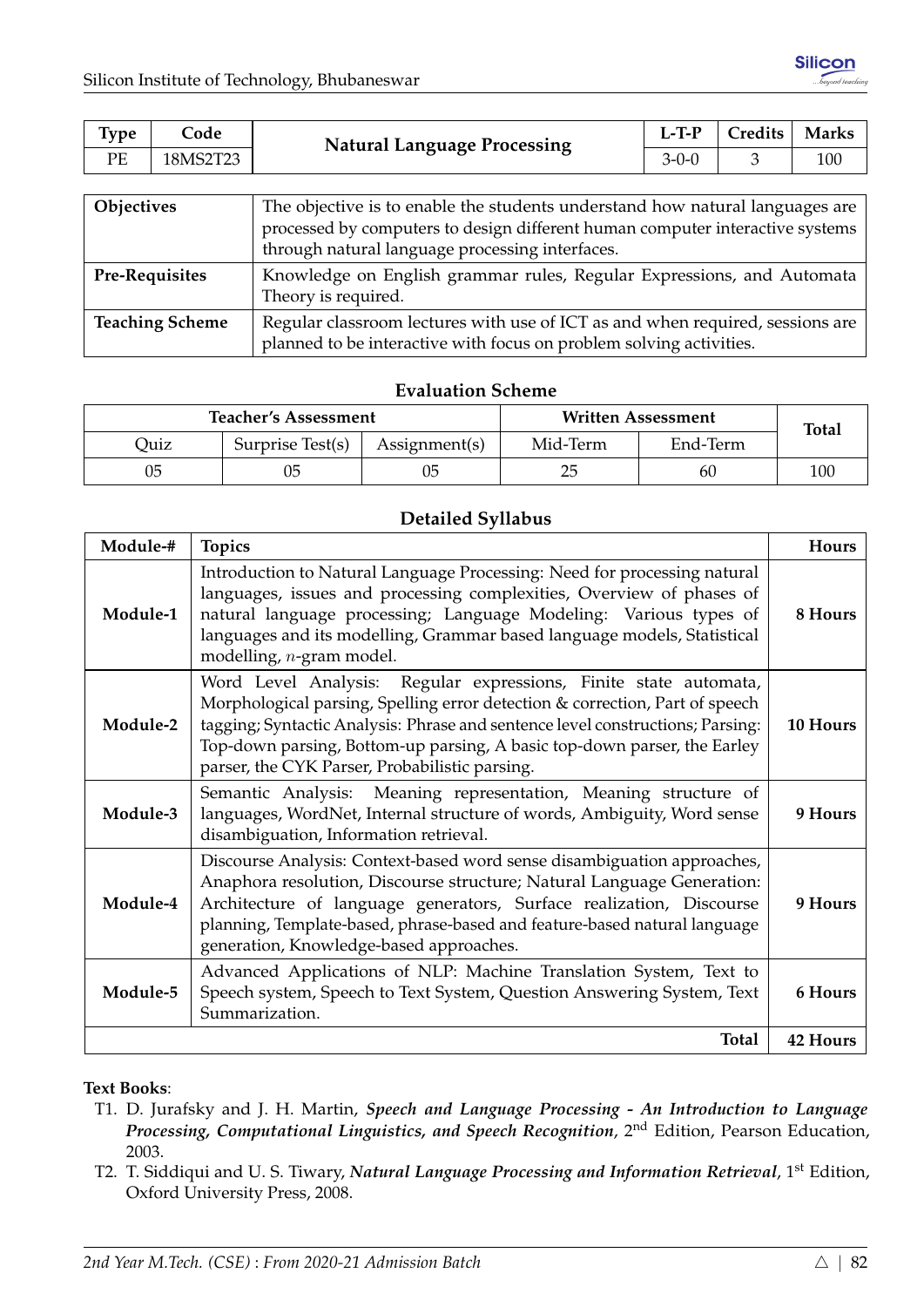- R1. J. Allen, *Natural Language Understanding*, 2nd Edition, Pearson Education, 2008.
- R2. C. D. Manning and H. Schütze, *Foundations of Statistical Natural Language Processing*, 2<sup>nd</sup> Edition, MIT Press, 2000.

#### **Online Resources**:

- 1. <https://nptel.ac.in/courses/106105158/>
- 2. <https://blog.algorithmia.com/introduction-natural-language-processing-nlp>
- 3. [http://www.nltk.org:](http://www.nltk.org) Natural Language Toolkit
- 4. [https://towardsdatascience.com/gentle-start-to-natural-language-processing-using-python-](https://towardsdatascience.com/gentle-start-to-natural-language-processing-using-python-6e46c07addf3)[6e46c07addf3:](https://towardsdatascience.com/gentle-start-to-natural-language-processing-using-python-6e46c07addf3) Natural Language Processing using Python

#### **Course Outcomes**: *At the end of this course, the students will be able to:*

| CO <sub>1</sub> | Understand how natural languages are processed by machine to develop different human<br>computer Interactive systems through natural language interface.           |
|-----------------|--------------------------------------------------------------------------------------------------------------------------------------------------------------------|
| CO <sub>2</sub> | Apply the knowledge to address various issues in morphological, syntactic, semantic, and<br>pragmatic level for designing NLP applications in different languages. |
| CO <sub>3</sub> | Analyze different models and algorithms for wide range of natural language processing tasks.                                                                       |
| CO <sub>4</sub> | Compare, contrast, and evaluate various NLP algorithms, tools, and techniques available and<br>enhance or develop new models.                                      |
| CO <sub>5</sub> | Acquire necessary knowledge & skills for designing NLP based software to address different<br>real life problems.                                                  |

#### **Program Outcomes Relevant to the Course**:

| PO <sub>1</sub> | Develop an understanding of the theoretical foundations and the limits of computing.                                                    |
|-----------------|-----------------------------------------------------------------------------------------------------------------------------------------|
| PO <sub>2</sub> | Apply existing models, techniques, algorithms, data structures, etc. for efficiently solving<br>problems.                               |
| PO <sub>3</sub> | Design, develop and evaluate new computer based systems for novel applications which meet<br>the desired needs of industry and society. |
| PO <sub>4</sub> | Develop understanding and insight of advanced computing techniques and use of advanced<br>tools.                                        |
| PO <sub>5</sub> | Explore ideas and undertake original research at the cutting edge of computer science and its<br>related areas.                         |
| PO <sub>6</sub> | Function effectively as an individual or as a part of a multi-disciplinary team to accomplish<br>defined goals.                         |
| PO <sub>7</sub> | Understand the impact of IT related solutions in an economic, social and environment context.                                           |
| PO10            | Continue to learn independently and engage in life-long learning.                                                                       |

|                 | PO <sub>1</sub> | PO <sub>2</sub> | PO <sub>3</sub> | PO <sub>4</sub> | PO <sub>5</sub> | PO <sub>6</sub> | PO <sub>7</sub> | PO <sub>8</sub> | PO <sub>9</sub> | $PO10$   PSO1 | PSO2 | PSO <sub>3</sub> |
|-----------------|-----------------|-----------------|-----------------|-----------------|-----------------|-----------------|-----------------|-----------------|-----------------|---------------|------|------------------|
| CO <sub>1</sub> | 3               |                 |                 | ◠               |                 |                 |                 |                 |                 |               |      |                  |
| CO <sub>2</sub> | З               | З               |                 | ◠               |                 |                 |                 |                 |                 |               |      |                  |
| CO <sub>3</sub> |                 |                 |                 | ◠               |                 |                 |                 |                 |                 |               |      |                  |
| CO4             | ર               | з               |                 | з               |                 |                 | З               |                 |                 |               |      |                  |
| CO5             | ◠               |                 |                 | ◠               |                 |                 | ◠               |                 |                 |               |      |                  |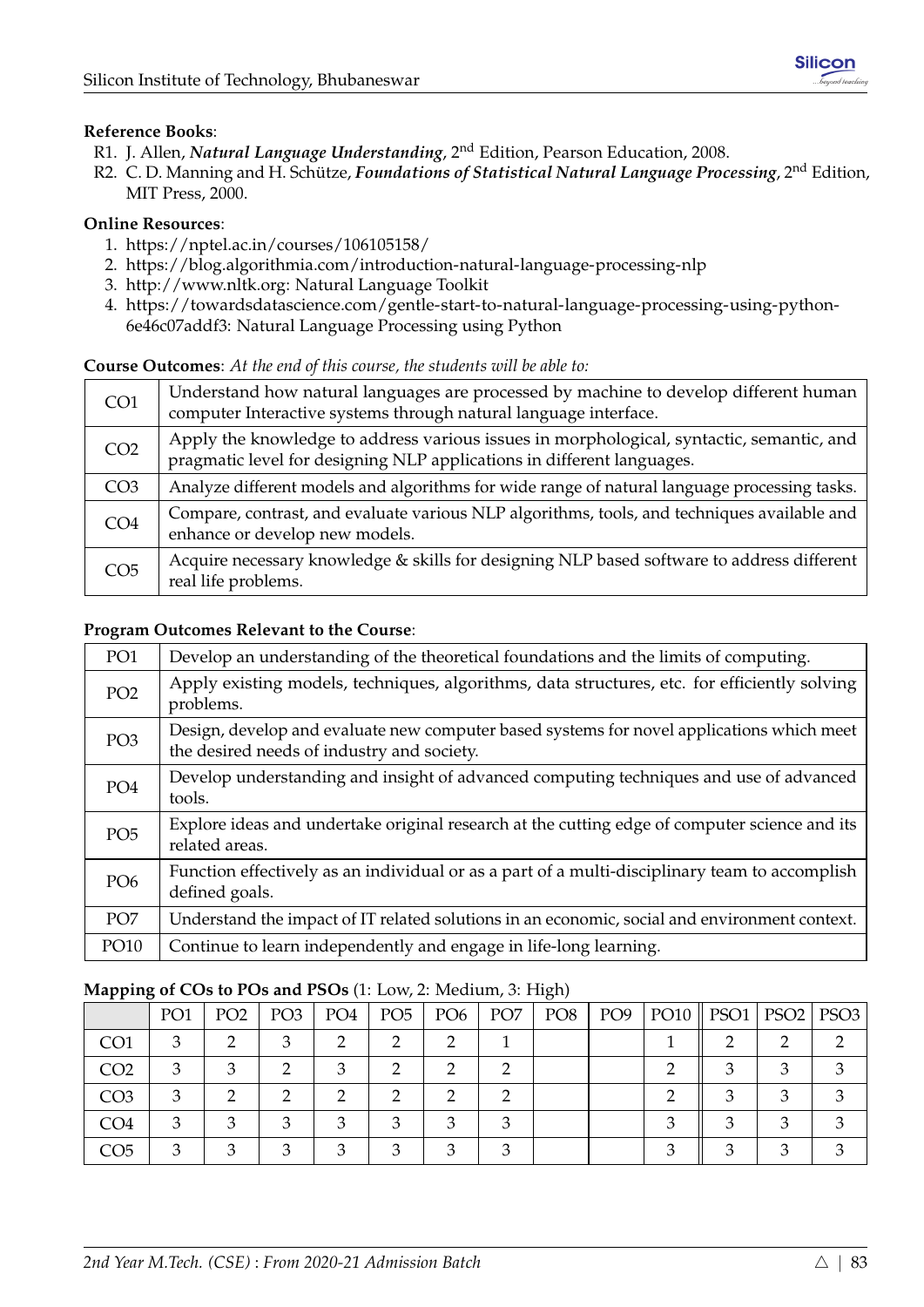| Type       | Code                  | <b>Business Analytics</b>                                                     | $L-T-P$     | Credits | <b>Marks</b> |  |  |  |  |  |
|------------|-----------------------|-------------------------------------------------------------------------------|-------------|---------|--------------|--|--|--|--|--|
| <b>OE</b>  | 18MA3T01              |                                                                               | $3 - 0 - 0$ | 3       | 100          |  |  |  |  |  |
|            |                       |                                                                               |             |         |              |  |  |  |  |  |
| Objectives |                       | The objective of this course is to gain understanding of the role of business |             |         |              |  |  |  |  |  |
|            |                       | analytics within an organization, formulation of decision making problems and |             |         |              |  |  |  |  |  |
|            |                       | solving those problems through statistical and data mining techniques.        |             |         |              |  |  |  |  |  |
|            | <b>Pre-Requisites</b> | Basic knowledge of Statistics is required.                                    |             |         |              |  |  |  |  |  |

| - - - - - - - - - - - - - - | $P$ and $P$ and $P$ are $P$ and $P$ are $P$ are $P$ and $P$ are $P$ and $P$ are $P$ |
|-----------------------------|-------------------------------------------------------------------------------------|
| <b>Teaching Scheme</b>      | Regular classroom lectures with use of ICT as and when required, sessions are       |
|                             | planned to be interactive with focus on problem solving activities and real-life    |
|                             | $\mu$ applications.                                                                 |

|      | <b>Teacher's Assessment</b> |               | <b>Written Assessment</b> | <b>Total</b> |     |
|------|-----------------------------|---------------|---------------------------|--------------|-----|
| Duiz | Surprise Test(s)            | Assignment(s) | Mid-Term                  | End-Term     |     |
| 05   |                             |               | 25                        | 60           | 100 |

#### **Detailed Syllabus**

| Module-# | <b>Topics</b>                                                                                                                                                                                                                                                                    | Hours           |
|----------|----------------------------------------------------------------------------------------------------------------------------------------------------------------------------------------------------------------------------------------------------------------------------------|-----------------|
| Module-1 | Introduction to Business Analytics: Evolution and scope of business<br>analytics, Relationship of business analytics and organization, Competitive<br>advantages of business analytics, Overview of problem formulation, data<br>collection, model selection and problem solving | 5 Hours         |
| Module-2 | Data Exploration: Visualizing data, Measures of location, dispersion and<br>association, Summarization of grouped and categorical data                                                                                                                                           | 5 Hours         |
| Module-3 | Descriptive Analytics: Common probability distributions, Sampling and<br>parameter estimation, Confidence intervals, Hypothesis testing, Analysis of<br>variance.                                                                                                                | 12 Hours        |
| Module-4 | Predictive Analytics: Regression analysis, Forecasting models for stationary<br>time series and time series with linear trend, Data classification using k-<br>nearest neighbor, logistic regression and association rule mining.                                                | 12 Hours        |
| Module-5 | <b>Prescriptive Analytics:</b> Formulating decision problems, Creating decision<br>strategies, Using decision trees and linear optimization, Developing<br>information policy, Ensuring data quality, Measuring contribution of<br>business analytics.                           | 8 Hours         |
|          | Total                                                                                                                                                                                                                                                                            | <b>42 Hours</b> |

#### **Text Books**:

- T1. M. J. Schniederjans, D. G. Schniederjans, and C. M. Starkey, *Business Analytics: Principles, Concepts,* and Applications, 1<sup>st</sup> Edition, Pearson FT Press, 2014.
- T2. J. Evans, *Business Analytics*, 2nd Edition, Pearson Education, 2016.

#### **Reference Books**:

- R1. J. Cadle, M. Eva, K. Hindle, D. Paul, C. Rollason, P. Turner, and D. Yeates, *Business Analysis*, 3rd Edition, BCS, The Chartered Institute for IT, 2014.
- R2. W. Winston, *Business Analytics: Data Analysis & Decision Making*, <sup>5th</sup> Edition, South-Western College Publishing, 2014.
- R3. R. Bartlett, *A Practitioner's Guide To Business Analytics: Using Data Analysis Tools To Improve Your Organization's Decision Making And Strategy*, 1<sup>st</sup> Edition, McGraw-Hill Professional, 2013.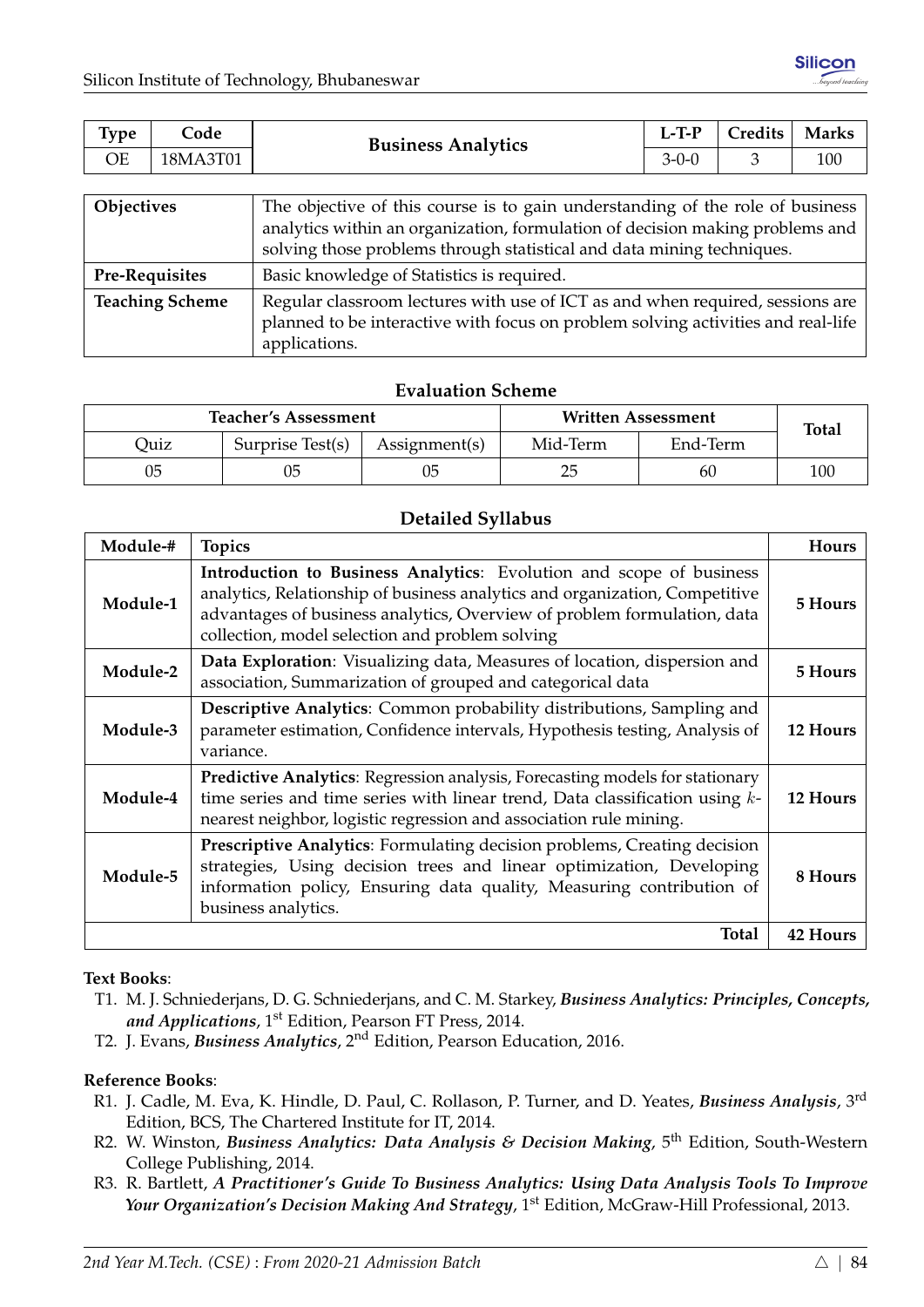#### **Online Resources**:

- 1. <https://nptel.ac.in/courses/110105089/>
- 2. <https://nptel.ac.in/courses/110107092/>
- 3. [http://mgencer.com/files/BA/BA464-index.html:](http://mgencer.com/files/BA/BA464-index.html) Business Analytics Lecture Notes

#### **Course Outcomes**: *At the end of this course, the students will be able to:*

| CO <sub>1</sub> | Demonstrate broader knowledge of the role and importance of data analytics.        |
|-----------------|------------------------------------------------------------------------------------|
| CO <sub>2</sub> | Explore and visualize data.                                                        |
| CO <sub>3</sub> | Fit data to specific distributions, estimate parameters and test their hypotheses. |
| CO <sub>4</sub> | Demonstrate the ability to use technical skills in predictive analytics.           |
| CO <sub>5</sub> | Translate data into clear, actionable insights using prescriptive modeling.        |

#### **Program Outcomes Relevant to the Course**:

| PO <sub>4</sub> | Develop understanding and insight of advanced computing techniques and use of advanced<br>tools.                |
|-----------------|-----------------------------------------------------------------------------------------------------------------|
| PO <sub>5</sub> | Explore ideas and undertake original research at the cutting edge of computer science and its<br>related areas. |
| PO <sub>6</sub> | Function effectively as an individual or as a part of a multi-disciplinary team to accomplish<br>defined goals. |
| PO <sub>7</sub> | Understand the impact of IT related solutions in an economic, social and environment context.                   |
| PO <sub>8</sub> | Understand intellectual property rights and overall professional & ethical responsibility.                      |
| PO10            | Continue to learn independently and engage in life-long learning.                                               |

| .               |                 |                 |     |     |               |                 | $\cup$ $\rightarrow$ |                 |                            |  |
|-----------------|-----------------|-----------------|-----|-----|---------------|-----------------|----------------------|-----------------|----------------------------|--|
|                 | PO <sub>1</sub> | PO <sub>2</sub> | PO3 | PO4 | $PO5$   $PO6$ | PO <sub>7</sub> | PO8                  | PO <sub>9</sub> | PO10    PSO1   PSO2   PSO3 |  |
| CO <sub>1</sub> |                 |                 |     |     |               |                 |                      |                 |                            |  |
| CO <sub>2</sub> |                 |                 |     |     |               |                 |                      |                 |                            |  |
| CO <sub>3</sub> |                 |                 |     |     |               |                 |                      |                 |                            |  |
| CO <sub>4</sub> |                 |                 |     |     |               |                 |                      |                 |                            |  |
| CO5             |                 |                 |     |     |               |                 |                      |                 |                            |  |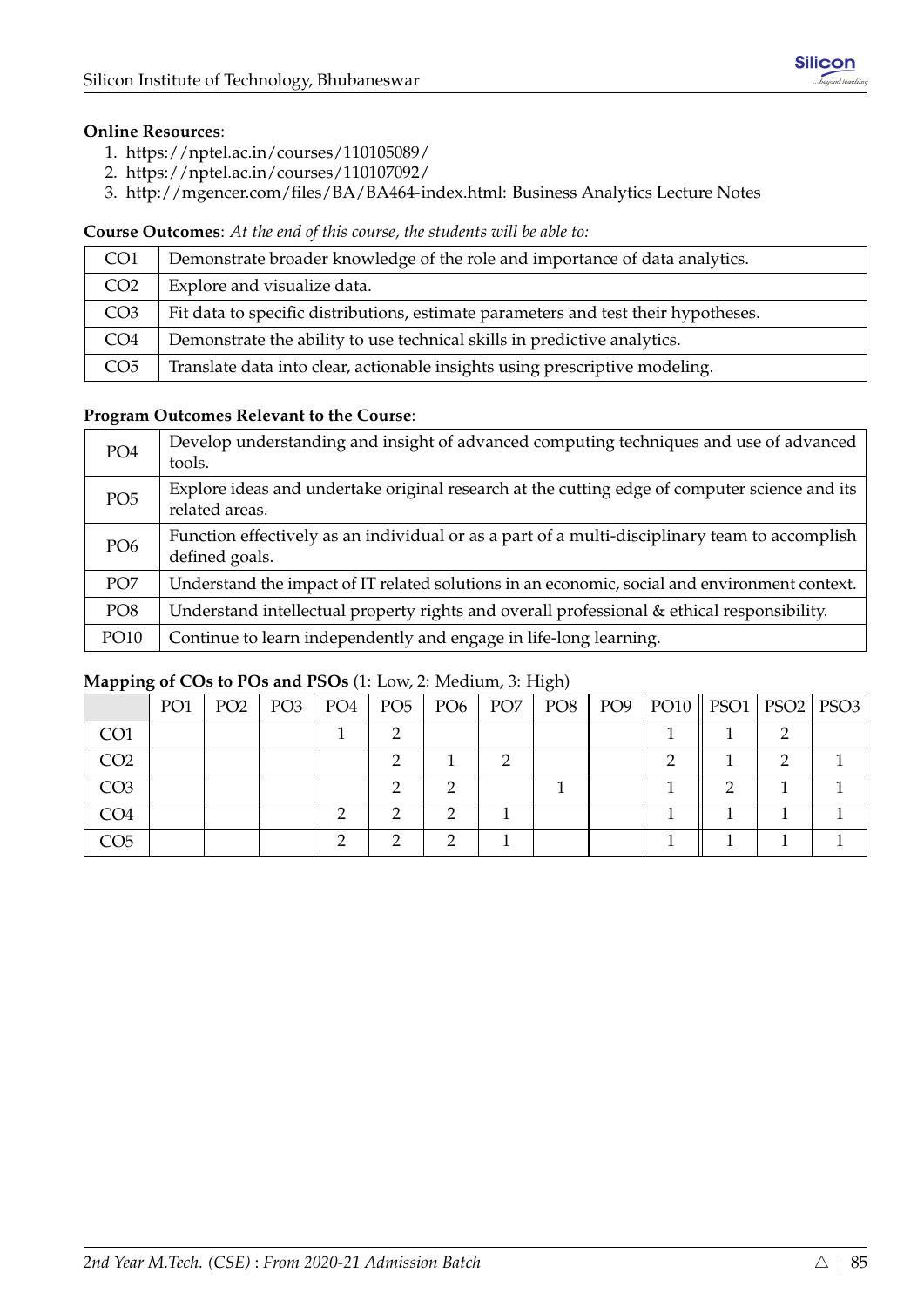| <b>Type</b> | Code                                                                              | <b>Industrial Safety</b> | $L-TP$                                                                           | Credits | <b>Marks</b> |
|-------------|-----------------------------------------------------------------------------------|--------------------------|----------------------------------------------------------------------------------|---------|--------------|
| <b>OE</b>   | 18MA3T02                                                                          |                          | $3 - 0 - 0$                                                                      |         | 100          |
|             |                                                                                   |                          |                                                                                  |         |              |
| Objectives  |                                                                                   |                          | The objective of this course is to provide knowledge of safety, risk management, |         |              |
|             | laws, hazard analysis & assessment, and topics pertinent to industrial operations |                          |                                                                                  |         |              |

|                        | and workplace safety.                                                         |
|------------------------|-------------------------------------------------------------------------------|
| <b>Pre-Requisites</b>  | Basic ideas of industrial safety and regulations would be helpful.            |
| <b>Teaching Scheme</b> | Regular classroom lectures with use of ICT as and when required; sessions are |
|                        | planned to be interactive with focus on case studies & real-world examples.   |

|      | <b>Teacher's Assessment</b>                                        |  | <b>Written Assessment</b> | <b>Total</b> |     |
|------|--------------------------------------------------------------------|--|---------------------------|--------------|-----|
| Quiz | Surprise Test(s)<br>Mid-Term<br>End-Term<br>$\text{Assignment}(s)$ |  |                           |              |     |
| 05   |                                                                    |  | 25                        | 60           | 100 |

## **Detailed Syllabus**

| Module-# | <b>Topics</b>                                                                                                                                                                                                                                                                                                                                                                                                                                                                                                                              | Hours           |
|----------|--------------------------------------------------------------------------------------------------------------------------------------------------------------------------------------------------------------------------------------------------------------------------------------------------------------------------------------------------------------------------------------------------------------------------------------------------------------------------------------------------------------------------------------------|-----------------|
| Module-1 | Introduction to Industrial Safety: Definition, safety policy, organizational<br>safety, accident, causes, types, results and control; Safety concerning wash<br>rooms, drinking water, electrical safety; Cleanliness, pressure vessels, safety<br>color codes, fire prevention and firefighting, equipment and methods.                                                                                                                                                                                                                   | 8 Hours         |
| Module-2 | Fundamentals of Maintenance Engineering:<br>Definition and aim<br>of maintenance engineering; Primary and secondary functions and<br>responsibility of maintenance department; Types of maintenance and<br>applications of tools used for maintenance, Maintenance costs, Service life<br>of equipment, Periodic inspection-concept, cleaning and repairing schemes,<br>repair complexities and its use, definition, need, steps and advantages<br>of preventive maintenance, Steps/procedures for periodic and preventive<br>maintenance. | 8 Hours         |
| Module-3 | Wear & Corrosion and their Prevention: Wear - types, causes, effects,<br>wear reduction methods, lubricants-types and applications, Lubrication<br>methods, general layouts; Corrosion – definition, principle and factors<br>affecting corrosion, Types of corrosion, corrosion prevention methods.                                                                                                                                                                                                                                       | 8 Hours         |
| Module-4 | Hazard, Risk Issues and Hazard Assessment:<br>Introduction to<br>hazards, hazard monitoring-risk issue, Hazard assessment, procedure,<br>methodology; Safety audit, checklist analysis, what-if analysis, safety review,<br>preliminary hazard analysis (PHA), Hazard analysis (HAZAN), hazard<br>operability studies (HAZOP), Types of Hazards, causes and preventive<br>steps/procedures.                                                                                                                                                | 9 Hours         |
| Module-5 | Regulations for Health, Safety and Environment: Factories act and rules<br>-- Workmen's Compensation Act; Indian Explosives Act - Gas cylinder<br>rules -- SMPV (Static and Mobile Pressure Vessels) Act - Indian Petroleum<br>Act and Rules; Environmental Protection Act (EPA); Manufacture, Storage<br>and Import of Hazardous Chemical rules 1989, Indian Electricity Act and<br>Rules, Overview of OSHA (US), OHSAS 18000 and ISO 14000 (India);<br>Representative case studies.                                                      | 9 Hours         |
|          | <b>Total</b>                                                                                                                                                                                                                                                                                                                                                                                                                                                                                                                               | <b>42 Hours</b> |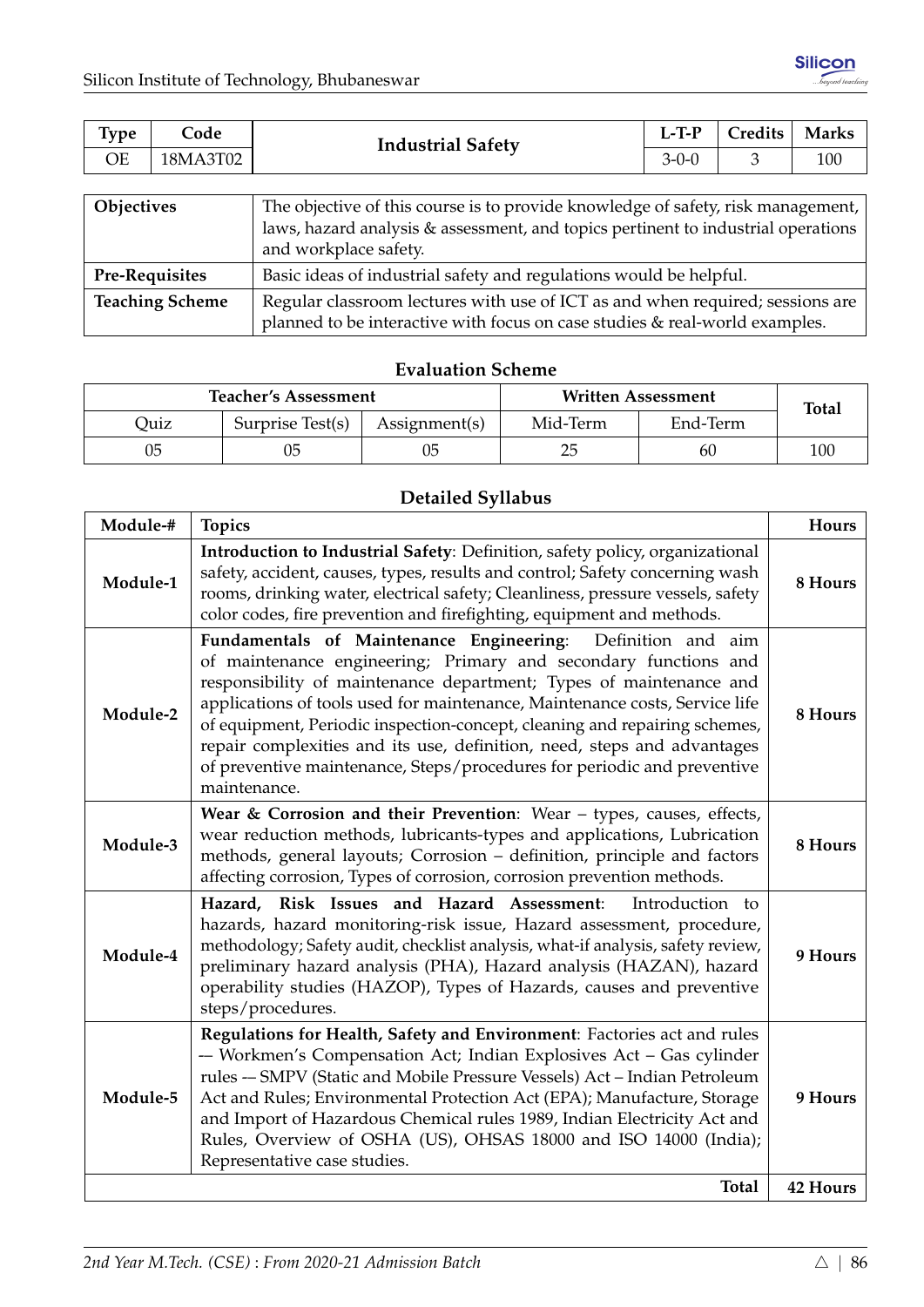## **Text Books**:

T1. R. K. Jain and S. S. Rao, *Industrial Safety, Health and Environment Management Systems*, 4th Edition, Khanna Publishers, 2017.

## **Reference Books**:

- R1. L. M. Deshmukh, *Industrial Safety Management*, 1st Edition, Tata McGraw-Hill, 2005.
- R2. A. Gupta, *Industrial Safety and Environment*, 1st Edition, Laxmi Publications, 2006.
- R3. R. C. Mishra and K. Pathak, *Maintenance Engineering and Management*, 2nd Edition, Prentice-Hall India, 2012.
- R4. H. P. Garg, *Industrial Maintenance*, 4th Edition, S. Chand & Co., 2012.

#### **Online Resources**:

- 1. <https://nptel.ac.in/courses/110105094/>
- 2. <https://nptel.ac.in/courses/112107143/40>
- 3. <https://nptel.ac.in/courses/103106071/>
- 4. [https://ocw.mit.edu/courses/aeronautics-and-astronautics/16-863j-system-safety-spring-](https://ocw.mit.edu/courses/aeronautics-and-astronautics/16-863j-system-safety-spring-2016/lecture-notes/MIT16_863JS16_LecNotes7.pdf)[2016/lecture-notes/MIT16](https://ocw.mit.edu/courses/aeronautics-and-astronautics/16-863j-system-safety-spring-2016/lecture-notes/MIT16_863JS16_LecNotes7.pdf) 863JS16 LecNotes7.pdf

#### **Course Outcomes**: *At the end of this course, the students will be able to:*

| CO <sub>1</sub> | Apply concepts of safety policies used to prevent accidents and recognize hazards.    |
|-----------------|---------------------------------------------------------------------------------------|
| CO <sub>2</sub> | Understand fundamentals of maintenance engineering and applications.                  |
| CO <sub>3</sub> | Apply concepts regarding wear, corrosion and their prevention in industrial settings. |
| CO <sub>4</sub> | Understand hazards, risk issues and hazard assessment methods.                        |
| CO <sub>5</sub> | Become familiar with regulations for health, safety and environment.                  |

#### **Program Outcomes Relevant to the Course**:

| PO <sub>6</sub> | Function effectively as an individual or as a part of a multi-disciplinary team to accomplish<br>defined goals. |
|-----------------|-----------------------------------------------------------------------------------------------------------------|
| PO <sub>7</sub> | Understand the impact of IT related solutions in an economic, social and environment context.                   |
| PO <sub>9</sub> | Communicate effectively in a technically sound manner with a wide range of audience.                            |
| <b>PO10</b>     | Continue to learn independently and engage in life-long learning.                                               |

|                 | PO <sub>1</sub> | PO <sub>2</sub> | PO <sub>3</sub> | PO4 | PO <sub>5</sub> | PO <sub>6</sub> | PO <sub>7</sub> | PO <sub>8</sub> | PO9 | $PO10$    $PSO1$   $PSO2$   $PSO3$ |   |  |
|-----------------|-----------------|-----------------|-----------------|-----|-----------------|-----------------|-----------------|-----------------|-----|------------------------------------|---|--|
| CO <sub>1</sub> |                 |                 |                 |     |                 |                 |                 |                 |     |                                    |   |  |
| CO <sub>2</sub> |                 |                 |                 |     |                 |                 |                 |                 |     |                                    |   |  |
| CO <sub>3</sub> |                 |                 |                 |     |                 |                 |                 |                 |     |                                    |   |  |
| CO <sub>4</sub> |                 |                 |                 |     |                 |                 |                 |                 |     |                                    | ⌒ |  |
| CO <sub>5</sub> |                 |                 |                 |     |                 |                 |                 |                 |     |                                    |   |  |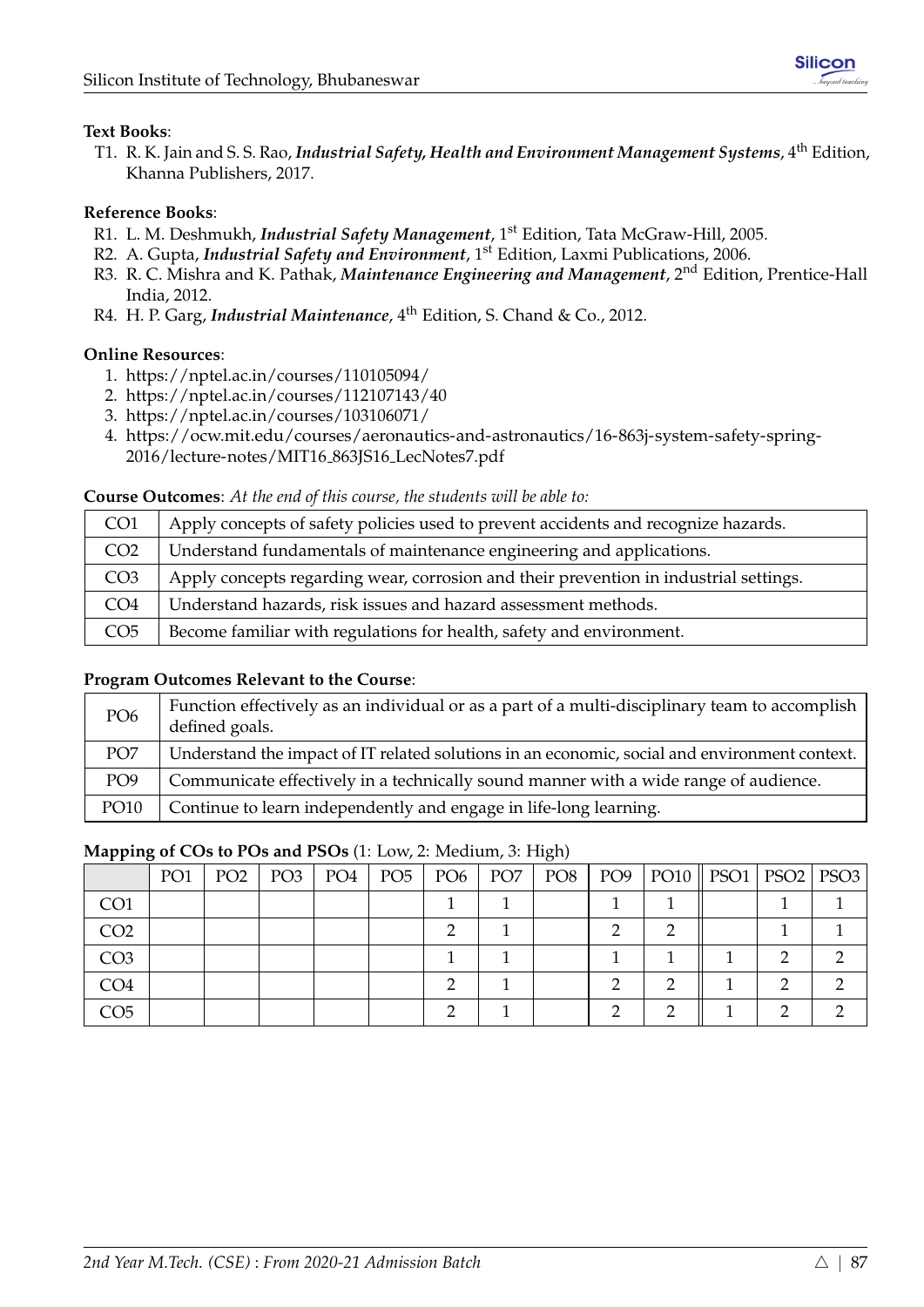| <b>Type</b> | Code     | <b>Operations Research</b> | $L-T-P$     | Credits | <b>Marks</b> |
|-------------|----------|----------------------------|-------------|---------|--------------|
| ОE          | 18MA3T03 |                            | $3 - 0 - 0$ |         | 100          |
|             |          |                            |             |         |              |

| Objectives             | The objective of this course is to know the methods to optimize the processes,<br>algorithms, solve large-scale industrial optimization problems, and implement  <br>the solution processes. |
|------------------------|----------------------------------------------------------------------------------------------------------------------------------------------------------------------------------------------|
| <b>Pre-Requisites</b>  | Basic concepts of multivariable functions, maxima & minima, matrices,<br>probability theory and capability of understanding algorithmic computation<br>are required.                         |
| <b>Teaching Scheme</b> | Regular classroom lectures with use of ICT as and when required, sessions are<br>planned to be interactive with focus on problem solving activities.                                         |

|      | <b>Teacher's Assessment</b> |               | <b>Written Assessment</b> | <b>Total</b> |     |
|------|-----------------------------|---------------|---------------------------|--------------|-----|
| Ouiz | Surprise Test(s)            | Assignment(s) | Mid-Term                  |              |     |
| 05   | 05                          |               |                           | 60           | 100 |

#### **Detailed Syllabus**

| Module-# | <b>Topics</b>                                                                                                                                                                                                                                    | <b>Hours</b> |
|----------|--------------------------------------------------------------------------------------------------------------------------------------------------------------------------------------------------------------------------------------------------|--------------|
| Module-1 | Concept of OR, Formulation of Linear Programming models, Graphical<br>Solution, Simplex technique, Solution of artificial variables of LPP.                                                                                                      | 8 Hours      |
| Module-2 | Revised Simplex method, Duality theory, Dual Simplex method, Sensitivity<br>Analysis, Integer Programming.                                                                                                                                       | 8 Hours      |
| Module-3 | Non-linear programming problem: Lagrange's method, Kuhn Tucker<br>condition, Quadratic Programming problem, Dynamic Programming:<br>Forward and Backward Recursion, Knapsack/cargo loading model, solution<br>by Bellman's Optimality principle. | 10 Hours     |
| Module-4 | Game theory: Two Person Zero sum game, Games with and without Saddle<br>point, graphical method and LPP model, Scheduling a project with CPM,<br>Scheduling a project with PERT, Time-cost trade offs.                                           | 8 Hours      |
| Module-5 | Queuing model, Birth and death process, Single Server Models, Multi<br>Server Models, non-exponential models; Deterministic Inventory model,<br>continuous and periodic review models.                                                           | 8 Hours      |
|          | <b>Total</b>                                                                                                                                                                                                                                     | 42 Hours     |

#### **Text Books**:

- T1. H. A. Taha, *Operations Research: An Introduction*, 8th Edition, Pearson Education, 2007.
- T2. F. S. Hiller and G. J. Lieberman, *Introduction to Operations Research*, 7th Edition, McGraw-Hill Education, 2001.

#### **Reference Books**:

- R1. K. Swarup, P. K. Gupta, and M. Mohan, *Operations Research*, 9th Edition, S. Chand & Sons, 2008.
- R2. J. K. Sharma, *Operations Research Theory and Application*, 5th Edition, MacMillan India, 2013.
- R3. W. L. Winston, *Operations Research Application and Algorithm,* 4<sup>th</sup> Edition, Cengage Learning, 2004.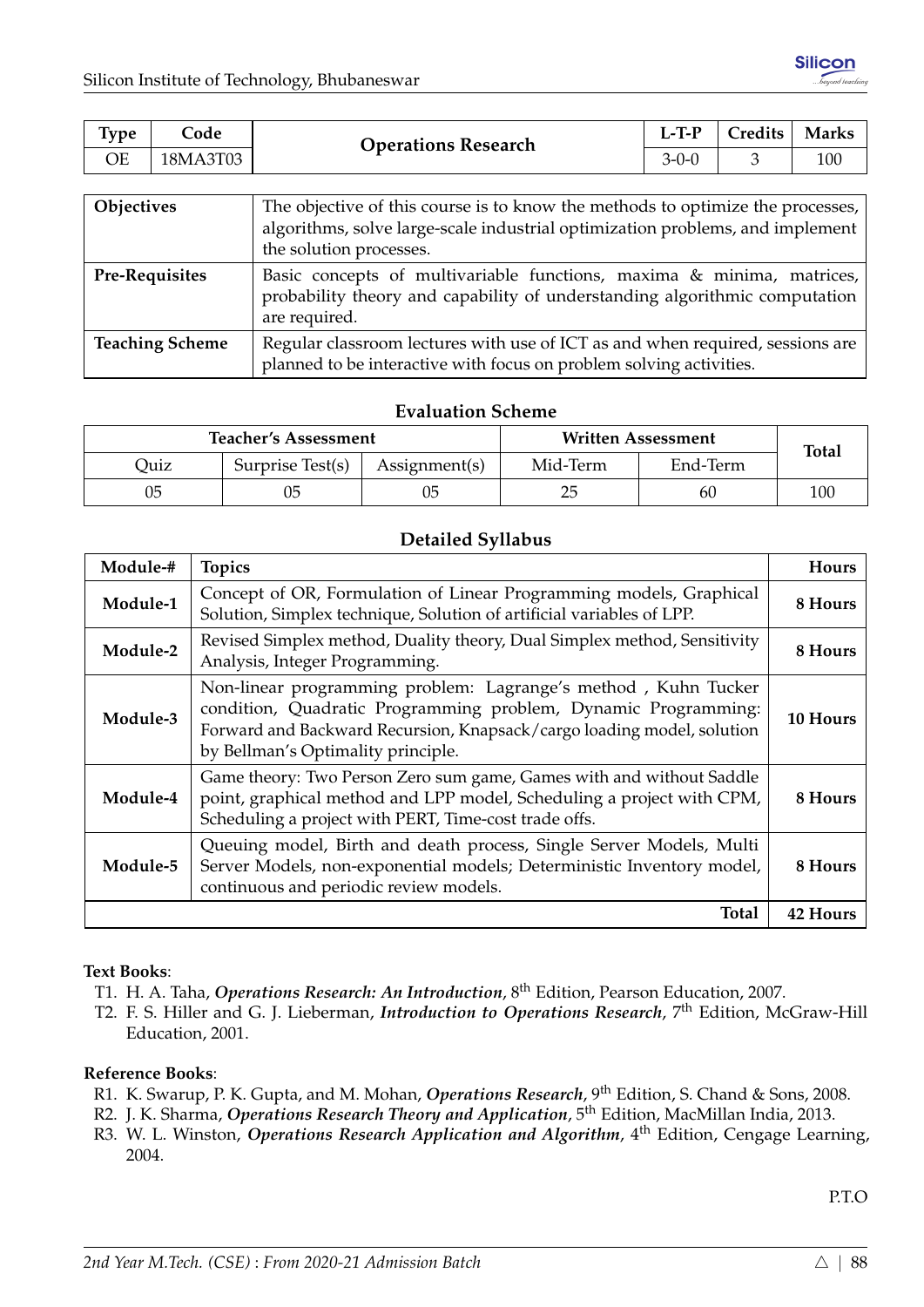## **Online Resources**:

- 1. <https://nptel.ac.in/courses/111105039/>
- 2. <https://nptel.ac.in/courses/108104112/>
- 3. <https://nptel.ac.in/courses/111105100/>
- 4. <https://nptel.ac.in/courses/105108127/>
- 5. <https://nptel.ac.in/courses/106108056/>
- 6. <https://nptel.ac.in/courses/108103108/>

#### **Course Outcomes**: *At the end of this course, the students will be able to:*

| CO <sub>1</sub> | Understand and apply simplex method to solve a linear programming problem.                |
|-----------------|-------------------------------------------------------------------------------------------|
| CO <sub>2</sub> | Apply post optimal analysis methods of a LPP.                                             |
| CO <sub>3</sub> | Apply dynamic programming methods to solve problems.                                      |
| CO <sub>4</sub> | Understand and apply the concepts of game theory and network analysis in decision making. |
| CO <sub>5</sub> | Understand and use queuing and inventory models.                                          |

#### **Program Outcomes Relevant to the Course**:

| PO1             | Develop an understanding of the theoretical foundations and the limits of computing.                                                    |
|-----------------|-----------------------------------------------------------------------------------------------------------------------------------------|
| PO <sub>2</sub> | Apply existing models, techniques, algorithms, data structures, etc. for efficiently solving<br>problems.                               |
| PO <sub>3</sub> | Design, develop and evaluate new computer based systems for novel applications which meet<br>the desired needs of industry and society. |
| PO <sub>4</sub> | Develop understanding and insight of advanced computing techniques and use of advanced<br>tools.                                        |
| PO <sub>5</sub> | Explore ideas and undertake original research at the cutting edge of computer science and its<br>related areas.                         |

| .               |                 |                 |                 |     |     |     |                 | $\cup$ $\rightarrow$ |                 |                            |  |
|-----------------|-----------------|-----------------|-----------------|-----|-----|-----|-----------------|----------------------|-----------------|----------------------------|--|
|                 | PO <sub>1</sub> | PO <sub>2</sub> | PO <sub>3</sub> | PO4 | PO5 | PO6 | PO <sub>7</sub> | PO8                  | PO <sub>9</sub> | PO10    PSO1   PSO2   PSO3 |  |
| CO <sub>1</sub> | റ               |                 |                 | ⌒   |     |     |                 |                      |                 |                            |  |
| CO <sub>2</sub> | 3               |                 |                 | ⌒   |     |     |                 |                      |                 |                            |  |
| CO <sub>3</sub> | റ               |                 |                 | ◠   |     |     |                 |                      |                 |                            |  |
| CO <sub>4</sub> | З               |                 |                 | ◠   |     |     |                 |                      |                 |                            |  |
| CO5             |                 |                 |                 | ◠   |     |     |                 |                      |                 |                            |  |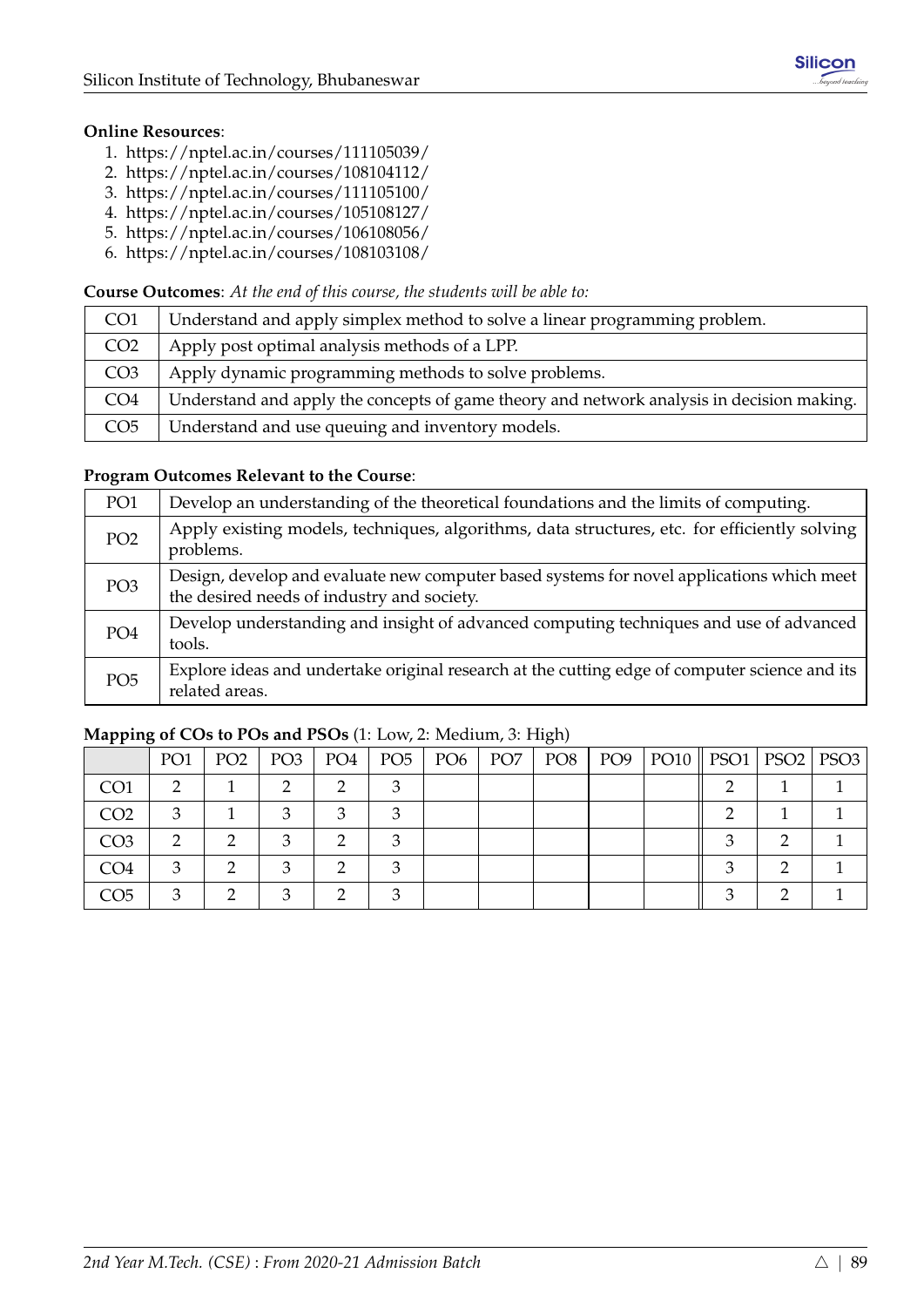| Type                   | Code     | <b>Cost Management of Engineering</b>                                                                                                                                                                                                                                                           | $L-T-P$ | Credits | <b>Marks</b> |  |  |  |
|------------------------|----------|-------------------------------------------------------------------------------------------------------------------------------------------------------------------------------------------------------------------------------------------------------------------------------------------------|---------|---------|--------------|--|--|--|
| <b>OE</b>              | 18MA3T04 | Projects                                                                                                                                                                                                                                                                                        | $3-0-0$ | 3       | 100          |  |  |  |
|                        |          |                                                                                                                                                                                                                                                                                                 |         |         |              |  |  |  |
| Objectives             |          | The objective of this course is to provide knowledge of cost estimation, cost<br>control, pricing, break-even analysis & budget preparation for engineering<br>projects, and introduce use of quantitative methods, model formulation &<br>applications for solving business decision problems. |         |         |              |  |  |  |
| <b>Pre-Requisites</b>  |          | Basic knowledge in Mathematics is required.                                                                                                                                                                                                                                                     |         |         |              |  |  |  |
| <b>Teaching Scheme</b> |          | Regular classroom lectures with use of ICT as and when required, sessions are<br>planned to be interactive with focus on problem solving activities.                                                                                                                                            |         |         |              |  |  |  |

|      | <b>Teacher's Assessment</b> |               | Written Assessment | <b>Total</b> |     |
|------|-----------------------------|---------------|--------------------|--------------|-----|
| Ouiz | Surprise Test(s)            | Assignment(s) | Mid-Term           | End-Term     |     |
| 05   | 05                          | 05            | 25                 | 60           | 100 |

## **Detailed Syllabus**

| Module-# | <b>Topics</b>                                                                                                                                                                                                                                                                                                                                                                                                                                                                                                                                                                                   | Hours           |
|----------|-------------------------------------------------------------------------------------------------------------------------------------------------------------------------------------------------------------------------------------------------------------------------------------------------------------------------------------------------------------------------------------------------------------------------------------------------------------------------------------------------------------------------------------------------------------------------------------------------|-----------------|
| Module-1 | Introduction and Overview of the Strategic Cost Management Process Cost<br>concepts in decision-making; Relevant cost, Differential cost, Incremental<br>cost and Opportunity cost; Objectives of a Costing System; Inventory<br>valuation and control; Creation of a Database for operational control;<br>Provision of data for Decision-Making.                                                                                                                                                                                                                                               | 7 Hours         |
| Module-2 | Project: meaning, different types, why to manage, cost overruns centres;<br>Various Stages of Project Execution: conception to commissioning; Project<br>execution as conglomeration of technical and nontechnical activities;<br>Detailed Engineering activities; Pre project execution main clearances and<br>documents Project team: Role of each member; Importance Project site: Data<br>required with significance; Project contracts, Types and contents; Project<br>execution, Project cost control, Bar charts and Network diagrams, Project<br>commissioning: mechanical and process. | 8 Hours         |
| Module-3 | Cost Behavior and Profit Planning Marginal Costing; Distinction between<br>Marginal Costing and Absorption Costing; Break-even Analysis, Cost-<br>Volume-Profit Analysis; Various decision-making problems; Standard<br>Costing and Variance Analysis.                                                                                                                                                                                                                                                                                                                                          | 9 Hours         |
| Module-4 | Pricing strategies: Pareto Analysis, Target costing, Life Cycle costing, Costing<br>of service sector, Just-in-time approach, Material Requirement Planning,<br>Enterprise Resource Planning, Total Quality Management and Theory of<br>constraints; Activity-Based Cost Management, Bench Marking; Balanced<br>Score Card and Value-Chain Analysis; Budgetary Control, Flexible Budgets,<br>Performance budgets, Zero-based budgets; Measurement of Divisional<br>profitability pricing decisions including transfer pricing.                                                                  | 10 Hours        |
| Module-5 | Quantitative techniques for cost management, Linear Programming,<br>PERT/CPM, Transportation problems, Assignment problems, Simulation,<br>Learning Curve Theory.                                                                                                                                                                                                                                                                                                                                                                                                                               | 8 Hours         |
|          | <b>Total</b>                                                                                                                                                                                                                                                                                                                                                                                                                                                                                                                                                                                    | <b>42 Hours</b> |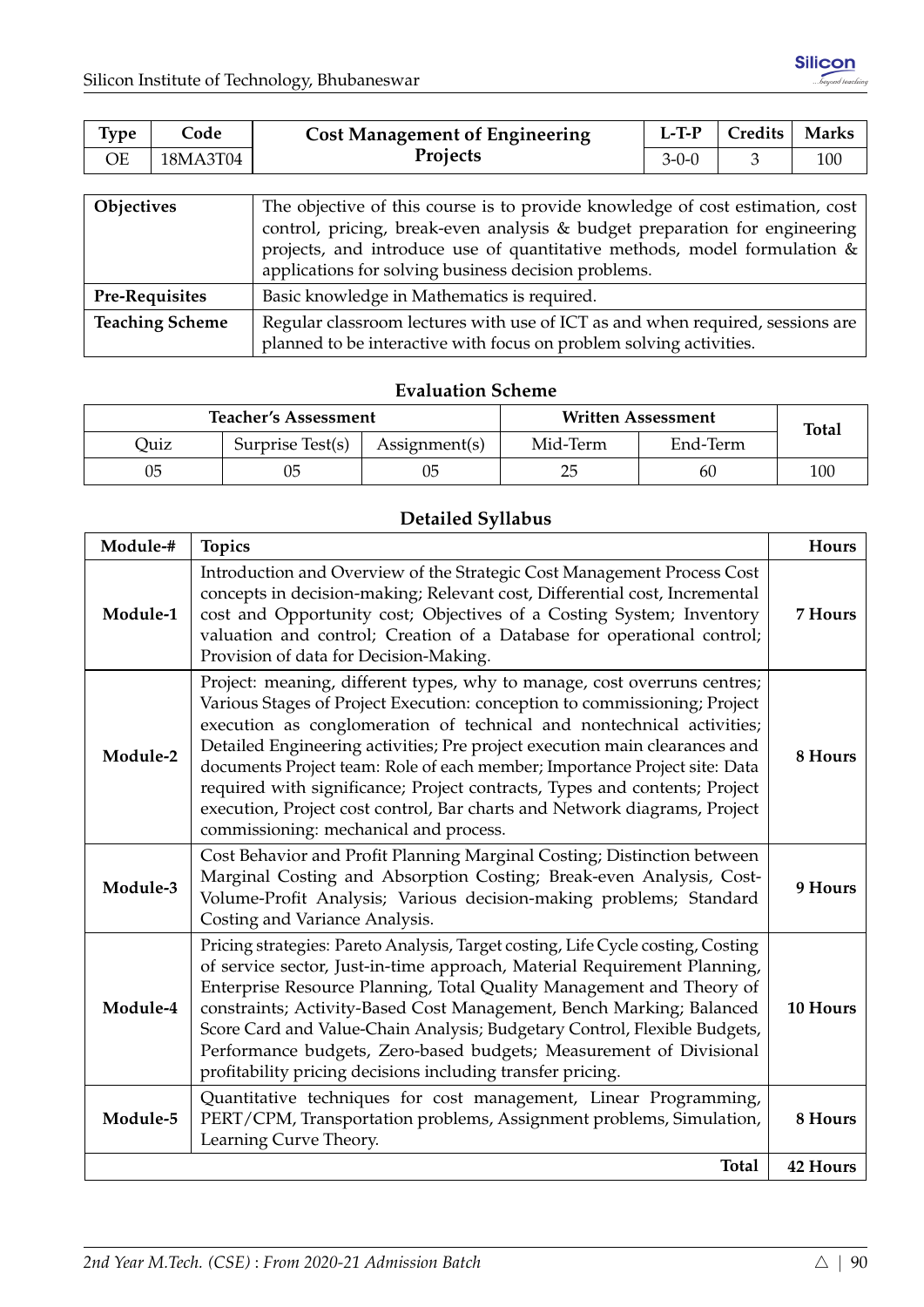#### **Text Books**:

- T1. J. Lal, *Advanced Management Accounting: Text, Problems and Cases*, 4<sup>th</sup> Edition, S. Chand Publication, 2016.
- T2. A. K. Bhattacharya, *Principles & Practices of Cost Accounting*, 3rd Edition, PHI, 2010.
- T3. N. D. Vohra, *Quantitative Techniques in Management*, 3rd Edition, Tata McGraw-Hill, 2007.

#### **Reference Books**:

- R1. C. T. Horngren, S. M. Datar, and M. V. Rajan, *Cost Accounting: A Managerial Emphasis*, 14th Edition, Prentice Hall of India, 2011.
- R2. M. C. Shukla, T. S. Grewal, and M. P. Gupta, *Cost Accounting: Texts and Problems*, 1st Edition, S Chand & Company, 2007.
- R3. R. Panneerselvam, *Production and Operations Management*, 3rd Edition, PHI, 2012.
- R4. M. Y. Khan and P. K. Jain, *Management Accounting*, 7th Edition, McGraw-Hill Education, 2017.

#### **Online Resources**:

- 1. <https://www.scribd.com/doc/78419405/Strategic-Cost-Analysis>
- 2. <https://www.accountingtools.com/articles/what-is-inventory-valuation.html>
- 3. [http://www.umsl.edu/](http://www.umsl.edu/~sauterv/analysis/488_f02_papers/ProjMgmt.html)∼sauterv/analysis/488 f02 papers/ProjMgmt.html
- 4. <http://cost-edu.blogspot.com/p/basic-cost-concepts.html>
- 5. <https://www.imanet.org.cn/uploads/resource/2015-11/1447060485-6834.pdf>
- 6. <http://www.interventions.org/pertcpm/>

#### **Course Outcomes**: *At the end of this course, the students will be able to:*

| CO <sub>1</sub> | Understand the concept of cost accounting and its application in evaluating engineering<br>project.     |
|-----------------|---------------------------------------------------------------------------------------------------------|
| CO <sub>2</sub> | Execute the project as per the plan and control the project execution cost.                             |
| CO <sub>3</sub> | Asses how cost-volume-profit is related and uses CVP analysis as a planning and decision<br>making aid. |
| CO <sub>4</sub> | Price the products based on different pricing technique.                                                |
| CO <sub>5</sub> | Understand the mathematical tools that are needed to solve optimization problems.                       |

## **Program Outcomes Relevant to the Course**:

| PO <sub>6</sub> | Function effectively as an individual or as a part of a multi-disciplinary team to accomplish<br>defined goals. |
|-----------------|-----------------------------------------------------------------------------------------------------------------|
| PO <sub>8</sub> | Understand intellectual property rights and overall professional & ethical responsibility.                      |
| PO <sub>9</sub> | Communicate effectively in a technically sound manner with a wide range of audience.                            |
| <b>PO10</b>     | Continue to learn independently and engage in life-long learning.                                               |

| -- -            |     |  |                       |  | $\sim$ . |                                                         |  |  |
|-----------------|-----|--|-----------------------|--|----------|---------------------------------------------------------|--|--|
|                 | PO1 |  | $PO2$   $PO3$   $PO4$ |  |          | PO5   PO6   PO7   PO8   PO9  PO10    PSO1   PSO2   PSO3 |  |  |
| CO <sub>1</sub> |     |  |                       |  |          |                                                         |  |  |
| CO <sub>2</sub> |     |  |                       |  |          |                                                         |  |  |
| CO <sub>3</sub> |     |  |                       |  |          |                                                         |  |  |
| CO <sub>4</sub> |     |  |                       |  |          |                                                         |  |  |
| CO5             |     |  |                       |  |          |                                                         |  |  |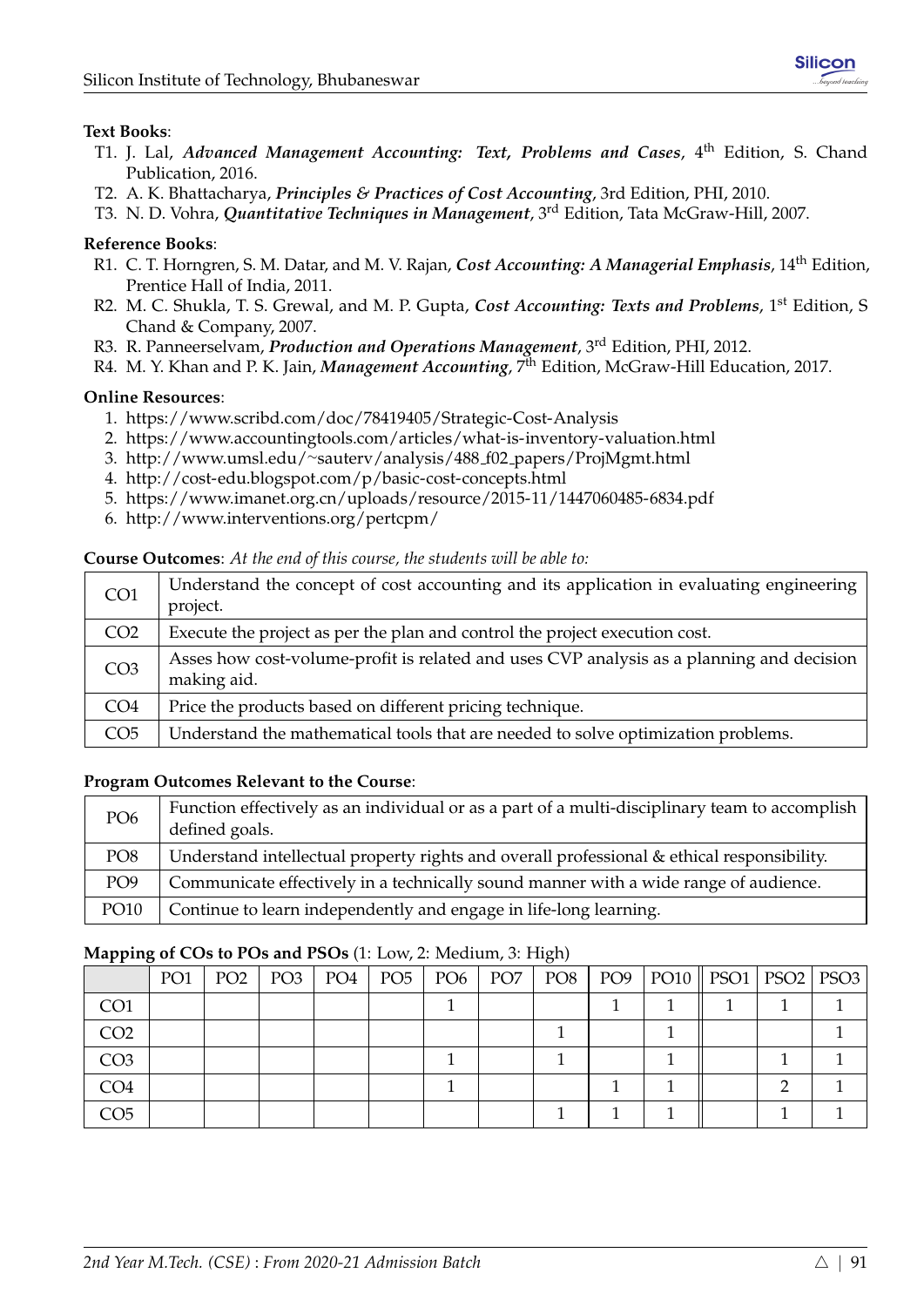| <b>Type</b>    | Code | <b>Composite Materials</b>                                                        | $L-T-P$     | Credits | <b>Marks</b> |  |  |
|----------------|------|-----------------------------------------------------------------------------------|-------------|---------|--------------|--|--|
| 18MA3T05<br>ОE |      |                                                                                   | $3 - 0 - 0$ |         | 100          |  |  |
|                |      |                                                                                   |             |         |              |  |  |
| Objectives     |      | The objective of this course is to classify, manufacturing, physical & mechanical |             |         |              |  |  |

|                        | properties and applications of a range of composite materials, and understand   |
|------------------------|---------------------------------------------------------------------------------|
|                        | the mechanisms of composite deformation and fracture.                           |
| <b>Pre-Requisites</b>  | Knowledge on materials science, metallurgy and mechanics of solids is required. |
| <b>Teaching Scheme</b> | Regular classroom lectures with use of ICT as and when required, sessions are   |
|                        | planned to be interactive with focus on problem solving activities.             |

|      | <b>Teacher's Assessment</b> |                           | Written Assessment | <b>Total</b> |     |
|------|-----------------------------|---------------------------|--------------------|--------------|-----|
| Ouiz | Surprise Test(s)            | Mid-Term<br>Assignment(s) |                    | End-Term     |     |
| 05   |                             | 05                        | 25                 | 60           | 100 |

## **Detailed Syllabus**

| Module-# | <b>Topics</b>                                                                                                                                                                                                                                                                                                                                                            | Hours           |
|----------|--------------------------------------------------------------------------------------------------------------------------------------------------------------------------------------------------------------------------------------------------------------------------------------------------------------------------------------------------------------------------|-----------------|
| Module-1 | Introduction: Definition, Classification and Characteristics of Composite<br>materials, Advantages and application of composites, Functional<br>requirements of reinforcement and matrix, Effect of reinforcement (size,<br>shape, distribution, volume fraction) on overall composite performance,<br>Properties (mechanical, transport, thermal, etc.).                | 8 Hours         |
| Module-2 | Reinforcements: Preparation-layup, curing, properties and applications<br>of glass fibers, carbon fibers, Kevlar fibers and Boron fibers; Properties<br>and applications of whiskers, particle reinforcements, Mechanical Behavior<br>of composites: Rule of mixtures, Inverse rule of mixtures, Isostrain and<br>Isostress conditions.                                  | 8 Hours         |
| Module-3 | Manufacturing of Metal Matrix Composites: Casting -- Solid State<br>diffusion technique, Cladding - Hot isostatic pressing, Properties and<br>applications; Manufacturing of Ceramic Matrix Composites: Liquid Metal<br>Infiltration — Liquid phase sintering; Manufacturing of Carbon – Carbon<br>composites: Knitting, Braiding, Weaving, Properties and applications. | 9 Hours         |
| Module-4 | Manufacturing of Polymer Matrix Composites: Preparation of moulding<br>compounds and prepregs (hand layup method, Autoclave method, Filament<br>winding method, Compression moulding, Reaction injection moulding),<br>Properties and applications.                                                                                                                      | 8 Hours         |
| Module-5 | Failure of Composites: Fracture modes in composites, Laminar Failure<br>Criteria - strength ratio, maximum stress criteria, maximum strain criteria,<br>interacting failure criteria, hygrothermal failure, Laminate first play failure-<br>insight strength; Laminate strength - ply discount truncated maximum<br>strain criterion, stress concentrations.             | 9 Hours         |
|          | Total                                                                                                                                                                                                                                                                                                                                                                    | <b>42 Hours</b> |

#### **Text Books**:

- T1. W. D. Callister and D. G. Rethwisch, *Materials Science and Engineering An introduction*,  $10^{\text{th}}$ Edition, Wiley, 2014.
- T2. K. K. Chawla, *Composite Materials: Science and Engineering*, 3rd Edition, Springer, 2012.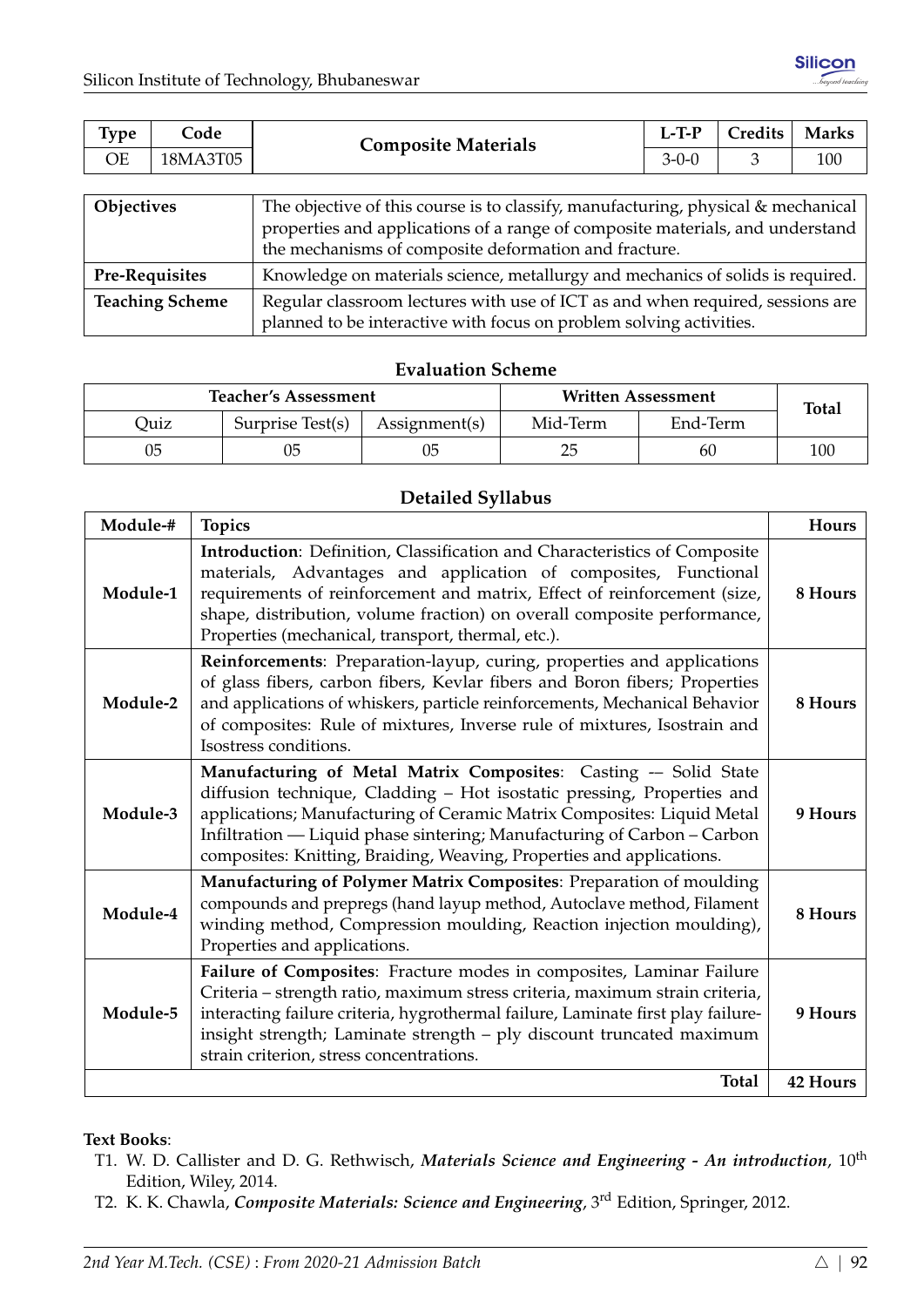- R1. R. F. Gibson, *Principles of Composite Materials Mechanics*, 2nd Edition, CRC Press, 2007.
- R2. B. Harris, *Engineering Composite Materials*, 2nd Edition, Institute of Metals, 1999.
- R3. R. W. Cahn, *Material Science and Technology, Vol 13 -– Composites*, VCH, West Germany.

#### **Online Resources**:

- 1. <https://nptel.ac.in/downloads/112104168/>
- 2. [http://www.issp.ac.ru/ebooks/books/open/Composites](http://www.issp.ac.ru/ebooks/books/open/Composites_and_Their_Properties.pdf) and Their Properties.pdf
- 3. [https://nptel.ac.in/courses/Webcourse](https://nptel.ac.in/courses/Webcourse-contents/IISc BANG/Composite%20Materials/pdf/Lecture_Notes/LNm7.pdf)[contents/IIScBANG/Composite%20Materials/pdf/Lecture](https://nptel.ac.in/courses/Webcourse-contents/IISc BANG/Composite%20Materials/pdf/Lecture_Notes/LNm7.pdf) Notes/LNm7.pdf
- 4. [https://nptel.ac.in/courses/Webcourse-contents/IISc-](https://nptel.ac.in/courses/Webcourse-contents/IISc-BANG/Composite%20Materials/pdf/Teacher_Slides/mod2.pdf)[BANG/Composite%20Materials/pdf/Teacher](https://nptel.ac.in/courses/Webcourse-contents/IISc-BANG/Composite%20Materials/pdf/Teacher_Slides/mod2.pdf) Slides/mod2.pdf

#### **Course Outcomes**: *At the end of this course, the students will be able to:*

| CO <sub>1</sub> | Classify and know the properties & applications of composite materials.                                                    |
|-----------------|----------------------------------------------------------------------------------------------------------------------------|
| CO <sub>2</sub> | Identify various reinforcing agents and mechanical behavior of composites.                                                 |
| CO <sub>3</sub> | Know the various manufacturing techniques used in development of metal matrix composites<br>and their applications.        |
| CO <sub>4</sub> | Recognize the various manufacturing techniques used in development of polymer matrix<br>composites and their applications. |
| CO <sub>5</sub> | Understand the various fracture and failures modes of composite materials.                                                 |

#### **Program Outcomes Relevant to the Course**:

| PO <sub>6</sub> | Function effectively as an individual or as a part of a multi-disciplinary team to accomplish<br>defined goals. |
|-----------------|-----------------------------------------------------------------------------------------------------------------|
| PO <sub>8</sub> | Understand intellectual property rights and overall professional & ethical responsibility.                      |
| PO <sub>9</sub> | Communicate effectively in a technically sound manner with a wide range of audience.                            |
| <b>PO10</b>     | Continue to learn independently and engage in life-long learning.                                               |

| .               |                 |                 |                   |     |               |                 | $\cup$ , |     |                            |  |  |
|-----------------|-----------------|-----------------|-------------------|-----|---------------|-----------------|----------|-----|----------------------------|--|--|
|                 | PO <sub>1</sub> | PO <sub>2</sub> | $\mid$ PO3 $\mid$ | PO4 | $PO5$   $PO6$ | PO <sub>7</sub> | PO8      | PO9 | PO10    PSO1   PSO2   PSO3 |  |  |
| CO <sub>1</sub> |                 |                 |                   |     |               |                 |          |     |                            |  |  |
| CO <sub>2</sub> |                 |                 |                   |     |               |                 |          |     |                            |  |  |
| CO <sub>3</sub> |                 |                 |                   |     |               |                 |          |     |                            |  |  |
| CO4             |                 |                 |                   |     |               |                 |          |     |                            |  |  |
| CO5             |                 |                 |                   |     |               |                 |          |     |                            |  |  |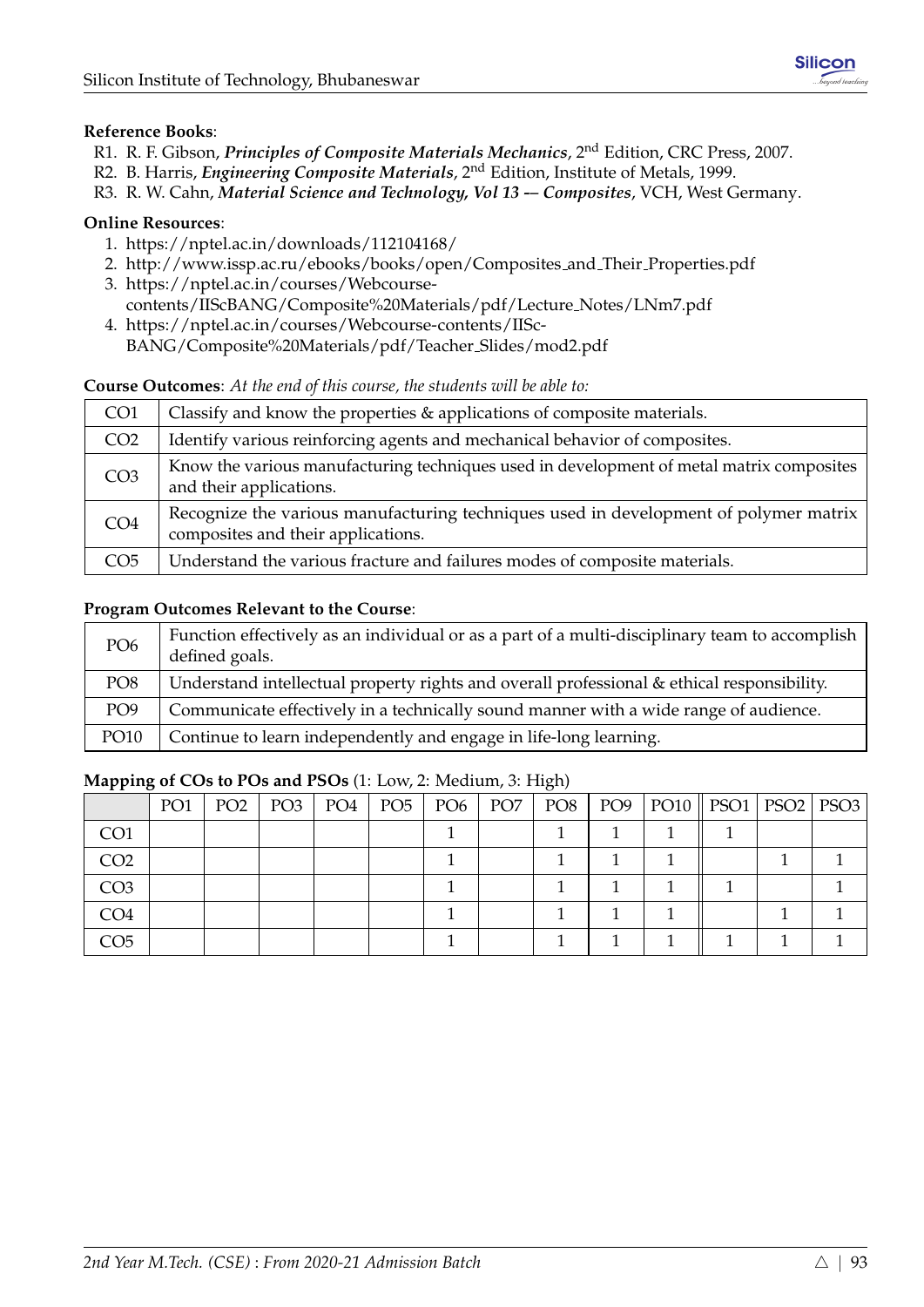| Type                   | Code     | <b>Waste to Energy</b>                                                                                                                                                                                                       | $L-T-P$     | Credits | <b>Marks</b> |  |  |  |  |  |
|------------------------|----------|------------------------------------------------------------------------------------------------------------------------------------------------------------------------------------------------------------------------------|-------------|---------|--------------|--|--|--|--|--|
| <b>OE</b>              | 18MA3T06 |                                                                                                                                                                                                                              | $3 - 0 - 0$ |         | 100          |  |  |  |  |  |
|                        |          |                                                                                                                                                                                                                              |             |         |              |  |  |  |  |  |
| Objectives             |          | The objective of the course is to provide exposure to working principles of waste<br>to energy schemes, their implementation & current practices, and understand the<br>energy conversion technologies of biomass resources. |             |         |              |  |  |  |  |  |
| <b>Pre-Requisites</b>  |          | Knowledge of engineering chemistry, engineering Physics, Thermodynamics<br>environmental science, basic electrical engineering.                                                                                              |             |         |              |  |  |  |  |  |
| <b>Teaching Scheme</b> |          | Regular classroom lectures with use of ICT as and when required, sessions are                                                                                                                                                |             |         |              |  |  |  |  |  |

planned to be interactive with focus on recent trends & technologies.

|      | <b>Teacher's Assessment</b> |               | Written Assessment | <b>Total</b> |     |
|------|-----------------------------|---------------|--------------------|--------------|-----|
| Quiz | Surprise Test(s)            | Assignment(s) | Mid-Term           | End-Term     |     |
| 05   | 05                          | 05            | 25                 | 60           | 100 |

#### **Detailed Syllabus**

| Module-# | <b>Topics</b>                                                                                                                                                                                                                                                                                       | <b>Hours</b> |
|----------|-----------------------------------------------------------------------------------------------------------------------------------------------------------------------------------------------------------------------------------------------------------------------------------------------------|--------------|
| Module-1 | Introduction to Energy from Waste: Classification of waste as fuel, Agro<br>based, Forest residue, Industrial waste, MSW, Introduction to Conversion<br>devices, Incinerators, gasifiers, digestors.                                                                                                | 6 Hours      |
| Module-2 | Biomass Pyrolysis: Pyrolysis types, Manufacture, yields and application of<br>charcoal, Manufacture of pyrolytic oils and gases, Biomass Thermo chemical<br>conversion, Direct combustion.                                                                                                          | 6 Hours      |
| Module-3 | Biomass Gasification: Fixed bed system, Downdraft and updraft gasifiers,<br>Fluidized bed gasifiers, Gasifier Design, construction and operation, Gasifier<br>burner arrangement for thermal heating, Gasifier engine arrangement,<br>Equilibrium and kinetic consideration in gasifier operation.  | 9 Hours      |
| Module-4 | Biomass Combustion: Biomass stoves, Improved chullahs, types, some<br>exotic designs, Fixed bed combustors, Types, inclined grate combustors,<br>Fluidized bed combustors, Design, construction and operation of all the<br>above biomass combustors.                                               | 7 Hours      |
| Module-5 | Biogas: Properties of biogas (Calorific value and composition), Biogas<br>plant technology and status, Bio energy systems, Design and constructional<br>features, Biomass resources and their classification, biochemical conversion,<br>anaerobic digestion, Types of biogas Plants, Applications. | 8 Hours      |
| Module-6 | Bioenergy & Biofuels: Alcohol production from biomass (ethanol), Bio diesel<br>production, Urban waste to energy conversion, Biomass energy programme<br>in India; Urban waste to energy conversion.                                                                                                | 6 Hours      |
|          | <b>Total</b>                                                                                                                                                                                                                                                                                        | 42 Hours     |

#### **Text Books**:

- T1. A. V. Desai, *Non Conventional Energy*, Wiley Eastern Ltd., 2011.
- T2. K. C. Khandelwal and S. S. Mahdi, *Biogas Technology: A Practical Hand Book*, Tata McGraw-Hill, 1989.
- T3. P. Shilpkar and D. Shilpkar, *Handbook Of Biogas Technology*, Agrotech Publishing, 2009.
- T4. C. Y. W. Brobby and E. B. Hagan, *Biomass Conversion and Technology*, Wiley-Blackwell, 1996.
- T5. H. S. Mukunda, *Understanding Clean Energy and Fuels from Biomass*, Wiley, 2011.